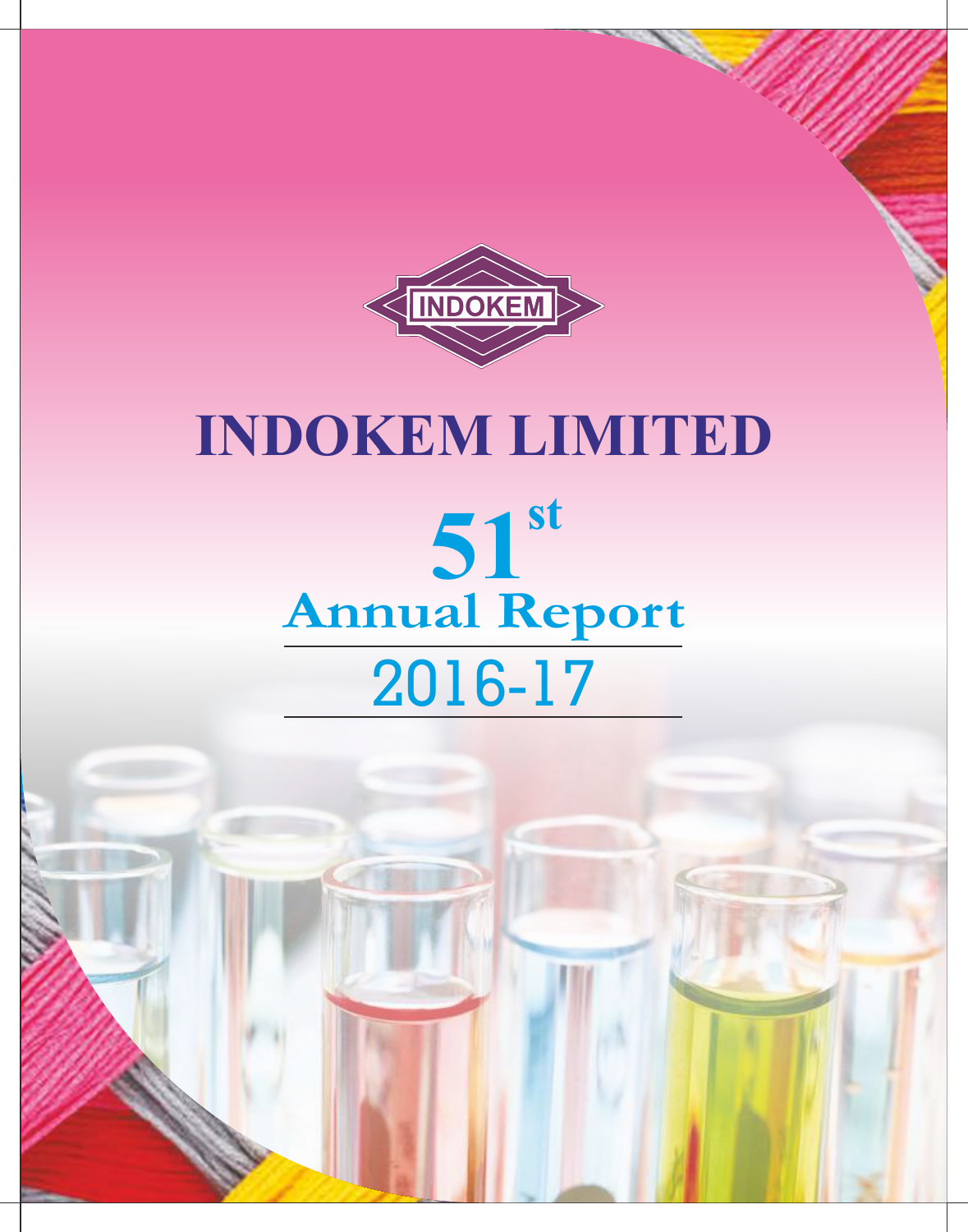### **Appeal to Shareholders**

In order to save trees and environment by cutting down the consumption of costly paper habits, the Ministry of Corporate affairs (MCA) has taken a "Green Initiative in the Corporate Governance" by allowing paperless compliance by the Companies through electronic mode including service of notice/documents including Annual Report can be sent by email to its members. In accordance with the circular no. 17/2011 dated 21/04/2011 and circular no. 18/2011 dated 29/04/2011 issued by the Ministry, Companies had started the practice of sending various notices and documents, including documents for Annual General Meeting and Annual Report, to its shareholders through electronic mode, whose e- mail addresses are registered with the Company. In such case, the company is required to obtain email addresses of its members for sending the notice / documents through email by giving an opportunity to every member to register their email address and changes therein, if any, from time to time with the Company. To be a part of Green Initiative in the Corporate Governance, Indokem Limited has started to send documents like the notices for convening the General Meeting and Annual Reports in electronic form, to the email addresses of those members which are available in the Register of Members of the Company. **To support this green initiative of the Government in full measure, members who have not registered their email addresses, so far, are requested to register their email addresses, in respect of electronic holdings with the Depository through their concern Depository Participants. Members who hold shares in physical form are requested to register their email addresses to the Company or its Registrar and Share Transfer Agents (RTA).**

**You are kindly requested to send an email to sharexindia@vsnl.com or/and iklsecretarial@ gmail.com in order to register your email ID with Name of first holder, Folio No. /DP ID and Client ID. Members are further requested to provide copy of their PAN Card, Aadhar Card, bank details, contact number and address with proof, if there is any change.**

On registration, all the communication will be sent to the email ID registered in the Folio/DP ID and Client ID to save time and to save trees.

We are sure you would appreciate the "Green Initiative" taken by MCA and as a responsible citizen you will whole heartedly support this initiative.

This move by the Ministry will benefit the society at large through reduction in paper consumption and contribution towards a Greener Environment. It will also ensure prompt receipt of communication and avoid loss in postal transit. We are sure that you would appreciate the "Green Initiative" taken by MCA and Indokem's desire to participate in such initiatives. Please contact the followings:

#### **REGISTRAR & SHARE TRANSFER AGENT:**

Sharex Dynamic (India) Pvt. Ltd. Unit No. 1, Luthra Industrial Estate, Andheri-Kurla Road, Safed Pool, Andheri (East), Mumbai - 400 072. **Email:** sharexindia@vsnl.Com

#### **SECRETARIAL DEPT. INDOKEM LIMITED**

Plot No: 410/411, Khatau House, Mogul Lane, Mahim (West), Mumbai - 400 016. Tel No.: +91-22- 6123 6711 / 6123 6767 **Email:** iklsecretarial@gmail.com **Website:** www.indokem.co.in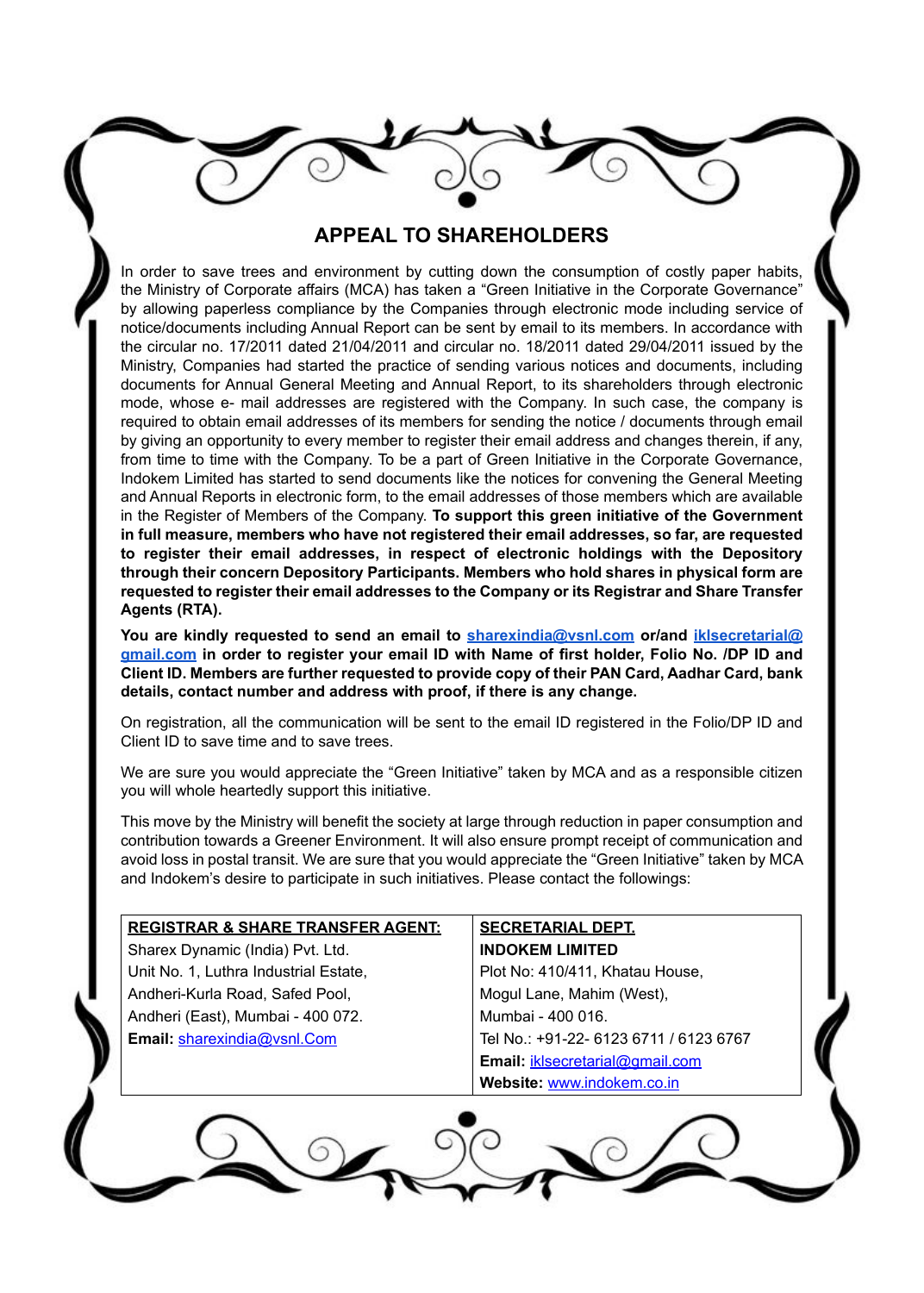### **INDOKEM LIMITED**

#### **BOARD OF DIRECTORS:**

Mr. Manish M. Khatau Whole-Time Director

#### **KEY MANAGERIAL PERSONNEL**:

#### **AUDITORS:**

M/s. Sheth Doctor and Associates

#### **REGISTERED OFFICE:**

Plot No: 410/411, Khatau House, Mogul Lane, Mahim (West) Mumbai - 400 016. Tel No.: +91-22- 6123 6767 / 6123 6711 **Email: iklsecretarial@gmail.com Website: www.indokem.co.in**

Shri. Mahendra K. Khatau Chairman & Managing Director Smt. Asha M. Khatau Non- Executive Director Shri. Kailash Pershad Non – Executive Independent Director Shri. S. Rajagopalan **Non – Executive Independent Director** Shri. B. G. Sontakke Non – Executive Independent Director

Shri. Mukund R. Nagpurkar Chief Financial Officer (Resigned w.e.f. 31<sup>st</sup> July, 2017) Ms. Rupal B. Parikh Chief Financial Officer (Appointed w.e.f. 8<sup>th</sup> Aug., 2017) Mr. Bhavik. B. Parekh Company Secretary & Compliance Officer (Resigned w.e.f 19<sup>th</sup> June, 2017) Mr. Rajesh D. Pisal Company Secretary & Compliance Officer (Appointed w.e.f.  $8<sup>th</sup>$  June, 2017)

#### **BANKERS: REGISTRAR & SHARE TRANSFER AGENT:**

HDFC Bank Ltd. Sharex Dynamic (India) Pvt. Ltd. Axis Bank Ltd. **No. 1, 2008** Unit No. 1, Luthra Industrial Estate, Bank Of India **Andheri-Kurla Road, Safed Pool**, Indian Overseas Bank Andheri (East), Mumbai - 400 072. **Email: sharexindia@vsnl.Com Website: www.sharexindia.Com**

| <b>CONTENTS</b>                           | <b>PAGES</b> |
|-------------------------------------------|--------------|
| Notice of Annual General Meeting          | $2 - 12$     |
| Directors' Report                         | $13 - 31$    |
| Management Discussion and Analysis Report | $32 - 35$    |
| Corporate Governance Report               | 36-50        |
| Secretarial Audit Report                  | $51 - 52$    |
| Independent Auditor's Report              | 53-59        |
| <b>Balance Sheet</b>                      | 60-60        |
| Statement of Profit and Loss              | 61-61        |
| <b>Cash Flow Statement</b>                | 62-63        |
| Notes to the Financial Statement          | 64-83        |

#### **Annual General Meeting (AGM)**

Day, Date & Time: Friday, 29<sup>th</sup> September, 2017 at 4:00 P.M.

Venue: Citylight Banquets Hall, 4<sup>th</sup> Floor, Ashford Chambers, Citylight Cinema, L. J. Road, Mahim (West), Mumbai – 400 016.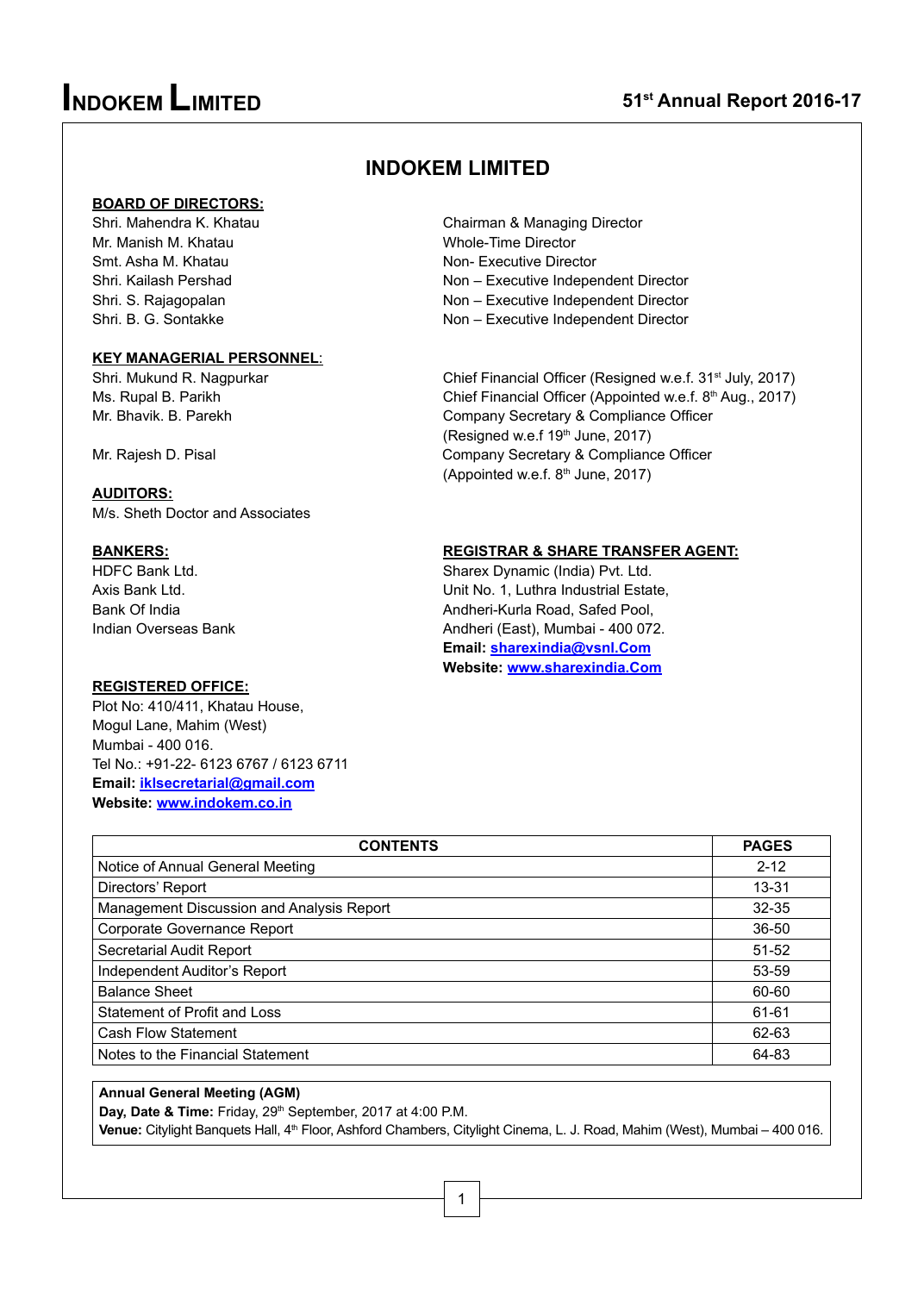#### **Indokem Limited**

(CIN : L31300MH1965PLC013088) **Regd. Office :** Plot No. 410/411, Khatau House, Mogul Lane, Mahim (West), Mumbai - 400 016.

#### **NOTICE OF ANNUAL GENERAL MEETING**

**NOTICE** is hereby given that the **FIFTY FIRST Annual General Meeting** of the members of the Company will be held on Friday, 29<sup>th</sup> September, 2017 at 4.00 P.M. at Citylight Banquets Hall, 4<sup>th</sup> Floor, Ashford Chambers, Citylight Cinema, L. J. Road, Mahim (West), Mumbai – 400 016 to transact the following business:

#### **ORDINARY BUSINESS:**

- 1. To receive, consider and adopt the Annual Audited Financial Statements of the Company for the year ended 31<sup>st</sup> March, 2017 including the Balance Sheet as at 31<sup>st</sup> March, 2017 and the Statement of Profit and Loss and the Cash Flow Statement as on that date together with the Directors' and Auditors' Report thereon.
- 2. To appoint a Director in place of Smt. Asha Mahendra Khatau (DIN: 00063944), who retires by rotation at this Annual General Meeting and being eligible has offered herself for re-appointment.
- 3. To appoint Statutory Auditors of the Company and to fix their remuneration and in this regard, to consider and if thought fit, to pass the following resolution with or without modification(s) as an **ORDINARY RESOLUTION:**

**"RESOLVED THAT** in accordance with the provisions of Section 139, 142 and any other applicable provisions of the Companies Act, 2013 read with the Companies (Audit and Auditors) Rules, 2014 (including any statutory modification(s) or re-enactment thereof for the time being in force) and subject to Articles of Association, CNK & Associates LLP, Chartered Accountants, Mumbai (Firm Registration Number - 101961W/W100036) be and is hereby appointed as the Statutory Auditors of the Company to hold office for five consecutive years from the conclusion of the 51<sup>st</sup> Annual General Meeting till the conclusion of the 56<sup>th</sup> Annual General Meeting of the Company (subject to ratification of the appointment at every Annual General Meeting, if required by law) and the Board of Directors of the Company be and is hereby authorised to fix their remuneration.**"**

#### **SPECIAL BUSINESS:**

4. Approval for revision in remuneration of Chairman and Managing Director and in this regard, to consider and if thought fit, to pass the following resolution with or without modification(s) as an **ORDINARY RESOLUTION:**

**"RESOLVED THAT** pursuant to the provisions of Section 196, 197 and any other applicable provisions, if any, of the Companies Act, 2013 and the rules made thereunder (including any statutory modification(s) or reenactment thereof) read with Schedule V to the Companies Act, 2013 and in partial modification of the relevant resolution passed at the 49<sup>th</sup> Annual General Meeting of the Company held on 21<sup>st</sup> December, 2015, approval of the Company be and is hereby accorded for revision in the remuneration payable to Shri. Mahendra K. Khatau (DIN: 00062794), Chairman and Managing Director of the Company with effect from 1st October, 2017 for the remaining period of his tenure as set out in the explanatory statement annexed to the Notice.

**RESOLVED FURTHER THAT** the Board of Directors be and is hereby authorized to alter or vary the scope of remuneration of Shri. Mahendra K. Khatau, including the monetary value thereof, to the extent recommended by the Nomination and Remuneration Committee from time to time as may be considered appropriate, subject to the overall limits specified by the resolution and the Companies Act, 2013.

**RESOLVED FURTHER THAT** any one of the Directors or Company Secretary of the Company be and are hereby authorized to do all necessary acts, deeds and things, which may be usual, expedient or proper to give effect to the above resolution**".**

5. Approval for Transactions with the Related Parties under Section 188 of Companies Act, 2013, and in this regard, to consider and if thought fit, to pass the following resolution with or without modification(s) as an **SPECIAL RESOLUTION:**

**"RESOLVED THAT** pursuant to the provisions of Section 188 and other applicable provisions, if any, of the Companies Act, 2013, read with the Companies (Meetings of Board and its Powers) Rules, 2014 (including any statutory modifications or re-enactment thereof for the time being in force), consent of the Members of the Company be and is hereby accorded for entering into related party transactions with the parties and upto the limits as stated herein below: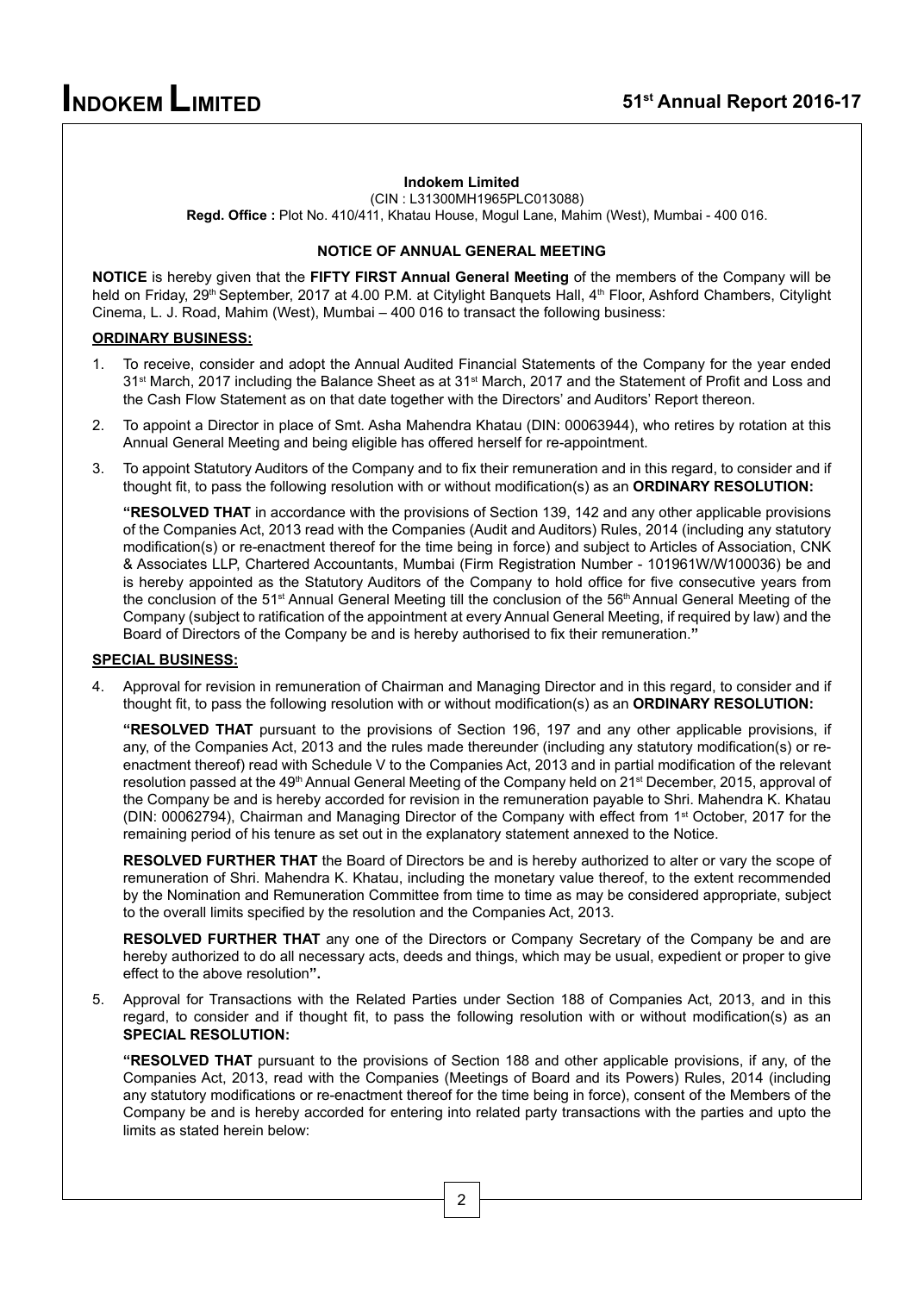| Sr.<br><b>Name of Related Parties</b><br>Transaction defined u/s 188 of Companies Act, 2013 |                                                                                                                                                                                               |                                                          |                                       |                                                                                                                                                               |
|---------------------------------------------------------------------------------------------|-----------------------------------------------------------------------------------------------------------------------------------------------------------------------------------------------|----------------------------------------------------------|---------------------------------------|---------------------------------------------------------------------------------------------------------------------------------------------------------------|
| No.                                                                                         |                                                                                                                                                                                               | Sale, purchase<br>or supply of<br>any goods,<br>material | Leasing of<br>property of any<br>kind | <b>Availing or rendering</b><br>of any services or<br><b>Appointment of any</b><br>agent for purchase or<br>sale of goods, materials,<br>services or property |
|                                                                                             | On actual basis, exempted being in the ordinary course of business and on arm's length basis. (Subject to a<br>maximum of amount p.a. as mentioned against the name of the Company)           |                                                          |                                       |                                                                                                                                                               |
| 1.                                                                                          | Samudra Dye-Chem Private Limited                                                                                                                                                              | 3                                                        | 0.25                                  | 5                                                                                                                                                             |
| 2.                                                                                          | Spiweld Chemtrade Private Limited                                                                                                                                                             | 3                                                        | 0.25                                  | 5                                                                                                                                                             |
| 3.                                                                                          | <b>Textomax Chemicals Private Limited</b>                                                                                                                                                     | 3                                                        | 0.25                                  | 5                                                                                                                                                             |
| 4.                                                                                          | <b>Formost Chemicals Private Limited</b>                                                                                                                                                      | 3                                                        | 0.25                                  | 5                                                                                                                                                             |
| 5.                                                                                          | Chemron Texchem Private Limited                                                                                                                                                               | 3                                                        | 0.25                                  | 5                                                                                                                                                             |
| 6.                                                                                          | Priyamvada Holdings Limited                                                                                                                                                                   | 3                                                        | 0.25                                  | 5                                                                                                                                                             |
| 7.                                                                                          | Asha Marine Products Private Limited                                                                                                                                                          | 1                                                        | 0.25                                  | 1                                                                                                                                                             |
| 8.                                                                                          | <b>Emerald Capital Services Private</b><br>Limited                                                                                                                                            | $\mathbf{1}$                                             | 0.25                                  | 1                                                                                                                                                             |
| 9.                                                                                          | Vindhyapriya Holdings Private Limited                                                                                                                                                         | 1                                                        | 0.25                                  | 1                                                                                                                                                             |
| 10.                                                                                         | Khatau Leasing & Finance Company<br><b>Private Limited</b>                                                                                                                                    | $\mathbf{1}$                                             | 0.25                                  | 1                                                                                                                                                             |
| 11.                                                                                         | Prism Plantations Private Limited                                                                                                                                                             | 1                                                        | 0.25                                  | 1                                                                                                                                                             |
| 12.                                                                                         | Khatau Holding & Trading Company<br><b>Private Limited</b>                                                                                                                                    | 1                                                        | 0.25                                  | 1                                                                                                                                                             |
| 13.                                                                                         | Prerana Leasing & Finvest Private<br>Limited                                                                                                                                                  | 1                                                        | 0.25                                  | 1                                                                                                                                                             |
| 14.                                                                                         | MKK Holdings Private Limited                                                                                                                                                                  | 1                                                        | 0.25                                  | 1                                                                                                                                                             |
| 15.                                                                                         | Priyanilgiri Holdings Private Limited                                                                                                                                                         | 1                                                        | 0.25                                  | 1                                                                                                                                                             |
| 16.                                                                                         | Refnol Resins & Chemicals Limited                                                                                                                                                             | 10                                                       | 0.25                                  | 1                                                                                                                                                             |
|                                                                                             | <b>PARTNERSHIP FIRMS:</b>                                                                                                                                                                     |                                                          |                                       |                                                                                                                                                               |
| $\mathbf 1$                                                                                 | <b>Orchard Acres</b>                                                                                                                                                                          | 10                                                       | 0.25                                  | 1                                                                                                                                                             |
|                                                                                             | Directors/ KMPs/ Relatives of Directors & KMPs/ Other Firms & Companies in which Directors have some<br>interest as per the provisions of section 2 (76) of the Companies Act, 2013.          |                                                          |                                       |                                                                                                                                                               |
| 1.                                                                                          | Shri, Mahendra K. Khatau                                                                                                                                                                      |                                                          | 0.25                                  | 10                                                                                                                                                            |
| 2.                                                                                          | Smt. Asha M. Khatau                                                                                                                                                                           |                                                          | 0.25                                  | 3                                                                                                                                                             |
| 3.                                                                                          | Mr. Manish M. Khatau                                                                                                                                                                          |                                                          | 0.25                                  | 5                                                                                                                                                             |
| 4.                                                                                          | Ms. Priya M. Khatau                                                                                                                                                                           |                                                          | 0.25                                  | 5                                                                                                                                                             |
| 5.                                                                                          | *Chief Financial Officer                                                                                                                                                                      |                                                          |                                       | 0.50                                                                                                                                                          |
| 6.                                                                                          | *Company Secretary                                                                                                                                                                            |                                                          |                                       | 0.50                                                                                                                                                          |
| 7.                                                                                          | *Managing Director                                                                                                                                                                            |                                                          |                                       | 2                                                                                                                                                             |
|                                                                                             | *Any Contract between the Company & person appointed / designated as Company Secretary, Chief Financial<br>Officer and Managing Director                                                      |                                                          |                                       |                                                                                                                                                               |
|                                                                                             | Any Contract or transaction with all the above parties for selling or otherwise disposing of, or buying, property of<br>any kind to be on marker value and on arms length relationship basis. |                                                          |                                       |                                                                                                                                                               |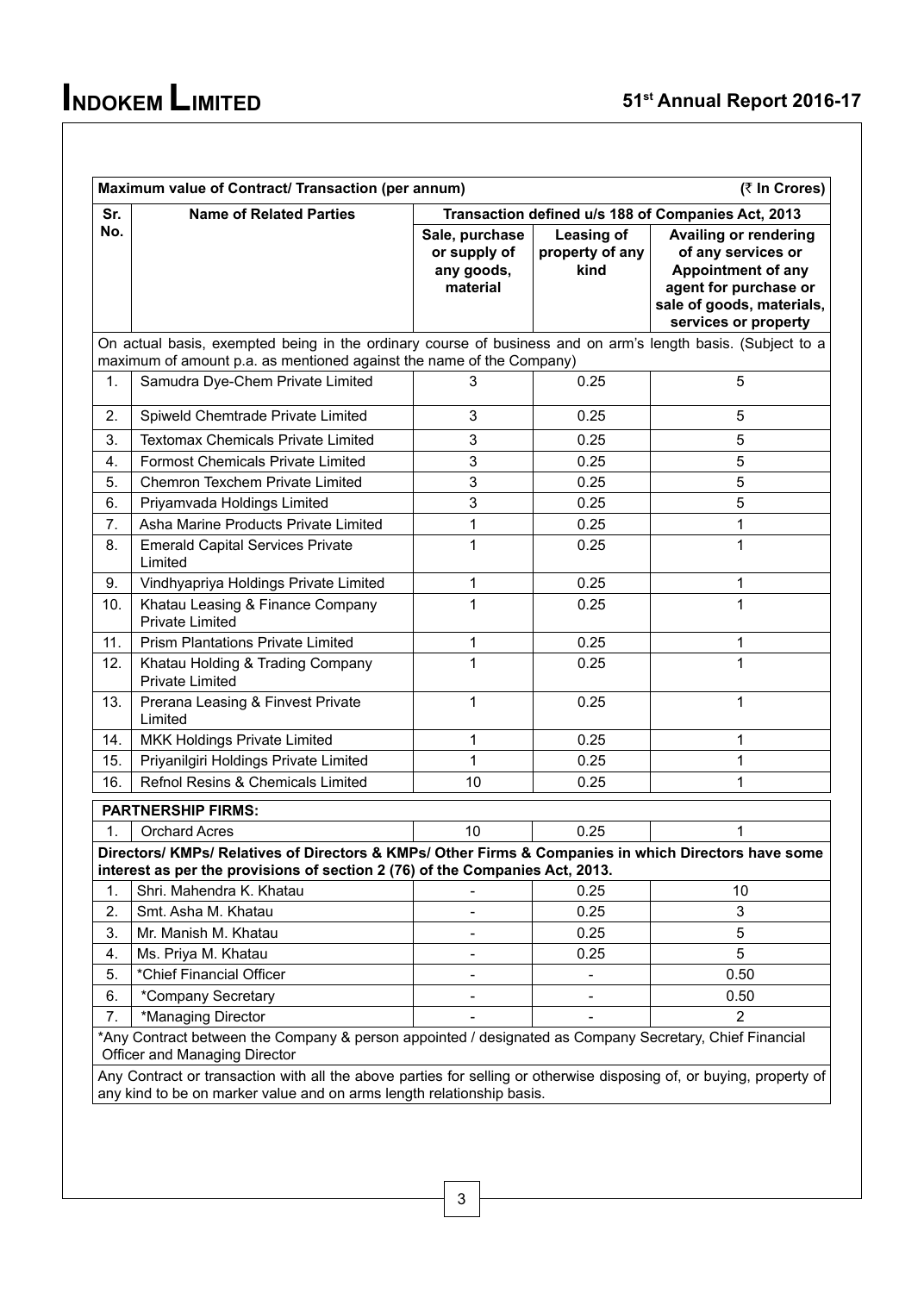**RESOLVED FURTHER THAT** all the Directors and Key Managerial Personnel of the Company be and are hereby severally authorised to do all such acts deeds and things, including but not limiting to filing of the necessary forms and documents with the Registrar of Companies and other regulatory authorities, and to do all such acts deeds and things as may be necessary to give effect to the foregoing resolutions**."**

> **For Indokem Limited By Order of the Board**

**Place: Mumbai Rajesh D. Pisal Date: 08<sup>th</sup> August, 2017** 

**Sd/-** 

#### **NOTES:**

- **1. A Member entitled to attend and vote at the Annual General Meeting 'AGM' is entitled to appoint a proxy to attend and to vote on a poll instead of himself/herself and the proxy need not be a member of the Company.**
- **2. A person can act as a proxy on behalf of members upto and not exceeding fifty and holding in the aggregate not more than ten percent of the total share capital of the Company carrying voting rights. A member holding more than ten percent of the total share capital of the Company carrying voting rights may appoint a single person as Proxy and such person shall not act as a Proxy for any other person or shareholder. The instrument appointing the proxy should, however, be deposited at the Registered Office of the Company not less than forty-eight (48) hours before the commencement of the AGM. Members may please note that a Proxy does not have the right to speak at the meeting and can vote only on poll.**

**During the period beginning 24 hours before the time fixed for the commencement of the meeting and ending with the conclusion of the meeting, members would be entitled to inspect the proxies lodged, at any time during the business hours of the Company, provided not less than three days written notice is given to the Company.**

- 3. Corporate members are requested to send in advance, duly certified copy of the Board Resolution/ Power of Attorney authorizing their representative to attend the Annual General Meeting.
- 4. The Register of Members and Share Transfer Books of the Company will remain closed from 23<sup>rd</sup> September, 2017 to 29<sup>th</sup> September, 2017 (both days inclusive) for the purpose of AGM.
- 5. Only registered members of the Company or any proxy appointed by such registered member may attend the AGM as provided under the provisions of the Companies Act, 2013.
- 6. Explanatory Statement pursuant to Section 102 of the Companies Act, 2013 forms part of the Notice.
- 7. All documents referred to in the Notice and the Explanatory Statement annexed hereto, are open for inspection upto two days prior to the said meeting, at the Registered Office of the Company between 11.00 a.m. and 1.00 p.m. on all working days of the Company (except Saturdays, Sundays and Government Holidays).
- 8. Members are informed that in case of joint holders attending the meeting, only such joint holders whose name stands first in the Register of Members of the Applicant Company in respect of such joint holding will be entitled to vote.
- 9. With a view to help us serve the members better, members who hold shares in identical names and in the same order of names in more than one folio are requested to write to the Company to consolidate their holdings in one folio.
- 10. Members, who still hold share certificates in physical form, are advised to dematerialize their shareholding to avail the numerous benefits of dematerialization, which includes easy liquidity, ease of trading and transfer, savings in stamp duty and elimination of any possibility of loss of documents and bad deliveries.
- 11. Alteration, if any, made in the Form of Proxy should be initialed.

To support the Green Initiative of the Government, Electronic copy of the Annual Report for the year ended 31<sup>st</sup> March, 2017 will be sent to members whose mail IDs are available with the Depository Participant(s). Members who have not registered their email address, physical copy of the Annual Report will be sent in the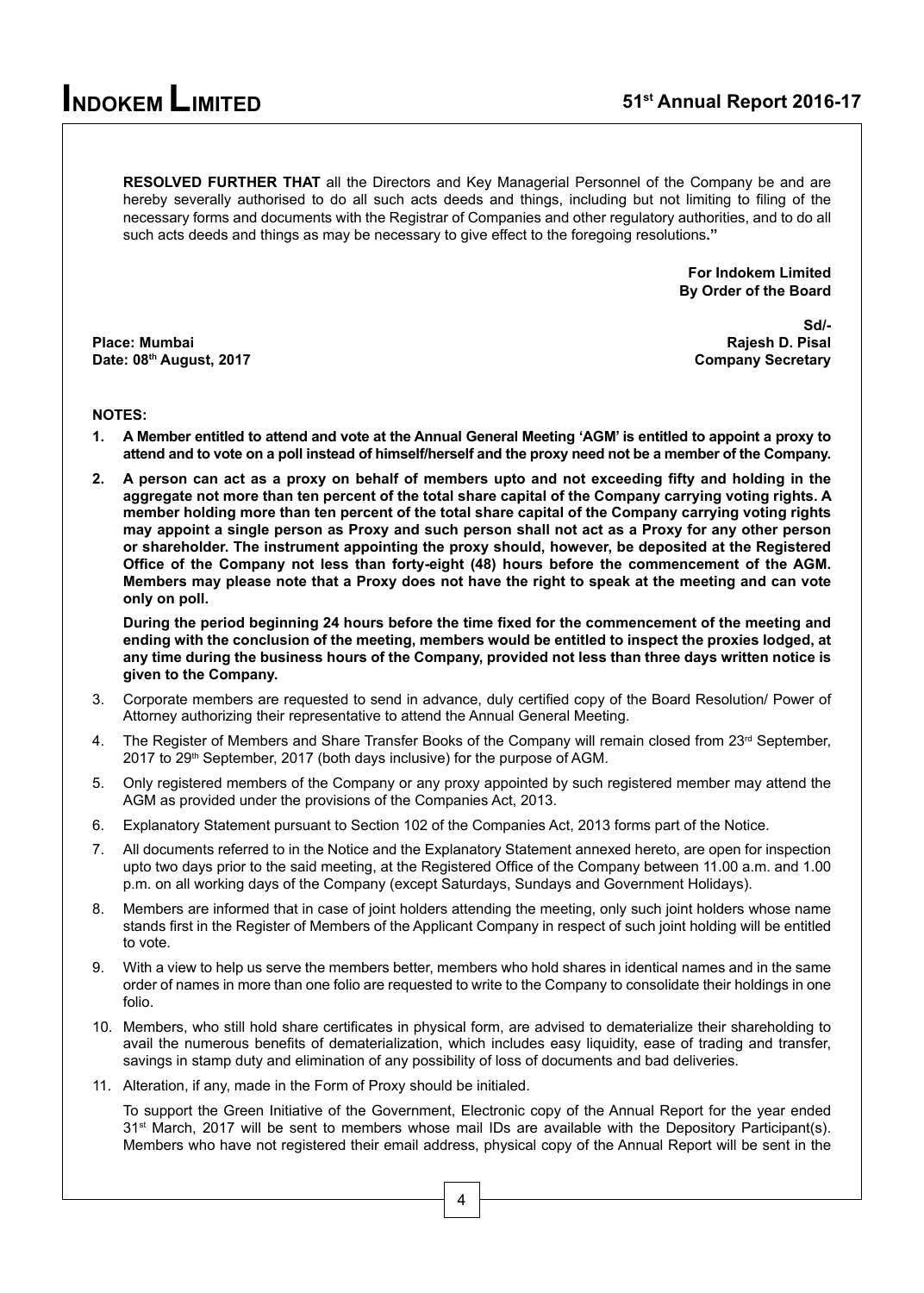permitted mode. Accordingly by virtue of the above we request the members of the Company to kindly register/ update their email address with their respective Depository Participants, where shares are held in electronic form. If, however, shares are held in physical form, members are advised to register/update their e-mail address with our Share Transfer Agent at sharexindia@vsnl.com

- 12. The Company has been maintaining, interalia, the following statutory registers at its Registered Office which are open for inspection in terms of the applicable provisions of the Companies Act, 2013 by members and others specified below:
	- i) Registers of contracts or arrangements in which Directors are interested under Section 189 of the Companies Act, 2013, on all working days during business hours. The said Registers shall also be produced at the commencement of AGM of the Company and shall remain open and accessible during the continuance of the meeting to a person having the right to attend the meeting.
	- ii) Registers of Directors and Key Managerial Personnel (KMP) and their shareholding under Section 170 of the Companies Act, 2013, on all working days during business hours. The said Registers shall be kept open for inspection at the Annual General Meeting of the Company and shall be made accessible to a person attending the meeting.
- 13. Members/ Proxies are requested to bring their attendance slip duly filled and signed for attending the meeting along with their copy of Annual Report to the meeting. Proxies are requested to bring their identity proof at the meeting for the purpose of identification.
- 14. The Securities and Exchange Board of India (SEBI) has made it mandatory for every participant in the securities/ capital market to furnish Income Tax Permanent Account Number (PAN) for transactions involving transfer of shares. Therefore members holding shares in physical form are requested to furnish their PAN along with self- attested photocopy of PAN Card to the Share Transfer Agent. Members holding shares in Demat form are requested to register the details of their PAN with their Depository Participant (DP).
- 15. Pursuant to Section 72 of the Companies Act, 2013, members holding shares in physical form are advised to file nomination in the prescribed Form SH-13 with the Company's share transfer agent. In respect of shares held in electronic/Demat form, the members may please contact their respective Depository Participant.

Members may note that the Notice of the 51<sup>st</sup> AGM and the Annual Report for 2016-17 will also be available on the website of the Company at www.indokem.co.in. Physical copies of the aforesaid documents will also be available at the Registered Office situated at Plot No. 410/411, Khatau House, Mogul Lane, Mahim (West), Mumbai- 400 016 for inspection between 11.00 a.m. and 1.00 p.m. on all working days. Even after registering for e-communication, members are entitled to receive such communication in physical form, upon making a request for the same, by post for free of cost. For any communication, the shareholders may also send requests to the Company's investor email id: *iklsecretarial@gmail.com*.

- 16. Pursuant to the provisions of Section 108 of the Companies Act, 2013 read with the Companies (Management and Administration) rules, 2014 and Regulation 44 of SEBI (Listing Obligations & Disclosure Requirements) Regulations, 2015, the Company is pleased to provide the members to exercise their rights to vote at the 51<sup>st</sup> AGM of the Company by electronic means through remote e-voting facility provided by Central Depository Services (India) Limited) "CDSL".
- 17. The facility for voting through Ballot Paper shall be made available at the AGM and the members attending the meeting who have not cast their vote by remote e-voting shall be able to exercise their right at the meeting through ballot paper.
- 18. The members who have cast their vote by remote e-voting prior to the AGM may also attend the AGM but shall not be entitled to cast their vote again.
- 19. Route map for directions to the venue of the meeting is provided in the Annual Report.

#### **INSTRUCTIONS FOR SHAREHOLDERS VOTING ELECTRONICALLY ARE AS UNDER:**

- (i) The voting period begins on  $26<sup>th</sup>$  September, 2017 (9.00 a.m.) till  $28<sup>th</sup>$  September, 2017 (5.00 p.m.). During this period shareholders of the Company, holding shares either in physical form or in dematerialized form, as on the cut-off date (record date) of 22<sup>nd</sup> September, 2017 may cast their votes electronically. The e-voting module shall be disabled by CDSL for voting thereafter.
- (ii) Shareholders who have already voted prior to the meeting date would not be entitled to vote at the meeting venue.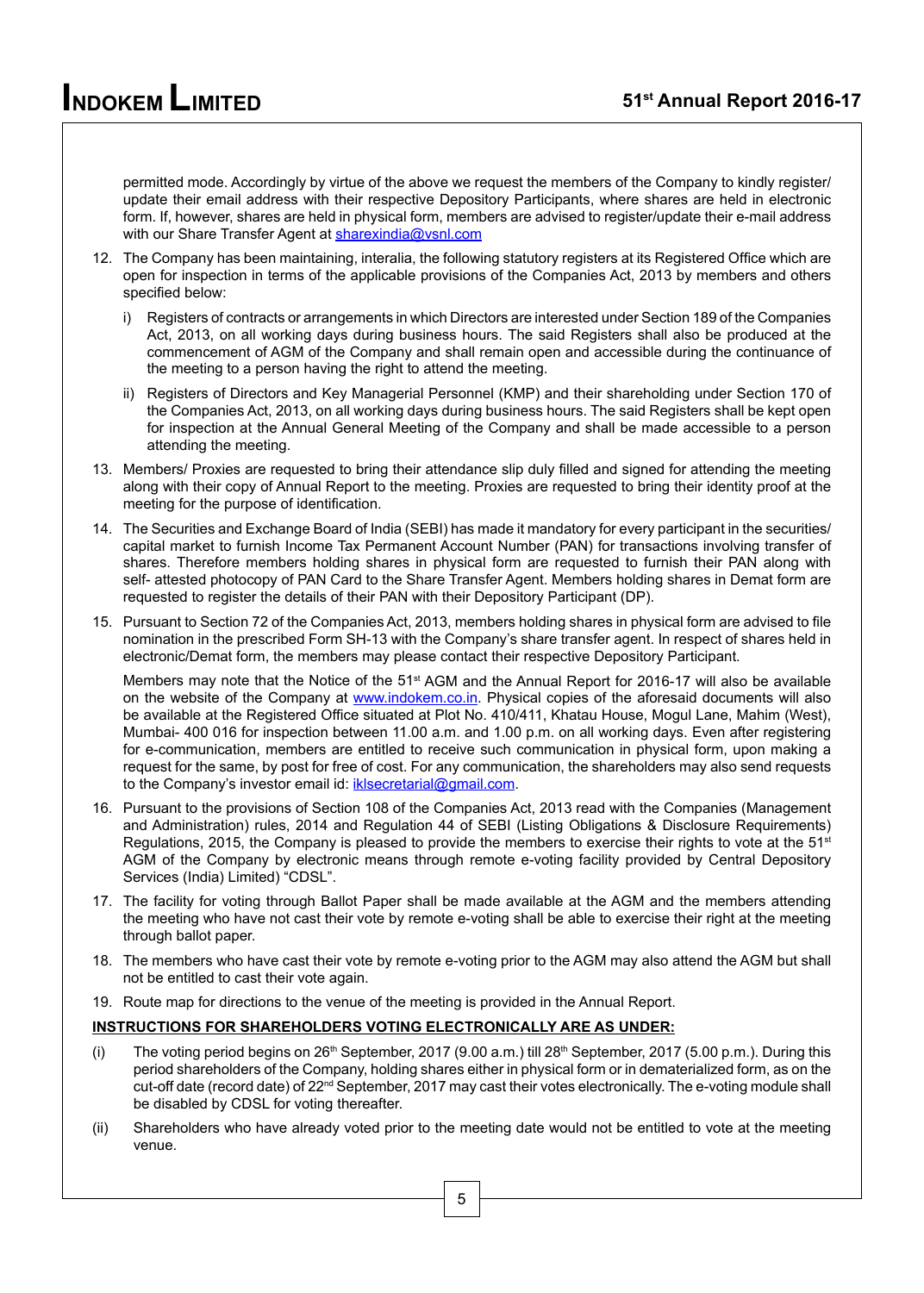- (iii) The shareholders should log on to the e-voting website www.evotingindia.com.
- (iv) Click on Shareholders.
- (v) Now Enter your User ID
	- a. For CDSL: 16 digits beneficiary ID,
	- b. For NSDL: 8 Character DP ID followed by 8 Digits Client ID,
	- c. Members holding shares in Physical Form should enter Folio Number registered with the Company.
- (vi) Next enter the Image Verification as displayed and Click on Login.
- (vii) If you are holding shares in demat form and had logged on to www.evotingindia.com and voted on an earlier voting of any company, then your existing password is to be used.
- (viii) If you are a first time user follow the steps given below:

|                     | For Members holding shares in Demat Form and Physical Form                              |
|---------------------|-----------------------------------------------------------------------------------------|
| <b>PAN</b>          | Enter your 10 digit alpha-numeric PAN issued by Income Tax Department (Applicable       |
|                     | for both demat shareholders as well as physical shareholders)                           |
|                     | Members who have not updated their PAN with the Company/Depository                      |
|                     | Participants are requested to use the first two letters of their name and the 8         |
|                     | digits of the sequence number in the PAN field.                                         |
|                     | In case the sequence number is less than 8 digits enter the applicable number           |
|                     | of 0's before the number after the first two characters of the name in CAPITAL          |
|                     | letters. Eq. If your name is Ramesh Kumar with sequence number 1 then enter             |
|                     | RA00000001 in the PAN field.                                                            |
| <b>Dividend</b>     | Enter the Dividend Bank Details or Date of Birth (in dd/mm/yyyy format) as recorded     |
| <b>Bank Details</b> | in your demat account or in the Company records in order to login.                      |
| <b>OR</b>           | If both the details are not recorded with the depository or Company please<br>$\bullet$ |
| Date of Birth       | enter the                                                                               |
| (DOB)               | member id / folio number in the Dividend Bank details field as mentioned in             |
|                     | instruction (iv).                                                                       |

- (ix) After entering these details appropriately, click on "SUBMIT" tab.
- (x) Members holding shares in physical form will then directly reach the Company selection screen. However, members holding shares in Demat form will now reach 'Password Creation' menu wherein they are required to mandatorily enter their login password in the new password field. Kindly note that this password is to be also used by the demat holders for voting for resolutions of any other company on which they are eligible to vote, provided that Company opts for e-voting through CDSL platform. It is strongly recommended not to share your password with any other person and take utmost care to keep your password confidential.
- (xi) For Members holding shares in physical form, the details can be used only for e-voting on the resolutions contained in this Notice.
- (xii) Click on the EVSN for the relevant <Company Name> on which you choose to vote.
- (xiii) On the voting page, you will see "RESOLUTION DESCRIPTION" and against the same the option "YES/NO" for voting. Select the option YES or NO as desired. The option YES implies that you assent to the Resolution and option NO implies that you dissent to the Resolution.
- (xiv) Click on the "RESOLUTIONS FILE LINK" if you wish to view the entire Resolution details.
- (xv) After selecting the resolution you have decided to vote on, click on "SUBMIT". A confirmation box will be displayed. If you wish to confirm your vote, click on "OK", else to change your vote, click on "CANCEL" and accordingly modify your vote.
- (xvi) Once you "CONFIRM" your vote on the resolution, you will not be allowed to modify your vote.
- (xvii) You can also take a print of the votes cast by clicking on "Click here to print" option on the Voting page.
- (xviii) If a Demat account holder has forgotten the login password then enter the User ID and the image verification code and click on Forgot Password & enter the details as prompted by the system.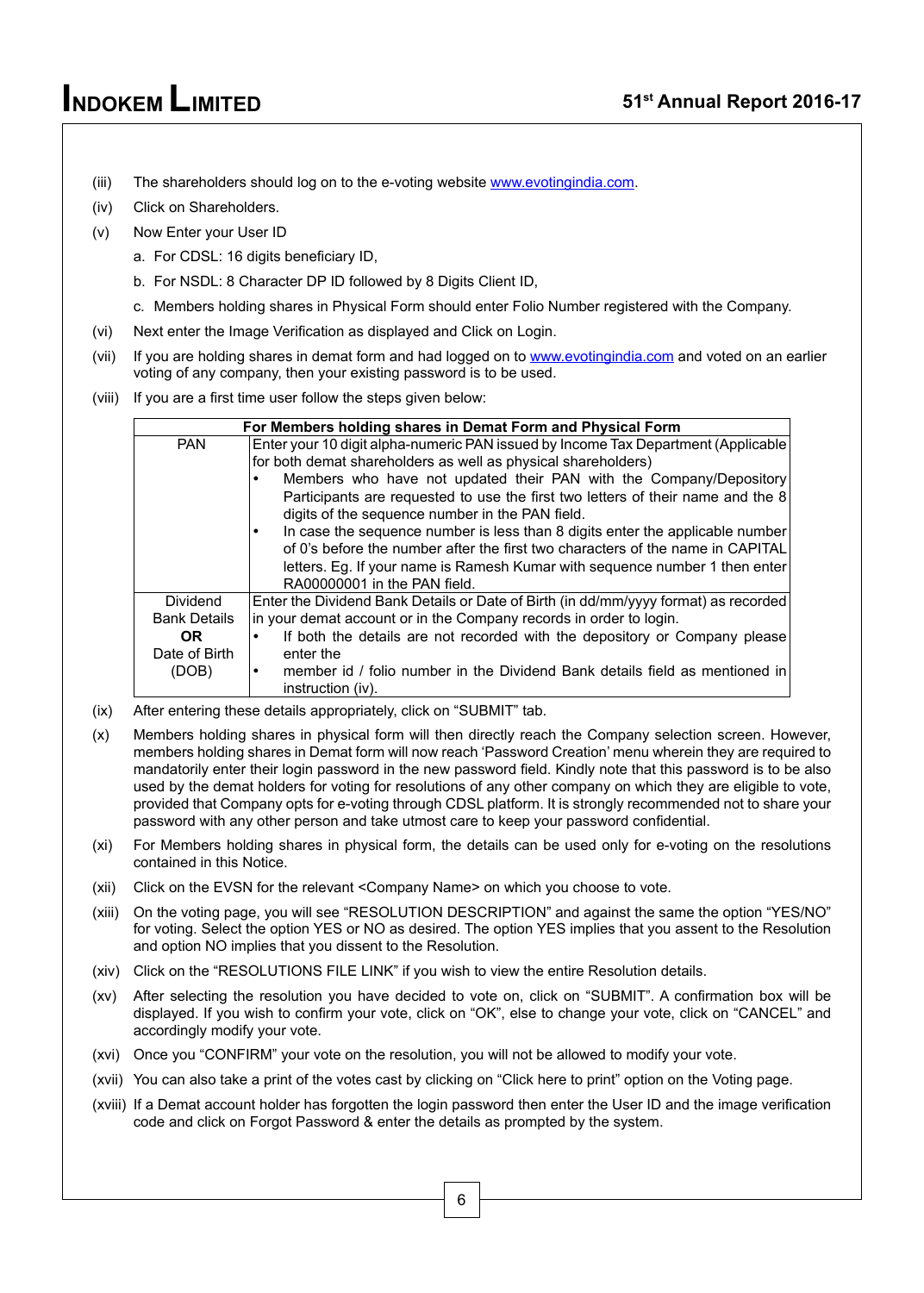### **INDOKEM LIMITED 1999 12016-17**

- (xix) Shareholders can also cast their vote using CDSL's mobile app m-Voting available for android based mobiles. The m-Voting app can be downloaded from Google Play Store. iPhone and Windows phone users can download the app from the App Store and the Windows Phone Store respectively. Please follow the instructions as prompted by the mobile app while voting on your mobile.
- (xx) Note for Non Individual Shareholders and Custodians
	- Non-Individual shareholders (i.e. other than Individuals, HUF, NRI etc.) and Custodian are required to log on to www.evotingindia.com and register themselves as Corporate.
	- A scanned copy of the Registration Form bearing the stamp and sign of the entity should be emailed to helpdesk.evoting@cdslindia.com.
	- After receiving the login details a Compliance User should be created using the admin login and password. The Compliance User would be able to link the account(s) for which they wish to vote on.
	- The list of accounts linked in the login should be emailed to helpdesk.evoting@cdslindia.com and on approval of the accounts they would be able to cast their vote.
	- A scanned copy of the Board Resolution and Power of Attorney (POA) which they have issued in favour of the Custodian, if any, should be uploaded in PDF format in the system for the scrutinizer to verify the same.
- (xxi) In case you have any queries or issues regarding e-voting, you may refer the Frequently Asked Questions ("FAQs") and e-voting manual available at www.evotingindia.com, under help section or write an email to helpdesk.evoting@cdslindia.com.

#### **Please Note that:**

The voting period begins on Tuesday, 26<sup>th</sup> September, 2017 at 9.00 a.m. and ends on Thursday, 28<sup>th</sup> September, 2017 at 5.00 p.m. During this period shareholder of the Company, holding shares either in physical form or in dematerialized form, as on the cut-off date which is Friday,  $22<sup>nd</sup>$  September, 2017, may cast their vote electronically. The voting rights of shareholders shall be in proportion to their shares in the paid up equity share capital of the Company as on this cut-off date. The e-voting module shall be disabled by CDSL for voting after 5.00 p.m. on 28th September, 2017.

In case you have any queries or issues regarding e-voting, you may refer the Frequently Asked Questions ("FAQs") and e-voting manual available at www.evotingindia.co.in under help section or write an email to helpdesk.evoting@cdslindia.com

- 2. Mrs. Samita Tanksale, Practicing Company Secretary (Membership No. CP10763) has been appointed as the Scrutinizer to scrutinize the e-voting process in a fair and transparent manner.
- 3. The Scrutinizers shall within a period not exceeding three working days from the conclusion of the e-voting period, unblock the votes in the presence of at least two witnesses not in employment of the Company and forward her report of the votes cast in favour or against, to the Chairman or to any Director or officer who may be authorized by the Chairman for this purpose.

The Results shall be declared on or after the AGM. The Results declared along with the Scrutinizer's Report shall be placed on the Company's website www.indokem.co.in and on the website of CDSL within two days of passing of Resolutions at the AGM of the Company and shall also be communicated to the Stock Exchange. The Resolution shall be deemed to be passed at the AGM of the Company scheduled to be held on  $29<sup>th</sup>$ September, 2017.

> **For Indokem Limited By Order of the Board**

**Place: Mumbai Rajesh D. Pisal Date: 08<sup>th</sup> August, 2017** Company Secretary

**Sd/-** 

**Registered Office:** Plot No. 410/411, Khatau House, Mogul Lane, Mahim (West), Mumbai – 400 016.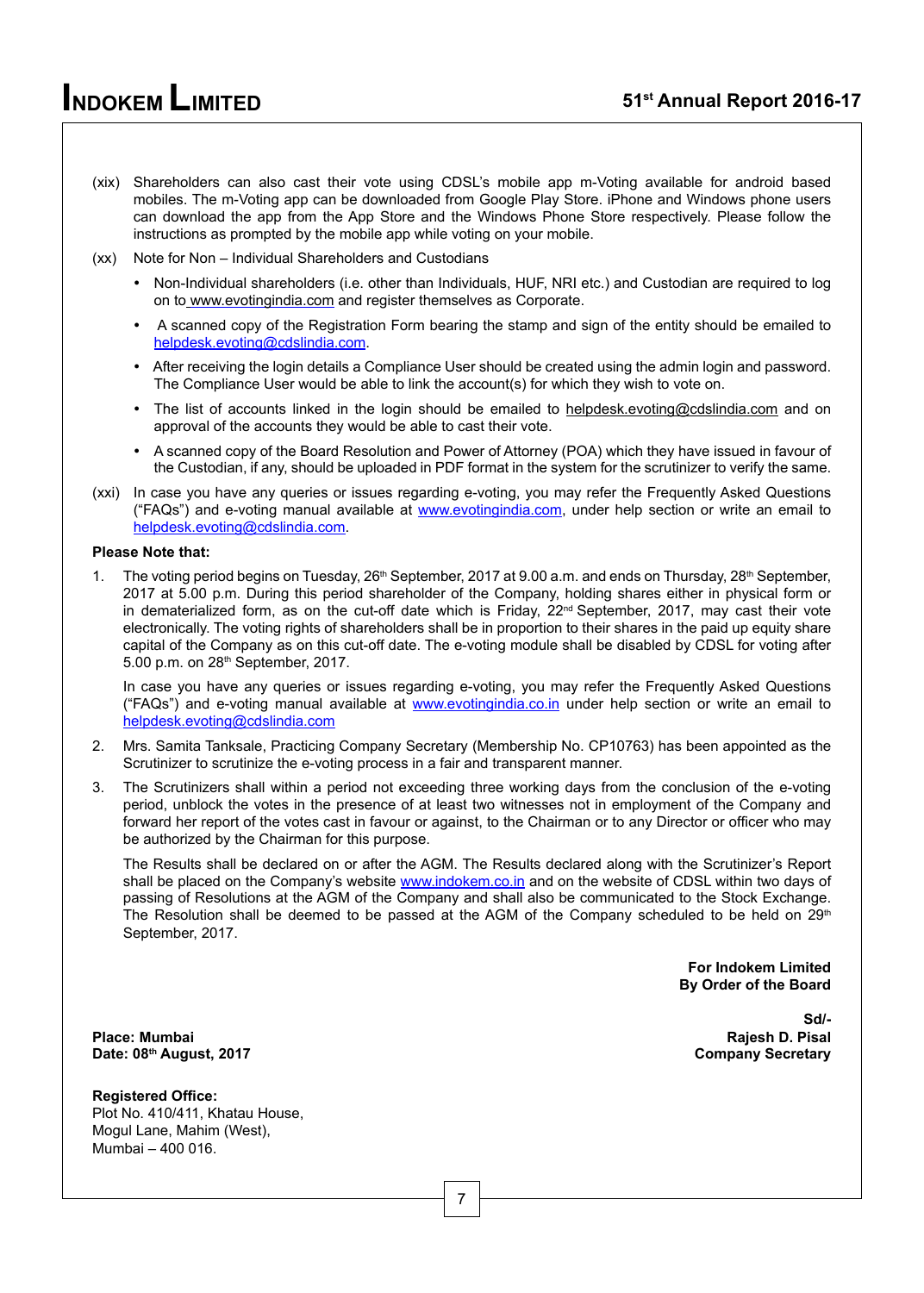#### **Explanatory Statement pursuant to Section 102 of the Companies Act, 2013:**

#### **Item No. 3:**

As regards appointment of Statutory Auditors referred to in Item No. 3 of the Notice, the following disclosures are made for the information of the shareholders:

The current auditors, viz M/s- Sheth Doctor and Associates, Chartered Accountants, Mumbai (Firm Registration Number- 124822W) were last re-appointed by the Members at their Annual General Meeting held on 30<sup>th</sup> September, 2014 to hold the office of auditor from the conclusion of the 48th Annual General Meeting till the conclusion of  $51st$ Annual General Meeting.

As per the provisions of Section 139 of the Companies Act, 2013 read with Rule 6 of The Companies (Audit and Auditors) Rules, 2014, no listed Company shall appoint an audit firm as auditors for more than two terms of five consecutive years. The Act also provided additional transition period of three years from the commencement of the Act i.e. 1<sup>st</sup> April, 2014. The current auditors, M/s- Sheth Doctor and Associates, had completed a period of ten years at the commencement of the said Act. Hence, on their completing the additional transition period of three years provided under the Act, their term expires at the conclusion of the ensuing Annual General Meeting.

The Board of Directors at its meeting held on 08<sup>th</sup> August, 2017 based on the recommendation of the Audit Committee has recommended the appointment of CNK & Associates LLP, Chartered Accountants (Firm Registration Number - 101961W/W100036), as the statutory auditors of the Company for approval by the members.

CNK & Associates LLP, Chartered Accountants, have consented to the said appointment and confirmed that their appointment, if made would be within the limits specified under Section 141(3)(g) of the Act and that they are not disqualified to be appointed as statutory auditors in terms of Section 143 of the Act.

CNK & Associates LLP, Chartered Accountants, will be appointed as the statutory auditors of the Company from the conclusion of this Annual General Meeting till the conclusion of the 56<sup>th</sup> Annual General Meeting, Subject to ratification of their appointment by the members at every intervening Annual General Meeting on such terms and conditions as may be mutually agreed.

### **Item No. 4:**

The shareholders will recall the re-appointment of Shri. Mahendra K. Khatau as Chairman and Managing Director of the Company with effect from 1<sup>st</sup> April, 2015 for a period of five years at the Annual General Meeting held on 21<sup>st</sup> December, 2015.

As you all are aware, the Company is aggressively exploring opportunities both in India and Export market abroad. Consequently, the responsibilities of the managerial personnel have increased substantially with the growth of the Company.

The Board of Directors considered the contribution of the above managerial personnel to the overall progress of the Company and after taking into consideration the complexities of the responsibilities handled by him and industry remuneration benchmarks, have at their meeting held on 8<sup>th</sup> August, 2017, based on the recommendation of the Nomination and Remuneration Committee, approved the proposal to revise remuneration payable to Shri. Mahendra K. Khatau from the present  $\bar{\tau}$  42,50,880/- per annum to  $\bar{\tau}$  72,64,800/- per annum subject to approval of the shareholders.

The revised terms of remuneration payable to Shri. Mahendra K. Khatau with effect from 1<sup>st</sup> October, 2017 are as follows:

- (i) Salary:  $\bar{\tau}$  3,00,000/- per month with annual increment of such amount as may be decided by the Board.
- (ii) Rent Free furnished Accommodation owned or leased/rented. In case the Company does not provide any accommodation, Shri. Mahendra K. Khatau shall receive House Rent Allowance of  $\bar{\tau}$  1,50,000/- per month.
- (iii) Housing Maintenance Allowance:  $\bar{\tau}$  80,000/- per month.
- (iv) Reimbursement of gas, electricity, water charges & furnishings up to  $\bar{\tau}$  15,000/- per month.
- (v) Medical Reimbursement: Reimbursement of expenses incurred by Shri. Mahendra K. Khatau for himself and his family subject to ceiling of  $\bar{\tau}$  5,000/- per month.
- (vi) Leave Travel Allowance for himself and his family is  $\bar{x}$  5,000/- per month once in a year in accordance with rules of the Company.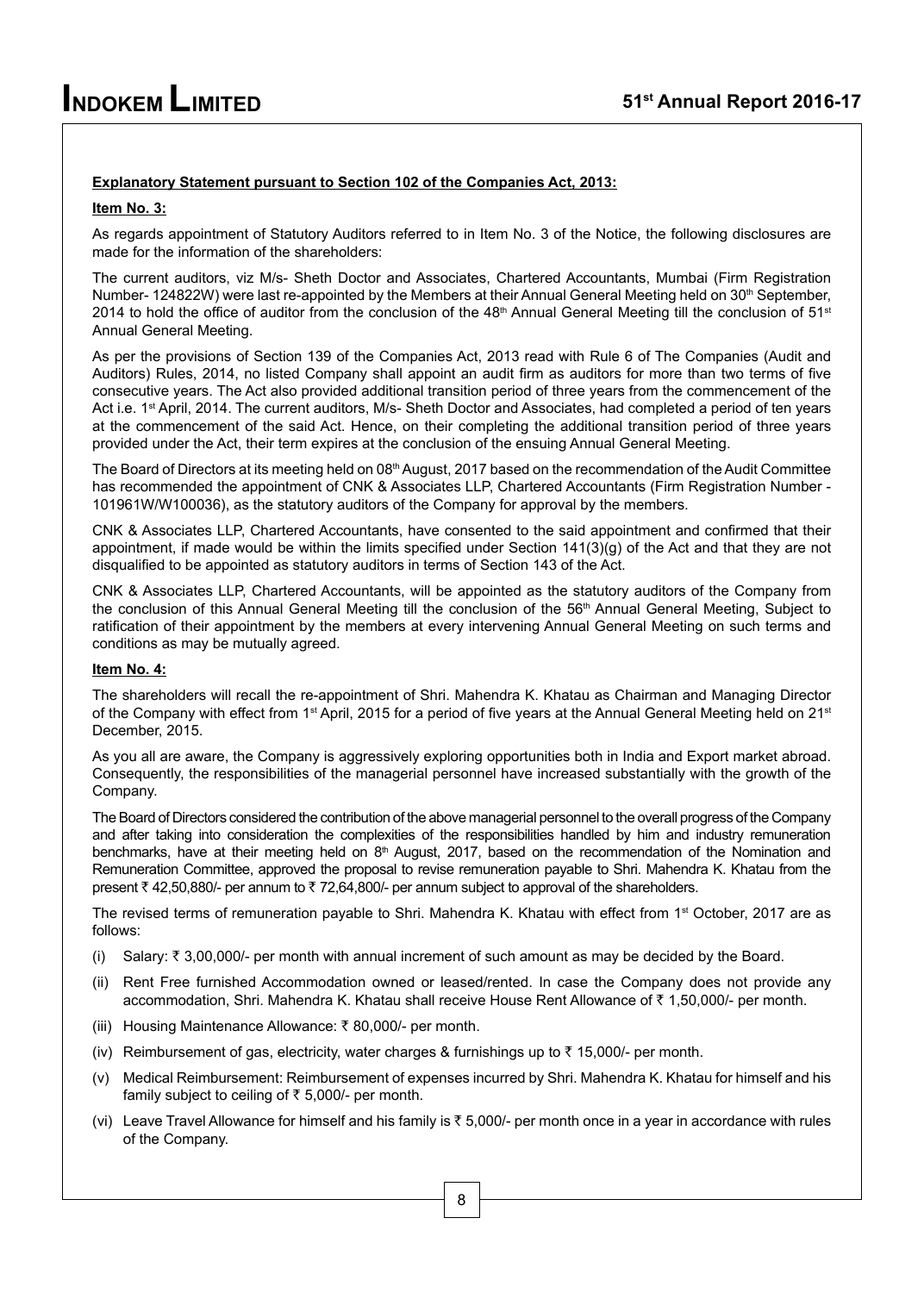### **INDOKEM LIMITED 1999 12016-17**

- (vii) In accordance with the rules of the Company, premium on Personal Accident Insurance / Mediclaim Policies shall be paid.
- (viii) Club Fees: Fees of Clubs subject to two Clubs. No admission and life membership fees shall be paid.
- i(x) Car with Driver and Telephone: The Company will provide a car with driver and telephone at the residence of Shri. Mahendra K. Khatau. The provision of car for use for Company's business and telephone at residence will not be considered as perquisite.
- (x) Earned Leave: On full pay and allowance and perquisite as per the rules of the Company, Encashment of leave for a maximum of 60 days at the end of the tenure will be permissible, which shall not be included in the computation of minimum remuneration.
- (xi) Company's contribution towards Provident Fund to the extent it is not taxable under Income Tax Act, 1961.
- (xii) Gratuity not exceeding half a month's salary for each completed year of service. The aforesaid perquisites stated shall not be included in the computation of minimum remuneration specified in Schedule V of the Companies Act, 2013 or any amendment thereto.

As the terms of revised remuneration proposed are in conformity with the relevant provisions of the Companies Act, 2013, read with Schedule V of the Act, approval of Central Government is not required for above revision in remuneration.

The details of remuneration paid to Shri. Mahendra K. Khatau for the year 2016-17 is provided in the Corporate Governance Report forming part of the Annual Report.

#### **General Information:**

Shri. Mahendra K. Khatau aged 62 years is on the Board of the Company since 28<sup>th</sup> January, 1986. He is a Commerce Graduate and has rich and varied experience in the Industry and has been involved in the operations of the Company over a long period of time.

Shri. Mahendra K. Khatau is a promoter of the Company and holding 6.82% equity shares in the paid-up capital of the Company. During the last financial year, Shri. Mahendra K. Khatau attended all the 4 Board meetings of the Company.

Details of his directorships and committee positions are stated below.

#### **Directorship:**

- 1. Indokem Limited Chairman and Managing Director
- 2. Refnol Resins and Chemicals Limited Chairman
- 3. Priyamvada Holdings Limited
- 4. Khatau Holdings and Trading Company Private Limited
- 5. Khatau Leasing and Finvest Company Private Limited
- 6. Prerana Leasing and Finvest Company Private Limited
- 7. Vindhyapriya Holdings Private Limited
- 8. MKK Holdings Private Limited
- 9. Priyanilgiri Holdings Private Limited
- 10. Prism Plantations Private Limited
- 11. Chemron Texchem Private Limited
- 12. Mulraj Khatau and Sons Limited
- 13. Khatau Makanji and Company Private Limited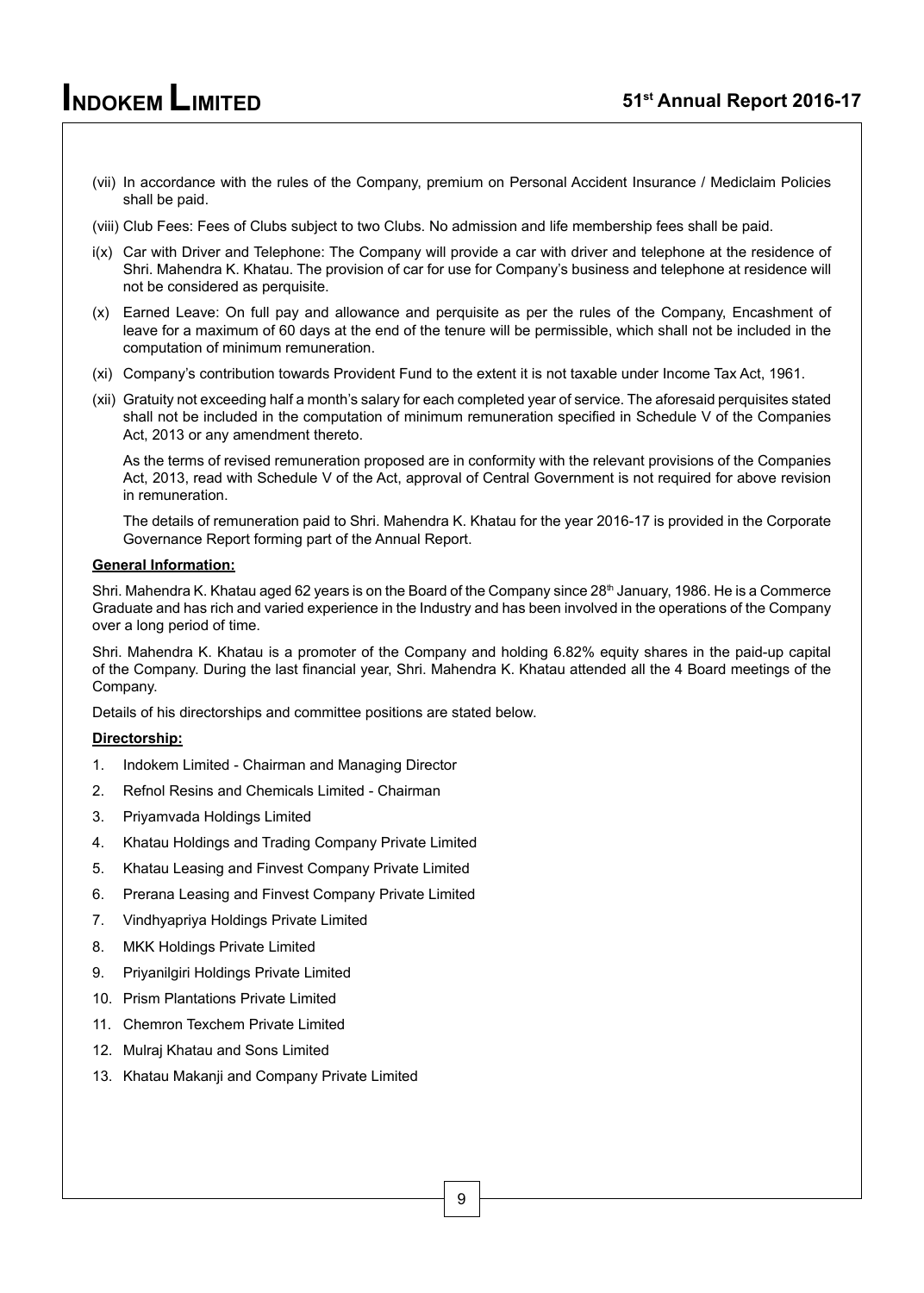#### **Committees Positions:**

| Sr.<br>No. | Name of the Company                 | Name of the Committee                | <b>Chairman/ Member</b> |
|------------|-------------------------------------|--------------------------------------|-------------------------|
|            | Indokem Limited                     | <b>Audit Committee</b>               | Member                  |
| 2.         | Indokem Limited                     | Committee of Board of Directors      | Chairman                |
| 3.         | Indokem Limited                     | <b>Share Transfer Committee</b>      | Chairman                |
| 4.         | Indokem Limited                     | <b>Risk Management Committee</b>     | Chairman                |
| 5.         | Refnol Resins and Chemicals Limited | Stakeholders' Relationship Committee | Member                  |
| 6.         | Refnol Resins and Chemicals Limited | Committee of Board of Directors      | Chairman                |

Keeping in view the type of industry, size of the Company, the responsibilities and profile of Shri. Mahendra K. Khatau, the proposed remuneration is competitive with the remuneration paid by other Companies in similar line of business to such managerial personnel.

Shri. Mahendra K. Khatau and his spouse Smt. Asha M. Khatau, Director and Mr. Manish M. Khatau, Whole – Time Director (Son) may be deemed to be concerned or interested in the above resolution. None of the other Directors or Key Managerial Personnel and their relatives is concerned or interested in the above resolution.

The resolution is being proposed as an ordinary resolution in view of the relevant provisions of Schedule V to the Companies Act, 2013 requiring an ordinary resolution for payment of remuneration in the event of loss or adequacy of profits. The proposed remuneration is in accordance with the Remuneration Policy of the Company.

The Board recommends the Ordinary Resolution set out at Item No. 4 of the Notice for approval by the shareholders.

#### **Item No. 5:**

#### **Transactions with Related Parties u/s 188 of the Companies Act, 2013**

The provisions of Section 188(1) of the Companies Act, 2013 govern Related Party Transactions and require a Company to obtain prior approval of the Board of Directors and in case Paid up Share Capital or Transaction as may be prescribed from time to time are more, then prior approval of Shareholders by way of Special Resolution is required.

Further, third proviso to Section 188(1) provides that nothing shall apply to any transaction entered into by the Company in its ordinary course of business other than transactions which are not on Arm's Length Basis.

Though the Company is not coming under the purview of Section 188(1) and all transaction are on Arm's Length Basis / Ordinary Course of Business, however as a good Corporate Governance, Company is seeking approval of the Members.

The provisions of section 188 (3) also provide that any contract or arrangement entered into u/s. 188 (1) may be ratified by the Board, or as the case may be, by the Shareholders at a meeting within three months from the date on which such contract or arrangement was entered into.

In light of the provisions of the Companies Act, 2013, the Board of Directors of your Company has approved the proposed transactions along with annual limits that your Company may enter into with its Related Parties (as defined under the Companies Act, 2013) for the financial year 2016-17 in the Board Meeting held on 10<sup>th</sup> May, 2017.

All prescribed disclosures as required to be given under the provisions of the Companies Act, 2013 and the Companies (Meetings of Board and its Powers) Rules, 2014 are given herein below in a tabular format for kind perusal of the members.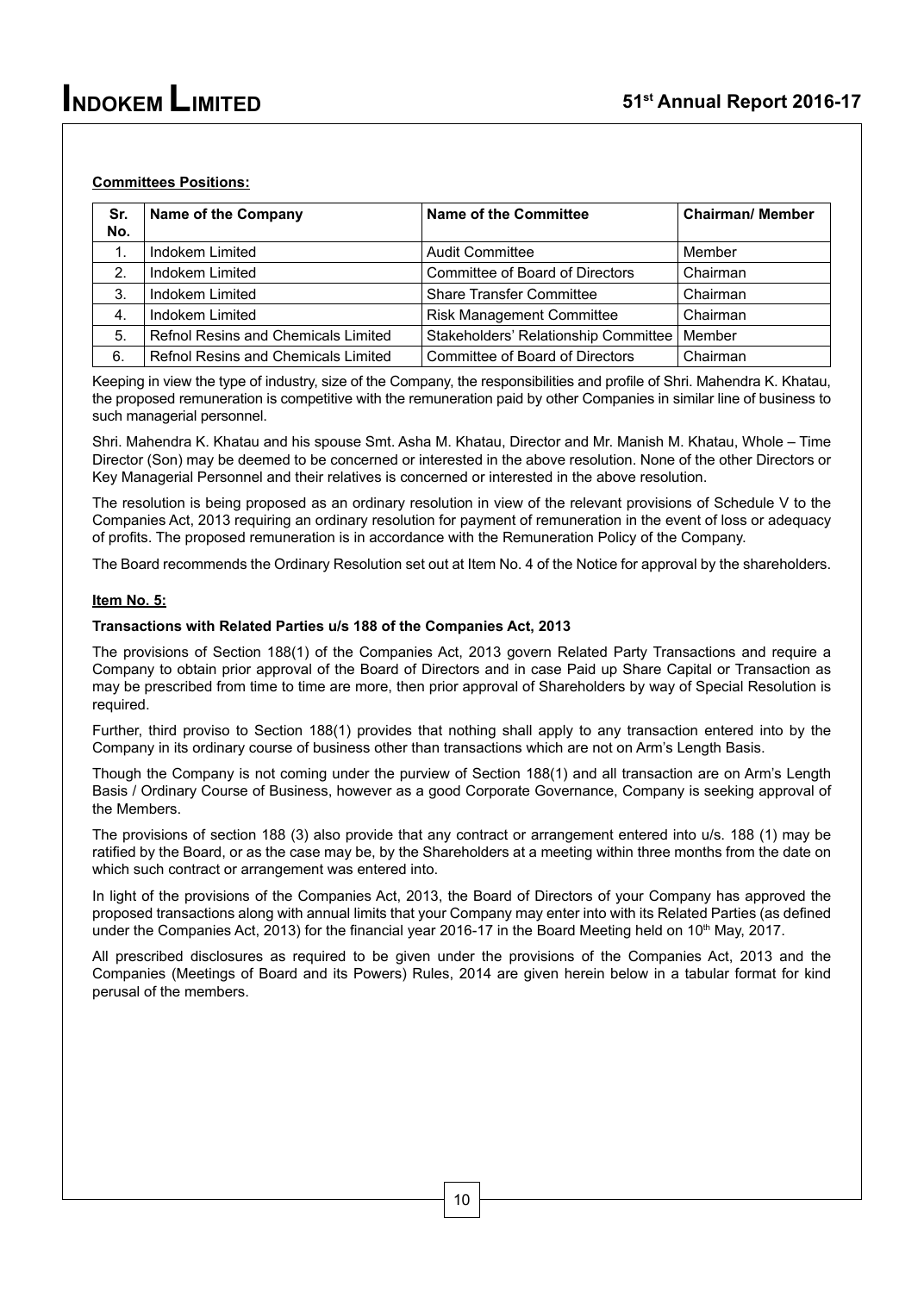| Sr.            | <b>Name of Related Parties</b>                                                                                                                                                                | Transaction defined u/s 188 of Companies Act, 2013            |                                       |                                                                                                                                                    |
|----------------|-----------------------------------------------------------------------------------------------------------------------------------------------------------------------------------------------|---------------------------------------------------------------|---------------------------------------|----------------------------------------------------------------------------------------------------------------------------------------------------|
| No.            |                                                                                                                                                                                               | Sale,<br>purchase, or<br>supply of<br>any goods,<br>materials | Leasing of<br>property of<br>any kind | Availing or rendering of<br>any services<br>or Appointment of any<br>agent for<br>purchase or sale of goods,<br>materials,<br>services or property |
|                | On actual basis, exempted being in the ordinary course of business and on arm's length basis. (Subject to a                                                                                   |                                                               |                                       |                                                                                                                                                    |
|                | maximum of amount p.a. as mentioned against the name of the Company)                                                                                                                          |                                                               |                                       |                                                                                                                                                    |
| 1.             | Samudra Dye-Chem Private Limited                                                                                                                                                              | 3                                                             | 0.25                                  | 5                                                                                                                                                  |
| 2.             | Spiweld Chemtrade Private Limited                                                                                                                                                             | 3                                                             | 0.25                                  | 5                                                                                                                                                  |
| 3.             | Textomax Chemicals Private Limited                                                                                                                                                            | 3                                                             | 0.25                                  | 5                                                                                                                                                  |
| 4.             | <b>Formost Chemicals Private Limited</b>                                                                                                                                                      | 3                                                             | 0.25                                  | 5                                                                                                                                                  |
| 5.             | Chemron Texchem Private Limited                                                                                                                                                               | 3                                                             | 0.25                                  | 5                                                                                                                                                  |
| 6.             | Priyamvada Holdings Limited                                                                                                                                                                   | 3                                                             | 0.25                                  | 5                                                                                                                                                  |
| 7 <sub>1</sub> | Asha Marine Products Private Limited                                                                                                                                                          | 1                                                             | 0.25                                  | $\mathbf{1}$                                                                                                                                       |
| 8.             | <b>Emerald Capital Services Private</b><br>Limited                                                                                                                                            | 1                                                             | 0.25                                  | 1                                                                                                                                                  |
| 9.             | Vindhyapriya Holdings Private Limited                                                                                                                                                         | 1                                                             | 0.25                                  | 1                                                                                                                                                  |
| 10.            | Khatau Leasing & Finance Company<br><b>Private Limited</b>                                                                                                                                    | 1                                                             | 0.25                                  | 1                                                                                                                                                  |
| 11.            | <b>Prism Plantations Private Limited</b>                                                                                                                                                      | 1                                                             | 0.25                                  | 1                                                                                                                                                  |
| 12.            | Khatau Holding & Trading Company<br><b>Private Limited</b>                                                                                                                                    | 1                                                             | 0.25                                  | 1                                                                                                                                                  |
| 13.            | Prerana Leasing & Finvest Private<br>Limited                                                                                                                                                  | 1                                                             | 0.25                                  | 1                                                                                                                                                  |
| 14.            | MKK Holdings Private Limited                                                                                                                                                                  | 1                                                             | 0.25                                  | 1                                                                                                                                                  |
| 15.            | Priyanilgiri Holdings Private Limited                                                                                                                                                         | 1                                                             | 0.25                                  | 1                                                                                                                                                  |
| 16.            | Refnol Resins & Chemicals Limited                                                                                                                                                             | 10                                                            | 0.25                                  | 1                                                                                                                                                  |
|                | <b>PARTNERSHIP FIRMS:</b>                                                                                                                                                                     |                                                               |                                       |                                                                                                                                                    |
| 1.             | <b>Orchard Acres</b>                                                                                                                                                                          | 10                                                            | 0.25                                  | 1                                                                                                                                                  |
|                | Directors/ KMPs/ Relatives of Directors & KMPs/ Other Firms & Companies in which Director have some<br>interest as per the provisions of section 2(76) of the Companies Act, 2013.            |                                                               |                                       |                                                                                                                                                    |
| 1.             | Shri, Mahendra K. Khatau                                                                                                                                                                      |                                                               | 0.25                                  | 10                                                                                                                                                 |
| 2.             | Smt. Asha M. Khatau                                                                                                                                                                           |                                                               | 0.25                                  | 3                                                                                                                                                  |
| 3.             | Mr. Manish M. Khatau                                                                                                                                                                          |                                                               | 0.25                                  | 5                                                                                                                                                  |
| 4.             | Ms. Priya M. Khatau                                                                                                                                                                           | $\blacksquare$                                                | 0.25                                  | 5                                                                                                                                                  |
| 5.             | *Chief Financial Officer                                                                                                                                                                      |                                                               |                                       | 0.50                                                                                                                                               |
| 6.             | *Company Secretary                                                                                                                                                                            | $\overline{a}$                                                |                                       | 0.50                                                                                                                                               |
| 7.             | *Managing Director                                                                                                                                                                            |                                                               |                                       | 2                                                                                                                                                  |
|                | *Any Contract between the Company & person appointed / designated as Company Secretary, Chief Financial<br>Officer and Managing Director                                                      |                                                               |                                       |                                                                                                                                                    |
|                | Any Contract or transaction with all the above parties for selling or otherwise disposing of, or buying, property of<br>any kind to be on marker value and on arms length relationship basis. |                                                               |                                       |                                                                                                                                                    |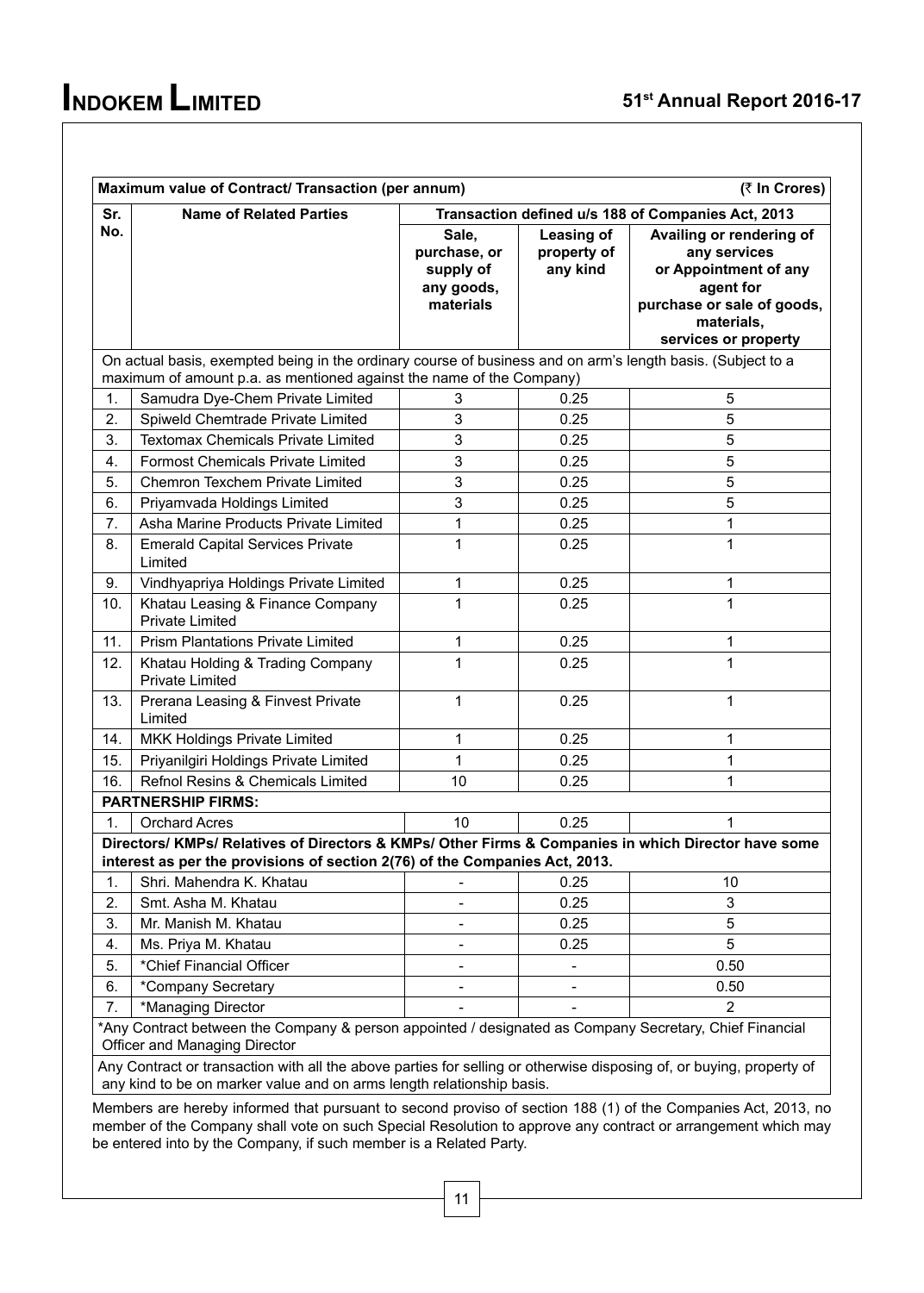The Board of Directors of your Company has approved this item in the Board Meeting held on 10<sup>th</sup> May, 2017. The Board of Directors is of the opinion that the transactions are on arm length basis and are in the ordinary course of business and recommends the resolution as set out in the accompanying Notice for the approval of members of the Company as a Special Resolution.

> **For Indokem Limited By Order of the Board**

Place: Mumbai Rajesh D. Pisal<br>Date: 08<sup>th</sup> August, 2017 **Rajesh D. Pisal Date: 08<sup>th</sup> August, 2017** 

**Sd/-** 

#### **ANNEXURE - A**

Profile of the Directors seeking reappointment at the ensuing Annual General Meeting pursuant to Regulation 36(3) of the Securities and Exchange Board of India (Listing Obligations and Disclosure Requirements) Regulations, 2015:

| Name                                          | Smt. Asha Mahendra Khatau                   |
|-----------------------------------------------|---------------------------------------------|
| Age                                           | 59                                          |
| Date of Appointment                           | 30 <sup>th</sup> October, 2010              |
| <b>Expertise in functional Areas</b>          | Industrialist                               |
| Qualification                                 | B.A.                                        |
| Names of the Companies in which he she holds  | Directorship:                               |
| Directorships and Memberships of Committee of | 1. Refnol Resins and Chemicals Limited      |
| the Board                                     | 2. Priyamvada Holdings Private Limited      |
|                                               | 3. Prism Plantations Private Limited        |
|                                               | 4. Asha Marine Products Private Limited     |
|                                               | 5. Emerald Capital Services Private Limited |
|                                               | 6. Chemron Texchem Private Limited          |
| Number of Shares held in the Company          | 45243                                       |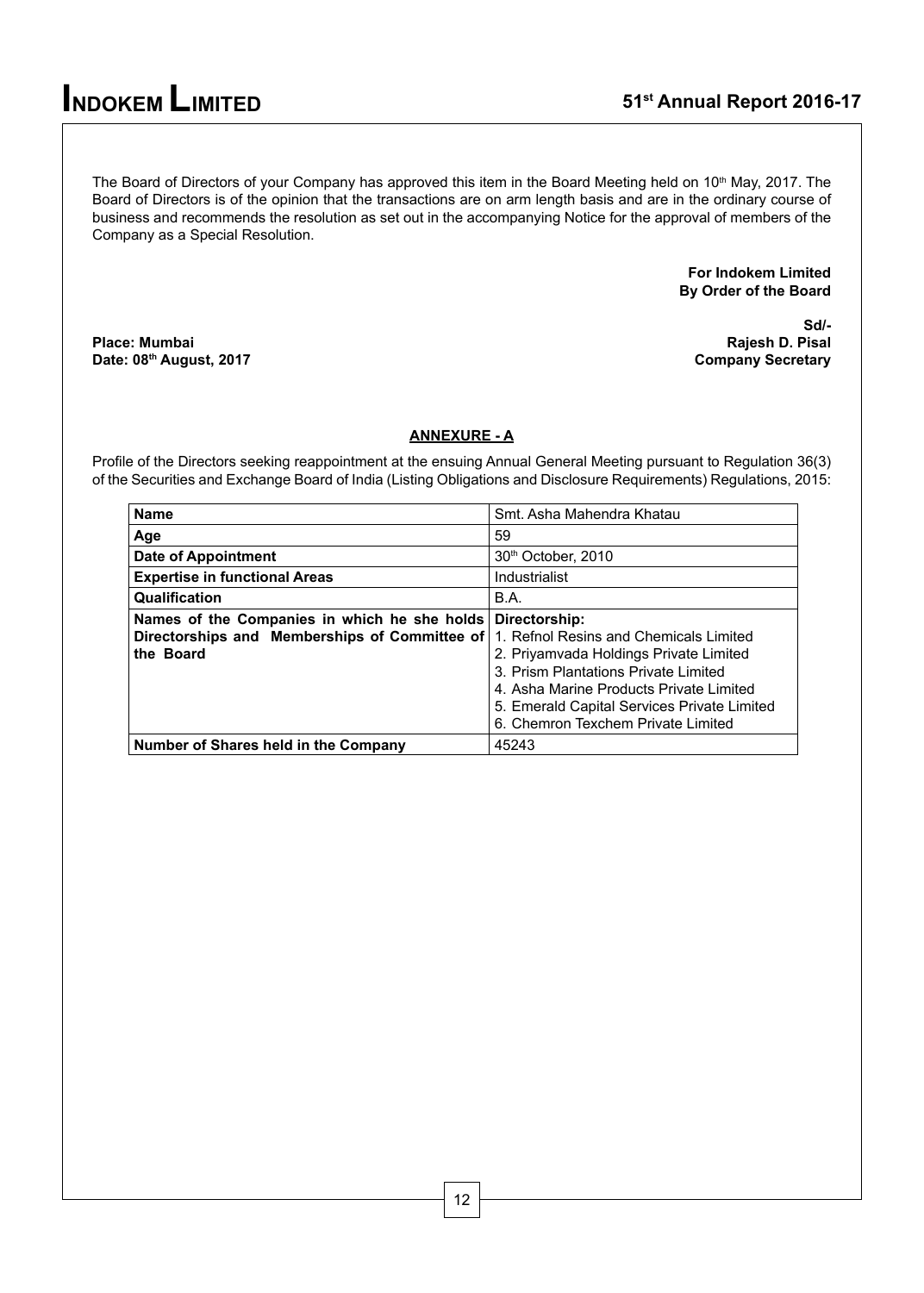#### **DIRECTORS' REPORT**

To,

The Members of Indokem Limited,

Your Directors have pleasure in presenting the **Fifty First Annual Report** together with the Audited Accounts for the financial year ended **31st of March, 2017**.

#### **1. Financial Results:**

**(**` **In Lakhs)**

| <b>PARTICULARS</b>                                       | For the financial year<br>ended 31.03.2017 | For the financial year<br>ended 31.03.2016 |
|----------------------------------------------------------|--------------------------------------------|--------------------------------------------|
| A – Income from Continuing Operation                     | 7278.32                                    | 6003.63                                    |
| Profit/(Loss) Before Interest, Depreciation & Taxes      | 184.27                                     | 371.29                                     |
| <b>Less: Interest</b>                                    | 72.46                                      | 303.22                                     |
| Depreciation                                             | 64.82                                      | 48.85                                      |
| Profit/(Loss) Before Tax                                 | 46.99                                      | 19.22                                      |
| Less: Short Provision for Tax in respect of earlier year |                                            | 6.14                                       |
| Profit/ (Loss) After Taxes                               | 46.99                                      | 13.08                                      |
| B – Income from Discontinuing Operations                 | 1319.44                                    | (49.19)                                    |
| Profit / (Loss) for the year                             | 1366.43                                    | (36.11)                                    |
| Profit/(Loss) Brought Forward from last year             | (3291.34)                                  | (3255.23)                                  |
| Depreciation of earlier years                            |                                            |                                            |
| <b>Surplus/Deficit carried to Reserves</b>               | (1924.91)                                  | (3291.34)                                  |

#### **2. Dividend:**

Considering the accumulated losses, the Board of Directors of your Company does not consider it appropriate to recommend any Dividend for the financial year ended 31<sup>st</sup> March, 2017.

#### **3. Operational Performance:**

Revenue from operations for F.Y. 2016-17 at  $\bar{\tau}$  7278.32 lakhs was higher by 21.23% over previous year 6003.63 lakhs. EBITDA at ₹ 184.27 lakhs registered a decline over the EBITDA of ₹ 371.29 lakhs in F.Y. 2015-16. PAT for the year including income from discontinued operations was  $\bar{\tau}$  1366.43 lakhs compared to the PAT of  $\bar{\tau}$  (36.11) lakhs in F.Y. 2015-16. The Income from discontinued operations is due to profit on sale of land at Ankleshwar, Gujarat.

#### **4. Transfer to Reserves:**

In view of inadequate profits for the year under review, no amount has been transferred to the reserves.

#### **5. Directors and Key Managerial Personnel:**

Pursuant to the provisions of Section 149 of the Act, Shri. Kailash Pershad (DIN: 00503603), Shri. Rajagopalan Sesha (DIN: 00289643) and Shri. Bhalchandra Sontakke (DIN: 01225753) were ratified as Independent Directors of the Company at the Annual General Meeting convened on 30<sup>th</sup> September, 2014. They have submitted a declaration that each of them meets the criteria of independence as provided in section 149(6) of the Act and there has been no change in the circumstances which may affect their status as Independent Director during the year.

Smt. Asha M. Khatau retires by rotation and being eligible has offered herself for re-appointment.

During the year, the Non-Executive Directors of the Company had no pecuniary relationship or transactions with the Company, other than the sitting fees, commission and reimbursement of expenses incurred by them for the purpose of attending meetings of the Company.

Pursuant to the provisions of section 203 of the Act, the Key Managerial Personnel of the Company are Shri. Mahendra K. Khatau as Chairman and Managing Director, Mr. Manish M. Khatau as Whole Time Director, Shri Mukund Nagpurkar as Chief Financial Officer and Mr. Bhavik B. Parekh as Company Secretary.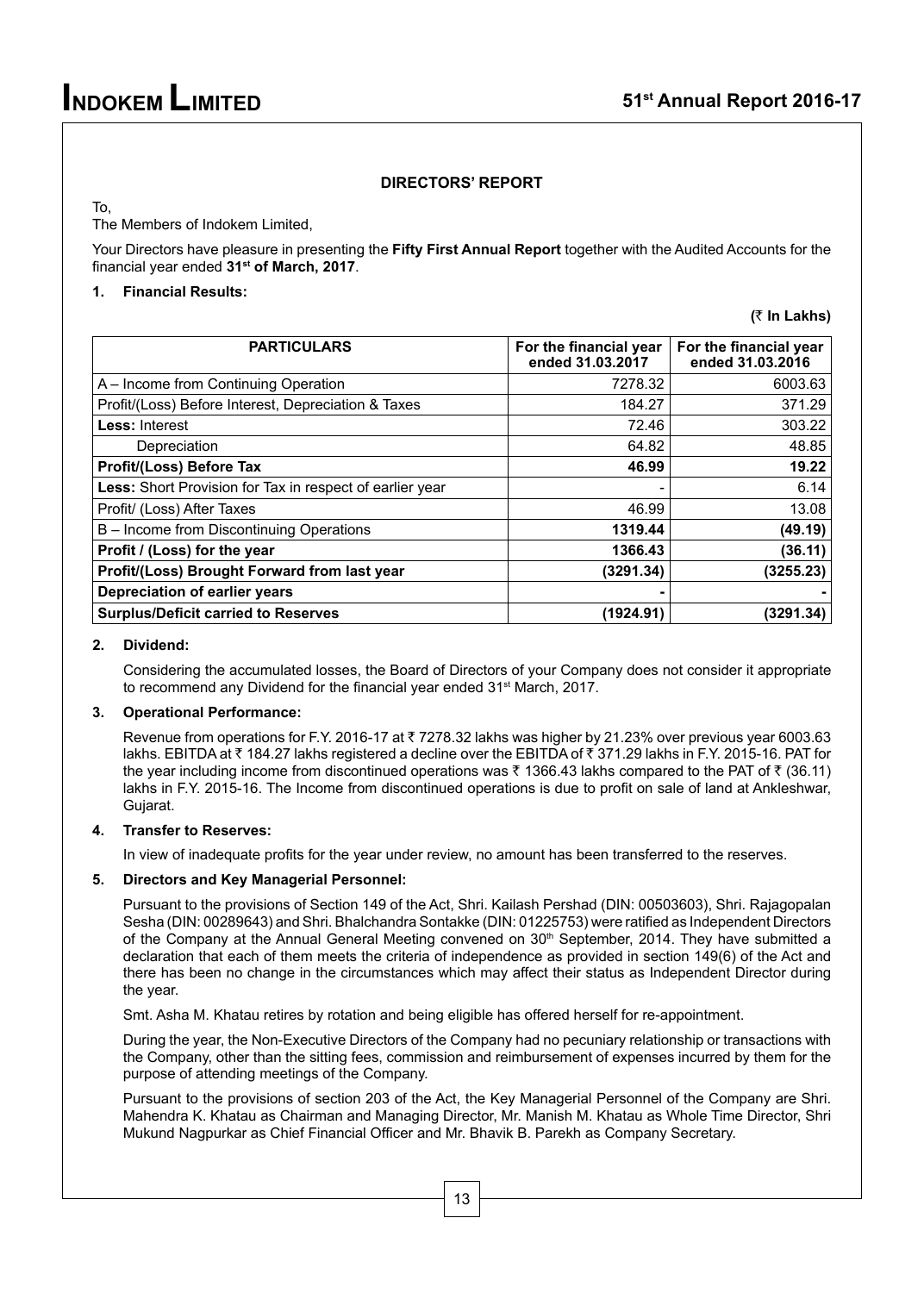Mr. Bhavik B. Parekh resigned from the position of the Company Secretary and Compliance Officer of the Company w.e.f. 19<sup>th</sup> June, 2017 and Mr. Rajesh D. Pisal was appointed at the same position of Company Secretary and Compliance Officer of the Company.

Shri. Mukund R. Nagpurkar resigned from the position of the Chief Financial Officer of the Company w.e.f. 31<sup>st</sup> July, 2017 and Ms. Rupal B. Parikh was appointed at the same position of Chief Financial Officer of the Company w.e.f 08<sup>th</sup> August, 2017.

#### **6. Appointment of Director:**

Smt. Asha M. Khatau, Non- Executive Director of your Company, retires by rotation and being eligible, offers herself for re–appointment. The details regarding Smt. Asha M. Khatau as required under Regulation 17 of SEBI Listing Regulations, 2015 are disclosed in the notice of the Annual General Meeting. None of the other Directors are related inter se except Shri. Mahendra K. Khatau and Mr. Manish M. Khatau who are related to each other.

#### **7. Remuneration of Directors and Key Managerial Personnel:**

Pursuant to Rule 5(1) of the Companies (Appointment and Remuneration of Managerial Personnel) Rules, 2014, the details of remuneration of Directors and Key Managerial Personnel are as furnished in **Annexure C**.

#### **8. Training and Familiarization Programme for Directors:**

The Company has provided information and made the Independent Directors aware about the major developments in legal and regulatory areas, particularly regarding Companies Act, 2013 and Regulation 25 (7) of SEBI Listing Regulations, 2015. The details of Familiarization Programme for the Independent Directors are available on the website of the Company www.indokem.co.in

#### **9. Statement on declaration given by Independent Directors:**

The Independent Directors of the Company have submitted their declaration of independence as required under the provisions of Section 149 (7) of the Companies Act, 2013 stating that they meet the criteria of independence as provided in Section 149 (6) of the Act.

#### **10. Particulars of Employees:**

None of the employees of the Company fall under the limits laid down in Rule 5(2) of the Companies (Appointment and Remuneration of Managerial Personnel) Rules, 2014.

#### **11. Directors' responsibility statement:**

Pursuant to section 134(3)(c) of the Companies Act, 2013, your Directors hereby confirm that:

- (i) In the preparation of the Annual Accounts, the applicable accounting standards have been followed and there are no material departures;
- (ii) Appropriate accounting policies have been selected and applied consistently and made judgments and estimates that are reasonable and prudent so as to give a true and fair view of the state of affairs of the Company at the end of the financial year and of the Profit of the Company for that period;
- (iii) Proper and sufficient care had been taken for the maintenance of adequate accounting records in accordance with the provisions of the Act for safeguarding the Assets of the Company and for preventing and detecting fraud and other irregularities;
- (iv) The Annual Accounts had been prepared on a going concern basis;
- (v) The Internal Financial Controls had been laid down, to be followed by the Company and the such internal financial controls are adequate and were operating effectively; and
- (vi) In order to ensure compliance with the provisions of all applicable laws, proper systems had been devised and that such systems were adequate and operating effectively.

#### **12. Statutory Auditors:**

M/s. Sheth Doctor & Associates, Chartered Accountants, Mumbai, Statutory Auditors of the Company retire at the conclusion of the 51<sup>st</sup> Annual General Meeting. They are not eligible for re-appointment as the period of 3 years available to them under third proviso to Section 139 (2) of the Companies Act, 2013 read with Rule 6 (1) of the Companies (Audit and Auditors) Rules, 2014 ("Rules') will be exhausted at the conclusion of the 51<sup>st</sup> Annual General Meeting to be held on 29<sup>th</sup> September, 2017.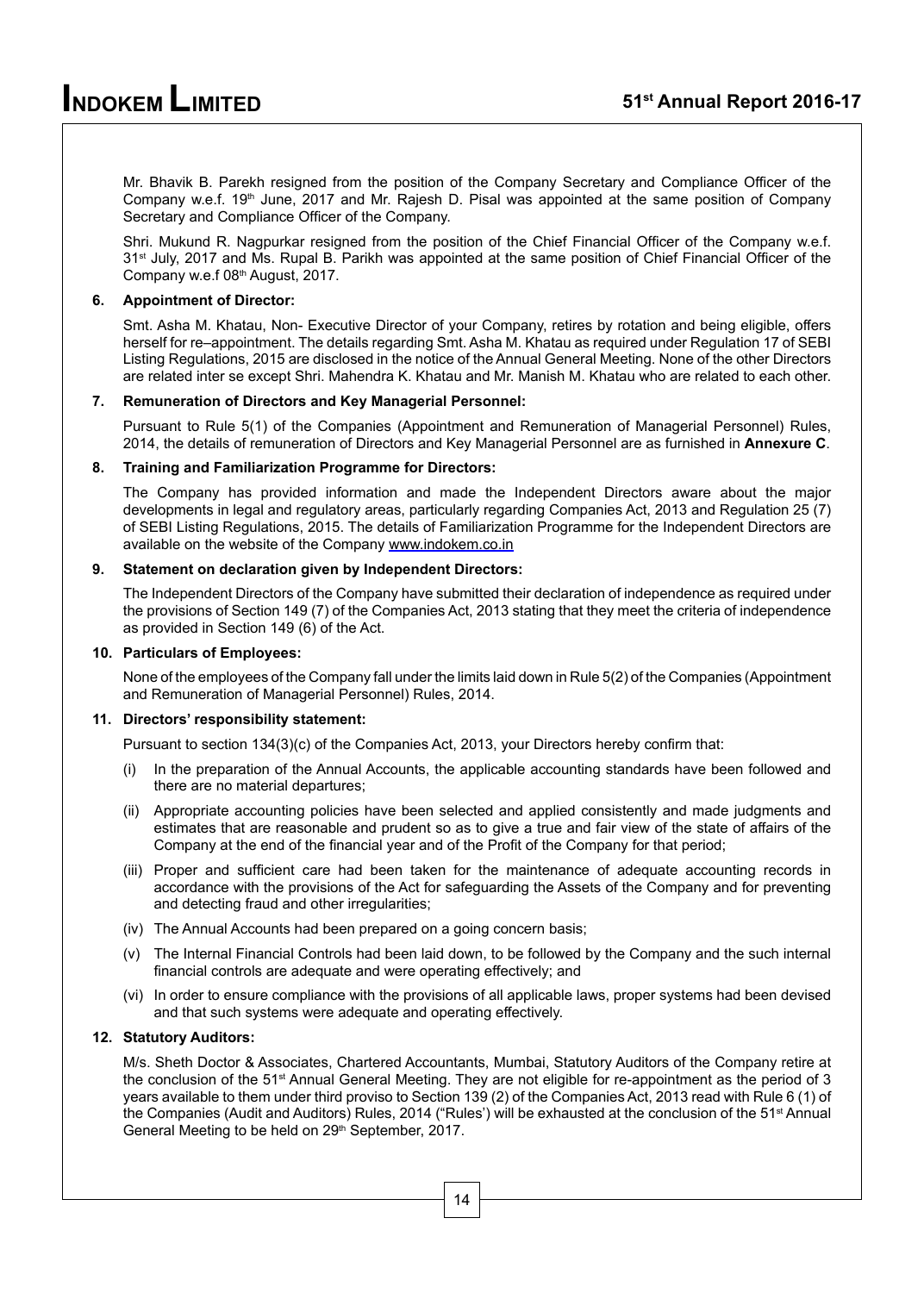The Board places on record its deep appreciation of the valuable contributions made by M/s. Sheth Doctor & Associates, Statutory Auditors of the Company.

In accordance with the provisions of Section 139 (2) of the Companies Act, 2013 which provides for rotation of Auditors, the Audit Committee and the Board at their respective meetings, have unanimously recommended to the Shareholders appointment of CNK & Associates LLP, Chartered Accountants (Firm Registration Number - 101961W / W100036) as the Statutory Auditors of the Company to hold office for five consecutive years from the conclusion of the 51<sup>st</sup> Annual General Meeting scheduled to be held on 29<sup>th</sup> September, 2017 till the conclusion of the 56<sup>th</sup> Annual General Meeting to be held in the year 2022. This is subject to ratification by Shareholders at every Annual General Meeting.

CNK & Associates LLP has given a written consent to the Company for appointment as Auditors. CNK & Associates LLP has also given a certificate that they satisfy the criteria prescribed in Section 141 of the Companies Act, 2013 and their appointment, if made, shall be in accordance with the conditions laid down under the Act and Rules.

#### **13. Secretarial Audit Report:**

Pursuant to the Provisions of Section 204 of Companies Act, 2013 and the Companies (Appointment and Remuneration of Managerial Personnel) Rules, 2014, the Company has appointed M/s Ragini Chokshi & Co., Company Secretary in Whole-Time Practice, Mumbai to undertake Secretarial Audit of the Company for the financial year ended 31<sup>st</sup> March, 2017. The Secretarial Audit Report issued by M/s Ragini Chokshi & Co. in the prescribed **Form MR-3** forms part of the Annual Report.

There are no-qualifications, reservations or adverse remarks in the Report.

#### **14. Disclosures:**

As required under Regulation 34(2) read with Schedule V of SEBI Listing Regulations, 2015, the **Management Discussion and Analysis** is enclosed as a part of the Annual Report.

The Company has taken necessary steps to adhere to all the requirements of SEBI Listing Regulations, 2015. **A Report on Corporate Governance** together with the Certificate of the Statutory Auditors confirming compliance with the conditions of Corporate Governance as stipulated in Regulation 34(3) read with Schedule V of SEBI Listing Regulations, 2015 is included as a part of the Annual Report.

#### **15. Extract of Annual Return:**

Pursuant to Section 134(3)(a) of the Companies Act, 2013 read with Companies (Accounts) Rules, 2014, the extract of Annual Return in the prescribed **Form MGT-9** is attached herewith and marked as **Annexure D**.

#### **16. Number of meetings of the Board:**

Four meetings of the board were held during the financial year. For details of the meetings of the Board, please refer to the Corporate Governance Report, which forms part of this report.

#### **17. Performance evaluation of the Board:**

The Board of Directors has carried out an annual evaluation of its own performance, Board Committees and individual Directors pursuant to the provisions of the Act and the Corporate Governance requirements as prescribed under SEBI Listing Regulations, 2015. The performance of the Board was evaluated by the Board after seeking inputs from all the Directors on the basis of the criteria such as the Board composition and structure, effectiveness of Board processes, information and functioning, etc.

The performance of the Committees was evaluated by the Board after seeking inputs from the Committee members on the basis of the criteria such as the composition of Committees, effectiveness of Committee meetings, etc.

The Board and the Nomination and Remuneration Committee reviewed the performance of the individual Directors on the basis of the criteria such as the contribution of the individual Director to the Board and Committee meetings like preparedness on the issues to be discussed, meaningful and constructive contribution and inputs in meetings, etc. In addition, the Chairman was also evaluated on the key aspects of his role.

A separate meeting of Independent Directors was convened in the month of March, 2017, to discuss the following:

(i) Review the performance of Non- Independent Directors and the Board as a whole;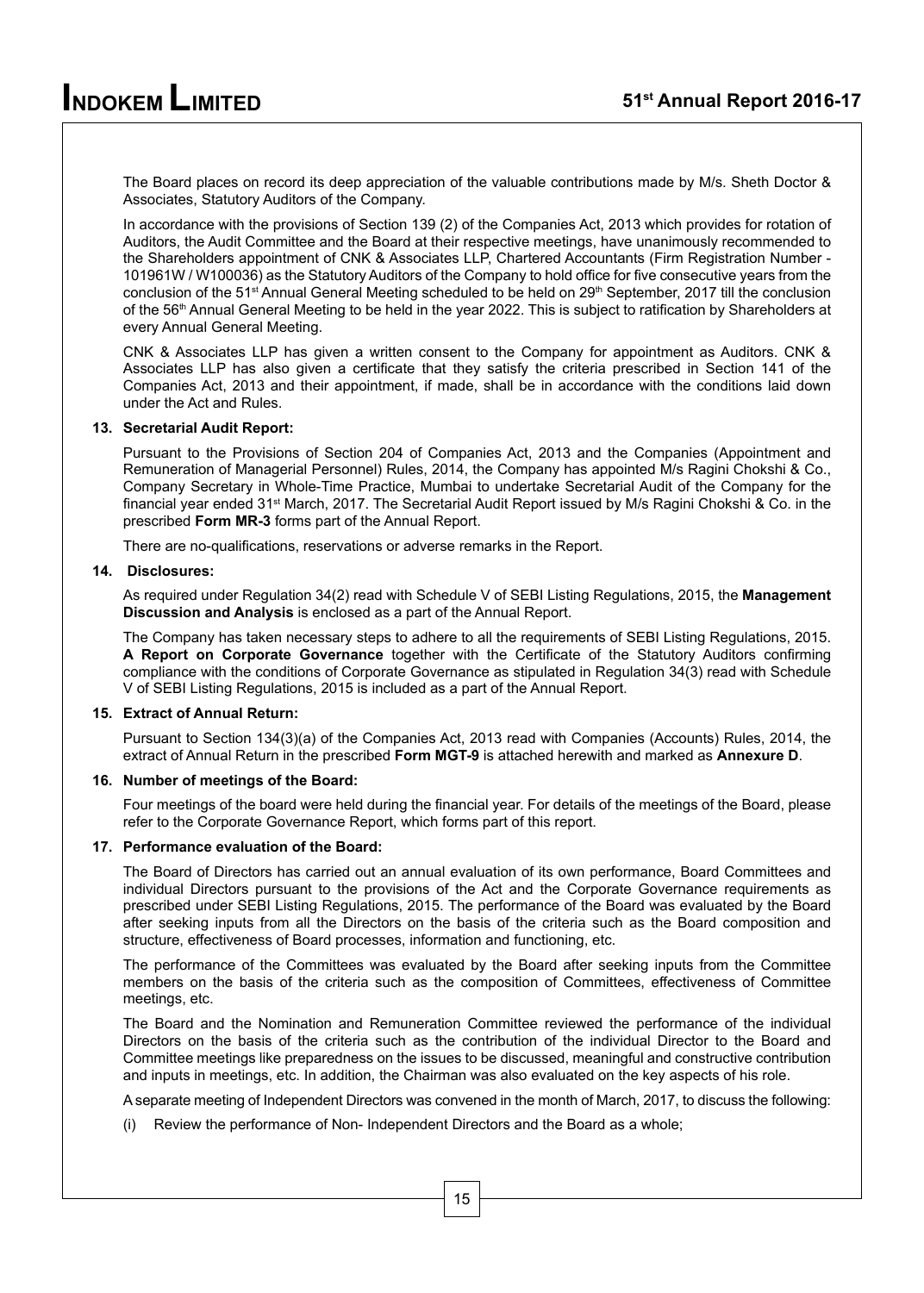- (ii) Review the performance of the Chairman of the Company, taking in to account the views of Executive Directors and Non-Executive Directors;
- (iii) Assess the quality, quantity and timeliness of flow of information between the Company Management and the Board that is necessary for the Board to effectively and reasonably perform their duties.

All Independent Directors were present at the Meeting and discussed the above and expressed their satisfaction.

#### **18. Policy on Directors' appointment and remuneration and other details:**

The Company's policy on Directors' appointment and remuneration and other matters provided in section 178(3) of the Act has been disclosed in the Corporate Governance Report, which forms part of this report.

#### **19. Internal financial control systems and their adequacy:**

Company has established Internal Financial Control over financial reporting in current financial year 2016-17.

The details in respect of Internal Financial Control and their adequacy are included in the Management Discussion & Analysis, which forms part of this report.

#### **20. Audit Committee:**

The details pertaining to composition of Audit Committee are included in the Corporate Governance Report, which forms part of this report.

#### **21. Particulars of loans, guarantees or investments:**

Pursuant to section 186 of the Companies Act, 2013, the details of loans given, investments made or guarantees given are given in Note No. 28 to the financial statements for the financial year 2016-17.

The loans, investments, guarantees and securities provided by the Company during the financial year ended 31<sup>st</sup> March, 2017, together with the existing loans, investments, guarantees and securities do not exceed the limits prescribed under sub-section (2) of Section 186.

#### **22. Transactions with parties:**

None of the transactions with related parties fall under the scope of section 188(1) of the Companies Act, 2013. Information on transactions with related parties pursuant to section 134(3)(h) of the Act read with rule 8(2) of the Companies (Accounts) Rules, 2014 are stated in **Annexure B** in **Form AOC-2** and the same forms part of this report.

#### **23. Insurance:**

All the properties and insurable interests of the Company including the buildings, plant and machineries and stocks have been adequately insured.

#### **24. Material Changes and Commitments:**

In financial year 2014-15, the Company had entered into Memorandum of Understanding (MOU) with a buyer for sale/transfer of its asset at Ankleshwar, Gujarat. The said transaction has been completed successfully during the year.

In previous year, Company has entered into MOU for acquisition of Plot of Land at MIDC, Ambernath together with factory building standing thereon and machineries installed therein. Documentation for effecting transfer of rights is under process and will be concluded shortly.

#### **25. State of Company's Affairs:**

There is no change in the nature of business during the year under review. No order has been passed by any Regulatory Court or Tribunal, which can impact the going concern status of the Company and its operations in future.

#### **26. The Conservation of Energy, Technology Absorption, Foreign exchange Earnings and Outgo:**

Your Company is engaged in the continuous process of energy conservation by way of improved operational and maintenance practices:

#### **A. Conservation of Energy:**

#### **(a) Energy Conservation measures taken:**

#### **(i) Electrical Energy**:

• Regular preventive / predictive maintenance of electrical system is carried out to ensure minimum loss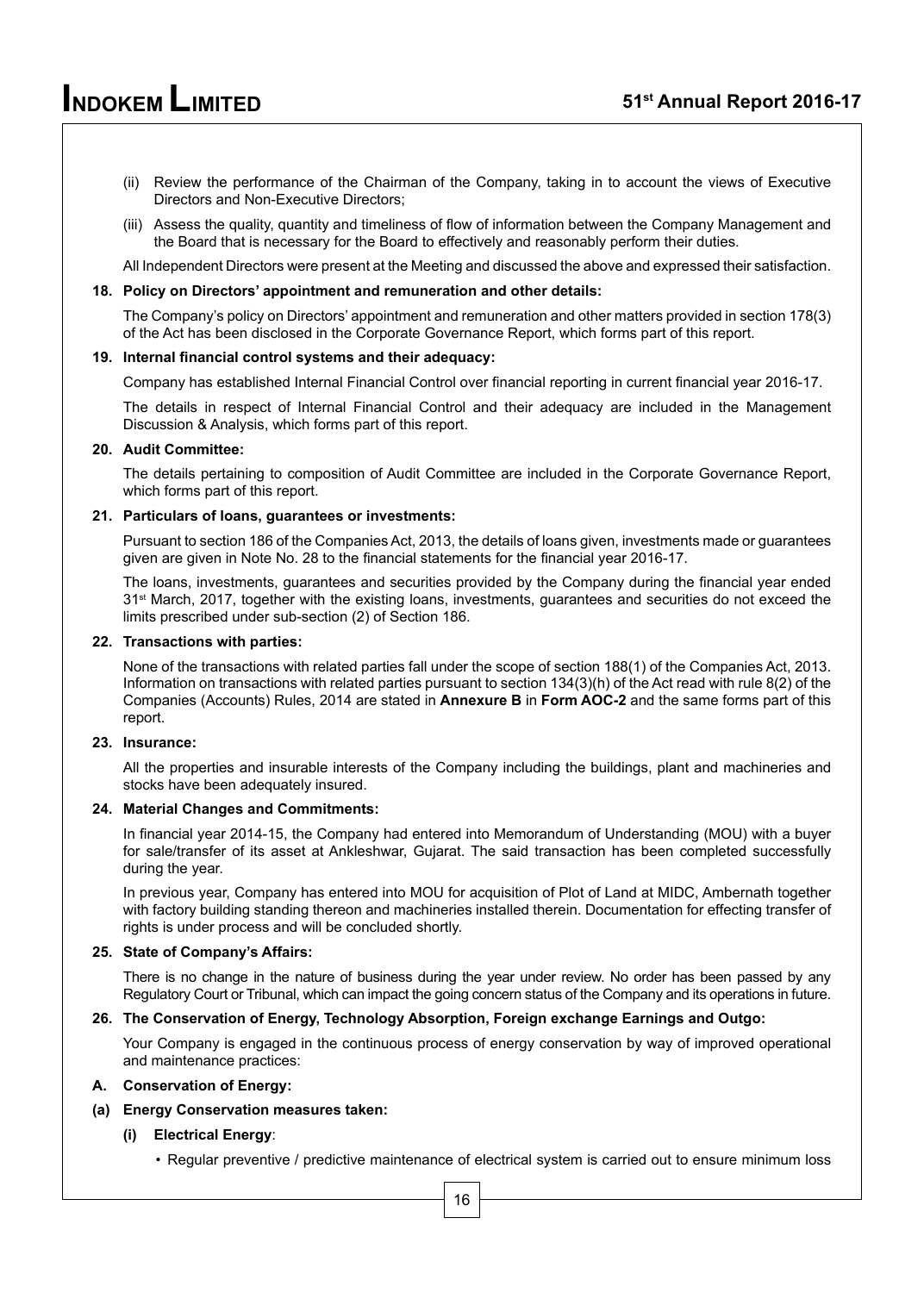of energy / power supply.

• Regular up gradation in electrical system is done so as to minimize consumption of electrical power supply.

#### **(ii) Furnace Oil / LDO Consumption:**

 Considering the above issue there are no major consumption of Furnace Oil / Light Diesel Oil. However, there are some processing activities carried out limiting the consumption of energy.

**(b) Additional investments and proposals if any, being implemented for reduction of consumption of energy:**

 Apart from the above mentioned strategies your Company is in the process to upgrade and install new machineries which will altogether result in energy saving and will add to operational efficiency in coming years.

**(c) Impact of the measures at (a) and (b) for reduction of consumption of energy and consequent impact on the cost of production:**

 There is no such special impact for the same.

#### **(d) Total energy consumption and energy consumption per unit of production:**

As per **Form – A** forming part of **Annexure A**.

#### **B. Technology Absorption:**

 Your Company has taken positive efforts for technology absorption and its upgradation;

- (a) Modification in air conditioning system to improve process conditions.
- (b) Modification in existing machines for high value and new products developments including process simplification.
- (c) The Company focused its Research and Development efforts on process and process development of new products and formulations, trouble shooting.

Due to above factors and measures been considered there are various benefits resulted as such;

- (i) Cost reduction
- (ii) Improvement in quality
- (iii) Improvement in operating performance
- (iv) New product developments
- **C. Foreign Exchange Earnings and Outgo:**

 **(**` **in '000)**

|                | <b>PARTICULARS</b>                                       | 31.03.2017 | 31.03.2016 |
|----------------|----------------------------------------------------------|------------|------------|
| ۱.             | <b>Expenditure in Foreign Exchange Currency</b>          |            |            |
|                | Value of Imports on C.I.F. on the basis of Raw Materials | 21,50      | 55,10      |
|                | Travelling                                               | 10,95      | 12,54      |
|                | Foreign Bank Charges                                     | 1,06       | 1,89       |
|                | Consultancy charges                                      | 1,32       | 4,06       |
|                | <b>TOTAL</b>                                             | 34,83      | 73,59      |
| Ш.             | <b>Earnings in Foreign Exchange</b>                      |            |            |
|                | F.O.B. Value of Exports                                  | 12,53,69   | 7,98,31    |
| 1.             | Foreign exchange earned<br>Export of goods on FOB basis  | 12,53,69   | 7.98.31    |
| 2 <sub>1</sub> | Outgo of Foreign exchange<br>CIF value of Imports        | 21,50      | 55,10      |
| 3.             | <b>Expenditure in Foreign Currencies</b>                 | 13,33      | 18,49      |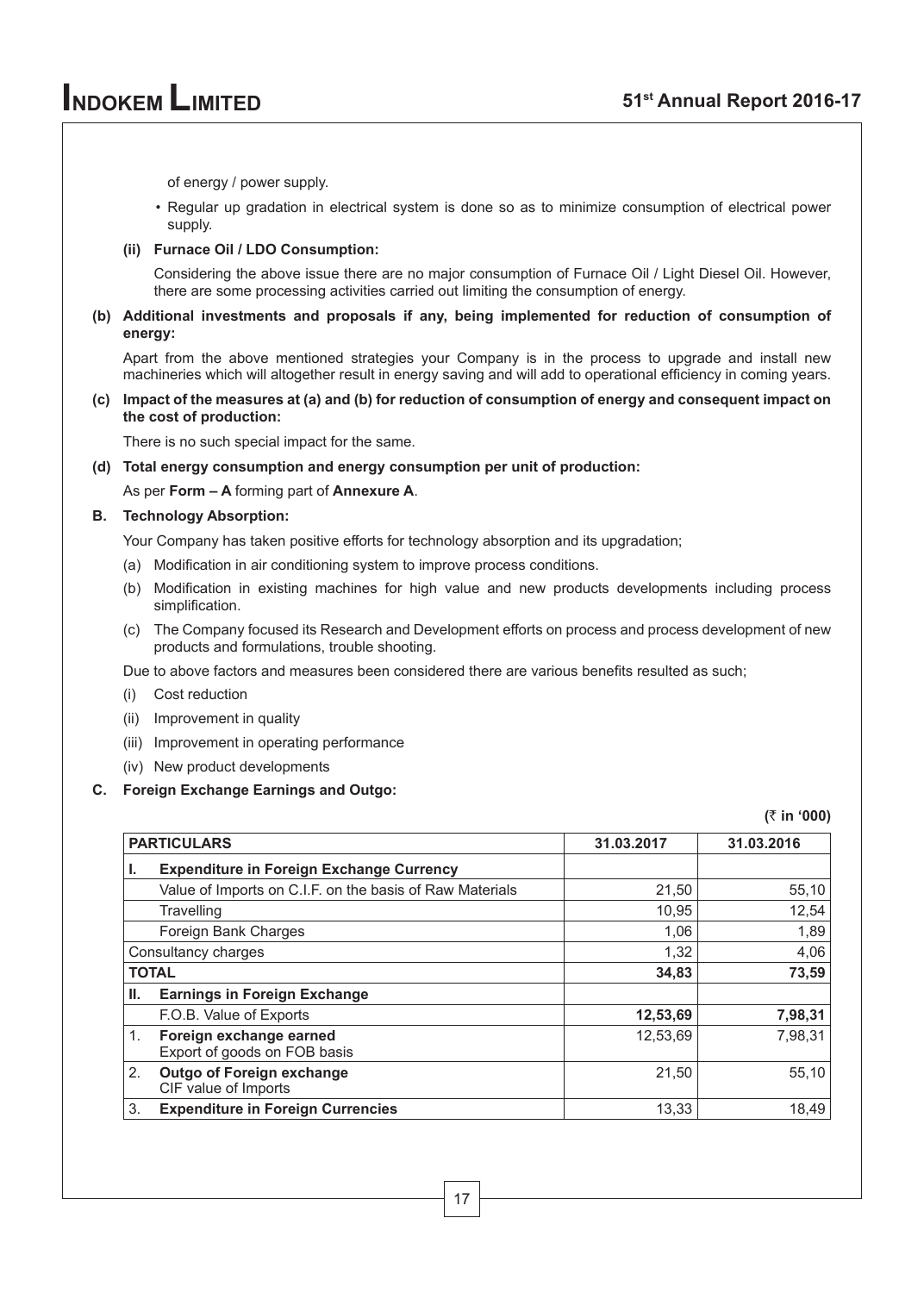#### **27. Risk Management:**

 Your Company has a robust risk management framework to identify, evaluate business risks and opportunities. This framework seeks to create transparency, minimize adverse impact on the business objectives and enhance the Company's competitive advantage. The business risk framework defines the risk management approach across the enterprise at various levels including documentation and reporting. The framework has different risk models which help in identifying risk trend, exposure and potential impact analysis at a Company level as also separately for business segments. The key business risks identified by the Company and its mitigation plans are included in Management Discussion and Analysis Report.

#### **28. Subsidiary Company, Associate Company and Joint Venture Company:**

 Your Company does not have any Subsidiaries or Associates or Joint Venture Companies.

#### **29. Deposits:**

 Your Company has not accepted any deposits from public.

#### **30. Internal Financial Control:**

Company has established Internal Financial Control over Financial Reporting in current financial year 2016-2017.

#### **31. Committees of Directors and Key Managerial Personnel:**

 Composition of Audit Committee of Directors, Nomination and Remuneration Committee of Directors and Stakeholders Relationship/Grievance Committee of Directors, number of meetings held of each Committee during the financial year 2016-2017 and meetings attended by each member of the Committee as required under the Companies Act, 2013 are provided in Corporate Governance Report forming part of the report.

#### **32. Corporate Social Responsibility (CSR):**

Your Company does not fall under the criteria of Corporate Social Responsibility as laid down under Section 135 of the Companies Act, 2013 and by virtue of above your Company has not initiated any initiative for the same.

#### **33. Cost Audit:**

You Company does not fall under the eligibility criteria to conduct Cost Audit and to maintain Cost Records as required under Section 148 of the Companies Act, 2013 during the financial year 2016-2017.

#### **34. Appreciation:**

 The Board of Directors thank the Company's employees, customers, vendors, investors for their continuous support and is grateful for the confidence and faith shown in them. Your Directors take this opportunity to place on record their sincere gratitude to the Banks, Central and State Government Departments and the Local Authorities for their guidance and support.

**For & on behalf of the Board**

**Date: 08th August, 2017** 

**Sd/- Shri. Mahendra K. Khatau Place: Mumbai Chairman & Managing Director**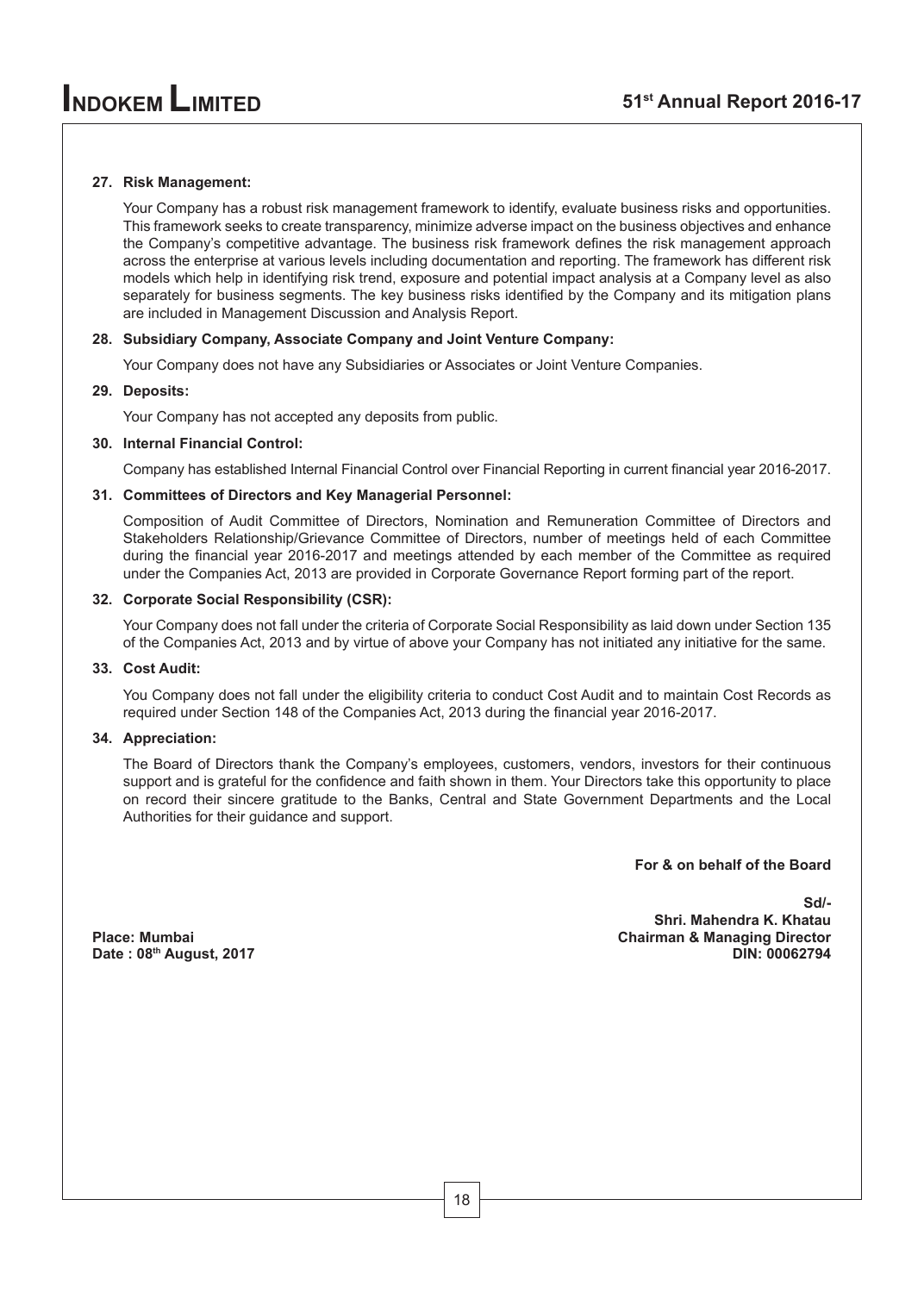### **ANNEXURE A**

#### **FORM A**

#### **[Statement showing particulars as per Section 134 (3) (m) of the Companies Act, 2013 read with the Companies (Accounts) Rules, 2014.]**

**Form for disclosure of particulars with respect to Conservation of Energy:**

|      | <b>Particulars</b>                    |       | For the financial<br>year ended<br>31.03.2017 | For the financial<br>year ended<br>31.03.2016 |
|------|---------------------------------------|-------|-----------------------------------------------|-----------------------------------------------|
| А.   | <b>Power and Fuel Consumption</b>     |       |                                               |                                               |
| 1.   | Electricity                           |       |                                               |                                               |
| (a)  | Purchased Units (₹ 000 Unit)          |       | 299                                           | 246                                           |
|      | Total Amount (₹ 000)                  |       | 2807                                          | 2256                                          |
|      | Cost Per Unit                         |       | 9.39                                          | 9.17                                          |
| (b)  | Own Generation                        |       |                                               |                                               |
| (i)  | <b>Through Diesel</b>                 |       | N.A.                                          | N.A.                                          |
|      | Generator Set:                        |       | N.A.                                          | N.A.                                          |
|      | Units generated/Lakhs                 |       |                                               |                                               |
|      | Units Per Ltr. of Diesel Oil          |       |                                               |                                               |
|      | Cost - ₹/Unit                         |       |                                               |                                               |
| (ii) | Through Steam Turbine/Generator       |       |                                               |                                               |
| 2.   | Coal (specify quality and where used) |       | N.A.                                          | N.A.                                          |
| 3.   | Furnace Oil Quality - Ltrs.           |       | 42667                                         | 34450                                         |
|      | Total Amount - ₹ In Lakhs             |       | 18.67                                         | 14.13                                         |
|      | Average Rate - ₹/Unit                 |       | 43.77                                         | 41.02                                         |
| 4.   | Others/internal generation            |       | N.A.                                          | N.A.                                          |
|      | Gas - (000 NM <sup>3</sup> )          |       |                                               |                                               |
|      | Total Amount - $(3, 000)$             |       |                                               |                                               |
|      | Average Rate - (₹/ NM <sup>3</sup> )  |       |                                               |                                               |
|      |                                       |       |                                               |                                               |
| В.   | Production / Consumption of:          |       | For the financial                             | For the financial                             |
|      |                                       |       | year ended                                    | vear ended                                    |
|      |                                       |       | 31.03.2017                                    | 31.03.2016                                    |
|      | <b>Products</b>                       |       |                                               |                                               |
| Dyes |                                       | МT    | 538.450                                       | 324.790                                       |
|      | <b>Sizing Chemicals</b>               | МT    | 5360.721                                      | 3495.568                                      |
|      | Auxiliaries                           | MT    | 1392.842                                      | 514.134                                       |
|      | Capacitors                            | Units | 524                                           | 534                                           |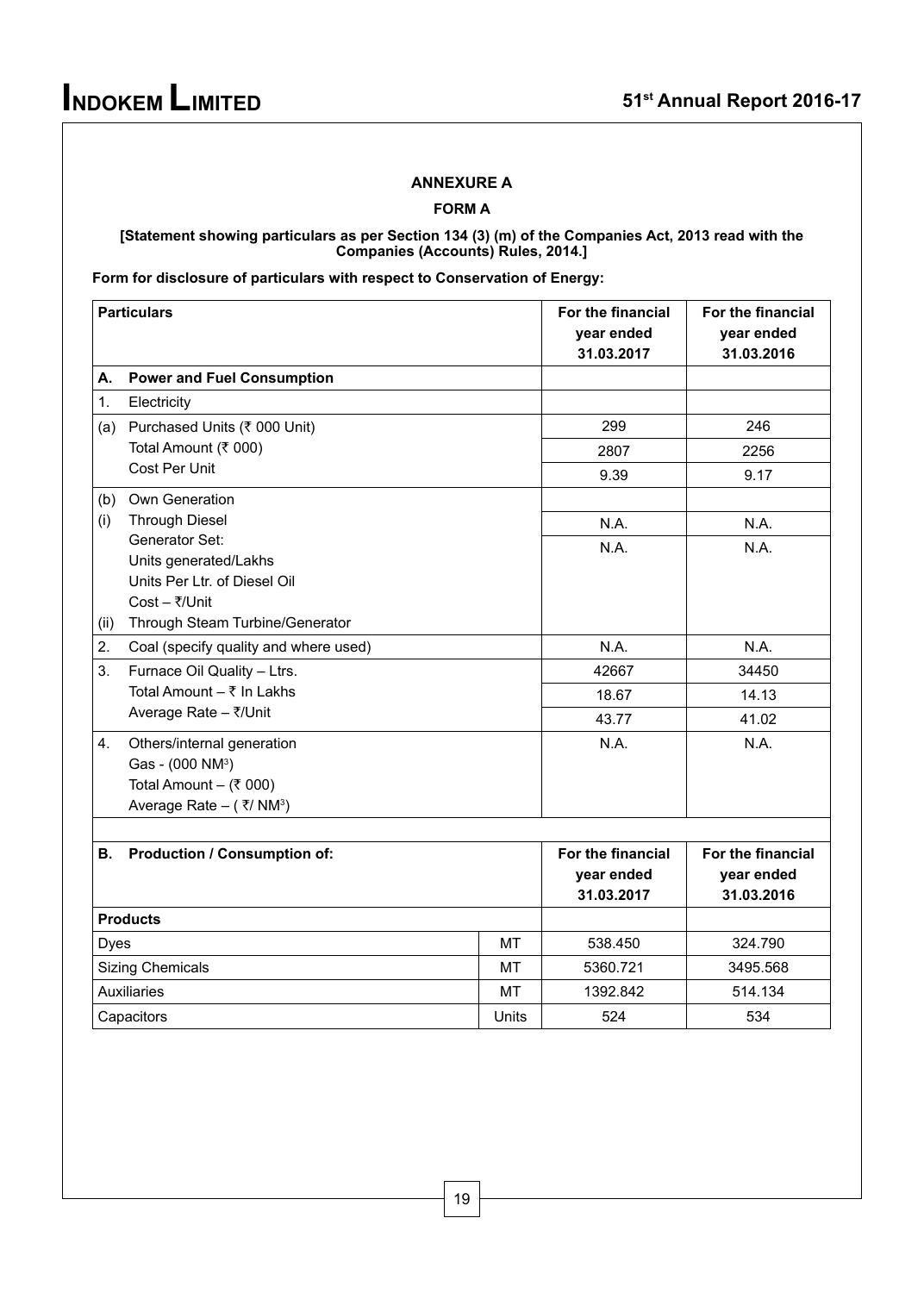### **ANNEXURE B**

**FORM AOC – 2**

#### *[Pursuant to clause (h) of sub-section (3) of Section 134 of the Act and Rule 8 (2) of the Companies (Accounts) Rules, 2014]*

This Form pertains to the disclosure of particulars of contracts/ arrangements entered into by the Company with related parties referred to in sub-section (1) of Section 188 of the Companies Act, 2013 including certain Arms Length Transactions under third proviso thereto.

#### **1. Details of contracts or arrangements or transactions not at arm's length basis:**

No such transactions were entered during the financial year 2016-17.

#### **2. Details of material contracts or arrangement or transactions at arm's length basis:**

The contracts or arrangements or transactions entered with the related parties during the financial year 2016- 17 under review, were not material and the same were disclosed in the notes to accounts forming part of the Financial Statements for the year ended 31<sup>st</sup> March, 2017.

**For & on behalf of the Board**

 $Data: 08<sup>th</sup> August, 2017$ 

**Sd/- Shri. Mahendra K. Khatau Place: Mumbai Chairman & Managing Director**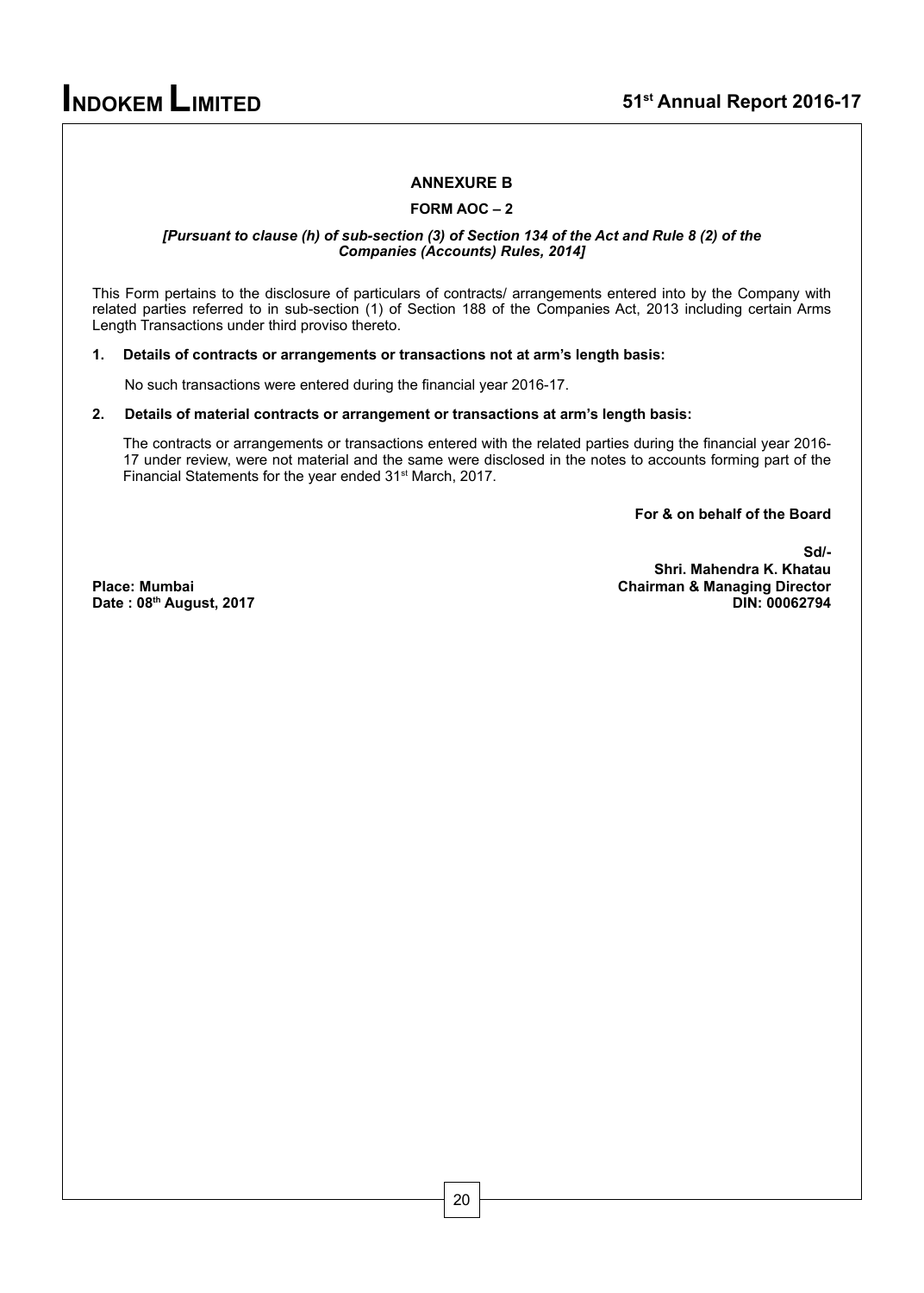### **INDOKEM LIMITED 1999 12016-17**

### **ANNEXURE C**

**[Details pertaining to remuneration as required under Section 197(12) of the Companies Act, 2013 read with Rule 5(1) of the Companies (Appointment and Remuneration of Managerial Personnel) Rules, 2014].**

(i) The ratio of the remuneration of each executive director to the median remuneration of the employees of the Company for the financial year:

**(** ` **in Lakhs)**

| Sr.<br>No. | <b>Particulars</b>                                      | <b>Remuneration for the</b><br>financial year ended<br>31 <sup>st</sup> March, 2017 | <b>Ratio of Remuneration to</b><br>median remuneration of<br>employees |
|------------|---------------------------------------------------------|-------------------------------------------------------------------------------------|------------------------------------------------------------------------|
|            | Shri Mahendra K. Khatau Chairman<br>& Managing Director | 38.69                                                                               | 8.57                                                                   |
| 2.         | Mr. Manish M. Khatau, Whole Time<br><b>Director</b>     | 24.07                                                                               | 13.77                                                                  |

**Note:** The Non Executive and Non Independent Directors of the Company are not paid any remuneration by the Company. The Independent Directors of the Company are entitled to sitting fees and commission as per the statutory provisions and within the limits approved by the shareholders. The details of remuneration of Independent Directors are provided in the Corporate Governance Report.

(ii) The percentage increase in remuneration of each Executive Director, Chief Executive Officer, Chief Financial Officer, Company Secretary in the financial year:

| <b>Executive Directors, Chief Executive Officer, Chief</b><br><b>Financial Officer and Company Secretary</b> | % increase / (decrease) in<br>remuneration in the financial year |
|--------------------------------------------------------------------------------------------------------------|------------------------------------------------------------------|
| Shri Mahendra K. Khatau - Chairman and Managing Director                                                     | NIL                                                              |
| Shri Manish Mahendra Khatau - Whole Time Director                                                            | <b>NIL</b>                                                       |
| Shri Mukund R. Nagpurkar – Chief Financial Officer                                                           | NIL                                                              |
| Shri Bhavik B. Parekh – Company Secretary                                                                    | NIL                                                              |

- (iii) The percentage increase in the median remuneration of employees in the financial year: NIL
- (iv) The number of permanent employees on the rolls of Company as on  $31<sup>st</sup>$  March, 2017: 92
- (v) Average percentile increase already made in the salaries of employees other than the managerial personnel in the last financial year and its comparision with the percentile increase in the managerial remuneration and justification thereof and point out if there any exceptional circumstances for increase in the managerial remuneration:

Average Percentile Increase for other than managerial personnel: NIL

Average Percentile Increase for managerial personnel: NIL

(vi) It is affirmed that the remuneration paid during the period under review is as per the remuneration policy of the Company.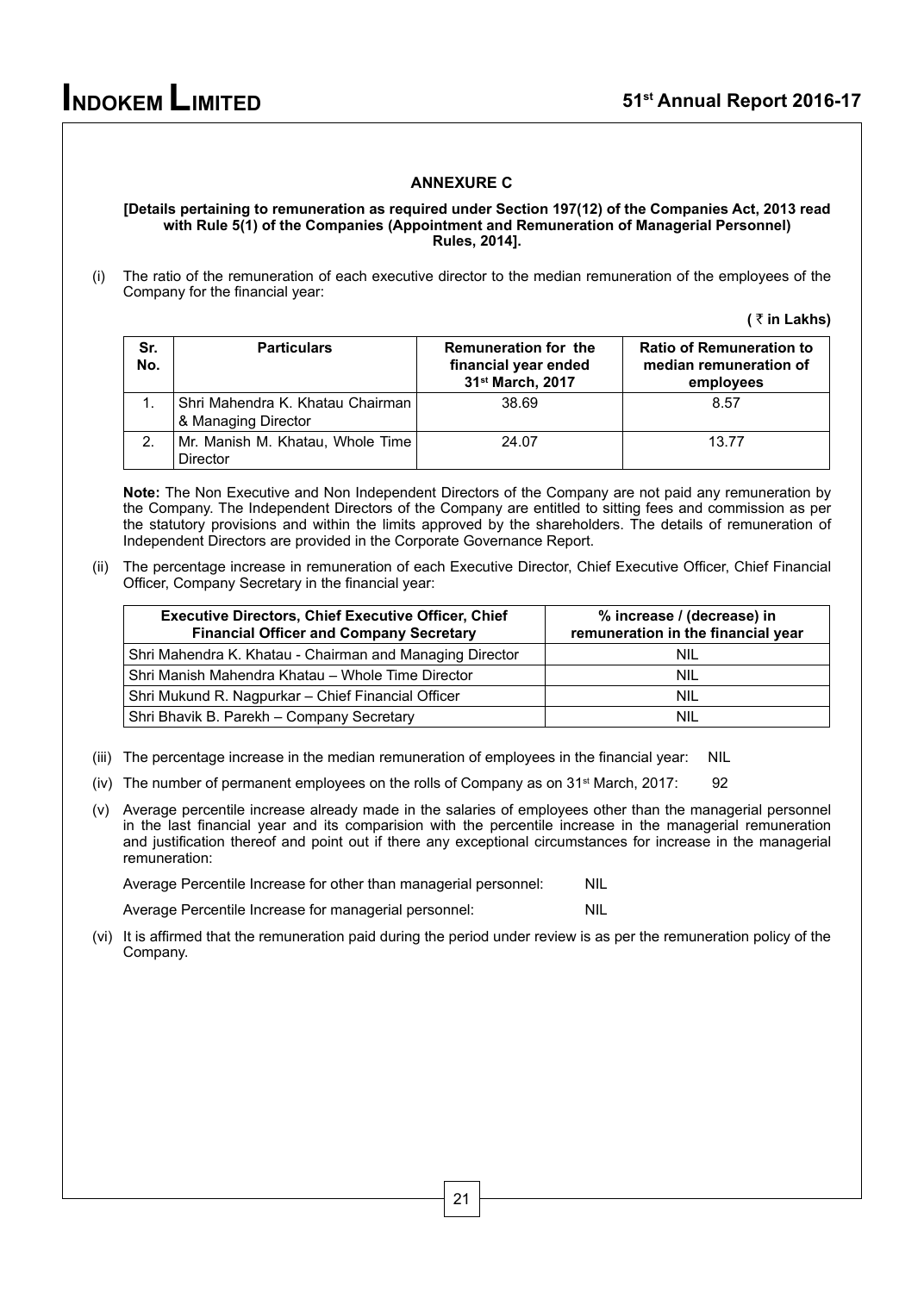### **ANNEXURE D**

#### **FORM MGT - 9**

#### **EXTRACT OF ANNUAL RETURN As on financial year ended 31-03-2017 [Pursuant to Section 92(3) of the Companies act, 2013 read with The Companies (Management and Administration) Rules, 2014**

#### **A. REGISTRATION AND OTHER DETAILS:**

| CIN:                                                                         | L31300MH1964PLC013088                                                                                                                                                    |
|------------------------------------------------------------------------------|--------------------------------------------------------------------------------------------------------------------------------------------------------------------------|
| <b>Registration Date:</b>                                                    | 22 <sup>nd</sup> December, 1964                                                                                                                                          |
| Name of the Company:                                                         | <b>INDOKEM LIMITED</b>                                                                                                                                                   |
| Category / Sub-Category of the Company                                       | Company Limited by Shares/ Non - Government<br>Company Public Limited Company                                                                                            |
| Address of the Registered office and contact details:                        | Plot No. 410/411, Khatau House, Mogul Lane,<br>Mahim (West), Mumbai - 400 016.                                                                                           |
| <b>Whether listed Company</b>                                                | Yes, listed at the Bombay Stock Exchange Limited                                                                                                                         |
| Name, Address and contact details of<br>Registrar and Transfer Agent, if any | Sharex Dynamic (India) Pvt.Ltd.<br>Unit No.1, Luthra Ind.Premises, Safed Pool,<br>Andheri Kurla Road, Andheri (East),<br>Mumbai - 400 072<br>Tel: 2851 5606/ 5644/ 6338. |

#### **B. PRINCIPAL BUSINESS ACTIVITIES OF THE COMPANY:**

| <sup>⊥</sup> Sr. No. | Name and Description of main   | NIC Code of the        | % to total turnover of |  |
|----------------------|--------------------------------|------------------------|------------------------|--|
|                      | products / services            | <b>Product/Service</b> | the Company            |  |
| a.                   | Manufacture of basic Chemicals | 2011                   | 100%                   |  |

#### **C. PARTICULARS OF HOLDING, SUBSIDIARY AND ASSOCIATE COMPANIES:**

| Sr. No. | Name and address of the Company | <b>CIN/GLN</b> | Holding/Subsidiary/<br>Associate | % of shares<br>held |  |  |  |  |  |  |
|---------|---------------------------------|----------------|----------------------------------|---------------------|--|--|--|--|--|--|
|         | N/A                             |                |                                  |                     |  |  |  |  |  |  |

#### **D. SHARE HOLDING PATTERN:**

**i) Category-wise Share Holding:**

| <b>Category of Shareholders</b> |          | No. of Shares held at the beginning of the<br>year 01-04-2016 |              | No. of Shares held at the end of the<br>year 31-03-2017 |          |              |              | $\frac{9}{6}$<br>Change          |                    |
|---------------------------------|----------|---------------------------------------------------------------|--------------|---------------------------------------------------------|----------|--------------|--------------|----------------------------------|--------------------|
|                                 | Demat    | Physical                                                      | <b>Total</b> | $%$ of<br>Total<br><b>Shares</b>                        | Demat    | Physical     | <b>Total</b> | $%$ of<br>Total<br><b>Shares</b> | during the<br>year |
| A. PROMOTER'S:                  |          |                                                               |              |                                                         |          |              |              |                                  |                    |
| (1) INDIAN                      |          |                                                               |              |                                                         |          |              |              |                                  |                    |
| (a) Individual                  | 1905282  | $\Omega$                                                      | 1905282      | 7.832                                                   | 1924091  | $\mathbf{0}$ | 1924091      | 7.910                            | 0.078              |
| (b) Central Govt.               |          | 0                                                             |              |                                                         |          | $\mathbf{0}$ |              |                                  | $\mathbf{0}$       |
| (c) State Govt. (s)             |          | 0                                                             |              |                                                         |          | 0            |              |                                  | 0                  |
| (d) Bodies Corp.                | 15347267 | 0                                                             | 15347267     | 63.091                                                  | 15350164 | $\mathbf{0}$ | 15350164     | 63.103                           | 0.012              |
| (e) Banks / Fl.                 |          | 0                                                             |              |                                                         |          | 0            |              |                                  | 0                  |
| (f) Any Other                   |          | 0                                                             |              |                                                         |          | $\Omega$     |              |                                  | $\mathbf{0}$       |
| Sub-total (A) (1):-             | 17252549 | 0                                                             | 17252549     | 70.923                                                  | 17274255 | 0            | 17274255     | 71.013                           | 0.09               |
| (2) FOREIGN                     |          |                                                               |              |                                                         |          |              |              |                                  |                    |
| (a) NRIs - Individual           |          | 0                                                             |              |                                                         |          | 0            |              |                                  | 0                  |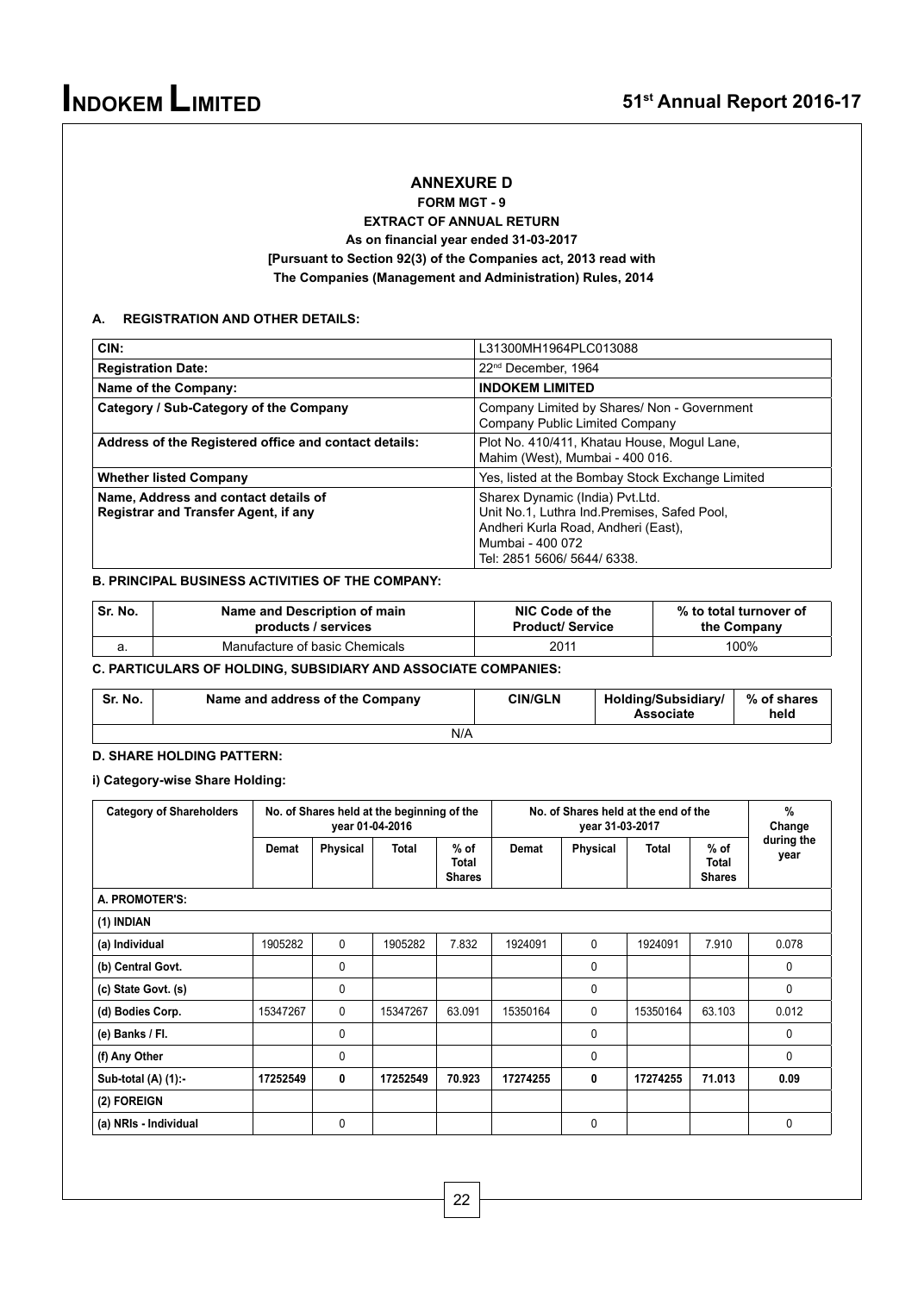| <b>Total shareholding</b><br>of Promoter (A) = $(A)(1)+(A)$                           | 17252549 | 0       | 17252549 | 70.923 | 17274255 | 0           | 17274255 | 71.013 | 0.09     |
|---------------------------------------------------------------------------------------|----------|---------|----------|--------|----------|-------------|----------|--------|----------|
| (2)                                                                                   |          |         |          |        |          |             |          |        |          |
| (B) (1) PUBLIC SHAREHOLDING:                                                          |          |         |          |        |          |             |          |        |          |
| (a) Mutual Funds                                                                      | 0        | 35650   | 35650    | 0.147  | 0        | 35650       | 35650    | 0.147  | 0.000    |
| (b) Banks / Fl.                                                                       | 400      | 1675    | 2075     | 0.009  | 400      | 1675        | 2075     | 0.009  | 0.000    |
| (c) Central Govt.                                                                     |          | 0       |          |        |          | $\mathbf 0$ |          |        | 0.000    |
| (d) State Govt.                                                                       | 0        | 15950   | 15950    | 0.066  | 5000     | 15950       | 20950    | 0.086  | 0.020    |
| (e) Venture Capital Funds                                                             |          | 0       |          |        |          | 0           |          |        | 0.000    |
| (f) Insurance Companies                                                               | 5000     | 100     | 5100     | 0.021  | 0        | 100         | 100      | 0.000  | $-0.021$ |
| $(g)$ Fils                                                                            |          | 0       |          |        |          | 0           |          |        | 0.000    |
| (h) Foreign Venture Capital<br><b>Funds</b>                                           |          | 0       |          |        |          | 0           |          |        | 0.000    |
| (i) Others (specify)                                                                  |          | 0       |          |        |          | $\mathbf 0$ |          |        | 0.000    |
| Sub-total (B)(1):-                                                                    | 5400     | 53375   | 58775    | 0.243  | 5400     | 53375       | 58775    | 0.242  | $-0.001$ |
| (a) BODIES CORP.:<br>(i) Indian                                                       | 165607   | 95927   | 261534   | 1.075  | 176919   | 94577       | 271496   | 1.116  | 0.041    |
|                                                                                       |          | 0       |          |        |          | 0           |          |        | 0.000    |
| (ii) Overseas<br>(b) Individuals                                                      |          |         |          |        |          |             |          |        |          |
| (i) Individual shareholders<br>holding nominal share capital<br>upto ₹ 1 lakh         | 1777243  | 3141823 | 4919066  | 20.222 | 1912153  | 3117937     | 5030090  | 20.678 | 0.456    |
| (ii) Individual shareholders<br>holding nominal share capital<br>in excess of ₹1 lakh | 1743613  | 79100   | 1822713  | 7.493  | 1525798  | 48900       | 1574698  | 6.473  | $-1.020$ |
| (c) Others (specify)                                                                  |          |         |          |        |          |             |          |        |          |
| Non Resident Indians                                                                  | 7163     | 3300    | 10463    | 0.043  | 17975    | 2800        | 20775    | 0.085  | 0.042    |
| Overseas Corporate Bodies                                                             |          | 0       |          |        |          | $\mathbf 0$ |          |        | 0        |
| Foreign Nationals                                                                     |          | 0       |          |        |          | 0           |          |        | 0        |
| <b>Clearing Members</b>                                                               | 500      | 0       | 500      | 0.002  | 95511    | 0           | 95511    | 0.393  | 0.391    |
| Trusts                                                                                |          | 0       |          |        |          | 0           |          |        | 0        |
| Foreign Boodies - DR                                                                  |          | 0       |          |        |          | 0           |          |        | 0        |
|                                                                                       |          | 3320150 | 7014276  | 28.835 | 3728356  | 3264214     | 6992570  | 28.745 | -0.09    |
| Sub-total (B)(2):-                                                                    | 3694126  |         |          |        |          |             |          |        |          |
| <b>Total Public Shareholding</b>                                                      | 3699526  | 3373525 | 7073051  | 29.078 | 3733756  | 3317589     | 7051345  | 28.987 | -0.091   |
| $(B)=(B)(1)+(B)(2)$<br>C. Shares held by Custodian<br>for GDRs & ADRs                 |          | 0       |          |        |          | 0           |          |        | 0.000    |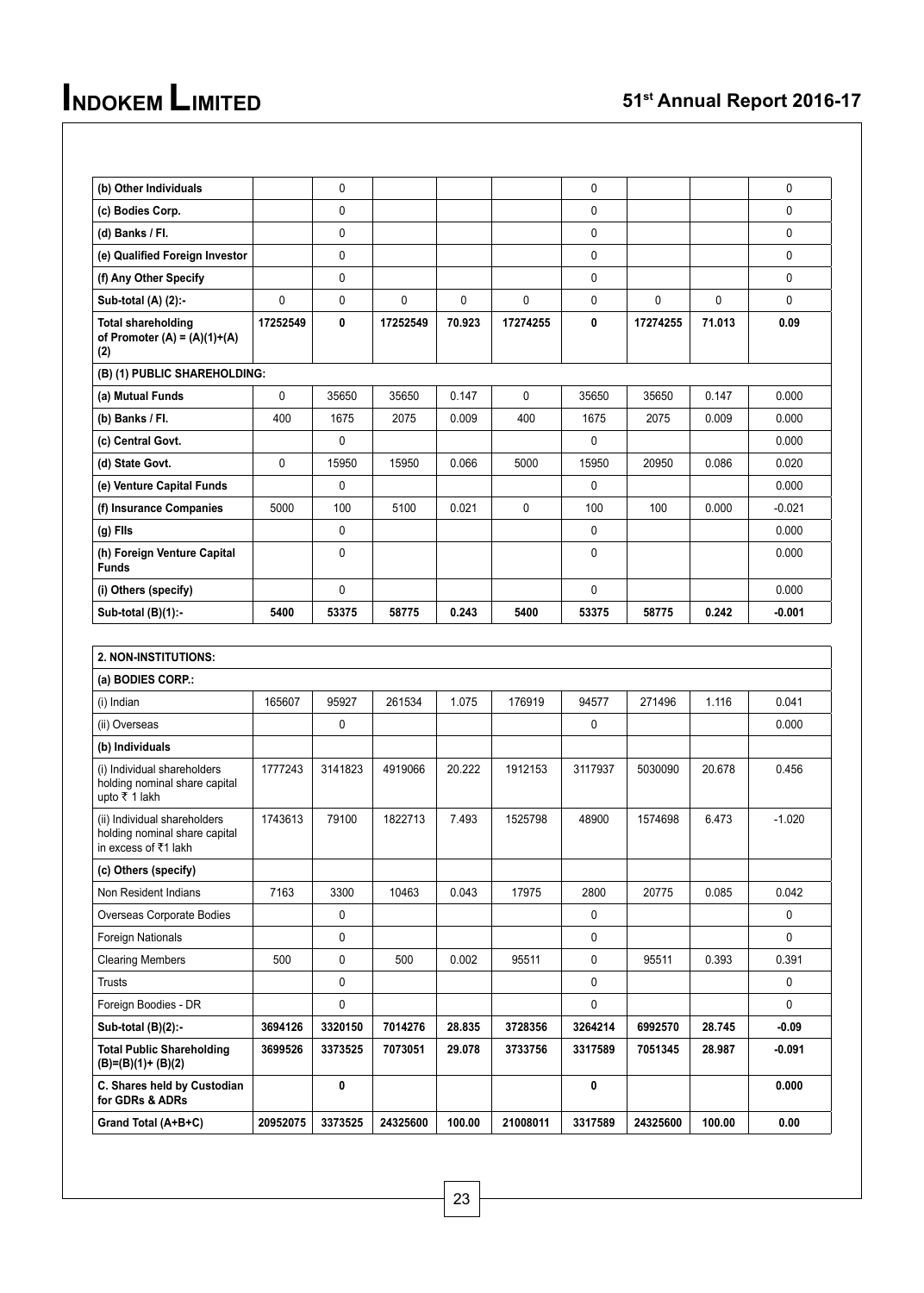#### **(ii) Shareholding of Promoters:**

| Sr.<br>No      | <b>Shareholder's Name</b>                                           | Shareholding at the beginning of<br>the year |                                                  |                                                             |                        |                                                  | Shareholding at the end of the year                         | % changes in<br>share holding |
|----------------|---------------------------------------------------------------------|----------------------------------------------|--------------------------------------------------|-------------------------------------------------------------|------------------------|--------------------------------------------------|-------------------------------------------------------------|-------------------------------|
|                |                                                                     | No.of<br><b>Shares</b>                       | % of total<br><b>Shares</b><br>of the<br>Company | % of shares<br>Pledged/<br>encumbered<br>to total<br>shares | No.of<br><b>Shares</b> | % of total<br><b>Shares</b><br>of the<br>Company | % of shares<br>Pledged/<br>encumbered<br>to total<br>shares | during the<br>year            |
| 1              | PRIYAMVADA HOLDINGS<br><b>LIMITED</b>                               | 5564519                                      | 22.875                                           | 4.111                                                       | 0                      | 0.000                                            | 0.000                                                       | $-22.875$                     |
| $\overline{2}$ | <b>VINDHYAPRIYA HOLDINGS</b><br>PRIVATE LIMITED                     | 3294588                                      | 13.544                                           | 1.233                                                       | 5365296                | 22.056                                           | 11.511                                                      | 8.512                         |
| 3              | PRIYANILGIRI HOLDINGS<br>PRIVATE LIMITED                            | 1051971                                      | 4.325                                            | 0.000                                                       | 4896929                | 20.131                                           | 0.000                                                       | 15.806                        |
| 4              | KHATAU LEASING AND<br><b>FINANCE COMPANY</b><br>PRIVATE LIMITED     | 3831215                                      | 15.750                                           | 8.588                                                       | 0                      | 0.000                                            | 0.000                                                       | $-15.750$                     |
| 5              | MKK HOLDINGS PRIVATE<br><b>LIMITED</b>                              | 297809                                       | 1.224                                            | 0.822                                                       | 3777877                | 15.530                                           | 0.822                                                       | 14.306                        |
| 6              | MAHENDRA KISHORE<br><b>KHATAU</b>                                   | 1651029                                      | 6.787                                            | 0.000                                                       | 1658310                | 6.817                                            | 3.083                                                       | 0.030                         |
| $\overline{7}$ | KHATAU HOLDINGS AND<br><b>TRADING COMPANY</b><br>PRIVATE LIMITED    | 847705                                       | 3.485                                            | 0.000                                                       | 847705                 | 3.485                                            | 0.000                                                       | 0.000                         |
| 8              | <b>EMERALD CAPITAL</b><br><b>SERVICES PRIVATE</b><br><b>LIMITED</b> | 388920                                       | 1.599                                            | 0.000                                                       | 388920                 | 1.599                                            | 0.000                                                       | 0.000                         |
| 9              | <b>LEELABAI KISHORE</b><br><b>KHATAU</b>                            | 80883                                        | 0.333                                            | 0.000                                                       | 80883                  | 0.333                                            | 0.000                                                       | 0.000                         |
| 10             | ASHA MARINE PRODUCTS<br>PRIVATE LIMITED                             | 52700                                        | 0.217                                            | 0.000                                                       | 52700                  | 0.217                                            | 0.000                                                       | 0.000                         |
| 11             | ASHA MAHENDRA KHATAU                                                | 40197                                        | 0.165                                            | 0.000                                                       | 45243                  | 0.186                                            | 0.000                                                       | 0.021                         |
| 12             | ANIL KISHORE KHATAU                                                 | 42393                                        | 0.174                                            | 0.000                                                       | 42393                  | 0.174                                            | 0.000                                                       | 0.000                         |
| 13             | PRIYA MAHENDRA KHATAU                                               | 35630                                        | 0.146                                            | 0.000                                                       | 38920                  | 0.160                                            | 0.000                                                       | 0.014                         |
| 14             | <b>MANISH MAHENDRA</b><br><b>KHATAU</b>                             | 32400                                        | 0.133                                            | 0.000                                                       | 35592                  | 0.146                                            | 0.000                                                       | 0.013                         |
| 15             | PRISM PLANTATIONS<br>PRIVATE LIMITED                                | 17840                                        | 0.073                                            | 0.000                                                       | 20737                  | 0.085                                            | 0.000                                                       | 0.012                         |
| 16             | NEOMY ANIL KHATAU                                                   | 12500                                        | 0.051                                            | 0.000                                                       | 12500                  | 0.051                                            | 0.000                                                       | 0.000                         |
| 17             | <b>ILESHA ANIL KHATAU</b>                                           | 5250                                         | 0.022                                            | 0.000                                                       | 5250                   | 0.022                                            | 0.000                                                       | 0.000                         |
| 18             | SHREYA S. SINGHANIA                                                 | 5000                                         | 0.021                                            | 0.000                                                       | 5000                   | 0.021                                            | 0.000                                                       | 0.000                         |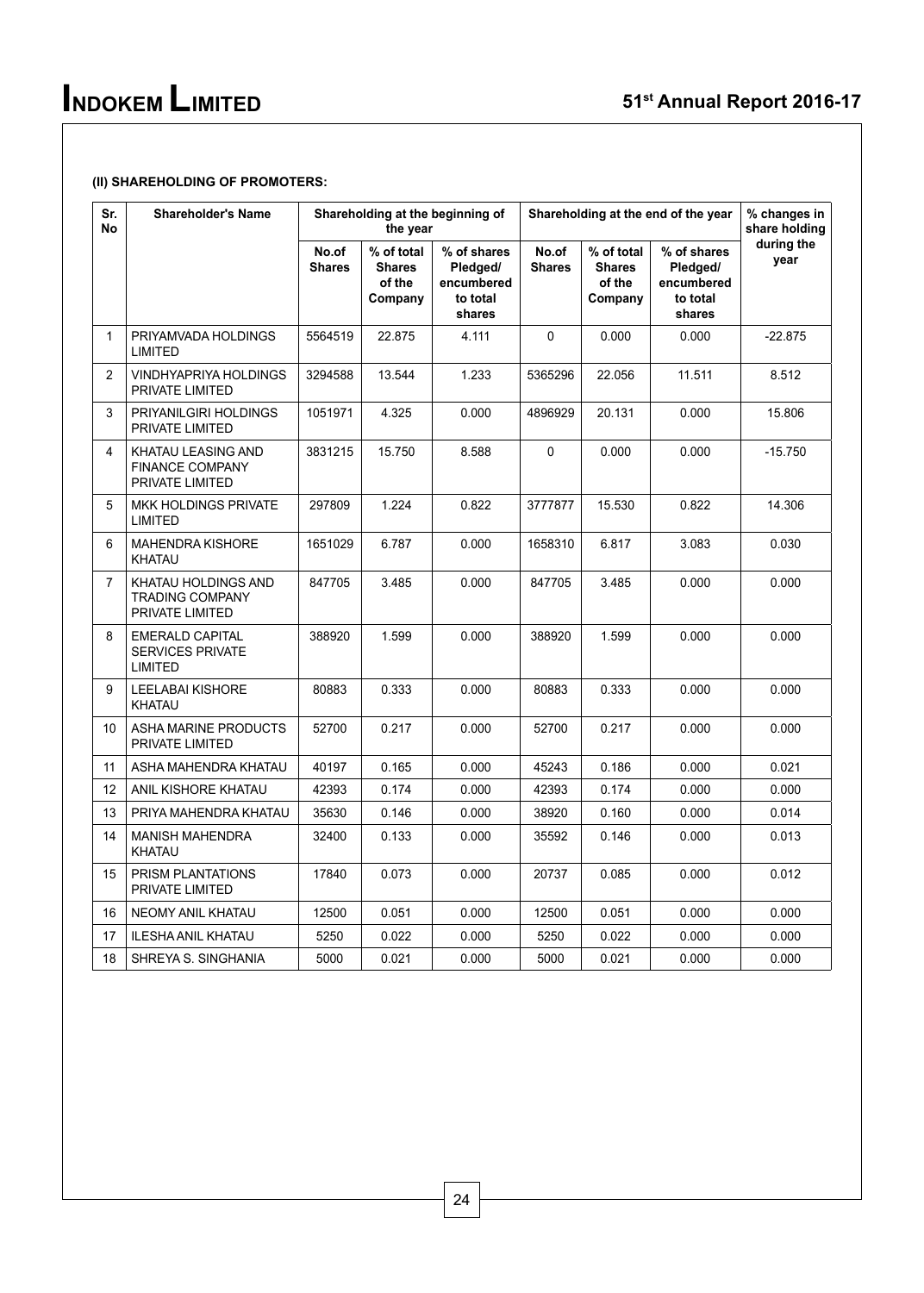**(iii) Change in Promoters' Shareholding (Please specify, if there is no change)**

| Sr.<br>No.     | <b>Shareholder's Name</b>                                       |                                                                      | the year                                       | Shareholding at the beginning of | Shareholding at the end of the year          |          |                 | % of total<br><b>Shares</b><br>of the<br>Company |
|----------------|-----------------------------------------------------------------|----------------------------------------------------------------------|------------------------------------------------|----------------------------------|----------------------------------------------|----------|-----------------|--------------------------------------------------|
|                |                                                                 | No.of<br><b>Shares</b><br>at the<br>beginning<br>/end of the<br>Year | % of the<br><b>Shares</b><br>of the<br>Company | <b>Date</b>                      | Increasing/<br>Decreasing in<br>shareholding | Reason   | No.Of<br>shares |                                                  |
| $\mathbf{1}$   | <b>VINDHYAPRIYA HOLDINGS</b><br>PRIVATE LIMITED                 | 3294588                                                              | 13.544                                         | 01-04-2016                       |                                              |          |                 |                                                  |
|                | -Closing Balance                                                |                                                                      |                                                | 31-03-2017                       | 2070708                                      | Transfer | 5365296         | 22.056                                           |
| $\overline{2}$ | PRIYANILGIRI HOLDINGS<br>PRIVATE LIMITED                        | 1051971                                                              | 4.325                                          | 01-04-2016                       |                                              |          |                 |                                                  |
|                | -Closing Balance                                                |                                                                      |                                                | 31-03-2017                       | 3844958                                      | Transfer | 4896929         | 20.131                                           |
| 3              | <b>MKK HOLDINGS PRIVATE</b><br>LIMITED                          | 297809                                                               | 1.224                                          | 01-04-2016                       |                                              |          |                 |                                                  |
|                | -Closing Balance                                                |                                                                      |                                                | 31-03-2017                       | 3480068                                      | Transfer | 3777877         | 15.53                                            |
| 4              | <b>MAHENDRA KISHORE</b>                                         | 1651029                                                              | 6.787                                          | 01-04-2016                       |                                              |          |                 |                                                  |
|                | <b>KHATAU</b>                                                   |                                                                      |                                                | 15-04-2016                       | 700                                          | Purchase | 1651729         | 6.79                                             |
|                |                                                                 |                                                                      |                                                | 22-04-2016                       | 1000                                         | Purchase | 1652729         | 6.794                                            |
|                |                                                                 |                                                                      |                                                | 29-04-2016                       | 4000                                         | Purchase | 1656729         | 6.811                                            |
|                |                                                                 |                                                                      |                                                | 06-05-2016                       | 1525                                         | Purchase | 1658254         | 6.817                                            |
|                |                                                                 |                                                                      |                                                | 16-12-2016                       | 56                                           | Purchase | 1658310         | 6.817                                            |
|                | -Closing Balance                                                |                                                                      |                                                | 31-03-2017                       |                                              |          | 1658310         | 6.817                                            |
| 5              | ASHA MAHENDRA KHATAU                                            | 40197                                                                | 0.165                                          | 01-04-2016                       |                                              |          |                 |                                                  |
|                |                                                                 |                                                                      |                                                | 22-04-2016                       | 1000                                         | Purchase | 41197           | 0.169                                            |
|                |                                                                 |                                                                      |                                                | 29-04-2016                       | 3146                                         | Purchase | 44343           | 0.182                                            |
|                |                                                                 |                                                                      |                                                | 06-05-2016                       | 900                                          | Purchase | 45243           | 0.186                                            |
|                | -Closing Balance                                                |                                                                      |                                                | 31-03-2017                       |                                              |          | 45243           | 0.186                                            |
| 6              | PRIYA MAHENDRA KHATAU                                           | 35630                                                                | 0.146                                          | 01-04-2016                       |                                              |          |                 |                                                  |
|                |                                                                 |                                                                      |                                                | 22-04-2016                       | 700                                          | Purchase | 36330           | 0.149                                            |
|                |                                                                 |                                                                      |                                                | 29-04-2016                       | 2590                                         | Purchase | 38920           | 0.16                                             |
|                | -Closing Balance                                                |                                                                      |                                                | 31-03-2017                       |                                              |          | 38920           | 0.16                                             |
| $\overline{7}$ | <b>MANISH MAHENDRA</b>                                          | 32400                                                                | 0.133                                          | 01-04-2016                       |                                              |          |                 |                                                  |
|                | <b>KHATAU</b>                                                   |                                                                      |                                                | 22-04-2016                       | 1000                                         | Purchase | 33400           | 0.137                                            |
|                |                                                                 |                                                                      |                                                | 29-04-2016                       | 2192                                         | Purchase | 35592           | 0.146                                            |
|                | -Closing Balance                                                |                                                                      |                                                | 31-03-2017                       |                                              |          | 35592           | 0.146                                            |
| 8              | PRISM PLANTATIONS PVT                                           | 17840                                                                | 0.073                                          | 01-04-2016                       |                                              |          |                 |                                                  |
|                | <b>LTD</b>                                                      |                                                                      |                                                | 22-04-2016                       | 1000                                         | Purchase | 18840           | 0.077                                            |
|                |                                                                 |                                                                      |                                                | 29-04-2016                       | 1897                                         | Purchase | 20737           | 0.085                                            |
|                | -Closing Balance                                                |                                                                      |                                                | 31-03-2017                       |                                              |          | 20737           | 0.085                                            |
| 9              | PRIYAMVADA HOLDINGS<br><b>LIMITED</b>                           | 5564519                                                              | 22.875                                         | 01-04-2016                       |                                              |          |                 |                                                  |
|                | -Closing Balance                                                |                                                                      |                                                | 29-03-2017                       | -5564519                                     | Transfer | 0               | 0                                                |
| 10             | KHATAU LEASING AND<br><b>FINANCE COMPANY</b><br>PRIVATE LIMITED | 3831215                                                              | 15.75                                          | 01-04-2016                       |                                              |          |                 |                                                  |
|                | -Closing Balance                                                |                                                                      |                                                | 29-03-2017                       | -3831215                                     | Transfer | 0               | 0                                                |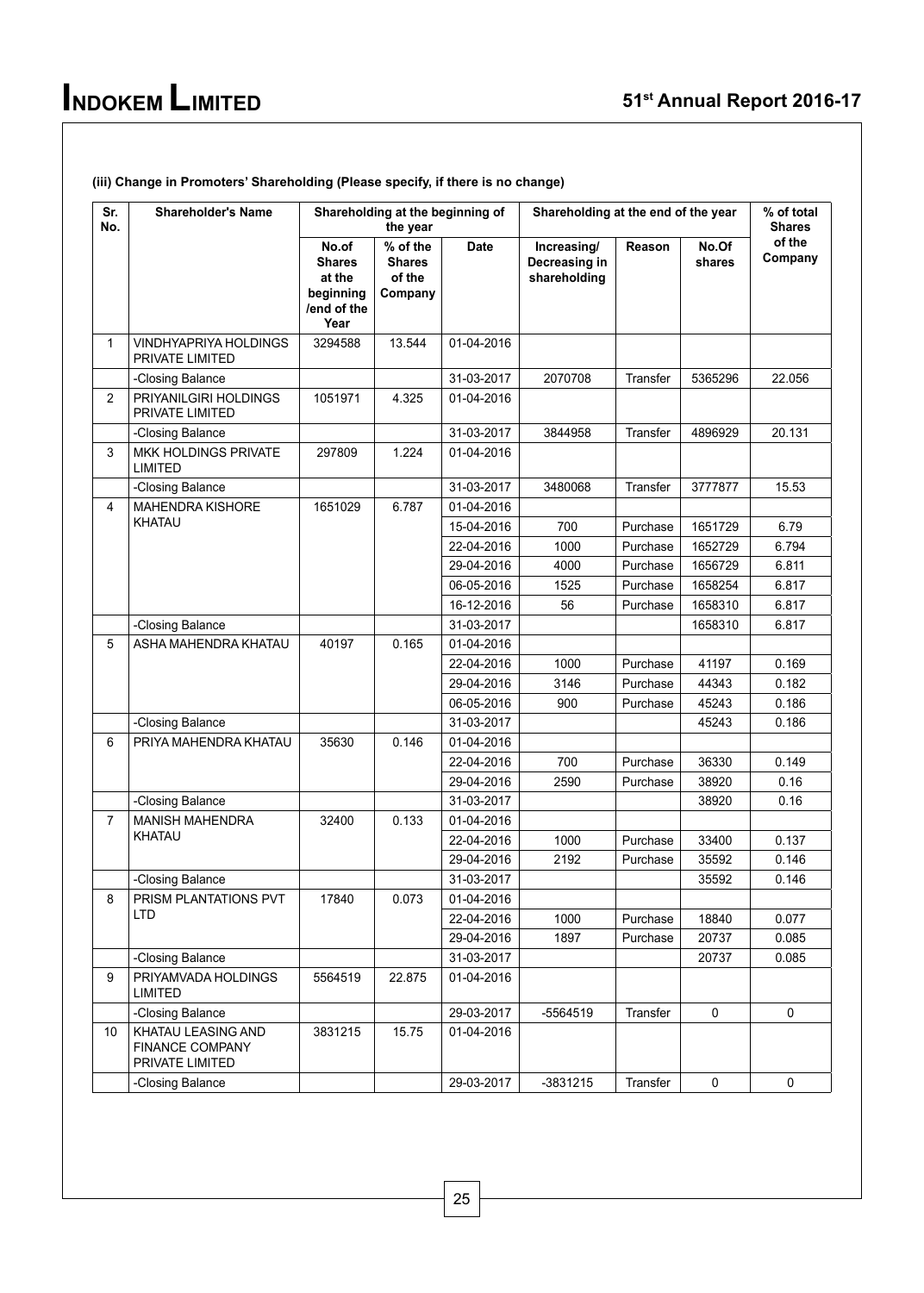| (iv) Shareholding pattern of top ten Shareholders (other than Directors, Promoters and Holders of GDRs and ADRs) |  |
|------------------------------------------------------------------------------------------------------------------|--|
|------------------------------------------------------------------------------------------------------------------|--|

| Sr.<br>No.     | Name                      | <b>No.of Shares</b><br>at the<br>beginning /<br>end of the<br>year | % of the<br><b>Shares</b><br>of the<br>Company | Date       | Increasing/<br>Decreasing in<br>shareholding | Reason    | No.of<br>shares | % of total<br>Shares of the<br>Company |
|----------------|---------------------------|--------------------------------------------------------------------|------------------------------------------------|------------|----------------------------------------------|-----------|-----------------|----------------------------------------|
| $\mathbf{1}$   | SUBRAMANIAN P             | 5000                                                               | 0.021                                          | 01-04-2016 |                                              |           |                 |                                        |
|                |                           |                                                                    |                                                | 14-10-2016 | 506030                                       | Purchase  | 511030          | 2.101                                  |
|                |                           |                                                                    |                                                | 11-11-2016 | $-4030$                                      | Sold      | 507000          | 2.084                                  |
|                | -Closing Balance          |                                                                    |                                                | 31-03-2017 |                                              |           | 507000          | 2.084                                  |
| $\overline{2}$ | <b>MAYUR MANGALDAS</b>    | 397049                                                             | 1.632                                          | 01-04-2016 |                                              |           |                 |                                        |
|                | <b>KOTHARI</b>            |                                                                    |                                                | 23-09-2016 | $-5000$                                      | Sold      | 392049          | 1.612                                  |
|                |                           |                                                                    |                                                | 07-10-2016 | $-20000$                                     | Sold      | 372049          | 1.529                                  |
|                |                           |                                                                    |                                                | 14-10-2016 | $-50000$                                     | Sold      | 322049          | 1.324                                  |
|                |                           |                                                                    |                                                | 21-10-2016 | $-60000$                                     | Sold      | 262049          | 1.077                                  |
|                |                           |                                                                    |                                                | 11-11-2016 | $-41500$                                     | Sold      | 220549          | 0.907                                  |
|                |                           |                                                                    |                                                | 09-12-2016 | $-45000$                                     | Sold      | 175549          | 0.722                                  |
|                |                           |                                                                    |                                                | 06-01-2017 | $-10000$                                     | Sold      | 165549          | 0.681                                  |
|                | -Closing Balance          |                                                                    |                                                | 31-03-2017 |                                              |           | 165549          | 0.681                                  |
| 3              | JIGNESH MADHUKANT         | 21699                                                              | 0.089                                          | 23-09-2016 |                                              |           |                 |                                        |
|                | <b>MEHTA</b>              |                                                                    |                                                | 07-10-2016 | 4994                                         | Purchase  | 26693           | 0.11                                   |
|                |                           |                                                                    |                                                | 14-10-2016 | 20000                                        | Purchase  | 46693           | 0.192                                  |
|                |                           |                                                                    |                                                | 21-10-2016 | 29289                                        | Purchase  | 75982           | 0.312                                  |
|                |                           |                                                                    |                                                | 11-11-2016 | 47500                                        | Purchase  | 123482          | 0.508                                  |
|                |                           |                                                                    |                                                | 24-03-2017 | 4571                                         | Purchase  | Purchase        | 0.526                                  |
|                | -Closing Balance          |                                                                    |                                                | 31-03-2017 |                                              |           | 128053          | 0.526                                  |
| 4              | <b>DATTA SATISH DOSHI</b> | 3584                                                               | 0.015                                          | 23-09-2016 |                                              |           |                 |                                        |
|                |                           |                                                                    |                                                | 07-10-2016 | 10000                                        | Purchase  | 13584           | 0.056                                  |
|                |                           |                                                                    |                                                | 14-10-2016 | 26416                                        | Purchase  | 40000           | 0.164                                  |
|                |                           |                                                                    |                                                | 11-11-2016 | 20000                                        | Purchase  | 60000           | 0.247                                  |
|                |                           |                                                                    |                                                | 25-11-2016 | 9089                                         | Purchase  | 69089           | 0.284                                  |
|                |                           |                                                                    |                                                | 09-12-2016 | 30911                                        | Purchase  | 100000          | 0.411                                  |
|                | -Closing Balance          |                                                                    |                                                | 31-03-2017 |                                              |           | 100000          | 0.411                                  |
| 5              | YOGESH LAXMIDAS           | 60200                                                              | 0.247                                          | 01-04-2016 |                                              |           |                 |                                        |
|                | <b>BHATIA</b>             |                                                                    |                                                |            |                                              |           |                 |                                        |
|                | -Closing Balance          |                                                                    |                                                | 31-03-2017 |                                              | No Change | 60200           | 0.247                                  |
| 6              | <b>VIJAY KUMAR JAIN</b>   | 66000                                                              | 0.271                                          | 01-04-2016 |                                              |           |                 |                                        |
|                |                           |                                                                    |                                                | 24-06-2016 | 1000                                         | Purchase  | 67000           | 0.275                                  |
|                |                           |                                                                    |                                                | 12-08-2016 | $-7000$                                      | Sold      | 60000           | 0.247                                  |
|                |                           |                                                                    |                                                | 09-09-2016 | $-10000$                                     | Sold      | 50000           | 0.206                                  |
|                |                           |                                                                    |                                                | 23-09-2016 | 15000                                        | Purchase  | 65000           | 0.267                                  |
|                |                           |                                                                    |                                                | 02-12-2016 | $-5000$                                      | Sold      | 60000           | 0.247                                  |
|                | -Closing Balance          |                                                                    |                                                | 31-03-2017 |                                              |           | 60000           | 0.247                                  |
| $\overline{7}$ | SANTOSH MURARILAL         | 117000                                                             | 0.481                                          | 01-04-2016 |                                              |           |                 |                                        |
|                | <b>GUPTA</b>              |                                                                    |                                                | 01-07-2016 | $-500$                                       | Sold      | 116500          | 0.479                                  |
|                |                           |                                                                    |                                                | 15-07-2016 | $-8986$                                      | Sold      | 107514          | 0.442                                  |
|                |                           |                                                                    |                                                | 12-08-2016 | $-950$                                       | Sold      | 106564          | 0.438                                  |
|                |                           |                                                                    |                                                | 26-08-2016 | $-600$                                       | Sold      | 105964          | 0.436                                  |
|                |                           |                                                                    |                                                | 02-09-2016 | $-2500$                                      | Sold      | 103464          | 0.425                                  |
|                |                           |                                                                    |                                                | 16-09-2016 | $-2500$                                      | Sold      | 100964          | 0.415                                  |
|                |                           |                                                                    |                                                | 23-09-2016 | $-7464$                                      | Sold      | 93500           | 0.384                                  |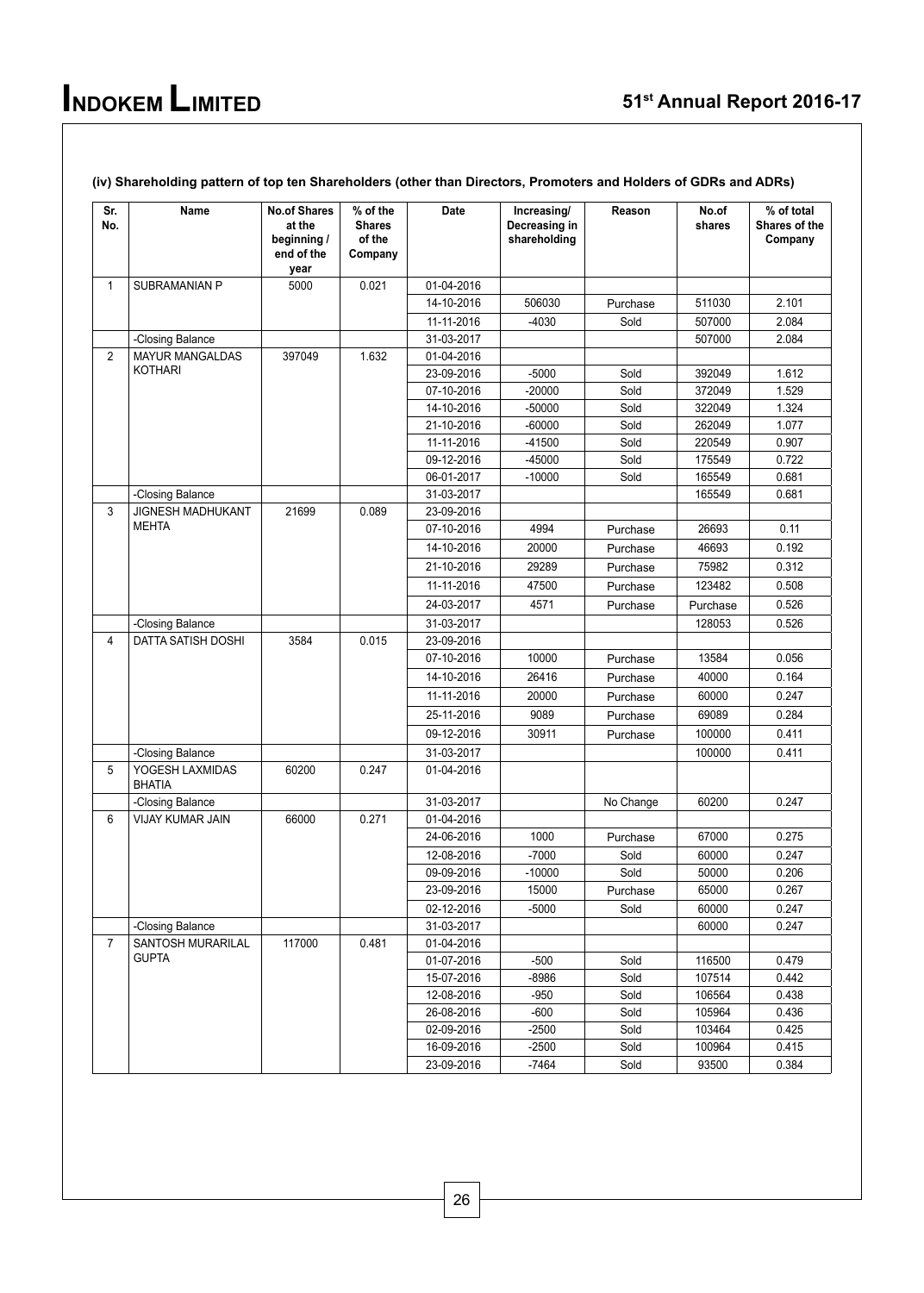| Sr.<br>No. | Name                                  | <b>No.of Shares</b><br>at the<br>beginning /<br>end of the<br>year | % of the<br><b>Shares</b><br>of the<br>Company | Date       | Increasing/<br>Decreasing in<br>shareholding | Reason    | No.of<br>shares | % of total<br>Shares of the<br>Company |
|------------|---------------------------------------|--------------------------------------------------------------------|------------------------------------------------|------------|----------------------------------------------|-----------|-----------------|----------------------------------------|
|            |                                       |                                                                    |                                                | 30-09-2016 | $-2500$                                      | Sold      | 91000           | 0.374                                  |
|            |                                       |                                                                    |                                                | 07-10-2016 | $-11000$                                     | Sold      | 80000           | 0.329                                  |
|            |                                       |                                                                    |                                                | 14-10-2016 | $-4807$                                      | Sold      | 75193           | 0.309                                  |
|            |                                       |                                                                    |                                                | 04-11-2016 | $-2500$                                      | Sold      | 72693           | 0.299                                  |
|            |                                       |                                                                    |                                                | 11-11-2016 | $-2500$                                      | Sold      | 70193           | 0.289                                  |
|            |                                       |                                                                    |                                                | 18-11-2016 | $-4000$                                      | Sold      | 66193           | 0.272                                  |
|            |                                       |                                                                    |                                                | 02-12-2016 | $-2193$                                      | Sold      | 64000           | 0.263                                  |
|            |                                       |                                                                    |                                                | 09-12-2016 | $-2000$                                      | Sold      | 62000           | 0.255                                  |
|            |                                       |                                                                    |                                                | 23-12-2016 | $-1000$                                      | Sold      | 61000           | 0.251                                  |
|            |                                       |                                                                    |                                                | 17-03-2017 | $-2000$                                      | Sold      | 59000           | 0.243                                  |
|            | -Closing Balance                      |                                                                    |                                                | 31-03-2017 |                                              |           | 59000           | 0.243                                  |
| 8          | <b>MAHENDRA</b><br><b>GIRDHARILAL</b> | 58151                                                              | 0.239                                          | 01-04-2016 |                                              |           |                 |                                        |
|            | -Closing Balance                      |                                                                    |                                                | 31-03-2017 |                                              | No Change | 58151           | 0.239                                  |
| 9          | LSE SECURITIES LTD.                   | 3810                                                               | 0.016                                          | 01-04-2016 |                                              |           |                 |                                        |
|            |                                       |                                                                    |                                                | 11-11-2016 | 10000                                        | Purchase  | 13810           | 0.057                                  |
|            |                                       |                                                                    |                                                | 09-12-2016 | 15000                                        | Purchase  | 28810           | 0.118                                  |
|            |                                       |                                                                    |                                                | 16-12-2016 | 20000                                        | Purchase  | 48810           | 0.201                                  |
|            | -Closing Balance                      |                                                                    |                                                | 31-03-2017 |                                              |           | 48810           | 0.201                                  |
| 10         | SATISH JAGDISH<br><b>DOSHI</b>        | 40000                                                              | 0.164                                          | 18-11-2016 |                                              |           |                 |                                        |
|            | -Closing Balance                      |                                                                    |                                                | 31-03-2017 |                                              | No Change | 40000           | 0.164                                  |
| 11         | SALOMI SUSHIL SHAH                    | 125000                                                             | 0.514                                          | 01-04-2016 |                                              |           |                 |                                        |
|            |                                       |                                                                    |                                                | 11-11-2016 | $-10000$                                     | Sold      | 115000          | 0.473                                  |
|            |                                       |                                                                    |                                                | 09-12-2016 | $-7000$                                      | Sold      | 108000          | 0.444                                  |
|            |                                       |                                                                    |                                                | 16-12-2016 | $-2000$                                      | Sold      | 106000          | 0.436                                  |
|            |                                       |                                                                    |                                                | 06-01-2017 | $-6000$                                      | Sold      | 100000          | 0.411                                  |
|            |                                       |                                                                    |                                                | 13-01-2017 | $-6401$                                      | Sold      | 93599           | 0.385                                  |
|            |                                       |                                                                    |                                                | 27-01-2017 | $-10965$                                     | Sold      | 82634           | 0.34                                   |
|            |                                       |                                                                    |                                                | 03-03-2017 | $-2327$                                      | Sold      | 80307           | 0.33                                   |
|            |                                       |                                                                    |                                                | 17-03-2017 | $-34844$                                     | Sold      | 45463           | 0.187                                  |
|            |                                       |                                                                    |                                                | 24-03-2017 | $-10000$                                     | Sold      | 35463           | 0.146                                  |
|            | -Closing Balance                      |                                                                    |                                                | 31-03-2017 | $-463$                                       | Sold      | 35000           | 0.144                                  |
| 12         | <b>ARUN KUMAR</b>                     | 52410                                                              | 0.215                                          | 01-04-2016 |                                              |           |                 |                                        |
|            | SANCHETI (HUF)                        |                                                                    |                                                | 07-10-2016 | $-7410$                                      | Sold      | 45000           | 0.185                                  |
|            |                                       |                                                                    |                                                | 11-11-2016 | $-879$                                       | Sold      | 44121           | 0.181                                  |
|            |                                       |                                                                    |                                                | 25-11-2016 | $-5000$                                      | Sold      | 39121           | 0.161                                  |
|            |                                       |                                                                    |                                                | 09-12-2016 | $-3121$                                      | Sold      | 36000           | 0.148                                  |
|            |                                       |                                                                    |                                                | 16-12-2016 | $-4160$                                      | Sold      | 31840           | 0.131                                  |
|            | -Closing Balance                      |                                                                    |                                                | 31-03-2017 |                                              |           | 31840           | 0.131                                  |
| 13         | SATHYA S                              | 424150                                                             | 1.744                                          | 01-04-2016 |                                              |           |                 |                                        |
|            | -Closing Balance                      |                                                                    |                                                | 14-10-2016 | $-424150$                                    | Sold      | 0               | 0                                      |
| 14         | SANGEETHA S                           | 81880                                                              | 0.337                                          | 01-04-2016 |                                              |           |                 |                                        |
|            | -Closing Balance                      |                                                                    |                                                | 14-10-2016 | $-81880$                                     | Sold      | 0               | 0                                      |
| 15         | RAJASTHAN GLOBAL                      | 41332                                                              | 0.17                                           | 01-04-2016 |                                              |           |                 |                                        |
|            | <b>SECURITIES PRIVATE</b>             |                                                                    |                                                | 27-05-2016 | $-4000$                                      | Sold      | 37332           | 0.153                                  |
|            | LIMITED                               |                                                                    |                                                | 07-10-2016 | $-30516$                                     | Sold      | 6816            | 0.028                                  |
|            | -Closing Balance                      |                                                                    |                                                | 14-10-2016 | $-6816$                                      | Sold      | 0               | 0                                      |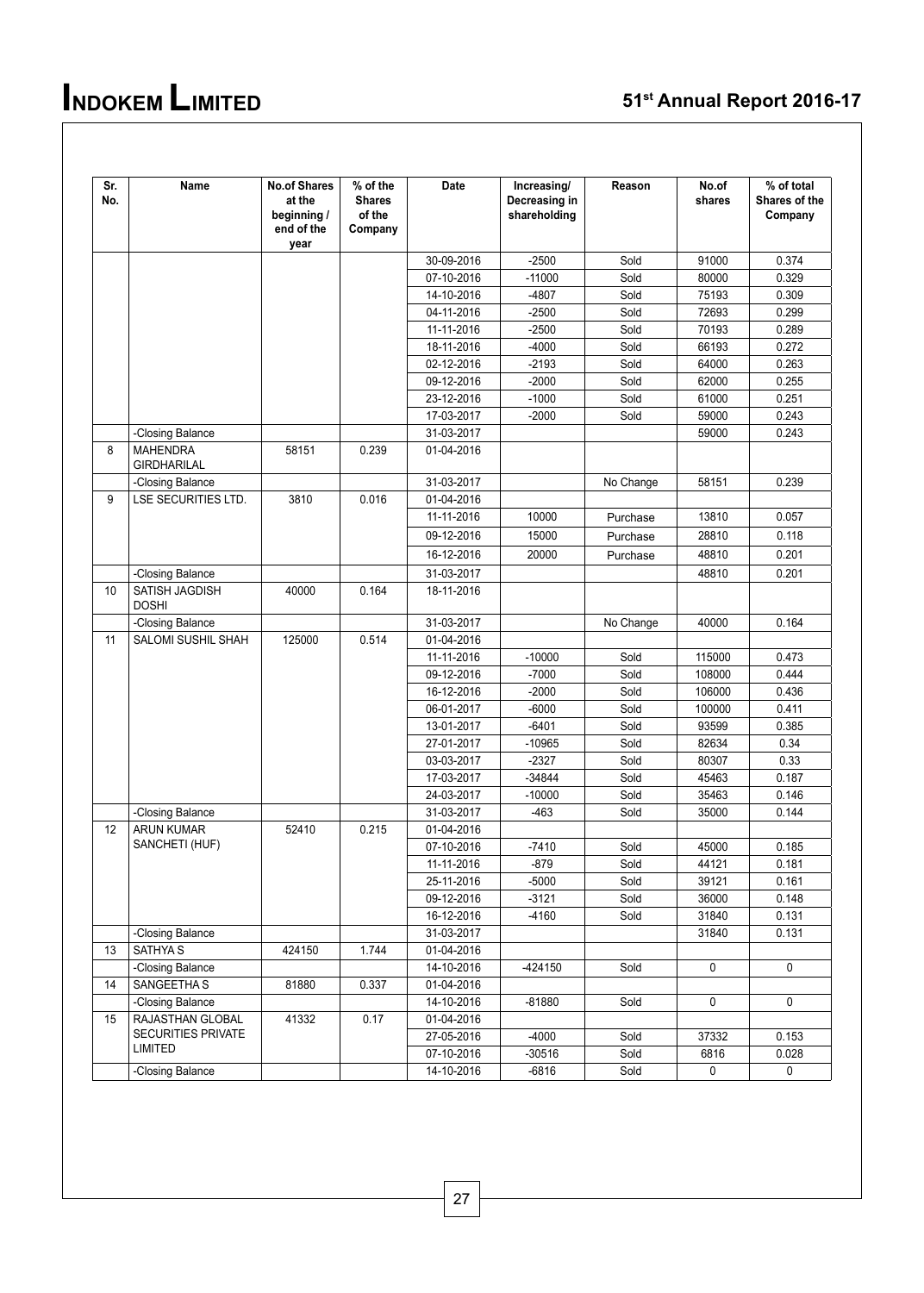**(v) Shareholding of Directors and Key Managerial Personnel:**

| Sr.<br>No.     | Name                         |                                                                       | Shareholding at the beginning of<br>the year   |             |                                                  | <b>Cumulative Shareholding at the end</b><br>of the year |                 | % of total<br>Shares of the |  |
|----------------|------------------------------|-----------------------------------------------------------------------|------------------------------------------------|-------------|--------------------------------------------------|----------------------------------------------------------|-----------------|-----------------------------|--|
|                |                              | No.of<br><b>Shares</b><br>at the<br>beginning /<br>end of the<br>year | % of the<br><b>Shares</b><br>of the<br>Company | <b>Date</b> | Increasing/<br>Decreasing<br>in share<br>holding | Reason                                                   | No.of<br>shares | Company                     |  |
| 1              | Shri, Mahendra K. Khatau     |                                                                       |                                                |             |                                                  |                                                          |                 |                             |  |
|                | At the beginning of the year | 1651029                                                               | 6.787                                          | 01.04.2016  | Increase                                         | Purchase                                                 | 1651029         | 6.787                       |  |
|                | At the end of the year       | 1658310                                                               | 6.817                                          | 31.03.2017  |                                                  |                                                          | 1658310         | 6.817                       |  |
| $\mathbf{2}$   | Mr. Manish M. Khatau         |                                                                       |                                                |             |                                                  |                                                          |                 |                             |  |
|                | At the beginning of the year | 32400                                                                 | 0.133                                          | 01.04.2016  | Increase                                         | Purchase                                                 | 32400           | 0.133                       |  |
|                | At the end of the year       | 35592                                                                 | 0.146                                          | 31.03.2017  |                                                  |                                                          | 35592           | 0.146                       |  |
| 3              | Asha M. Khatau               |                                                                       |                                                |             |                                                  |                                                          |                 |                             |  |
|                | At the beginning of the year | 40197                                                                 | 0.165                                          | 01.04.2016  | Increase                                         | Purchase                                                 | 40197           | 0.165                       |  |
|                | At the end of the year       | 45243                                                                 | 0.186                                          | 31.03.2017  |                                                  |                                                          | 45243           | 0.186                       |  |
| 4              | Shri. Bhalchandra Sontakke   |                                                                       |                                                |             |                                                  |                                                          |                 |                             |  |
|                | At the beginning of the year | 100                                                                   | $\mathbf{0}$                                   | 01.04.2016  | N/A                                              | N/A                                                      | 100             | $\mathbf{0}$                |  |
|                | At the end of the year       | 100                                                                   | $\mathbf{0}$                                   | 31.03.2017  |                                                  |                                                          | 100             | $\Omega$                    |  |
| 5              | Shri. Kailash Pershad        |                                                                       |                                                |             |                                                  |                                                          |                 |                             |  |
|                | At the beginning of the year | $\mathbf{0}$                                                          | 0                                              | 01.04.2016  | N/A                                              | N/A                                                      | $\mathbf{0}$    | $\mathbf{0}$                |  |
|                | At the end of the year       | $\mathbf{0}$                                                          | 0                                              | 31.03.2017  |                                                  |                                                          | $\Omega$        | $\Omega$                    |  |
| 6              | Shri. Rajagopalan Sesha      |                                                                       |                                                |             |                                                  |                                                          |                 |                             |  |
|                | At the beginning of the year | $\Omega$                                                              | $\mathbf{0}$                                   | 01.04.2016  | N/A                                              | N/A                                                      | $\Omega$        | $\Omega$                    |  |
|                | At the end of the year       | 0                                                                     | 0                                              | 31.03.2017  |                                                  |                                                          | $\mathbf{0}$    | $\Omega$                    |  |
| $\overline{7}$ | Shri.Mukund R. Nagpurkar     |                                                                       |                                                |             |                                                  |                                                          |                 |                             |  |
|                | At the beginning of the year | 10200                                                                 | 0.041                                          | 01.04.2016  | Decrease                                         | Sold                                                     | 10200           | 0.041                       |  |
|                | At the end of the year       | 1000                                                                  | 0.004                                          | 31.03.2017  |                                                  |                                                          | 1000            | 0.004                       |  |
| 8              | Mr. Bhavik B. Parekh         |                                                                       |                                                |             |                                                  |                                                          |                 |                             |  |
|                | At the beginning of the year | 0                                                                     | $\mathbf{0}$                                   | 01.04.2016  | N/A                                              | N/A                                                      | $\mathbf{0}$    | $\mathbf 0$                 |  |
|                | At the end of the year       | $\mathbf{0}$                                                          | $\mathbf{0}$                                   | 31.03.2017  |                                                  |                                                          | $\Omega$        | $\mathbf{0}$                |  |

#### **V. INDEBTEDNESS:**

#### **Indebtedness of the Company including interest outstanding/accrued but not due for payment**

|                                                      | <b>Secured Loans</b><br>excluding deposits | <b>Unsecured</b><br>Loans | <b>Deposits</b> | Total<br><b>Indebtedness</b> |  |  |  |  |  |  |
|------------------------------------------------------|--------------------------------------------|---------------------------|-----------------|------------------------------|--|--|--|--|--|--|
| Indebtedness at the beginning of the financial year: |                                            |                           |                 |                              |  |  |  |  |  |  |
| i) Principal Amount                                  | 1,36,72,352                                | 4,04,38,725               | 2,35,36,379     | 7,76,47,456                  |  |  |  |  |  |  |
| ii) Interest due but not paid                        |                                            | 5,59,321                  | 0               | 5,59,321                     |  |  |  |  |  |  |
| iii) Interest accrued but not due                    | ი                                          | O                         | 0               | O                            |  |  |  |  |  |  |
| Total (i+ii+iii)                                     | 1,36,72,352                                | 4,09,98,046               | 2,35,36,379     | 7,82,06,777                  |  |  |  |  |  |  |
| Change in Indebtedness during the financial year:    |                                            |                           |                 |                              |  |  |  |  |  |  |
| • Addition                                           | 9,27,979                                   | 1,66,65,585               | 58,35,797       | 2,34,29,361                  |  |  |  |  |  |  |
| • Reduction                                          | 32,98,372                                  | 3,92,90,496               | 94,72,454       | 5,20,61,322                  |  |  |  |  |  |  |
| <b>Net Change</b>                                    | $-23.70.393$                               | $-2,26,24,911$            | $-36,36,657$    | $-2,86,31,961$               |  |  |  |  |  |  |
| Indebtedness at the end of the financial year:       |                                            |                           |                 |                              |  |  |  |  |  |  |
| i) Principal Amount                                  | 1,13,01,959                                | 1,81,51,025               | 1,98,99,722     | 4,93,52,706                  |  |  |  |  |  |  |
| ii) Interest due but not paid                        |                                            | 2,22,110                  | O               | 2,22,110                     |  |  |  |  |  |  |
| iii) Interest accrued but not due                    | U                                          | $\Omega$                  | 0               | $\Omega$                     |  |  |  |  |  |  |
| Total (i+ii+iii)                                     | 1,13,01,959                                | 1,83,73,135               | 1,98,99,722     | 4,95,74,816                  |  |  |  |  |  |  |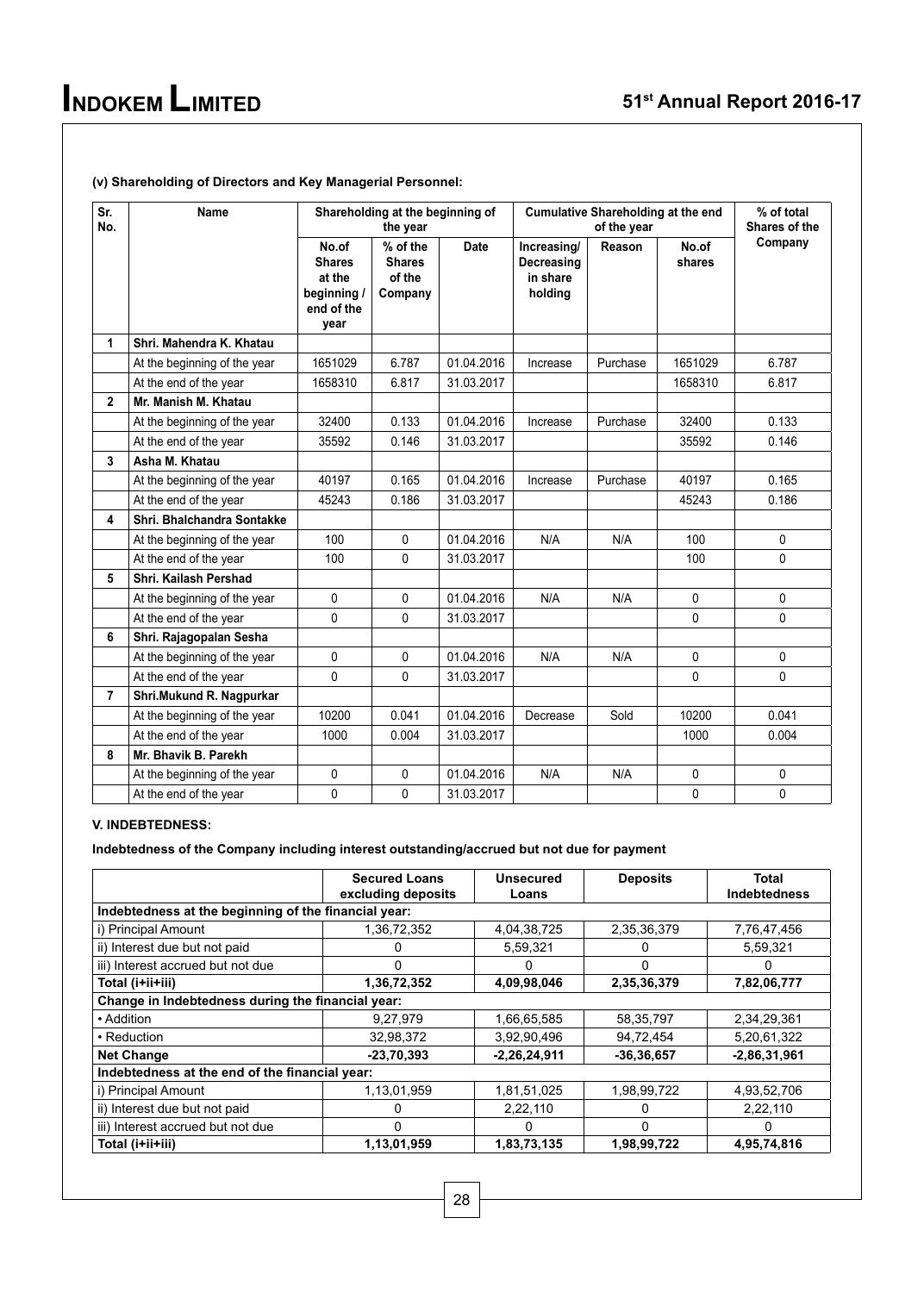#### **F. REMUNERATION OF DIRECTORS AND KEY MANAGERIAL PERSONNEL:**

**(A) (i) Remuneration to Managing Director, Whole-time Directors and/or Manager: (Amount in** `**)**

| Sr. No. | <b>Particulars of Remuneration</b>                                                     | Name of MD/WTD/ Manager                               | <b>Total</b> |  |  |
|---------|----------------------------------------------------------------------------------------|-------------------------------------------------------|--------------|--|--|
|         | Name                                                                                   | Shri. Mahendra K. Khatau<br>(01/04/2016 - 31/03/2017) |              |  |  |
|         | Designation                                                                            | <b>Chairman &amp; Managing Director</b>               |              |  |  |
| 1       | Gross salary                                                                           |                                                       |              |  |  |
|         | (a) Salary as per provisions contained in section 17(1)<br>of the Income-tax Act, 1961 | 34,20,000                                             | 34,20,000    |  |  |
|         | (b) Value of perquisites u/s 17(2) Income-tax Act,<br>1961                             | 4,48,794                                              | 4,48,794     |  |  |
|         | (c) Profits in lieu of salary under section 17(3) Income-<br>tax Act, 1961             |                                                       |              |  |  |
| 2       | <b>Stock Option</b>                                                                    |                                                       |              |  |  |
| 3       | <b>Sweat Equity</b>                                                                    |                                                       |              |  |  |
| 4       | Commission                                                                             |                                                       |              |  |  |
|         | - as % of profit                                                                       |                                                       |              |  |  |
|         | - others, specify                                                                      |                                                       |              |  |  |
| 5       | Others, please specify                                                                 |                                                       |              |  |  |
|         | Total (A)                                                                              | 38,68,794                                             | 38,68,794    |  |  |
|         | Ceiling as per the Act                                                                 | As per Companies Act, 2013                            |              |  |  |

\*The above figure do not include provision for encashment leave, gratuity, provident fund and premium paid for the group health insurance/ mediclaim.

#### **(A) (ii) Remuneration to Managing Director, Whole-time Directors and/or Manager: (Amount in** `**)**

| Sr. No. | <b>Particulars of Remuneration</b>                                                     | Name of MD/WTD/ Manager                                 | Total     |
|---------|----------------------------------------------------------------------------------------|---------------------------------------------------------|-----------|
|         | Name                                                                                   | Mr. Manish Mahendra Khatau<br>(01/04/2016 - 31/03/2017) |           |
|         | Designation                                                                            | <b>Whole Time Director</b>                              |           |
| 1       | Gross salary                                                                           |                                                         |           |
|         | (a) Salary as per provisions contained in section 17(1)<br>of the Income-tax Act, 1961 | 23,67,000                                               | 23,67,000 |
|         | (b) Value of perquisites u/s 17(2) Income-tax Act,<br>1961                             | 39,600                                                  | 39,600    |
|         | (c) Profits in lieu of salary under section 17(3) Income-<br>tax Act, 1961             |                                                         |           |
| 2       | <b>Stock Option</b>                                                                    |                                                         |           |
| 3       | <b>Sweat Equity</b>                                                                    |                                                         |           |
| 4       | Commission                                                                             |                                                         |           |
|         | - as % of profit                                                                       |                                                         |           |
|         | - others, specify                                                                      |                                                         |           |
| 5       | Others, please specify                                                                 |                                                         |           |
|         | Total (A)                                                                              | 24,06,600                                               | 24,06,600 |
|         | Ceiling as per the Act                                                                 | As per Companies Act, 2013                              |           |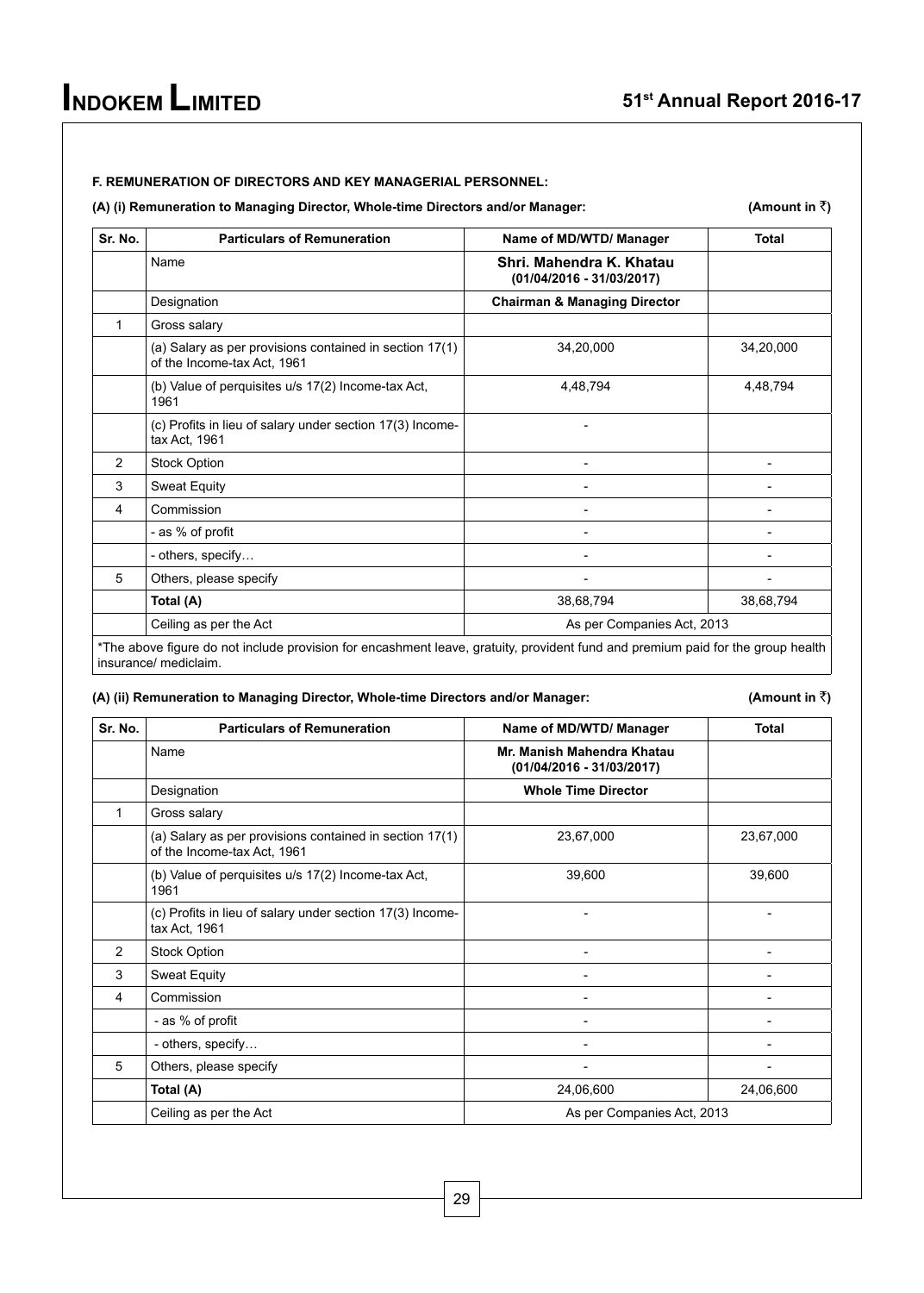#### **(B) Remuneration to other Directors: (Amount in** `**)**

| Sr.No.        | <b>Particulars of Remuneration</b>             | <b>Name of Directors Manager</b> | <b>Total</b> |
|---------------|------------------------------------------------|----------------------------------|--------------|
|               | (A) Independent Directors                      |                                  |              |
| 1             | Name                                           | Shri. Kailash Pershad            |              |
|               | • Fee for attending Board / Committee meetings | 40,000                           |              |
|               | • Commission                                   |                                  |              |
|               | • Others, please specify                       |                                  |              |
|               | <b>Sub Total</b>                               | 40.000                           | 40,000       |
| $\mathcal{P}$ | Name                                           | Shri, Bhalachandra, G. Sontakke  |              |
|               | • Fee for attending Board / Committee meetings | 40.000                           |              |
|               | • Commission                                   |                                  |              |
|               | • Others, please specify                       |                                  |              |
|               | <b>Sub Total</b>                               | 40,000                           | 40,000       |
| 3             | Name                                           | Shri. Rajagopalan Sesha          |              |
|               | • Fee for attending Board / Committee meetings | 30,000                           |              |
|               | • Commission                                   |                                  |              |
|               | • Others, please specify                       |                                  |              |
|               | <b>Sub Total</b>                               | 30,000                           | 30,000       |
|               | Total (A)                                      | 1,10,000                         | 1,10,000     |
|               | (B) Other Non-Executive Directors              |                                  |              |
| 1             | Name                                           | Smt. Asha M. Khatau              |              |
|               | • Fee for attending Board / Committee meetings | 20,000                           |              |
|               | • Commission                                   |                                  |              |
|               | • Others, please specify                       |                                  |              |
|               | <b>Sub Total</b>                               | 20,000                           | 20,000       |
|               | Total (B)                                      | 20,000                           |              |
|               | Total $(C)=(A+B)$                              | 1,30,000                         | 1,30,000     |
|               | <b>Total Managerial Remuneration</b>           |                                  |              |
|               | Overall Ceiling as per the Act                 | As per Companies Act, 2013       |              |

**(C) Remuneration to Key Managerial Personnel other than MD/Manager/WTD: (Amount in** `**)**

| Sr. No.      | <b>Particulars of Remuneration</b>                                                                        | <b>Key Managerial Personnel</b>                                                       |                                                                            |           |
|--------------|-----------------------------------------------------------------------------------------------------------|---------------------------------------------------------------------------------------|----------------------------------------------------------------------------|-----------|
|              |                                                                                                           | Shri. Mukund Nagpurkar<br><b>Chief Financial Officer</b><br>(01/04/2016 - 31/03/2017) | Mr. Bhavik Parekh<br><b>Company Secretary</b><br>(01/04/2016 - 31/03/2017) |           |
| $\mathbf{1}$ | Gross salary<br>(a) Salary as per provisions<br>contained in section 17(1) of the<br>Income-tax Act, 1961 | 10,68,004                                                                             | 5,93,135                                                                   | 16,61,139 |
|              | (b) Value of perquisites u/s 17(2)<br>Income-tax Act, 1961                                                | 48,000                                                                                | 25,275                                                                     | 73,275    |
|              | (c) Profits in lieu of salary under<br>section 17(3) Income- tax Act.<br>1961                             |                                                                                       |                                                                            |           |
| 2            | <b>Stock Option</b>                                                                                       |                                                                                       |                                                                            |           |
| 3            | <b>Sweat Equity</b>                                                                                       |                                                                                       |                                                                            |           |
| 4            | Commission<br>- as % of profit<br>- others, specify                                                       |                                                                                       |                                                                            |           |
| 5            | Others, please specify                                                                                    |                                                                                       |                                                                            |           |
|              | <b>Total</b>                                                                                              | 11,16,004                                                                             | 6,18,410                                                                   | 17,34,414 |
|              | Overall Ceiling as per the Act                                                                            | As per Company's Policy                                                               |                                                                            |           |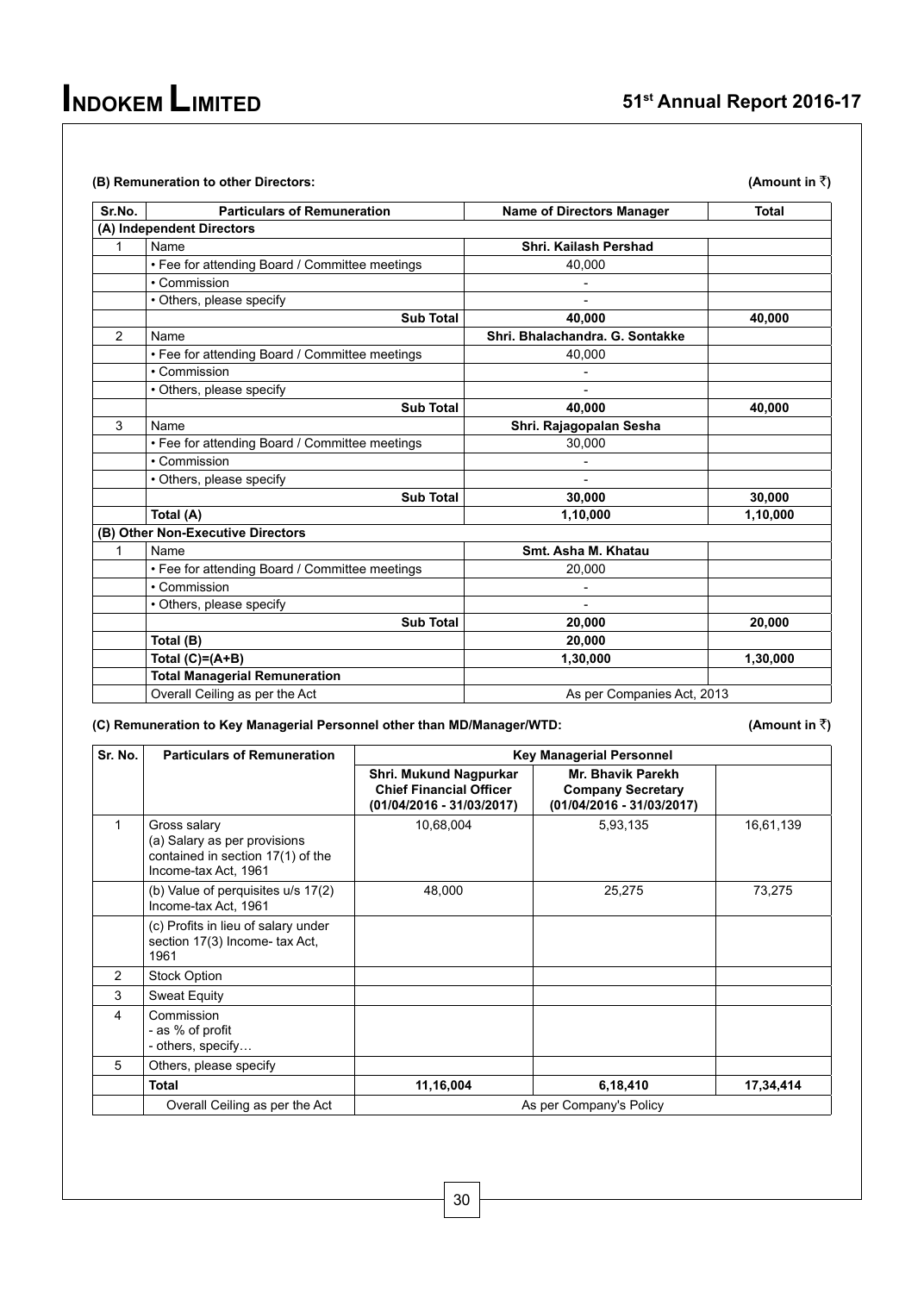|                                     | Section of the<br><b>Companies Act</b> | <b>Brief</b><br><b>Description</b> | Details of<br>Penalty / Punishment/<br>Compounding<br>fees imposed                           | <b>Authority</b><br>[RD / NCLT/<br>COURT] | <b>Authority</b><br><b>IRD / NCLT/</b><br>COURT] |
|-------------------------------------|----------------------------------------|------------------------------------|----------------------------------------------------------------------------------------------|-------------------------------------------|--------------------------------------------------|
|                                     |                                        |                                    | No instances of Penalties/ Punishments/ Compounding of Offence or other Officers in default. |                                           |                                                  |
| A. COMPANY                          |                                        |                                    |                                                                                              |                                           |                                                  |
| Penalty                             | <b>NIL</b>                             |                                    |                                                                                              |                                           |                                                  |
| Punishment                          |                                        |                                    |                                                                                              |                                           |                                                  |
| Compounding                         |                                        |                                    |                                                                                              |                                           |                                                  |
| <b>B. DIRECTORS</b>                 |                                        |                                    |                                                                                              |                                           |                                                  |
| Penalty                             |                                        |                                    |                                                                                              |                                           |                                                  |
| Punishment                          | <b>NIL</b>                             |                                    |                                                                                              |                                           |                                                  |
| Compounding                         |                                        |                                    |                                                                                              |                                           |                                                  |
| <b>C. OTHER OFFICERS IN DEFAULT</b> |                                        |                                    |                                                                                              |                                           |                                                  |
| Penalty                             |                                        |                                    |                                                                                              |                                           |                                                  |
| Punishment                          | <b>NIL</b>                             |                                    |                                                                                              |                                           |                                                  |
| Compounding                         |                                        |                                    |                                                                                              |                                           |                                                  |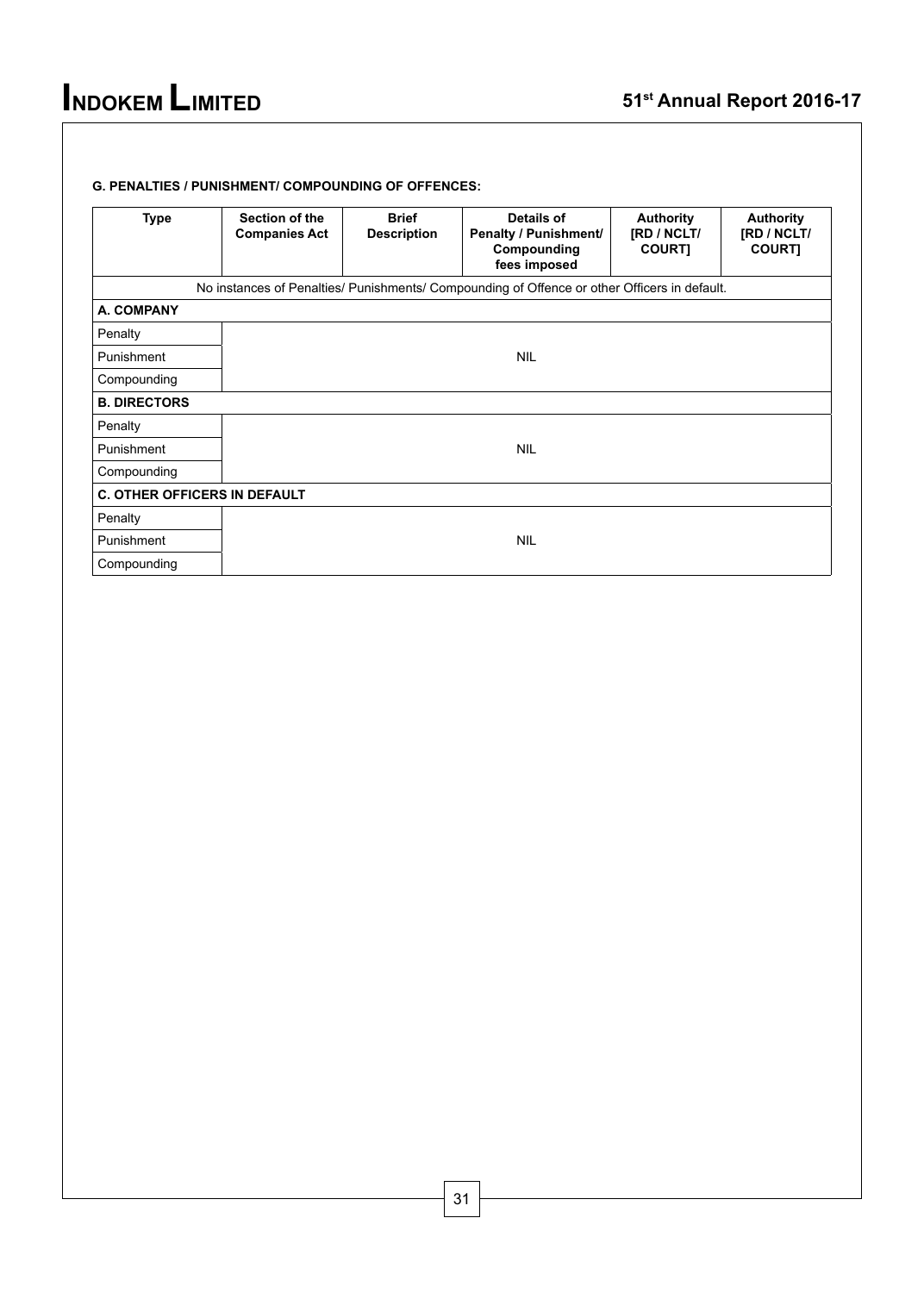### **MANAGEMENT DISCUSSION AND ANALYSIS**

#### **OVERVIEW OF COMPANY:-**

Your Company has been an active player in domestic as well as export market. Though the external environment i.e. regulatory and taxation is changing rapidly, Company has time and again kept pace with the changes and there is a lot of scope for growth in future.

- $▶$  We are glad to inform that during the F. Y. 2016-17, your Company achieved a turnover of ₹72.78 Crores, which is an increase of 22% as compared to last year.
- During the year, our major product has received GOTS (Global Organic Textile Standard) certification. The Global Organic Textile Standard (GOTS) is the worldwide leading textile processing standard for organic fibres, including ecological and social criteria, backed up by independent certification of the entire textile supply chain.
- During the year, Company has successfully targeted Pakistan as a new market and received overwhelming response to our products.
- $\triangleright$  In this year, Company has invested on automation and added new plant for manufacturing of sizing products and doubled the production capacity of various textile auxiliaries.
- Customers have shown great trust in our Reactive Dyes products and now we are focusing on Pigment emulsions range for which there is less competition.
- $\triangleright$  During the year, Company has invested on Quality Control machinery in Laboratory and qualified staff to meet global standards.
- $\triangleright$  During the year, Company has introduced new and attractive Packing Material for our products which has shown better results.
- $\triangleright$  Company is continuously investing on the registration and renewal of Trademarks to safeguard Intellectual Property Rights.
- $\triangleright$  Company has prepared itself to face challenge of GST by training its staff for proper compliances.
- $\triangleright$  Further, Company is also ready for implementation of Indian Accounting Standards which are applicable from F. Y. 2017-18 to our Company.
- $\triangleright$  New Corporate clients have shown faith in our products since last couple of years.
- $\triangleright$  After closure of our Ankleshwar plant which was not profitable, Company has initiated investment in our Ambarnath factories and which may boost our production and fetch good business.

#### **OVERVIEW OF ECONOMY, INDUSTRY STRUCTURE AND DEVELOPMENTS:**

During the year, global economic growth slowed down, political scene changed across the globe and geopolitical risks increased. However, recent indicators indicate improving global scenario backed by stabilizing growth in India, stronger activity in advanced economies and step up in emerging market led by improving prices. The dyes and textile chemical industry is an indispensible and integral constituent of the growing Indian economy and remains one of the oldest industries of the nation.

The impact of demonetisation on the overall growth is still difficult to assess, however it impacted badly small and medium sized businesses. F. Y. 2017-18 is expected to end with GDP growth estimated around 7.1% compared to 7.9% during F. Y. 2016-17. However, key reforms like Aadhar Act, Bankruptcy Code, Goods and Services Tax (GST) has done well for economic growth in the medium to long term. The low inflation should lead to low and stable interest rate regime.

Due to increasing environmental consciousness, use of eco-friendly colorants such as low impact dyes is emerging. Moreover, after the REACH (Registration, Evaluation, Authorization and Restriction of Chemicals) regulation and stringent effluent discharge norms, costs of handling effluents have increased. As a result, a large number of Companies have begun to relocate their operations to the Asian markets, particularly India and China.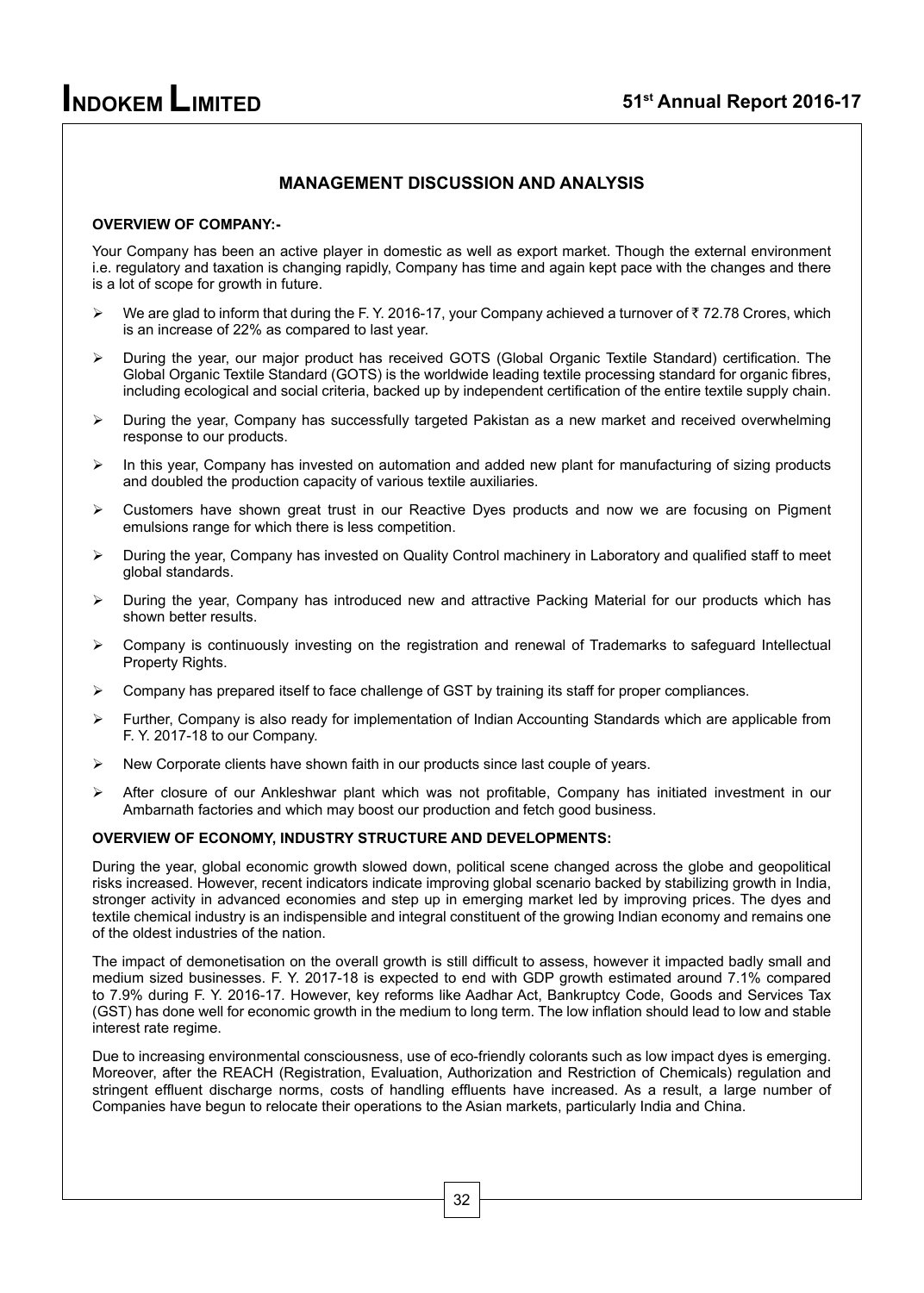#### **Market View:-**

- In terms of value and production volume, Indian chemical industry is the 3<sup>rd</sup> largest producer in Asia after China and Japan and  $6<sup>th</sup>$  by output in the world. Indian chemical industry could grow at 11% p.a. to reach size of US\$403 billion by the year 2025.
- $\triangleright$  India accounts for approximately 16% of the world production of dyestuff and dye intermediates, particularly for reactive acid and direct dyes
- $\triangleright$  Recently a Tata Strategic Management Group study noted that factors such as boost to specialty chemicals and pharmaceuticals segment, low per capital consumption including agrochemicals, likely growth in demand from paints, textiles and diversified manufacturing base would act as key driver for the growth of the sector.
- $\triangleright$  100 per cent FDI is permissible in the Indian chemicals sector; manufacturing of most chemical products is de-licensed.

#### **OPPORTUNITIES AND CHALLENGES:**

#### **Opportunities:**

- $\triangleright$  With a steady Government and with new reforms Indian textile chemical Companies are expected to get further boost. Further the Make in India drive has lead to positive wave and various new projects are proposed to be commenced with a focus to make India as a manufacturing hub for those products. This shall increase the direct and indirect demand of various chemicals. These chemicals are expected to contribute directly or indirectly as import substitute or contribute to the increase in exports from India.
- $\triangleright$  100% FDI is permissible in the Indian chemicals sector, which will attract foreign investment. India, with its skilled manpower and flourishing end-user industries, has the right ingredients to emerge as the global hub for chemical manufacturing, provided the Government takes steps for better infrastructure and other fiscal benefits.
- $\triangleright$  Value of India's exports of inorganic chemicals have increased from USD 1.21 billion in F.Y.16, with the organic chemical market reaching USD 11.51 billion in F.Y.16. Exports of organic chemicals from India stood at USD 4.02 billion in F.Y.16.
- $\triangleright$  There is strong government support towards R&D; this would benefit the sector. The industry has left behind a low-growth and regulated environment to emerge more mature.

#### **Challenges:**

- $\triangleright$  The manufacturing units are small in comparison to the demands and infrastructure is not up to the standards of developed countries which results in loss of economies of scale.
- $\triangleright$  New product innovation leads to heavy expenditure in research and development which is not possible for midsize and small organizations.
- $\triangleright$  Increase in the power costs, higher transaction costs, high cost of labour and general increase in input costs, are all hindering progress, for which the industry has to concentrate on cost reduction exercises and improvement in efficiency.

#### **FUTURE OUTLOOK:**

The Company is in the business of Dyes, Auxiliaries & Sizing Chemicals for the Textile Industry. Our chemical production units with the help of marketing personnel have increased its sales in domestic as well is striving to make its presence felt globally at the same time; which should further improve our quality, durability and demand which would give high end result to achieve better realization and recognition in the market at large. In near future we can see ourselves working hand in hand with the global institutions and meeting the demands of domestic as well as international customers. We are hopeful for a better year ahead.

#### **RISKS AND CONCERNS:**

There is a constant research and development process in place for ascertainment of threats and gauging of the risk appetite of the Company. Your Company functions in a dynamic environment which changes rapidly, the tastes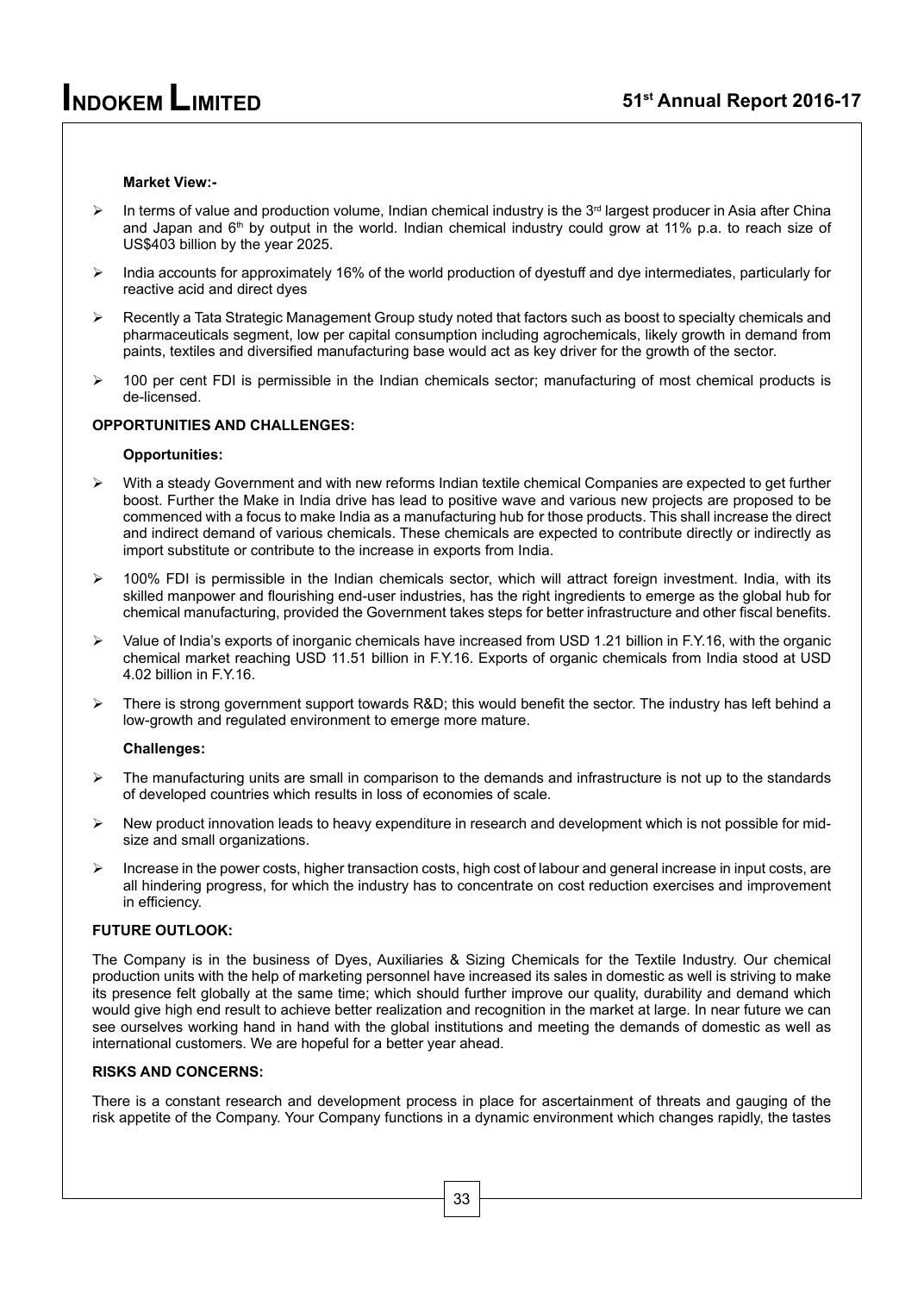of consumer and introduction of new products involves heavy concentration of research and development, quality maintenance and cost.

#### **INTERNAL CONTROL SYSTEMS AND THEIR ADEQUACY:**

In order to supplement the internal control process, the Company has engaged internal auditor who is authorised by the Audit Committee to assess the adequacy and compliance of internal control process and provide their report covering observations and recommendations.

#### **Quality Management System:**

 Your Company maintains its quality systems from lower level management to higher level management by imparting ethical standards in its approach and behavior and implementing the same in day to day business practices. The Company is complying with ISO certification for its manufacturing units.

#### **Adoption of Indian Accounting Standards (Ind AS)**

 $\triangleright$  Your Company has adopted Indian Accounting Standards (Ind AS) with effect from 1<sup>st</sup> April, 2017 pursuant to the notification of the Ministry of Corporate Affairs in Companies Rules, 2015. For year 2016-17, Company has completed the assessment of impact of change to Ind AS for relevant periods. The Company has modified accounting and reporting systems to facilitate the changes.

#### **HUMAN RESOURCE MANAGEMENT:**

Your Company has maintained good and cordial relations with all employees and continues to invest in the training and development of all, Company considers its committed and talented workforce as one of its most critical assets and key to driving sustainable performance, growth and developing competitive advantage.

#### **CAUTIONARY STATEMENT:**

Statements in the Management Discussion and Analysis describing the Company's objectives, expectations or forecast may be forward looking within the meaning of applicable laws and regulations. Actual results may differ materially from those expressed in the statement. Important factors that could influence the Company's operations include global and domestic supply and demand conditions affecting selling prices of finished goods, input availability and prices, changes in Government regulations, tax laws, economic developments with the country and other factors such as litigation and industrial relations.

#### **CONCLUSION:**

Your Company expects turn-around in its performance in coming year on account of several initiatives taken by the Company in improving plant efficiency, new product developments and focus on Research and Development. We have come a long way from where we had begun and we continue to set new benchmarks for ourselves in order to constantly improve our performance. To summarise, your Company is optimistic for the growth in the medium term in revenues as well as operating margins.

**For & on behalf of the Board**

 $Data: 08<sup>th</sup>$  August, 2017

**Sd/- Shri. Mahendra K. Khatau Place: Mumbai Chairman & Managing Director**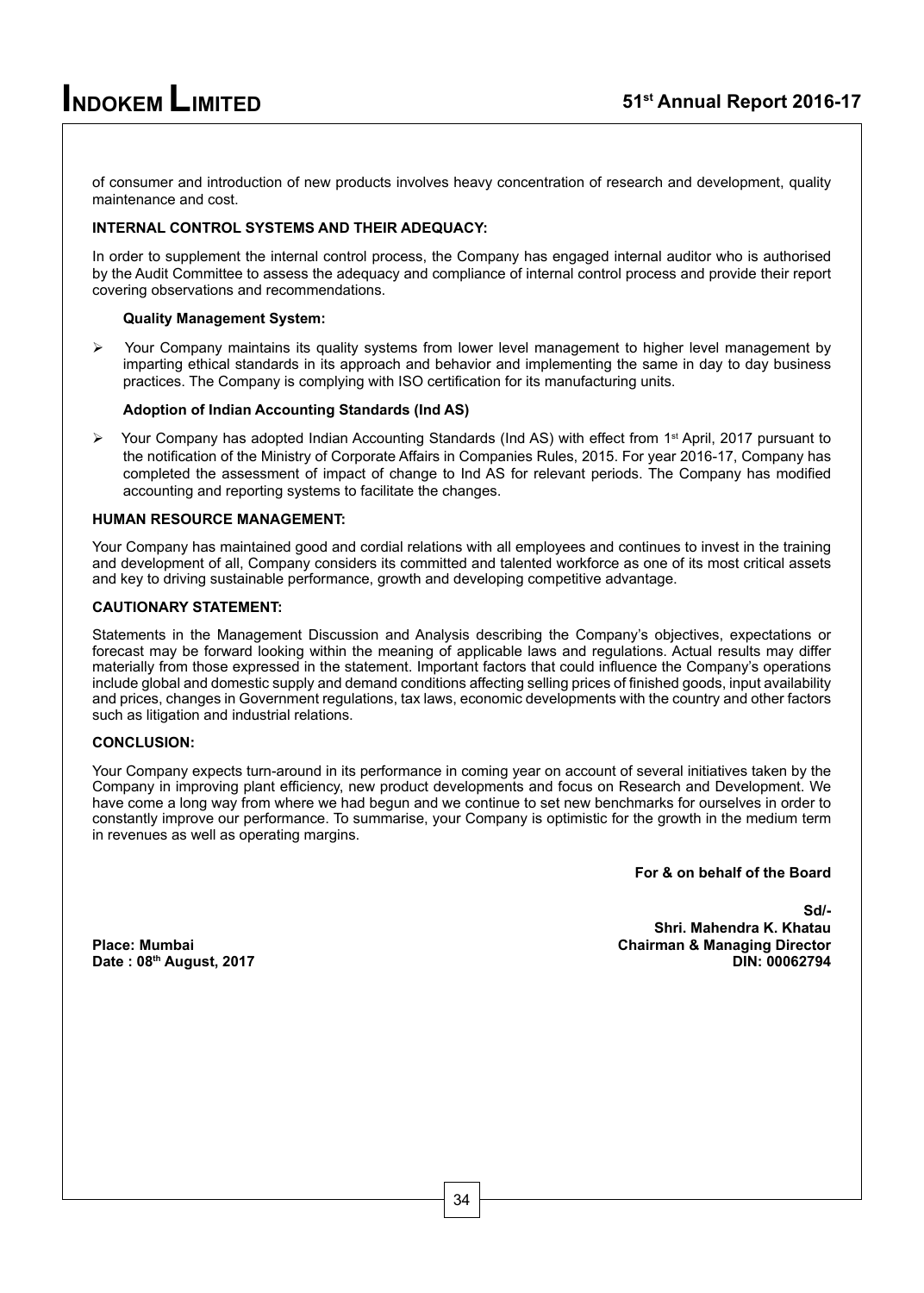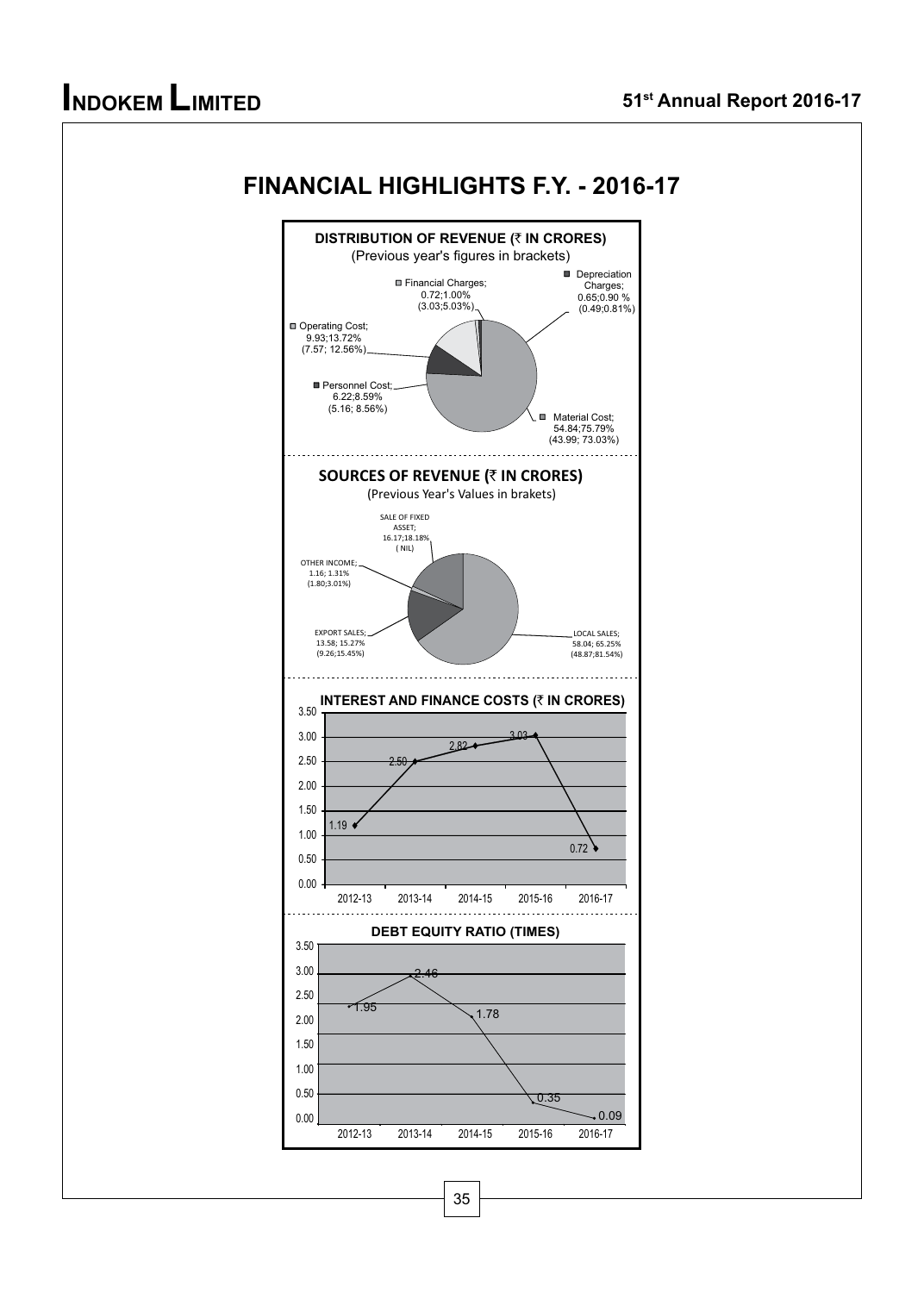# **CORPORATE GOVERNANCE REPORT**

## **COMPLIANCE REPORT FOR THE FINANCIAL YEAR 2016-17:**

The Company is committed towards following the best governance practices and maintaining a culture within the organization which promotes an overall development and not just a materialistic approach. This report is prepared in accordance with the Securities and Exchange Board of India (Listing Obligations and Disclosure Requirements), 2015 "(SEBI Listing Regulations, 2015"), and the Company has complied with the spirit of the Regulations:

#### **I. COMPANY'S CORPORATE GOVERNANCE PHILOSOPHY:**

The Company continues to lay great importance on the adoption of best compliance practices and maintenance of transparency at all levels of the hierarchy. At Indokem Limited, it is imperative that our Company affairs are managed in a fair and transparent manner.

We, at Indokem, ensure that we evolve and follow the Corporate Governance guidelines and best practices. We consider it our inherent responsibility to disclose timely and accurate information regarding our financials and performance as well as the leadership and governance of the Company.

#### **II. BOARD OF DIRECTORS:**

- i. As on  $31^{st}$  March, 2017, the Company has six Directors. The composition of the Board is in conformity with Regulation 17 of the SEBI Listing Regulations, 2015 read with Section 149 of the Companies Act, 2013.
- None of the Directors on the Board hold Directorship in more than ten Public Companies. Further none of them is a member of more than ten Committees or Chairman of more than five Committees across all the Public Companies in which he is a Director. Necessary disclosures regarding Committee positions in other Public Companies as on 31<sup>st</sup> March, 2017 have been made by the Directors. None of the Directors are related to each other except Shri. Mahendra K. Khatau, Smt. Asha M. Khatau and Mr. Manish M. Khatau.
- iii. Independent Directors are Non-Executive Directors as defined under Regulation 16(1)(b) of the SEBI Listing Regulations, 2015 read with Section 149 (6) of the Companies Act, 2013. The maximum tenure of Independent Directors is in compliance with the Act. All the Independent Directors have confirmed that they meet the criteria of independence as mentioned under Regulation 16(1)(b) of the SEBI Listing Regulations, 2015 read with Section 149 (6) of the Companies Act, 2013.
- iv. Four Board Meetings were held during the financial year and the gap between two meetings did not exceed one hundred and twenty days. The dates on which the said meetings were held: 12<sup>th</sup> May, 2016, 10<sup>th</sup> August, 2016, 14<sup>th</sup> November, 2016 and 10<sup>th</sup> February, 2017.
- v. The Board periodically reviews the compliance reports of all laws applicable to the Company, prepared by the Company.
- vi. During the Audit and Board Meetings, the Chairman and Company Secretary give extensive briefings to the Board members on the business of the Company and on various financial, legal & compliance issues.
- vii. The names and categories of the Directors on the Board, their attendance at Board Meetings held during the year and at the last Annual General Meeting (AGM) and the number of Directorship and Committee Chairmanships/ Memberships held by them in other Public Limited Companies as on 31<sup>st</sup> March, 2017 are given herein below: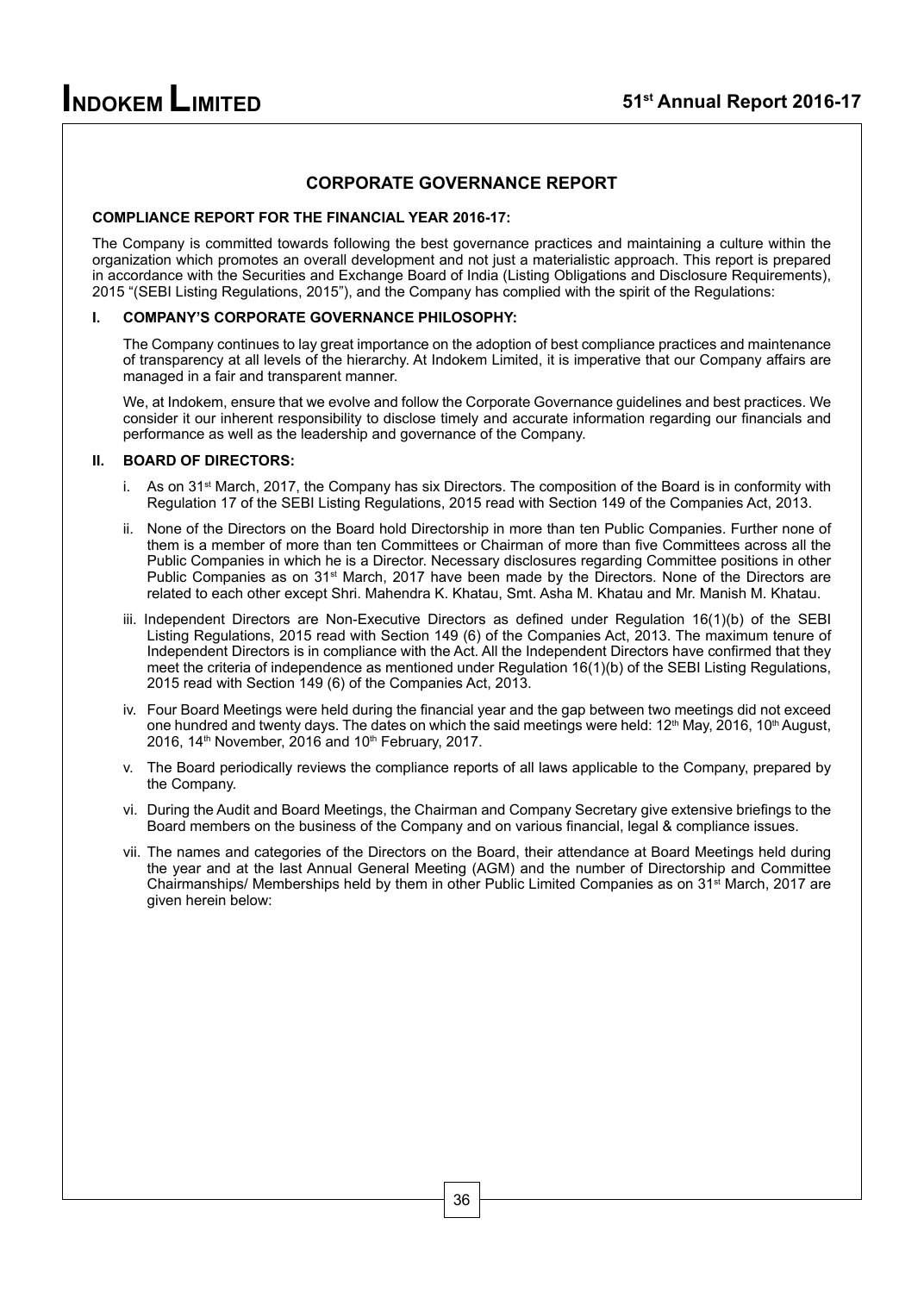# **INDOKEM LIMITED 1999 51st** Annual Report 2016-17

| Name and Category of the<br><b>Director</b> |                                                                        | <b>Attendance</b><br><b>Particulars</b> |                    | Number of<br>Directorship(s)<br>held in Indian<br><b>Public Limited</b><br><b>Companies</b><br>(including<br>Indokem Ltd.) |              | Committee(s)<br><b>Position</b><br>(including<br>Indokem Ltd.) |
|---------------------------------------------|------------------------------------------------------------------------|-----------------------------------------|--------------------|----------------------------------------------------------------------------------------------------------------------------|--------------|----------------------------------------------------------------|
|                                             |                                                                        | <b>Board</b><br>Meeting                 | Last<br><b>AGM</b> | Other                                                                                                                      | М            | C                                                              |
| 1 <sub>1</sub>                              | Shri, Mahendra K. Khatau<br>Chairman & Managing<br>Director - Promoter | 4                                       | Yes                | $\overline{2}$                                                                                                             | 1            | $3+2$                                                          |
| 2.                                          | Mr. Manish M. Khatau<br>Whole-Time Director -<br>Promoter              | 4                                       | Yes                | 1                                                                                                                          | 3            |                                                                |
| 3.                                          | Smt. Asha M. Khatau<br>Non - Executive Director -<br>Promoter          | 4                                       | Yes                | 3                                                                                                                          | $2+2$        | $0+2$                                                          |
| $\overline{4}$                              | Shri, Kailash Pershad<br>Non-Executive Independent<br><b>Director</b>  | 4                                       | <b>No</b>          | $\mathbf{2}$                                                                                                               | $\mathbf{2}$ | 1                                                              |
| 5.                                          | Shri. S. Rajagopalan<br>Non-Executive Independent<br><b>Director</b>   | 3                                       | No                 | $\mathbf{2}$                                                                                                               | $3+2$        |                                                                |
| 6.                                          | Shri, B. G. Sontakke<br>Non-Executive Independent<br><b>Director</b>   | 4                                       | Yes                | 2                                                                                                                          | $3+2$        | $1+2$                                                          |

\* Excludes Directorships held in Private Limited Companies, Foreign Companies and Section 8 Companies.

viii. Details of Equity Shares of the Company held by Non - Executive Directors as on 31<sup>st</sup> March, 2017 are given below:

| Name of the Directors<br>Category |                                    | Number of<br><b>Equity Shares</b> |
|-----------------------------------|------------------------------------|-----------------------------------|
| Smt. Asha M. Khatau               | Non-Executive Director             | 45.243                            |
| Shri, Kailash Pershad             | Non-Executive Independent Director | <b>NIL</b>                        |
| Shri. S. Rajagopalan              | Non-Executive Independent Director | <b>NIL</b>                        |
| Shri, B. G. Sontakke              | Non-Executive Independent Director | 100                               |

The Company has not issued any convertible instruments to any of the Non Executive Directors.

#### **Details of Directors seeking appointment / reappointment at the forthcoming Annual General Meeting:**

Smt. Asha Mahendra Khatau, Non - Executive Director is liable for retire by rotation at the ensuing Annual General Meeting and being eligible offers herself for re-appointment.

Profile of Smt. Asha Mahendra Khatau as required under Regulation 36(3) of the SEBI Listing Regulations, 2015 and Companies Act, 2013 is given as Annexure to the Notice of the AGM to be held on  $29<sup>th</sup>$  September, 2017.

# **III. COMMITTEES OF THE BOARD:**

There are six Board Committees which comprise of four Statutory Committees and two other Committees that have been formed considering the needs of the Company and best practices in Corporate Governance as on 31st March, 2017, which are as follows: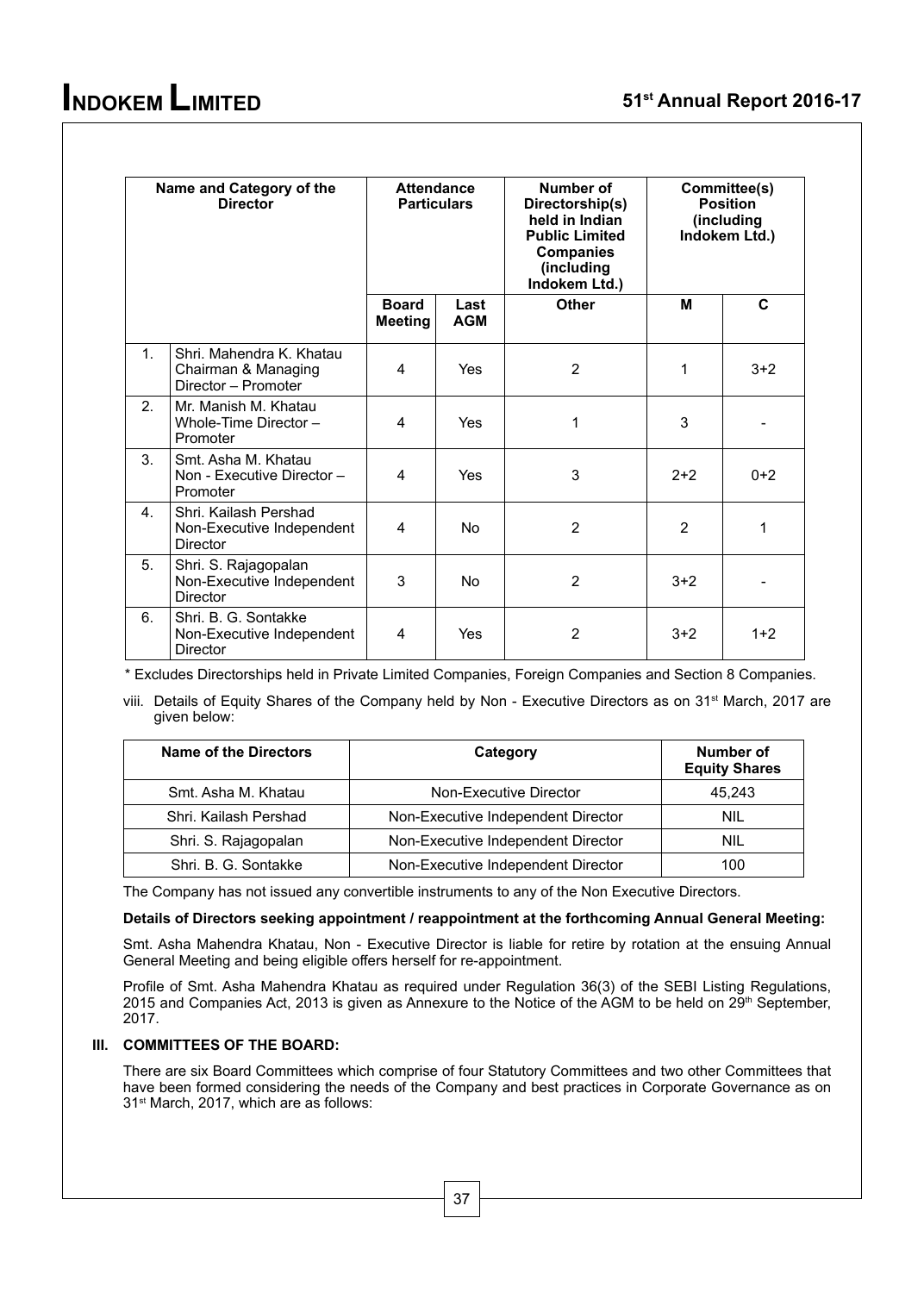# **1. AUDIT COMMITTEE:**

The terms of reference, category and composition of the Committee and meetings and attendance details of the members are given below:

| <b>Extract of Terms of Reference</b>           | <b>Category and Composition</b> |                | No. of   |
|------------------------------------------------|---------------------------------|----------------|----------|
|                                                | <b>Name</b>                     | Category       | meetings |
|                                                |                                 |                | attended |
| The Audit Committee of the Board<br>İS         | Shri, Kailash                   | Chairman (Non- |          |
| constituted in line with the provisions of     | Pershad                         | Executive/     | 4        |
| Regulation 17 of SEBI Listing Regulations,     |                                 | Independent)   |          |
| 2015 and Section 177 of the Companies          | Shri, S.                        | Member (Non-   |          |
| Act. 2013.                                     | Rajagopalan                     | Executive      | 3        |
| Oversights<br>of<br>financial<br>reporting     |                                 | / Independent) |          |
| process.                                       | Shri, B. G.                     | Member (Non-   |          |
| Review the audit of Company's financial<br>⋗   | Sontakke                        | Executive      | 4        |
| statements.                                    |                                 | / Independent) |          |
| Evaluation of internal financial controls<br>⇂ | Shri, Mahendra K.               | Member         |          |
| and risk management systems.                   | Khatau                          | (Chairman &    | 4        |
| Recommendation for appointment,<br>∣≻          |                                 | Managing       |          |
| remuneration and terms of appointment          |                                 | Director)      |          |
| of Auditors of the Company.                    |                                 |                |          |
|                                                |                                 |                |          |
| The Company's risk management<br>▶             |                                 |                |          |
| policies.                                      |                                 |                |          |
| To review and monitor the functioning<br>↘     |                                 |                |          |
| of Vigil Mechanism and actions taken           |                                 |                |          |
| in respect thereof.                            |                                 |                |          |

The Company Secretary acts as the Secretary to the Committee.

No. of meetings held - Four meetings of Audit Committee of the Board of Directors were held during the financial year ended 31<sup>st</sup> March, 2017.

Dates:  $12<sup>th</sup>$  May, 2016, 10<sup>th</sup> August, 2016, 14<sup>th</sup> November, 2016 and 10<sup>th</sup> February, 2017.

#### **2. NOMINATION AND REMUNERATION COMMITTEE:**

In compliance with the provisions of Regulation 19 of the SEBI Listing Regulations, 2015 and Section 178 of the Companies Act, 2013 the Company has adopted a policy which deals with the manner of Nomination, Remuneration and Evaluation of the Board of Directors, Key Managerial Personnel and employees in Senior Management. The policy has been posted on the Company's website www.indokem.co.in

The terms of reference, category and composition of the Committee and meetings and attendance details of the members are given below:

| <b>Extract of Terms of Reference</b>                   | <b>Category and Composition</b> |                 | No. of               |
|--------------------------------------------------------|---------------------------------|-----------------|----------------------|
|                                                        | Name                            | Category        | meetings<br>attended |
| The Nomination & Remuneration CommitteelShri. B. G.    |                                 | Chairman        |                      |
| lof the Board is constituted in line with thelSontakke |                                 | /Non-Executive/ |                      |
| provisions of Regulation 19 of SEBI Listing            |                                 | Independent)    |                      |
| Regulations, 2015 and Section 178 of the Shri. Kailash |                                 | Member          |                      |
| Companies Act, 2013.                                   | Pershad                         | (Non-Executive  |                      |
| Recommend to the Board the setup.<br>⋗                 |                                 | / Independent)  |                      |
| and composition of the Board and its Shri. S.          |                                 | Member          |                      |
| Committees.                                            | Rajagopalan                     | (Non-Executive  |                      |
| Board<br>Recommend to<br>the<br>the                    |                                 | Independent)    |                      |
| appointment/re appointment of Directors                |                                 |                 |                      |
| and Key Managerial Personnel.                          |                                 |                 |                      |
| Recommend to the Board<br>⋗<br>the                     |                                 |                 |                      |
| Remuneration Policy for Directors,                     |                                 |                 |                      |
| Executives, Key Managerial Personnel                   |                                 |                 |                      |
| and senior management employees.                       |                                 |                 |                      |
| Oversee familiarization programmes for<br>⋗            |                                 |                 |                      |
| the Directors.                                         |                                 |                 |                      |

No. of meetings held - NIL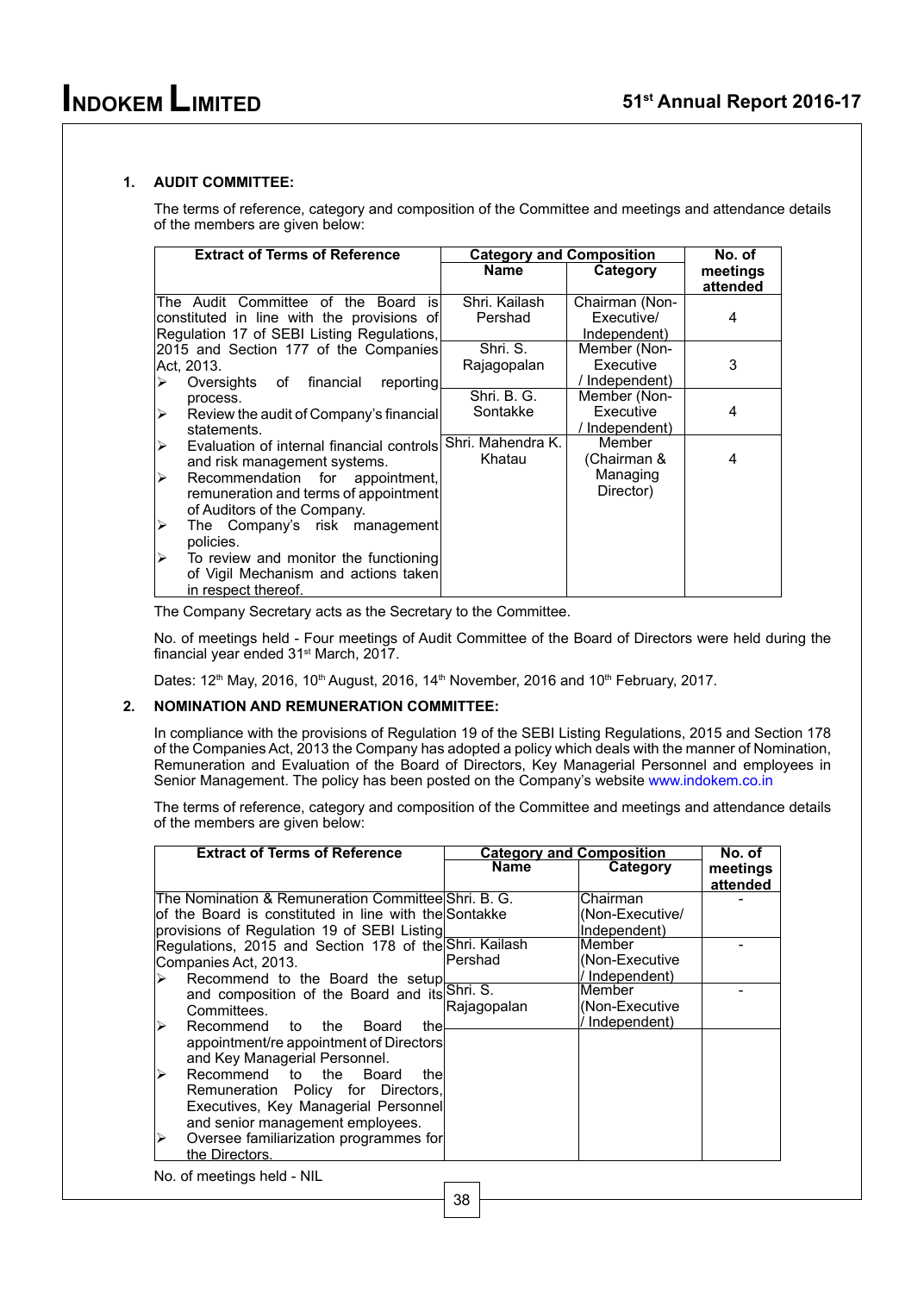$($ Amount in  $\overline{f}$ )

#### **POLICY ON NOMINATION, REMUNERATION AND EVALUATION:**

#### **A. Performance Evaluation:**

Pursuant to the provisions of the Companies Act, 2013 and SEBI Listing Regulations, 2015 the board has carried out the annual performance evaluation of its own performance, the Directors individually as well as the evaluation of the working of the Audit committee and Nomination and Remuneration Committee. A structured questionnaire was prepared, after taking into consideration inputs received from the Directors, covering various aspects of the board's functioning such as adequacy of the composition of the Board and its Committees, execution and performance of specific duties, obligation and governance.

A separate exercise was carried out to evaluate the performance of individual Directors including the Chairman of the Board who were evaluated on parameters such as level of engagement and contribution independence of judgment, safeguarding the interest of the Company and its minority shareholders etc. The performance evaluation of the Independent Directors was carried out by the entire board. The performance evaluation of the Chairman and the Non Independent Directors was carried out by the Independent Directors who also reviewed the performance of the Secretarial Department. The Directors expressed their satisfaction with the evaluation process.

#### **B. Familiarization Program For Independent Directors:**

In compliance with Regulation 25 (7) of SEBI Listing Regulations, 2015 and Schedule IV of Companies Act, 2013, the Board of Directors has approved a Policy "Familiarization Program for Independent Directors". The Policy has been posted on the website of the Company at www.indokem.co.in

In compliance with the provisions of Schedule II (D) of the SEBI Listing Regulations, 2015 and Section 178 of the Companies Act, 2013, the Company has adopted a policy which deals with the manner of Nomination, Remuneration and Evaluation of the Board of Directors, Key Managerial Personnel and employees in Senior Management. The policy has been posted on the website of the Company at www.indokem.co.in

#### **C. Criteria for Appointment of Director, Key Managerial Personnel (KMP) and Senior Management:**

i. Criteria for qualifications, positive attributes and independence of Directors, KMP & Senior Management Personnel

ii. Identifying candidates who are qualified to become Directors, KMP & Senior Management Personnel

#### **D. Remuneration of Directors:**

#### **i. Remuneration to Executive Directors:**

Remuneration paid to the Executive Directors is recommended by the Nomination and Remuneration Committee, approved by the Board and is subject to the overall limits as approved by the shareholders.

Details of remuneration paid / payable to the Executive Directors for the year ended 31<sup>st</sup> March, 2017 are given below:

|            |                                                       |                                                 | $($ Allivulli, III $\setminus$                |
|------------|-------------------------------------------------------|-------------------------------------------------|-----------------------------------------------|
| Sr.<br>No. | Particulars                                           | Shri, Mahendra K. Khatau<br>(Managing Director) | Mr. Manish M. Khatau<br>(Whole-Time Director) |
| 1.         | Salary                                                | 1,80,000/-                                      | 75.000/-                                      |
| 2.         | House Rent Allowance                                  | 55.000/-                                        | 60.000/-                                      |
| 3.         | House Maintenance Allowance                           | $30.000/-$                                      | 50.000/-                                      |
| 4.         | Reimbursement of Gas<br>Electricity and other utility | 25.000/-                                        | <b>NIL</b>                                    |
| 5.         | Medical Reimbursement                                 | 24.000/-                                        | $6.000/-$                                     |
| 6.         | Leave Travel Concession                               | $10.000/-$                                      | $6.000/-$                                     |
| 7.         | Provident Fund                                        | 21,600/-                                        | $9.000/-$                                     |
| 8.         | Gratuity $@$ 4.8 % of basic                           | $8.640/-$                                       | $3.600/-$                                     |
|            | Total                                                 | 3,54,240/- pm.                                  | 2,09,600/- pm.                                |
| 1.         | Service Contract                                      | 5 Years                                         | 5 Years                                       |
| 2.         | Notice Period                                         | 3 months                                        | 3 months                                      |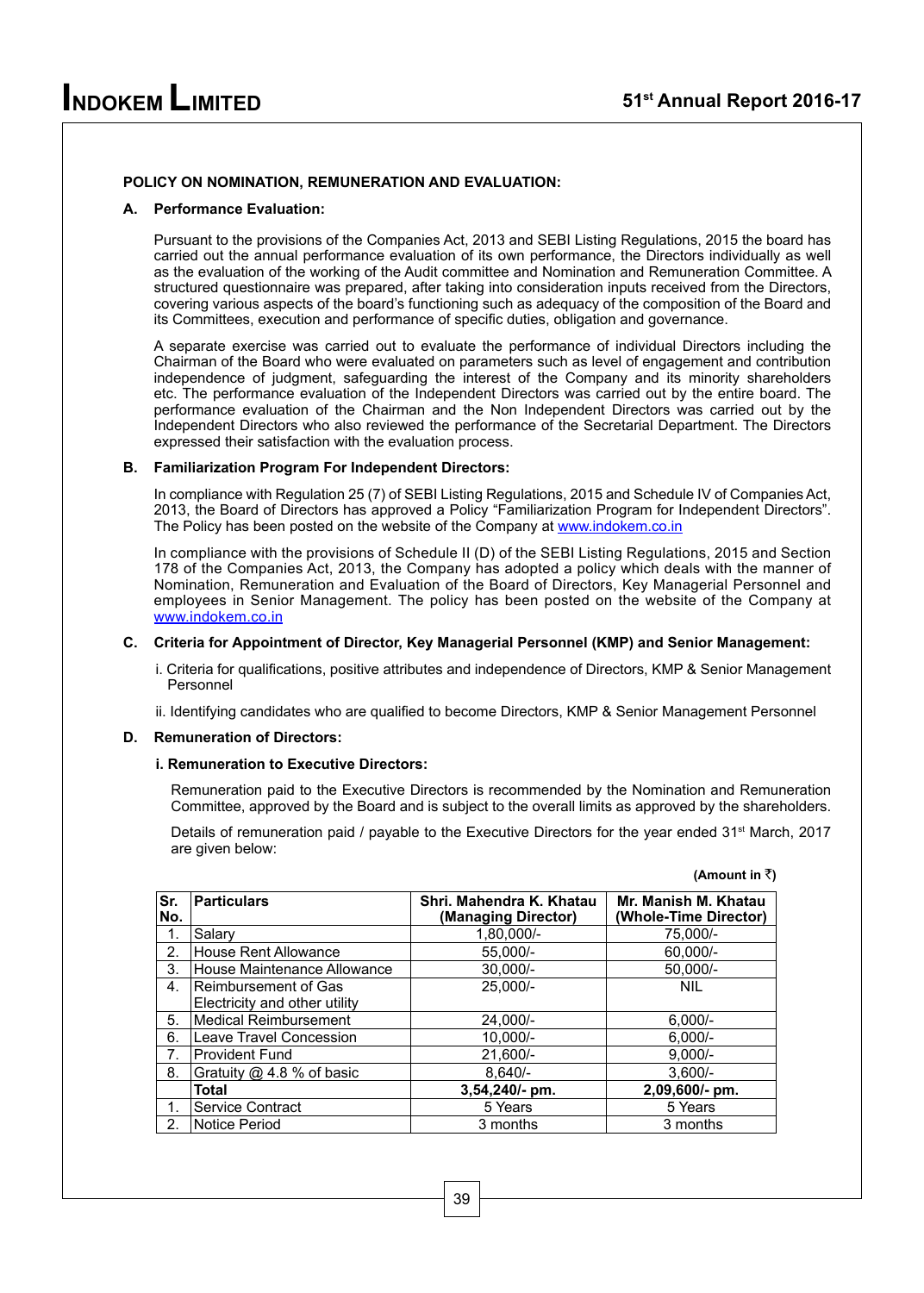# **ii. Sitting Fees paid to Non - Executive Directors and Independent Directors:**

During the year 2016-17 the Company paid fees of  $\bar{\tau}$  5,000/- per meeting to its Non- Executive Directors and Independent Directors for attending meetings of Board and meetings of Committees of the Board.

Details of total sitting fees paid / payable to the Non - Executive Directors and Independent Directors for the year ended 31<sup>st</sup> March, 2017 are given below:

| <b>Name of Director</b> | Sitting Fees Paid (₹)                      |                                |  |  |  |
|-------------------------|--------------------------------------------|--------------------------------|--|--|--|
|                         | <b>Board Meeting</b>                       | <b>Audit Committee Meeting</b> |  |  |  |
|                         | <b>Non-Executive Director</b>              |                                |  |  |  |
| Smt. Asha M. Khatau     | 20,000                                     |                                |  |  |  |
|                         | <b>Non-Executive Independent Directors</b> |                                |  |  |  |
| Shri, Kailash Pershad   | 20,000                                     | 20,000                         |  |  |  |
| Shri. S. Rajagopalan    | 15,000                                     | 15.000                         |  |  |  |
| Shri, B. G. Sontakke    | 20.000                                     | 20.000                         |  |  |  |

Note: None of the Non-Executive Directors have any pecuniary relationship or transaction vis-à-vis the Company. S*hri. Mahendra K. Khatau and Smt. Asha M. Khatau are related to each other as husband and wife and Smt. Asha M. Khatau and Mr. Manish M. Khatau are related to each other as mother and son.*

The Non-Executive Directors do not get any Remuneration from the Company except the sitting fees as approved by the Board from time to time. All Independent Directors are experts in their respective fields and their services are beneficial to the Company.

#### **3. STAKEHOLDERS RELATIONSHIP COMMITTEE:**

The terms of reference, category and composition of the Committee and meetings and attendance details of the members are given below:

| <b>Extract of Terms of Reference</b>                                                                                                           | <b>Category and Composition</b> |                                             | No No. of            |
|------------------------------------------------------------------------------------------------------------------------------------------------|---------------------------------|---------------------------------------------|----------------------|
|                                                                                                                                                | <b>Name</b>                     | Category                                    | meetings<br>attended |
| The Stakeholders Relationship<br>Committee of the Board is constituted<br>in line with the provisions of                                       | Shri, B. G. Sontakke            | Chairman<br>(Non-Executive/<br>Independent) |                      |
| Regulation 20 of SEBI Listing<br>Regulations, 2015 and Section 178 of<br>the Companies Act, 2013.<br>$\triangleright$ Consider and resolve the | Shri, Kailash<br>Pershad        | Member<br>(Non-Executive /<br>Independent)  |                      |
| grievances of security holders.<br>Consider and approve issue of<br>⋗<br>share certificates, transfer and<br>transmission of securities, etc.  | Shri. S. Rajagopalan            | Member<br>(Non-Executive/<br>Independent)   |                      |

The Company Secretary acts as the Secretary to the Committee.

No. of meetings held- NIL

#### **A. Name, designation and address of Compliance Officer :**

**Mr. Rajesh D. Pisal Dy. G. M. Legal & Company Secretary** Indokem Limited Plot No. 410/411, Khatau House, Mogul Lane, Mahim (West), Mumbai - 400 016. Telephone: 91 22 6123 6711 Email: iklsecretarial@gmail.com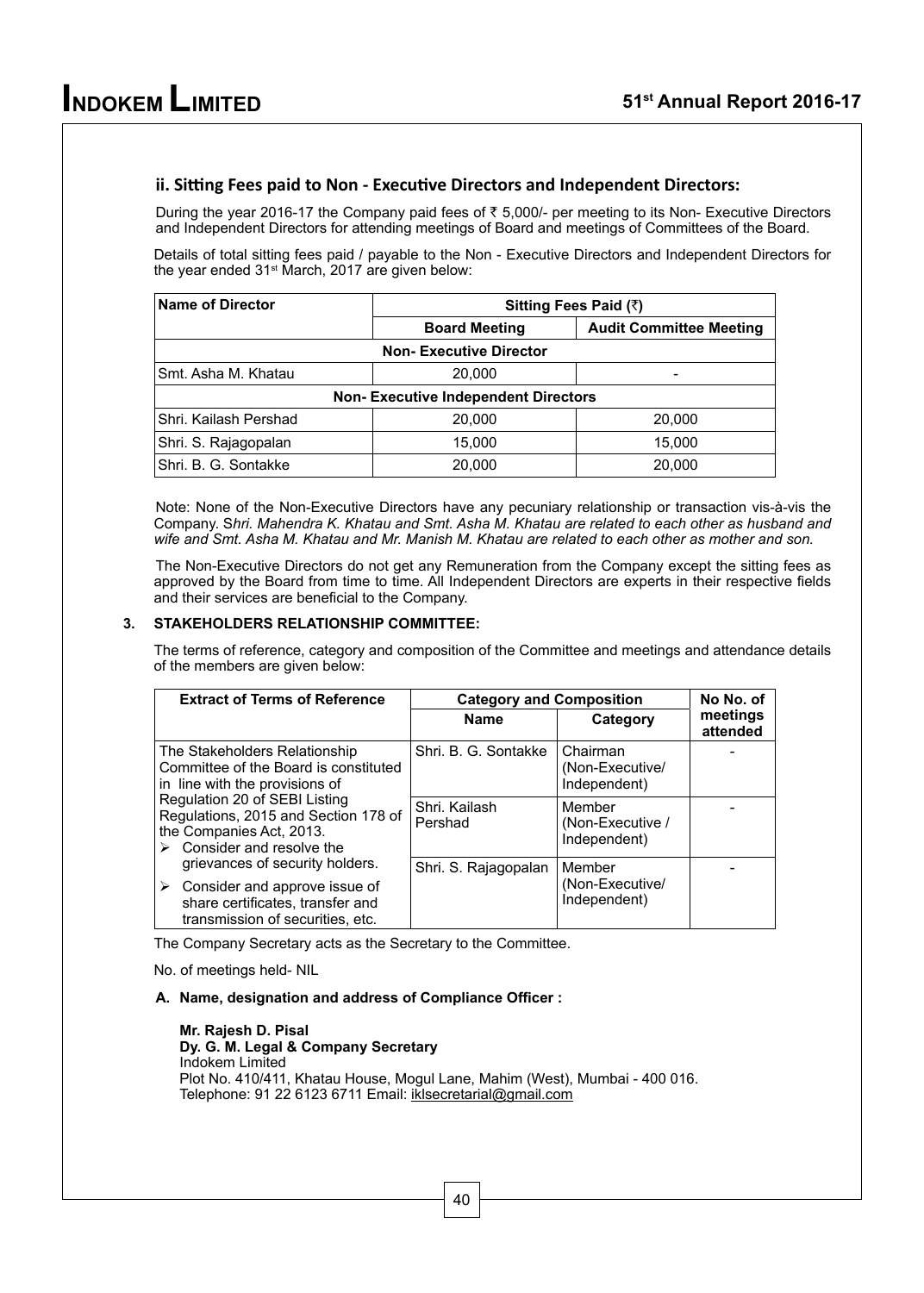# **B. Details of investors complaints received during the year 2016 – 17 are as follows:**

| No. of complaints received at the beginning of the year | Nil |
|---------------------------------------------------------|-----|
| No. of complaints received during the year              | Nil |
| No. of complaints resolved during the year              | Nil |
| No. of complaints pending at the end of the year        | Nil |

# **4. RISK MANAGEMENT COMMITTEE:**

The terms of reference, category and composition of the Committee and meetings and attendance details of the members are given below:

|                                                                               | <b>Category and Composition</b> | No No. of                                  |                      |
|-------------------------------------------------------------------------------|---------------------------------|--------------------------------------------|----------------------|
| <b>Extract of Terms of Reference</b>                                          | <b>Name</b>                     | Category                                   | meetings<br>attended |
| The Risk Management Committee<br>of the Board is constituted in line          | Shri, Mahendra K.<br>Khatau     | Chairman (Chairman<br>& Managing Director) |                      |
| with the provisions of Regulation<br>21 of SEBI Listing Regulations,<br>2015. | Mr. Manish M.<br>Khatau         | Member<br>(Whole – Time<br>Director)       |                      |
| Frame implement and monitor<br>the risk management plan for<br>the Company.   | Mrs. Asha M. Khatau             | Member<br>(Non-Executive<br>Director)      |                      |

No. of meetings held- NIL

#### **5. SHARE TRANSFER COMMITTEE:**

The terms of reference, category and composition of the Committee and meetings and attendance details of the members are given below:

| <b>Extract of Terms of Reference</b> |                                                                                                                                                                                                                                                                                | <b>Category and Composition</b> | No. of                                     |                      |
|--------------------------------------|--------------------------------------------------------------------------------------------------------------------------------------------------------------------------------------------------------------------------------------------------------------------------------|---------------------------------|--------------------------------------------|----------------------|
|                                      |                                                                                                                                                                                                                                                                                | <b>Name</b>                     | Category                                   | meetings<br>attended |
| $\triangleright$                     | The Committee looks into the Shri. Mahendra K.<br>issues relating to Shareholders, I<br>including transfer, transmission                                                                                                                                                       | Khatau                          | Chairman (Chairman<br>& Managing Director) | 21                   |
|                                      | and transposition of shares,<br>issue of duplicate share<br>certificates and other related<br>matters.                                                                                                                                                                         | Mr. Manish M.<br>Khatau         | Member<br>(Whole – Time<br>Director)       | 21                   |
| ➤                                    | The Committee meets<br>to l<br>approve the share transfers<br>and transmissions from time to<br>time in accordance with request<br>received from our members with<br>the help of our Register and<br>Share Transfer Agent (RTA),<br>Sharex Dynamic (India) Private<br>Limited. | Shri, B. G. Sontakke            | Member<br>(Non-Executive /<br>Independent) | 21                   |

No. of meetings held- 21

Dates: 18<sup>th</sup> April, 2016, 21<sup>st</sup> April, 2016, 06<sup>th</sup> May, 2016, 18<sup>th</sup> May, 2016, 18<sup>th</sup> June, 2016, 11<sup>th</sup> July, 2016, 27<sup>th</sup> July, 2016, 16<sup>th</sup> August, 2016, 12<sup>th</sup> September, 2016, 15<sup>th</sup> September, 2016, 03<sup>rd</sup> November, 2016, 08<sup>th</sup> December, 2016, 27<sup>th</sup> January, 2017, 14<sup>th</sup> February, 2017, 17<sup>th</sup> February, 2017, 27<sup>th</sup> February, 2017, 06<sup>th</sup> March, 2017, 10<sup>th</sup> March, 2017, 20<sup>th</sup> March, 2017, 24<sup>th</sup> March, 2017 and 29<sup>th</sup> March, 2017.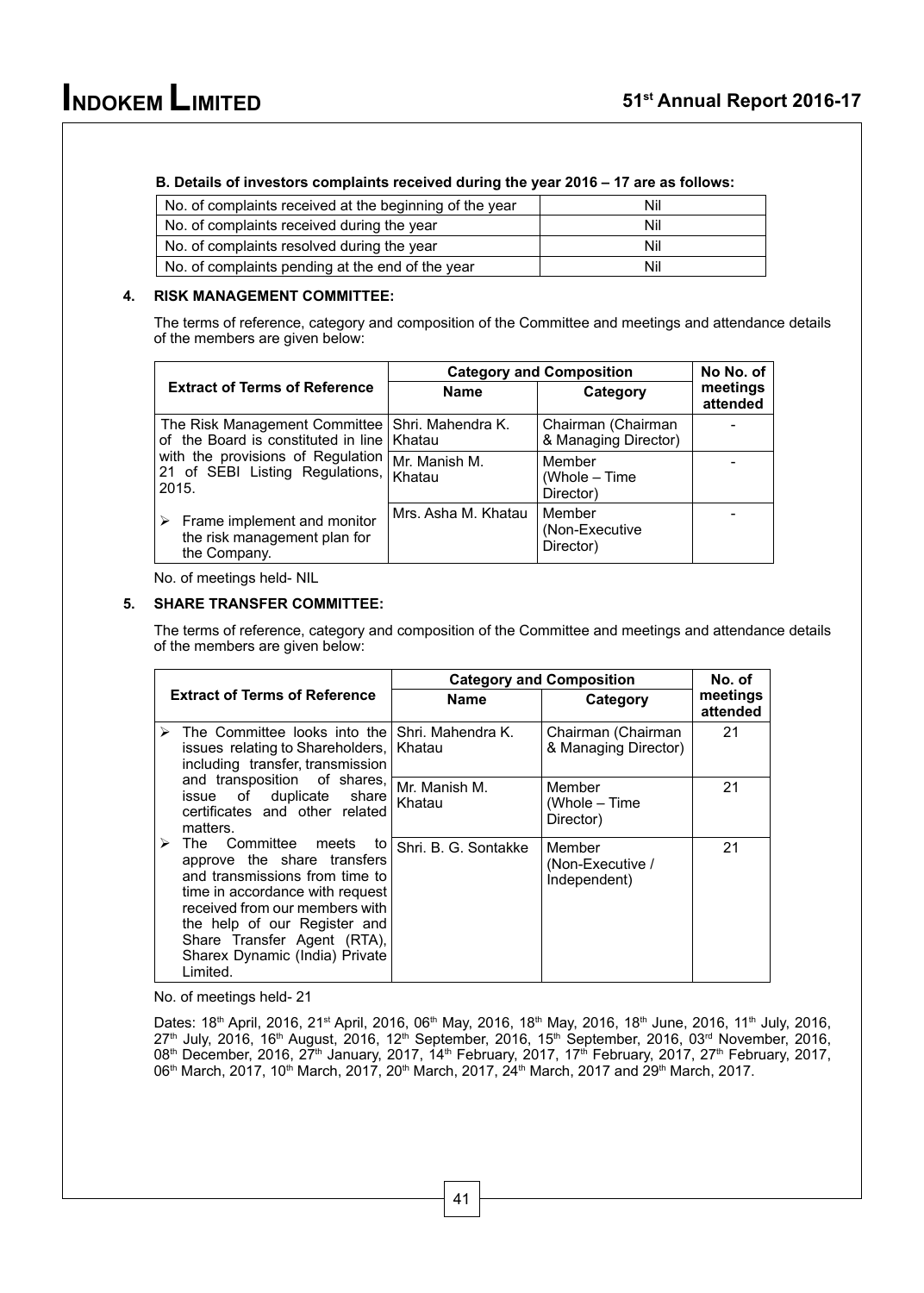#### **6. COMMITTEE OF BOARD OF DIRECTORS:**

The terms of reference, category and composition of the Committee and meetings and attendance details of the members are given below:

| <b>Extract of Terms of</b>                                                                      | <b>Category and Composition</b> | No. of                                     |                      |
|-------------------------------------------------------------------------------------------------|---------------------------------|--------------------------------------------|----------------------|
| Reference                                                                                       | <b>Name</b>                     | Category                                   | meetings<br>attended |
| The Committee of Board of Shri. Mahendra K.<br>Directors is constituted to Khatau               |                                 | Chairman (Chairman &<br>Managing Director) | 09                   |
| look after such matters as $\sqrt{\phantom{a}}$ Mr. Manish M. Khatau<br>may be delegated by the |                                 | Member (Whole – Time Director)             | 09                   |
| Board from time to time.                                                                        | Mrs. Asha M. Khatau             | Member (Non-Executive Director)            | 09                   |

No. of meetings held - 09

Dates: 11<sup>th</sup> April, 2016, 19<sup>th</sup> April, 2016, 07<sup>th</sup> June, 2016, 12<sup>th</sup> September, 2016, 06<sup>th</sup> October, 2016, 4<sup>th</sup> November, 2016, 21<sup>st</sup> November, 2016, 15<sup>th</sup> December, 2016, 7<sup>th</sup> March, 2017.

#### **IV. GENERAL BODY MEETINGS:**

**A. Details of Annual General Meetings held during the proceeding 3 years and Special Resolution passed thereat are given below :**

| <b>Annual General</b><br><b>Meeting (AGM)</b> | Date and<br><b>Time</b>                                                                                                                                                 | <b>Venue</b>                                                                                                                                                  | <b>Details of Special Resolution passed</b>                                                                                                                                                                               |
|-----------------------------------------------|-------------------------------------------------------------------------------------------------------------------------------------------------------------------------|---------------------------------------------------------------------------------------------------------------------------------------------------------------|---------------------------------------------------------------------------------------------------------------------------------------------------------------------------------------------------------------------------|
| 50 <sup>th</sup> AGM                          | 30 <sup>th</sup><br>September,<br>2016 at<br>4.00 P.M.                                                                                                                  | Plot No. 410/411.<br>Khatau House.<br>Mogul lane,<br>Mahim (West),<br>Mumbai - 400 016                                                                        | 1. Resolution for appointment of Whole -<br>Time Director of the Company under the<br>provisions of Section 196, 197, 203 of<br>the Companies Act, 2013 read with the<br>Schedule V of the Companies Act, 2013.           |
|                                               |                                                                                                                                                                         |                                                                                                                                                               | 2. Resolution under Section<br>188<br>οf<br>Companies Act, 2013 for entering into<br>related party transactions.                                                                                                          |
| 49th AGM                                      | 21 <sup>st</sup><br>December.<br>2015 at<br>4.00 P.M.                                                                                                                   | The Matunga Mitra<br>Mandal Hall.<br>The Karnataka<br>Housing Co-op.<br>Society Ltd.,<br>Mahim (West),                                                        | 1. Resolution<br>for<br>Re-appointment<br>οf<br>Managing Director of The Company<br>under the provisions of Section 196,<br>197, 203 of the Companies Act,<br>2013 read with the Schedule V of the<br>Companies Act, 2013 |
|                                               |                                                                                                                                                                         | Mumbai - 400016                                                                                                                                               | 2. Resolution to alter the Articles of<br>Association of the Company, pursuant to<br>the provisions of Section 5 and Section<br>14 of the Companies Act, 2013 read<br>with the Companies (Incorporation)<br>Rules, 2014.  |
|                                               |                                                                                                                                                                         |                                                                                                                                                               | 3. Resolution<br>under Section<br>188<br>οf<br>Companies Act, 2013 for entering into<br>related party transactions.                                                                                                       |
| 48 <sup>th</sup> AGM                          | 30 <sup>th</sup><br>Plot No. 410/411,<br>September,<br>Khatau House,<br>2014 at<br>Mogul lane,<br>4.00 P.M.<br>Mahim (West),                                            | 1. Resolution under Section 180 (1) (c) of<br>the Companies Act, 2013, for borrowing<br>in excess of the paid-up capital and free<br>reserves of the Company. |                                                                                                                                                                                                                           |
| Mumbai - 400 016                              | 2. Resolution under Section 180 (1) (a) of<br>the Companies Act, 2013 for authorizing<br>the Board of Directors for creation of<br>charge on the Assets of the Company. |                                                                                                                                                               |                                                                                                                                                                                                                           |
|                                               |                                                                                                                                                                         |                                                                                                                                                               | under Section<br>3. Resolution<br>188<br>ofl<br>Companies Act, 2013 for entering into<br>related party transactions.                                                                                                      |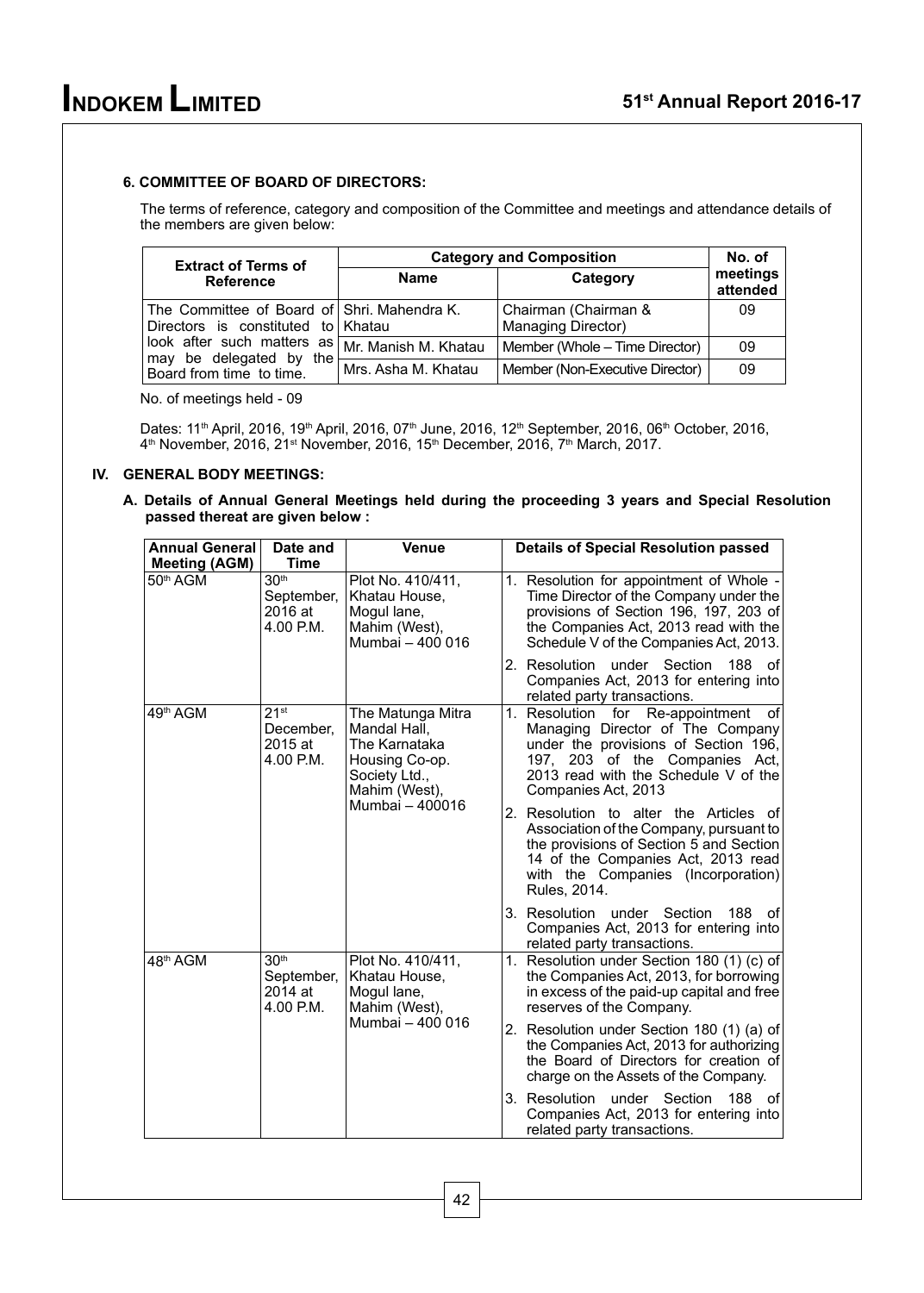# **B. Postal Ballot:**

### **1. Resolutions passed through Postal Ballot:**

There were no resolutions passed through postal ballot during the financial year ended 31<sup>st</sup> March, 2017.

### **2. Whether any special resolution is proposed to be conducted through postal ballot:**

No special resolution is proposed to be conducted through postal ballot.

### **3. Procedure for postal ballot:**

No special resolution is proposed through postal ballot; hence the details of procedure are not given.

# **C. e-voting facility:**

e-voting facility was offered to all the members to enable them to cast their votes electronically, instead of dispatching the Ballot Form by post.

# **V. COMPANY POLICIES:**

All the below stated policies are available on the website of the Company at www.indokem.co.in

# **1. Whistle Blower Policy:**

The Company has adopted The Whistle Blower Policy, as part of Vigil Mechanism to provide appropriate avenues to the Directors and employees to bring to the attention of the Management to any issue which is perceived to be in violation of or in conflict. The Whistle Blower Policy aims to encourage all employees to inform the Company regarding any kind of misuse of Company property, mismanagement or wrongful conduct prevailing in the Company and no personnel has been denied access thereto. The disclosure would be sent to the Chairman of the Audit Committee / the 'Ombudsman' who would investigate and recommend to the Management of the Company to take such disciplinary or corrective action as may be deemed fit. Proper measures are taken to ensure the confidentiality of the whistle blower.

#### 2. **Policy dealing with Related Party Transactions:**

The Board of Directors of the Company has adopted the policy and procedures with regard to Related Party Transactions. This policy specifically deals with the review and approval of Material Related Party Transactions keeping in mind the potential or actual conflicts of interest that may arise because of entering into these transactions. All Related Party Transactions are placed before the Audit Committee for review and approval. Prior omnibus approval is obtained for Related Party Transactions on a quarterly basis for transactions which are of repetitive nature and/ or entered in the ordinary course of business and are at Arm's Length.

### 3. **Policy for preservation of documents:**

The Policy for preservation of documents has been framed under Regulation 9 of Chapter III Schedule II (D) of the SEBI Listing Regulations, 2015, The Company is required to preserve documents of the Company. The purpose of this Policy is to ensure that all the necessary documents and records of the Company are adequately protected and preserved as per the statutory requirements and to ensure that the records of the Company which are no longer needed or are of no value are discarded after following the due process for discarding the same. This Policy is also for the purpose of aiding employees of the Company in understanding their obligations in retaining and preserving the documents and records which are required to be maintained as per the applicable statutory and regulatory requirements.

#### 4. **Archival Policy For Any Material Event / Information Disclosed To The Stock Exchange:**

The Board of Directors of the Company has adopted the following Archival Policy with regard to any Material Events or Information in terms of Regulation 30 of the SEBI Listing Regulations, 2015 which are disclosed to the Stock Exchange in terms of the Company's Policy for Determination of Materiality of any event and information. The purpose of this Policy is to archive any of the material events or information which is disclosed by the Company to the Stock Exchange for a period of five years. Any disclosure of events or information which has been submitted by the Company to the Stock Exchange under Regulation 30 of the SEBI Listing Regulations, 2015 and Policy of the Company (Disclosed Information) will be available on the website of the Company for a period of five years from the date of its disclosure. Disclosed Information which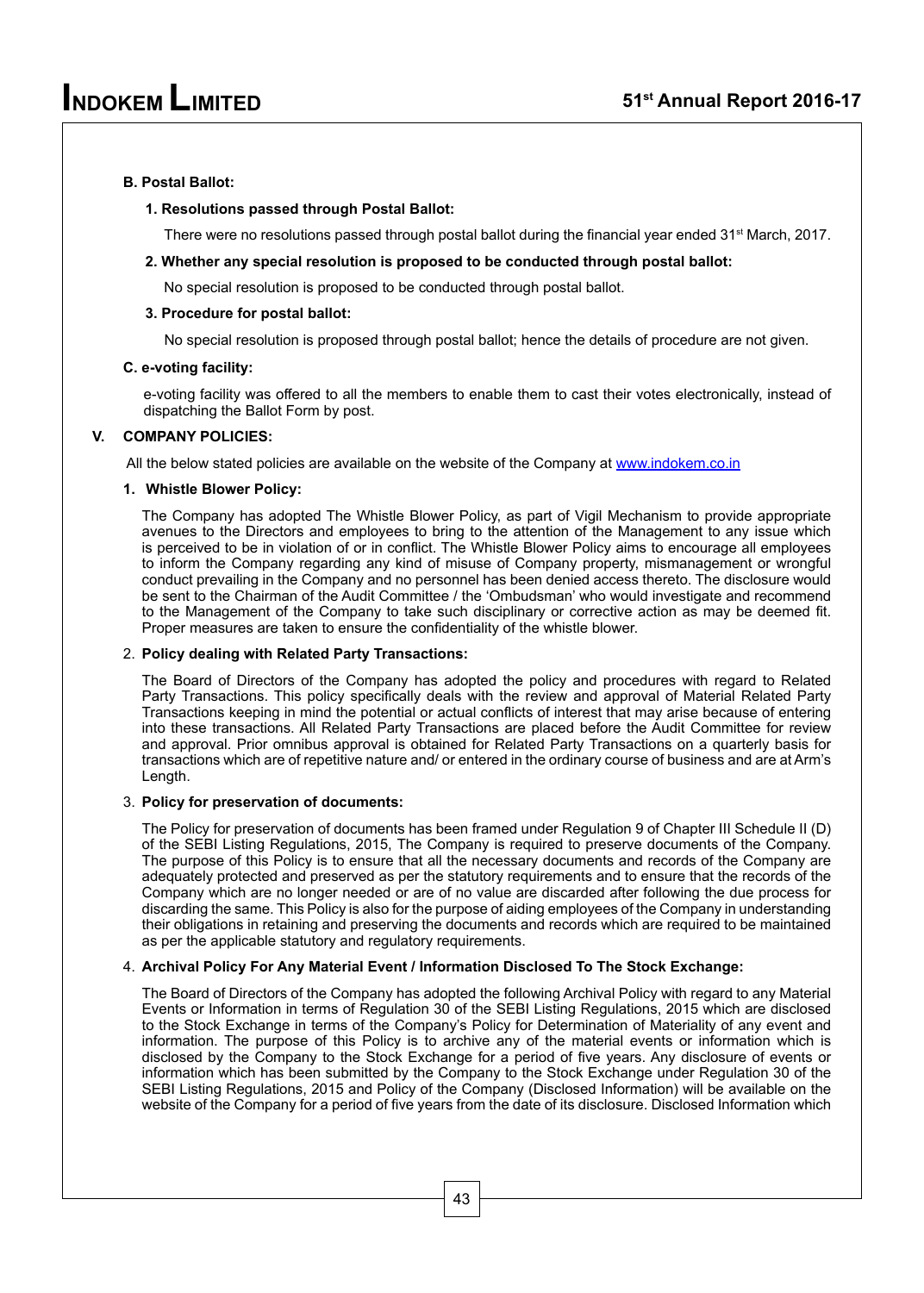is over five years old will be archived from the Website of the Company. Anyone intending to review this disclosed information may write to the Compliance Officer of the Company.

#### 5. **Policy On Prevention Of Sexual Harassment At Workplace:**

The policy on Prevention of Sexual Harassment at Workplace applies to all categories of employees of the Company, including permanent management and workmen, temporaries, trainees and employees on contract at their workplace or at client sites. The Company will not tolerate sexual harassment, if engaged in by clients or by suppliers or any other business associates. In conclusion, the Company reiterates its commitment to providing its employees, a workplace free from harassment/ discrimination and where every employee is treated with dignity and respect.

#### 6. **Policy For Determination Of Materiality:**

The Board of Directors of the Company has adopted the following policy and procedures with regard to disclosure of events/information (Material) of the Company. This policy is framed keeping in view the requirement of Regulation 30 of SEBI Listing Regulations, 2015. The Company is required to make disclosures of any events or information which, in the opinion of the Board of Directors of the Listed Company, is material to the Company. The purpose of this Policy is to determine Materiality of Events and Information based on criteria specified under Clause (i) of Sub-regulation (4) of Regulation 30 of the SEBI Listing Regulations 2015 and to ensure that the Company shall make disclosure of events / information specified in para A and B of Part A of Schedule III of the SEBI Listing Regulations, 2015 to the Stock Exchange.

#### **VI. DISCLOSURES:**

### **1. Related Party Transactions:**

- i. All transactions entered into with Related Parties as defined under Companies Act, 2013 and Regulation 23 of the SEBI Listing Regulations, 2015 during the financial year 2016-17 were undertaken in compliance with the aforesaid regulatory provision;
- ii.There were no materially significant transactions with related parties during the financial year 2016-17 which were in conflict with the interest of the Company;

The Board has approved a policy for related party transactions which has been uploaded on the website of the Company and can be accessed at www.indokem.co.in

iii. For related party transactions, refer Note No. 28 of Notes to Accounts annexed to the Financial Statements.

#### **2. Code of Conduct:**

The Board of Directors has laid down a Code of Conduct for all Board Members and Members of the Senior Management of the Company. The Board Members and Senior Management Personnel of the Company have affirmed compliance with the Code. The Chairman & Managing Director of the Company has given declaration to the Company that all the Board Members and Senior Management Personnel of the Company have affirmed compliance with the Code. The declaration by the Chairman and Managing Director to that effect forms part of this Report. The said Code is also placed on the website of the Company at www. indokem.co.in.

# **3. Vigil Mechanism:**

The Company has established a Vigil Mechanism which includes Whistle Blower Policy, for its Directors and Employees, to provide a framework to facilitate responsible and secure reporting of concerns of unethical behavior, actual or suspected fraud or violation of the Company's Code of Conduct & Ethics. The details of establishment of Vigil Mechanism/ Whistle Blower Policy are posted on the website of the Company at www. indokem.co.in No Director/Employee has been denied access to the Audit Committee.

**4.** The Bombay Stock Exchange Limited has levied a penalty of ₹ 2,247/- (Rupees Two Thousand Two Hundred and Forty Seven Only) on the Company for late submission of the Annual Report. In accordance with the provisions of Schedule V(c) 10(b) to the SEBI Listing Regulations, 2015, there were no other instances of non-compliance, penalty or strictures imposed on the Company by Stock Exchanges or SEBI or any statutory authorities on any matter related to Capital Markets, during last three years.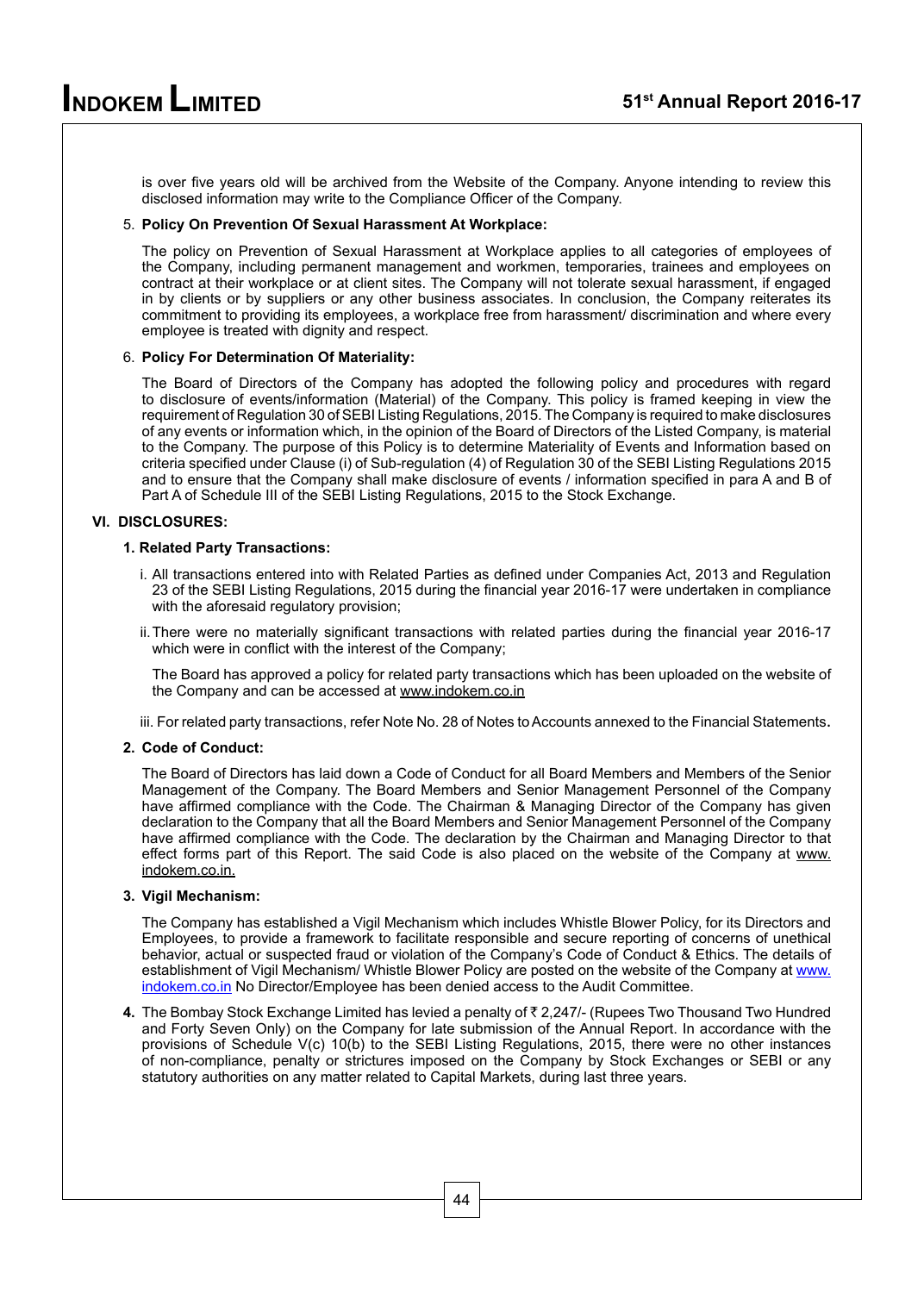#### **VII. DISCLOSURES ON WEBSITE :**

Company's official website www.indokem.co.in provides comprehensive information about Company's business. The website has entire section dedicated to Company's profile, its core values, Corporate Governance, etc which enables shareholders to access information at their convenience.

The Annual Report of the Company, Quarterly/ Half Yearly and the Annual Results and the press release and other documents of the Company are placed on the official website of the Company at www.indokem.co.in and can be downloaded.

Following information has been disseminated on the Website of the Company at www.indokem.co.in

- 1. Details of business of Company
- 2. Terms and Conditions of appointment of Independent Directors.
- 3. Composition of various Committees of Board of Directors
- 4. Code of conduct for Board of Directors and Senior Management Personnel.
- 5. Details of establishment of Vigil Mechanism/ Whistle Blower Policy.
- 6. Policy on dealing with Related Party Transactions.
- 7. Details of Familiarization Programmes imparted to Independent Directors.
- 8. Policy for determining Materiality of Events.
- 9. Policy for Preservation of Documents.
- 10. Prevention of Insider Trading Rules, 2015
- 11. Policy on Nomination, Remuneration & Evaluation.
- 12. Board Performance and Evaluation Policy.
- 13. Policy on Prevention of Sexual Harassment at Workplace
- 14. Archival Policy for any Material Event / Information Disclosed to the Stock Exchange.

#### **VIII. COMPLIANCE WITH MANDATORY / NON – MANDATORY REQUIREMENTS :**

#### 1. **Mandatory Requirements:**

The Company has complied with the applicable mandatory requirements of the SEBI Listing Regulations, 2015.

#### 2. **Non-mandatory Requirements:**

#### **i. The Board:**

The Company presently has an Executive Chairman.

#### ii. **Shareholder Rights:**

Quarterly / Half yearly and yearly financial results were published in one English newspaper and one English newspaper. These were not sent individually to the shareholders.

#### iii. **Modified Opinion(s) in audit report:**

There is no audit modification in the financial statements of the Company for the financial year ended 31st March, 2017.

#### iv. **Separate post of Chairman and CEO:**

The Company has same person as Chairman and Managing Director.

#### v. **Reporting of Internal Auditor:**

Internal Auditors are invited to the meetings of the Audit Committee wherein they report directly to the Committee.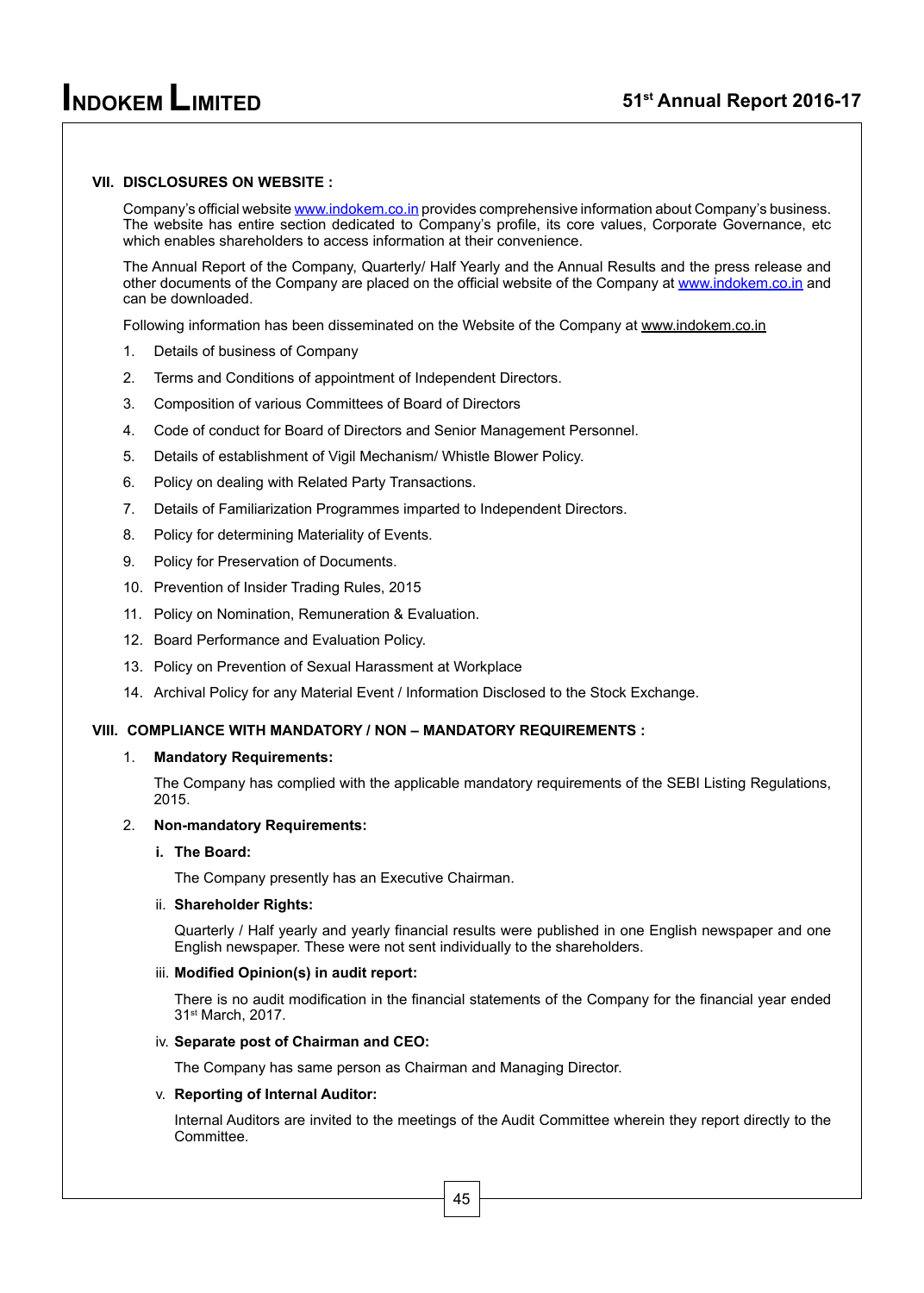#### **XI. MEANS OF COMMUNICATION :**

- **1.** The quarterly, half yearly and annual financial results of the Company are sent out to the BSE Limited where the securities of the Company are listed, immediately after they are approved by the Board. The results are thereby published in leading newspapers in India which includes Tarun Bharat (Marathi edition) and Business Standard (English Edition). The results are simultaneously posted on the website of the Company at www.indokem.co.in. The official news releases of the Company are displayed on the Website of the Company and on the Website of BSE Limited.
- 2. The Company has designated email id *iklsecretarial@gmail.com exclusively for investor servicing and* the contact details with respect to Investor Grievance has been provided on the website of the Company at www.indokem.co.in
- 3. A Management Discussion and Analysis Report is a part of the Company's Annual Report.

#### **XII. GENERAL SHAREHOLDER INFORMATION:**

#### **1. Annual General Meeting for F. Y. 2016-17 :**

Date : 29th September, 2017

Time : 04.00 P.M.

Venue : Citylight Banquets Hall, 4th Floor, Ashford Chambers, Citylight Cinema, L. J. Road, Mahim (West), Mumbai – 400 016.

#### **2. Financial Calendar:**

| <b>Financial Year</b> | 1 <sup>st</sup> April, 2017 to 31 <sup>st</sup> March, 2018                           |
|-----------------------|---------------------------------------------------------------------------------------|
| Date of AGM:          | Last week of September, 2018                                                          |
| Date of Book Closure  | Saturday 23 <sup>rd</sup> September, 2017 to Friday, 29 <sup>th</sup> September, 2017 |
| Dividend payment Date | The Company has not declared any dividend during last three years.                    |

#### **3. Listing on Stock Exchanges:**

The Equity Shares of the Company are listed on The BSE Limited

The BSE Limited, 25<sup>th</sup> Floor, P. J. Towers, Dalal Street, Mumbai – 400 001

### **4. Stock Code:**

BSE Limited: 504092

#### **5. ISIN for Equity Shares:** INE716F01012

#### **6. Market Price Data:**

Month wise high/low prices during last year at BSE are as under:

| Month           | High $(3)$ | Low (₹) |
|-----------------|------------|---------|
| April, 2016     | 5.77       | 3.99    |
| May, 2016       | 6.08       | 5.25    |
| June, 2016      | 6.08       | 5.25    |
| July, 2016      | 8.09       | 5.69    |
| August, 2016    | 7.85       | 6.25    |
| September, 2016 | 8.90       | 6.91    |
| October, 2016   | 13.84      | 9.00    |
| November, 2016  | 17.97      | 12.43   |
| December, 2016  | 20.00      | 16.15   |
| January, 2017   | 24.00      | 19.00   |
| February, 2017  | 20.35      | 16.55   |
| March, 2017     | 22.80      | 16.75   |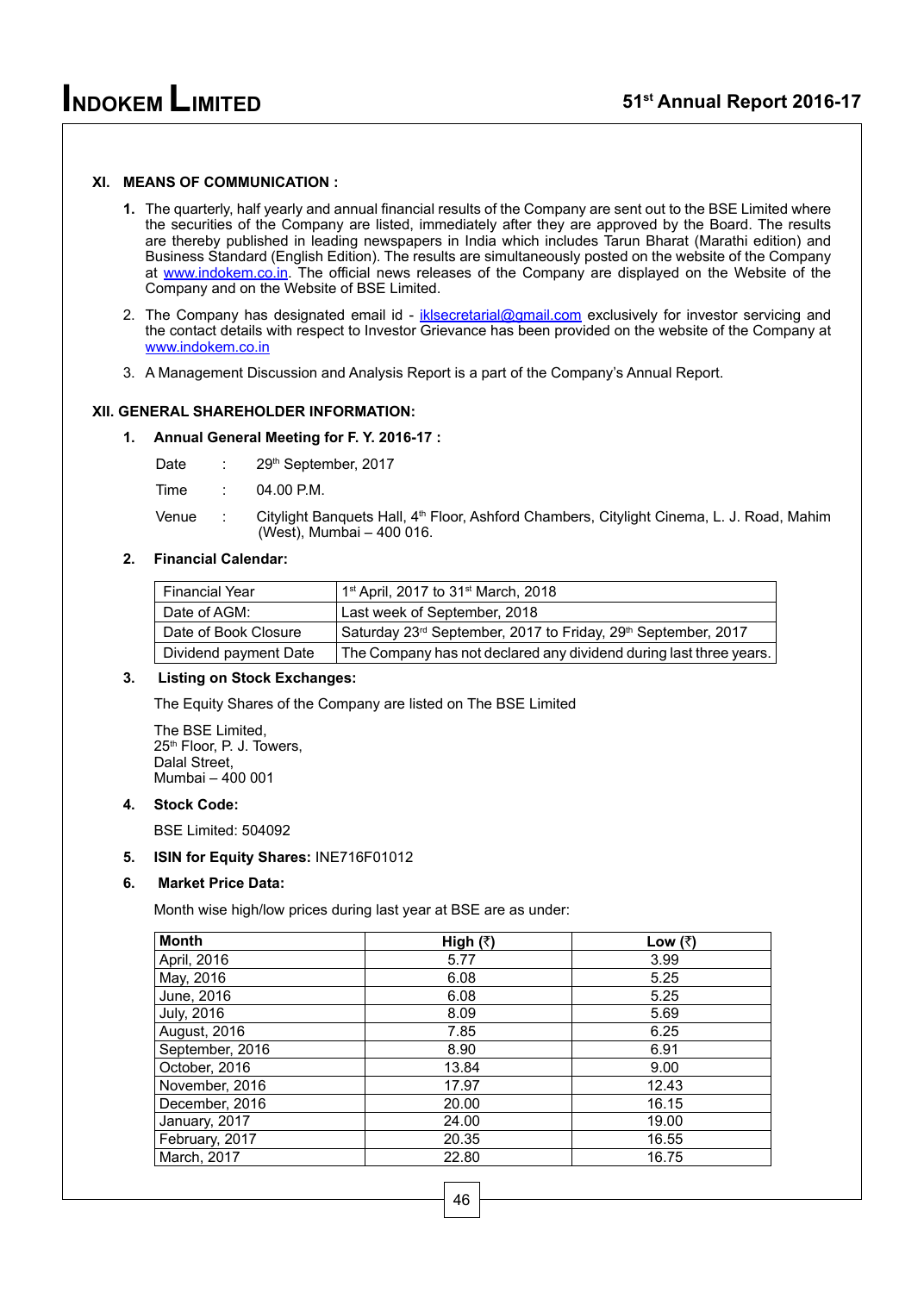# **INDOKEM LIMITED 1999 12016-17**



# **7. Performance of the share price of the Company in comparison to the BSE Sensex:**

#### **8. Registrar and Transfer Agents:**

Name and Address : Sharex Dynamic (India) Private Limited Unit No.1, Luthra Industrial Premises, Andheri - Kurla Road, Safed Pool, Andheri (East), Mumbai – 400 072. Telephone : 2851 5606 / 2851 5644. Email : sharexindia@vsnl.com Website : www.sharexindia.com

## **9. Address for acceptance of documents:**

- i. Share Transfer in Physical Form and other communication in that regard including share certificates, dividend and change of address etc., may be addressed to our Registrar and Share Transfer Agents at the address mentioned above.
- ii. Shareholders may also contact Compliance Officer, Indokem Limited, Plot No. 410/411, Khatau House, Mogul Lane, Mahim (West), Mumbai – 400 016.

#### **10. Share Transfer System:**

Securities lodged for transfer at the Registrar's office are normally processed within 15 days from the date of lodgment, if the documents are proper in all respect. All requests for dematerialization of securities are processed and the confirmation is given to the depositories within 15 days. Any queries in respect of share transfer and transmission are dealt with by the Share Transfer Committee and the Shareholder's Grievances Committee.

#### **11. Shareholding pattern as on 31st March, 2017:**

| Sr.<br>No.   | Category                                             | No. of Shares held | (%) of Shareholding |
|--------------|------------------------------------------------------|--------------------|---------------------|
| 1.           | Promoters and Promoter group                         | 1,72,74,255        | 71.013              |
| 2.           | Banks / Financial Institutions and<br>Insurance Cos. | 58,775             | 0.242               |
| 3.           | Private Corporate Bodies                             | 2,71,721           | 1.117               |
| 4.           | Indian Public /HUF/Clearing Members                  | 67,00,074          | 27.543              |
| 5.           | NRIs / OCBs / Foreign Nationals                      | 20.775             | 0.085               |
| 6.           | Others                                               |                    |                     |
| <b>Total</b> |                                                      | 2,43,25,600        | 100.000             |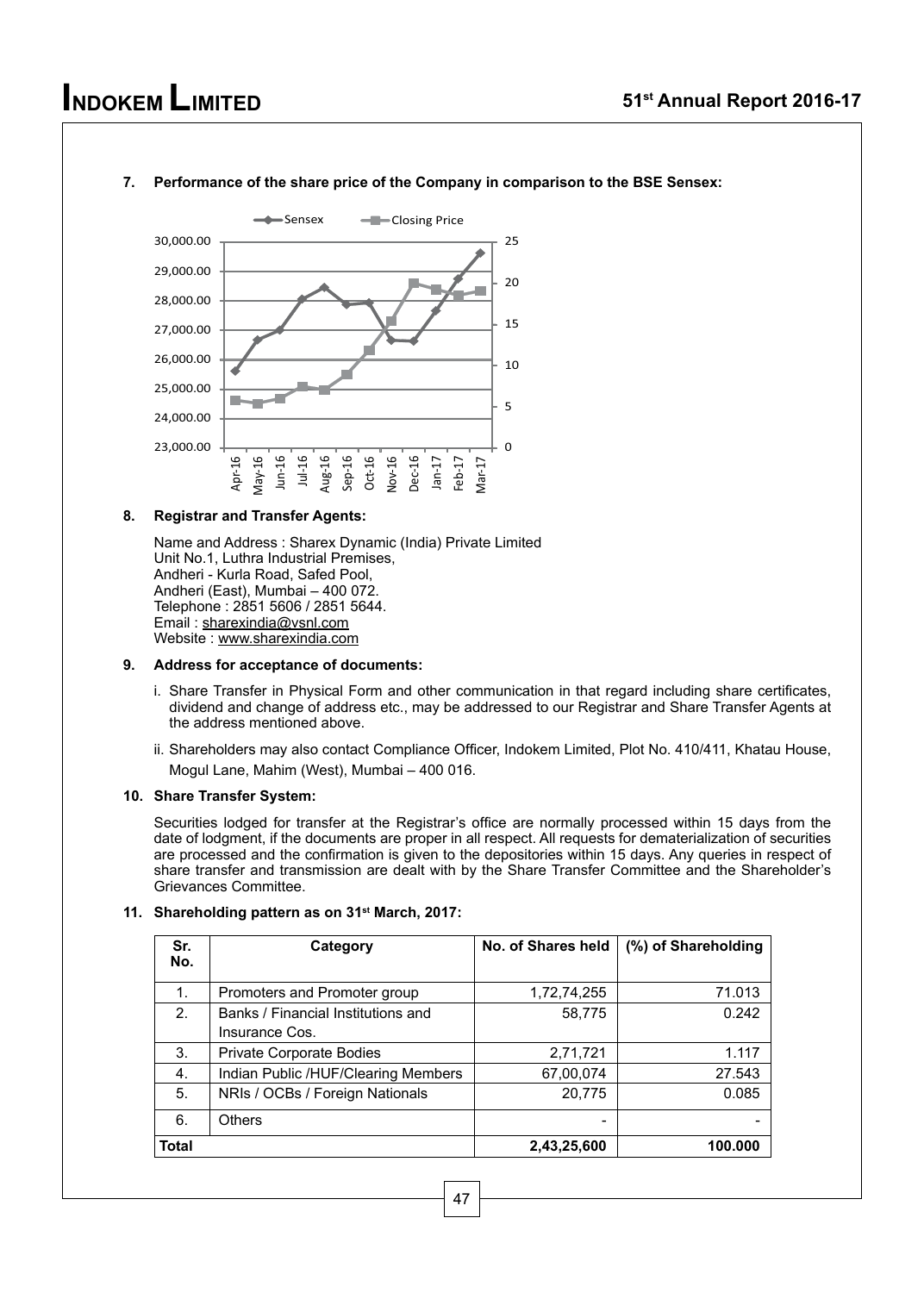# **INDOKEM LIMITED** 51st Annual Report 2016-17

| <b>No. of Equity Shares</b><br>Held | No. of<br><b>Shareholders</b> | (%) of<br><b>Shareholders</b> | No. of<br><b>Shares</b> | (%)<br>of Shares |
|-------------------------------------|-------------------------------|-------------------------------|-------------------------|------------------|
| Up to $-5,000$                      | 24,569                        | 94.20                         | 30,67,760               | 12.61            |
| $5,001 - 10,000$                    | 901                           | 3.45                          | 7,21,933                | 2.97             |
| $10,001 - 20,000$                   | 310                           | 1.19                          | 4,75,959                | 1.96             |
| $20,001 - 30,000$                   | 101                           | 0.39                          | 2,55,058                | 1.05             |
| $30,001 - 40,000$                   | 35                            | 0.13                          | 125,278                 | 0.52             |
| $40,001 - 50,000$                   | 47                            | 0.18                          | 2,24,381                | 0.92             |
| $50,001 - 1,00,000$                 | 67                            | 0.26                          | 4,79,268                | 1.97             |
| 100,001 and above                   | 51                            | 0.20                          | 1,89,75,963             | 78.01            |
| Total                               | 26,081                        | 100.00                        | 2,43,25,600             | 100.00           |

# **12. Distribution of Shareholding as on 31st March, 2017:**

# **14. Dematerialisation of Shares as on 31st March, 2017:**

| <b>Dematerialised Form</b> | Equity Shares of $\bar{\tau}$ 10 each |            |  |  |
|----------------------------|---------------------------------------|------------|--|--|
|                            | <b>Number of Shares</b>               | % of Total |  |  |
| <b>NSDL</b>                | 89.43.770                             | 36.77      |  |  |
| <b>CDSL</b>                | 1.20.64.241                           | 49.59      |  |  |
| <b>Physical Form</b>       | 33.17.589                             | 13.64      |  |  |
| Total                      | 2,43,25,600                           | 100.00     |  |  |

#### **15. Company has not issued any GDRs / ADRs / Share Warrants or any convertible instruments.**

#### **16. Address for Correspondence:**

# **Indokem Limited**

Plot No. 410/411, Khatau House, Mogul Lane, Mahim (W), Mumbai – 400 016. Telephone: 91 22 6123 6767 Fax: 91 22 6123 6718 Designated e-mail address for Investor Services: iklsecretarial@gmail.com Website: www.indokem.co.in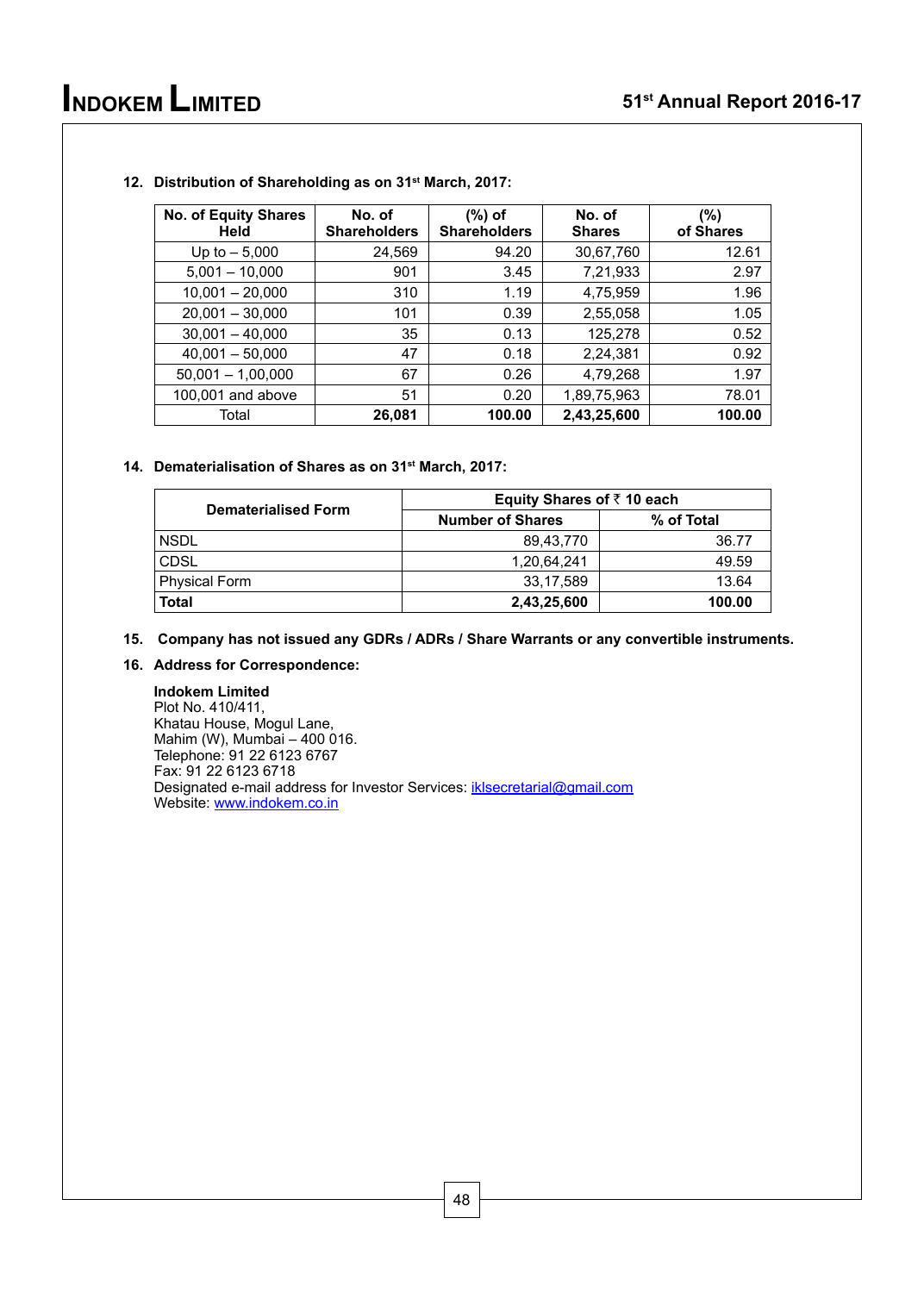# **DECLARATION REGARDING COMPLIANCE BY BOARD MEMBERS AND SENIOR MANAGEMENT PERSONNEL WITH THE COMPANY'S CODE OF CONDUCT**

This is to confirm that the Company has adopted a Code of Conduct for all the members of the Board and Senior Management of the Company. It is further confirmed that all the Directors and Senior Management Personnel of the Company have affirmed compliance with the Code of Conduct of the Company as on 31<sup>st</sup> March, 2017.

 **Sd/-** Place: Mumbai **Mahendra K. Khatau (1998)**<br>Date: 08<sup>th</sup> August, 2017 **Mahendra K. Khatau (1998) Date: 08th August, 2017 Chairman and Managing Director DIN: 00062794**

# **CERTIFICATION BY CHAIRMAN AND MANAGING DIRECTOR AND CHIEF FINANCIAL OFFICER TO THE BOARD**

To,

The Members of Indokem Limited,

We hereby certify that:

- 1. We have reviewed Financial Statements and the Cash Flow Statement for the Financial year ended 31<sup>st</sup> March, 2017 and that to the best of our knowledge and belief :
	- a. These statements do not contain any materially untrue statement or omit any material fact or contain statements that might be misleading;
	- b. These statements together present a true and fair view of the Company's affairs and are in compliance with existing accounting standards, applicable laws and regulations.
- 2. There are, to the best of our knowledge and belief, no transactions entered into by the Company during the year which are fraudulent, illegal or in violence of the Company's Code of Conduct.
- 3. We accept responsibility for establishing and maintaining internal controls for financial reporting and that we have evaluated the effectiveness of internal control systems of the Company pertaining to financial reporting and we have disclosed to the Auditors and the Audit Committee, deficiencies in the design or operation of such internal controls, if any, of which we are aware and the steps we have taken or propose to take to rectify these deficiencies.
- 4. We have indicated to the Auditors and the Audit committee:
	- a. Significant changes in internal control over financial reporting during the year;
	- b. Significant changes in accounting policies during the year and that the same have been disclosed in the notes to the financial statements; and
	- c. Instances of significant fraud of which we have become aware and the involvement therein, if any, of the management or an employee having a significant role in the Company's internal control system over financial reporting.

**Place: Mumbai Date: 31st July, 2017**

**Sd/- Mahendra K. Khatau Chairman and Managing Director DIN: 00062794**

**Sd/- Mukund R. Nagpurkar Chief Financial Officer**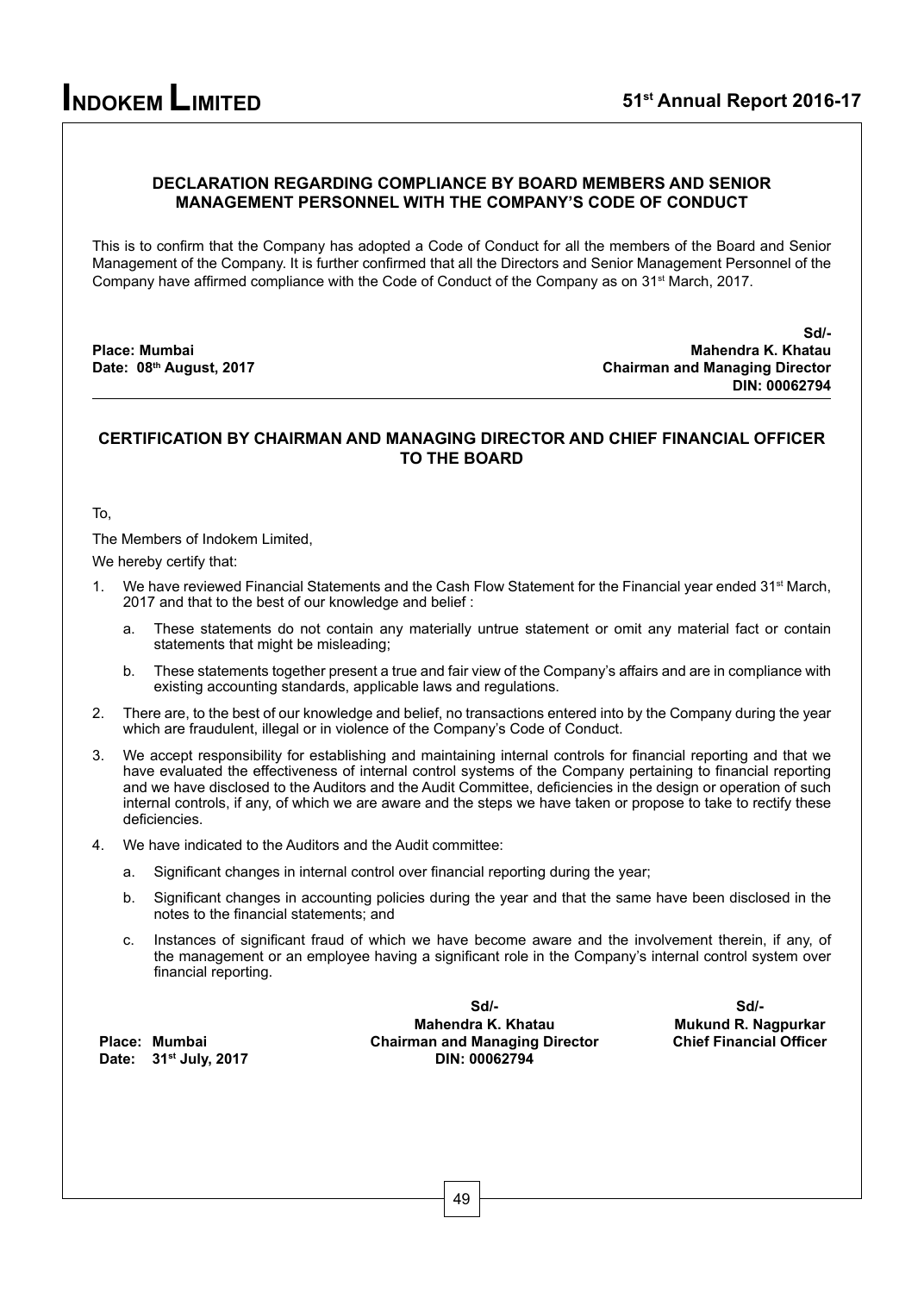# **INDOKEM LIMITED** 51st Annual Report 2016-17

# **INDEPENDENT AUDITORS CERTIFICATE ON CORPORATE GOVERNANCE**

To,

The Members of Indokem Limited

We, Sheth Doctor and Associates, Chartered Accountants, the Statutory Auditors of Indokem Limited ("the Company") have examined the compliance of conditions of Corporate Governance, for the year ended on 31<sup>st</sup> March, 2017, as stipulated in Regulations 17 to 27 and clauses (b) to (i) of Regulation 46 (2) and para C and para D of Schedule V of the SEBI (Listing Obligations and Disclosure Requirements), 2015. ("SEBI Listing Regulations, 2015").

The compliance of conditions of Corporate Governance is the responsibility of the Management. Our examination has been limited to a review of the procedures and implementation thereof, adopted by the Company for ensuring compliance with the conditions of the Corporate Governance. It is neither an audit nor an expression of opinion on the financial statements of the Company.

In our opinion and to the best of our information and according to the explanations and information furnished to us, we certify that the Company has complied with the conditions of Corporate Governance as stipulated in the said SEBI Listing Regulations, 2015.

 We further state that such compliance is neither an assurance as to the future viability of the Company nor of the efficiency or effectiveness with which the Management has conducted the affairs of the Company.

**For Sheth Doctor and Associates Chartered Accountants (Firm Registration No. 124822W)**

**Sd/- Paresh S. Doctor Membership No. 36056**

**Place: Mumbai Date: 08th August, 2017.**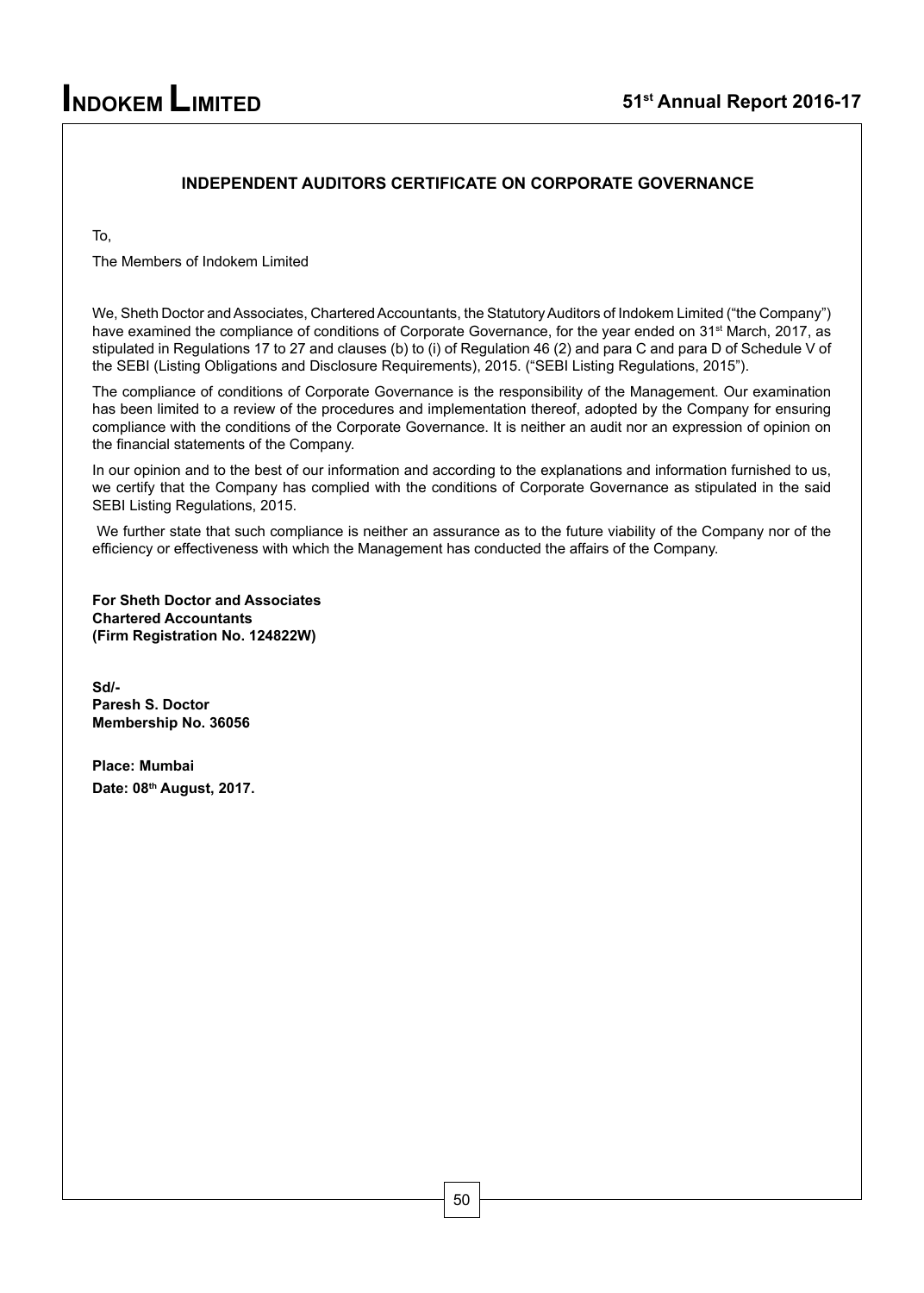# **SECRETARIAL AUDIT REPORT**

**Form No. MR - 3**

#### **For the period 01/04/2016 to 31/03/2017**

#### **[Pursuant to Section 204(1) of the Companies Act, 2013 and Rule No. 9 of the Companies (Appointment and Remuneration Personnel) Rules, 2014]**

To

The Members **INDOKEM LIMITED**

Plot No. 410/411, Khatau House Mogul lane Mahim (West), Mumbai - 400 016

We have conducted the Secretarial Audit of the compliance of applicable statutory provisions and the adherence to good corporate practices by **INDOKEM LIMITED (CIN: L31300MH1964PLC013088)** hereinafter called ("the Company"). Secretarial Audit was conducted in a manner that provided us a reasonable basis for evaluating the corporate conducts/statutory compliances and expressing our opinion thereon.

Based on our verification of the Company's books, papers, minute books, forms and returns filed and other records maintained by the Company and also the information provided by the Company, its officers, agents and authorized representatives during the conduct of secretarial audit, we hereby report that in our opinion, the Company has, during the audit period covering 1<sup>st</sup> April, 2016 to 31<sup>st</sup> March, 2017, complied with the statutory provisions listed hereunder and also that the Company has proper Board-processes and compliance-mechanism in place to the extent, in the manner and subject to the reporting made hereinafter:

We have examined the books, papers, minute books, forms and returns filed and other records maintained by the Company for the period  $1^{st}$  April, 2016 to  $31^{st}$  March, 2017 according to the provisions of:

- (i) The Companies Act, 2013 (the Act) and the rules made thereunder;
- (ii) The Securities Contracts (Regulation) Act, 1956 ('SCRA') and the rules made thereunder;
- (iii) The Depositories Act, 1996 and the Regulations and Bye-laws framed thereunder;
- (iv) Foreign Exchange Management Act,1999 and the rules and regulations made thereunder to the extent of Foreign Direct Investment, Overseas Direct Investment and External Commercial Borrowings; Not Applicable
- (v) The following Regulations and Guidelines prescribed under the Securities and Exchange Board of India Act, 1992 ('SEBI Act'):
	- a. The Securities and Exchange Board of India (Substantial Acquisition of Shares and Takeovers) Regulations, 2011.
	- b. The Securities and Exchange Board of India (Prohibition of Insider Trading) Regulations, 2015
	- c. The Securities and Exchange Board of India (Issue of Capital and Disclosure Requirements) Regulations, 2009 (Not applicable to the Company during the Audit Period);
	- d. The Securities and Exchange Board of India (Share based employee benefits) Regulations, 2014 (Not applicable to the Company during the Audit Period);
	- e. The Securities and Exchange Board of India (Issue and Listing of Debt Securities) Regulations, 2008 (Not applicable to the Company during the Audit Period);
	- f. The Securities and Exchange Board of India (Registrars to an Issue and Share Transfer Agents) Regulations, 1993 regarding the Companies Act and dealing with client.
	- g. The Securities and Exchange Board of India (Delisting of equity shares) Regulations, 2009 (Not applicable to the Company during the Audit Period); and
	- h. The Securities and Exchange Board of India (Buyback of Securities Regulations, 1998 (Not applicable to the Company during the Audit Period).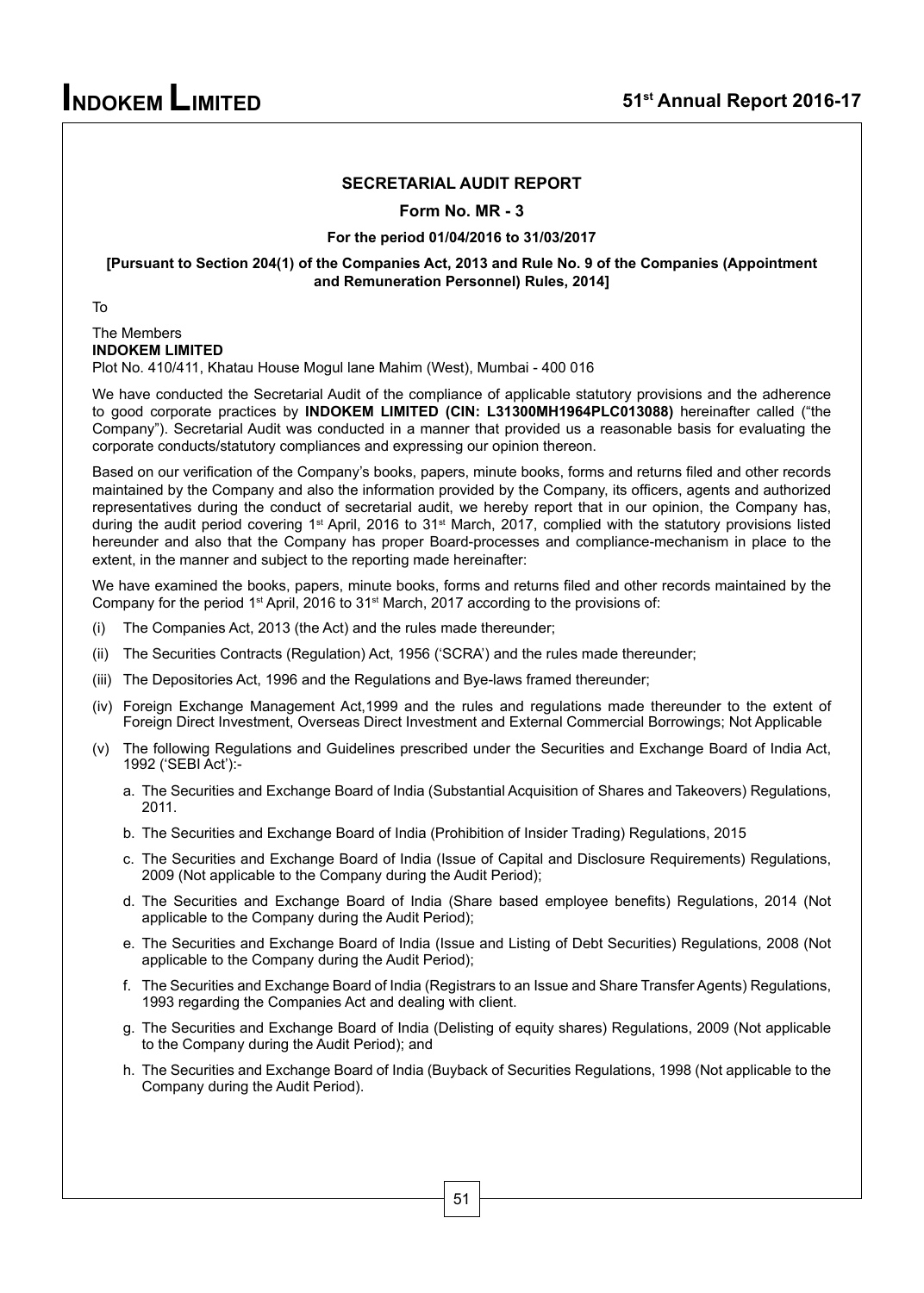# **INDOKEM LIMITED** 51st Annual Report 2016-17

(vi) We have relied on the representation made by the Company and its Officers for systems and mechanism formed by the Company for compliances under other applicable Acts, Laws and Regulations to the Company.

We are of the opinion that the management has complied with the following laws specifically applicable to the Company:

- 1. Negotiable Instruments Act, 1881.
- 2. Competition Act, 2002.
- 3. Information Technology Act, 2000.
- 4. Water (Prevention and Control of pollution) Act, 1981.
- 5. Air (Prevention and Control of Pollution) Act,1974.

We have also examined compliance with applicable clauses of the following:

- a. Secretarial Standards issued by The Institute of Company Secretaries of India.
- b. The Securities and Exchange Board of India (Listing obligations and Disclosure Requirements) Regulations 2015. And the Listing Agreements entered into by the Company with Stock Exchanges.

During the period under review the Company has complied with the provisions of the Act, Rules, Regulations, Guidelines, Standards, etc. mentioned above.

We further report that:

The Board of Directors of the Company is duly constituted with proper balance of Executive Directors, Non-Executive Directors and Independent Directors. The changes in the composition of the Board of Directors that took place during the period under review were carried out in compliance with the provisions of the Act.

Adequate notice is given to all directors to schedule the Board Meetings, agenda and detailed notes on agenda were sent at least seven days in advance and a system exists for seeking and obtaining further information and clarifications on the agenda items before the meeting and for meaningful participation at the meeting.

Majority decision is carried through while the dissenting members' views are captured and recorded as part of the minutes.

We further report that there are adequate systems and processes in the Company commensurate with the size and operations of the Company to monitor and ensure compliance with applicable laws, rules, regulations and guidelines.

We further report that during the audit period, the company had no specific events or actions which might have a bearing on the company's affairs in pursuance of the above referred laws, rules, regulations , guidelines, standards, etc.

**For Ragini Chokshi & Co.**

**Sd/- Mrs. Ragini Chokshi** (Partner)<br>C.P. NO. 1436

**Place: Mumbai C.P. NO. 1436 Date: 14th June, 2017 FCS NO. 2390**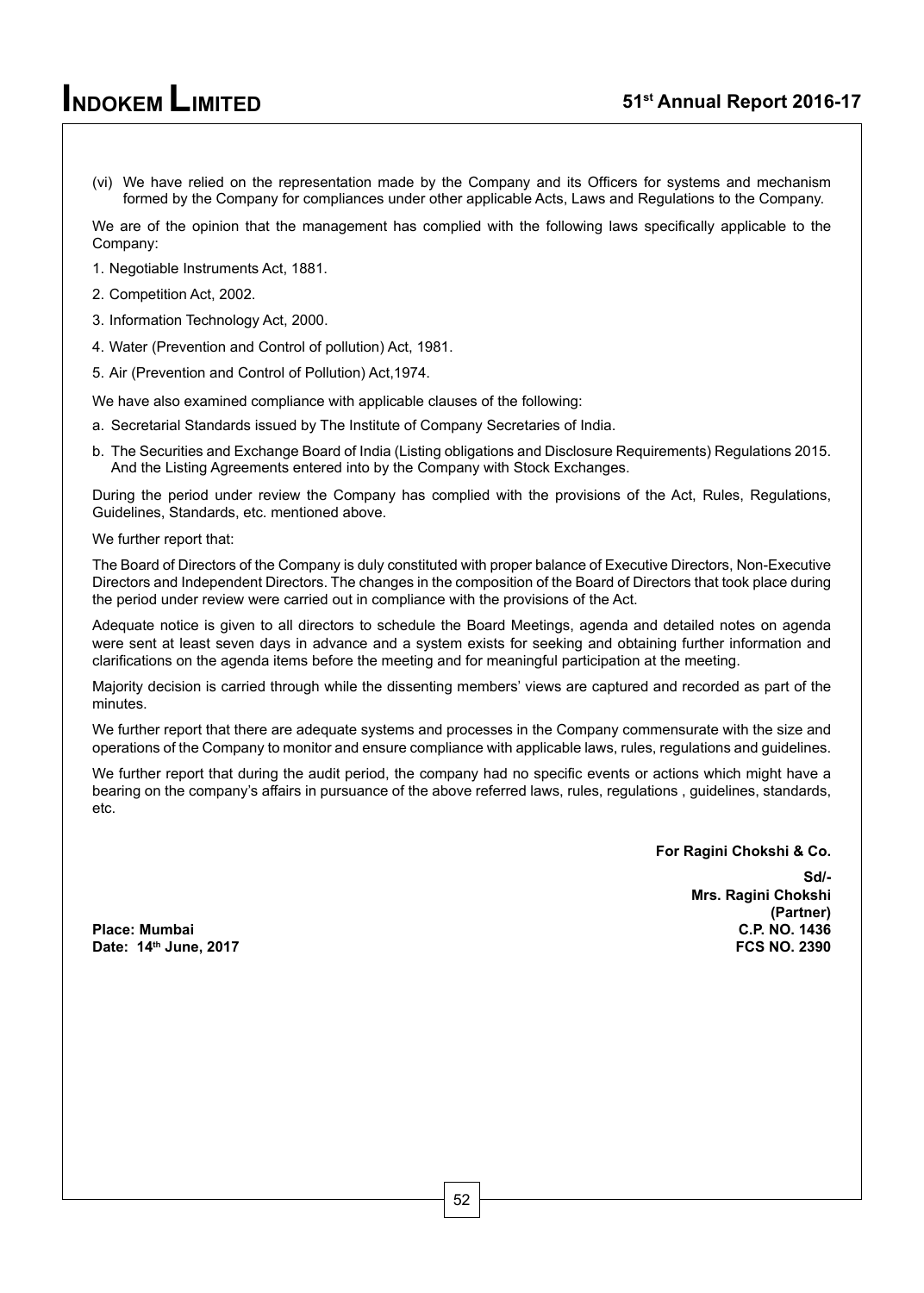# **INDEPENDENT AUDITOR'S REPORT**

#### **The Members of**

# **INDOKEM LIMITED**

#### **Report on the Financial Statements**

I have audited the accompanying financial statements of INDOKEM LIMITED, which comprises Balance Sheet as at 31st March, 2017, the Statement of Profit and Loss Account for the year ended 31<sup>st</sup> March 2017, Cash Flow Statement for the year ended 31st March 2017 and a summary of Significant Accounting Policies and other explanatory information.

#### **Management's Responsibility for the Financial Statements**

The Company's Board of Directors is responsible for the matters stated in Section 134(5) of the Companies Act 2013 ("the Act") with respect to the presentation of these financial statements that give a true and fair view of the financial position and financial performance in accordance with the accounting principles generally accepted in India, including the Accounting Standards specified under section 133 of the Act, read with Rule 7 of the Companies (Accounts) Rules 2014. This responsibility also includes maintenance of adequate accounting records in accordance with the provisions of the Act for safeguarding the assets of the Company and for preventing and detecting frauds and other irregularities; selection and application of appropriate accounting policies ; making judgments and estimates that are reasonable and prudent; and design, implementation and maintenance of adequate internal financial controls, that were operating effectively for ensuring the accuracy and completeness of accounting records, relevant to the preparation and presentation of the financial statements that give a true and fair view and are free from material misstatement, whether due to fraud or error.

#### **Auditor's Responsibility**

My responsibility is to express an opinion on these financial statements based on my audit. I have taken into account the provisions of the Act, the accounting and auditing standards and matters which are required to be included in the audit report under the provisions of the Act and the Rules made there under.

I have conducted the audit in accordance with the Standards on Auditing specified under Section 143 (10) of the Act. those Standards require that I comply with ethical requirements and plan and perform the audit to obtain reasonable assurance about whether the financial statements are free from material misstatement.

An audit involves performing procedures to obtain audit evidence about the amounts and disclosures in the financial statements. The procedures selected depend on the auditor's judgment, including the assessment of the risks of material misstatement of the financial statements, whether due to fraud or error. In making those risk assessments, the auditor considers internal financial control relevant to the Company's preparation of the financial statements that give a true and fair view in order to design audit procedures that are appropriate in the circumstances but not for the purpose of expressing an opinion on whether the company has in place adequate internal financial controls system over financial reporting and the operating effectiveness of such controls. An audit also includes evaluating the appropriateness of accounting policies used and the reasonableness of the accounting estimates made by the Company's Directors as well as evaluating the overall presentation of the financial statements.

I believe that the audit evidence I have obtained is sufficient and appropriate to provide a basis for my opinion.

#### **Opinion**

In my opinion and to the best of the information and according to the explanations given to me, the financial statements give the information required by the Act in the manner so required and give a true and fair view in conformity with the accounting principles generally accepted in India :

- (a) In the case of the Balance Sheet, of the state of affairs of the Company as at  $31st$  March 2017.
- (b) In the case of the Profit and Loss Account, of the Profit for the year ended on that date.
- (c) In the case of the Cash Flow Statement , of the cash flows for the year ended on that date.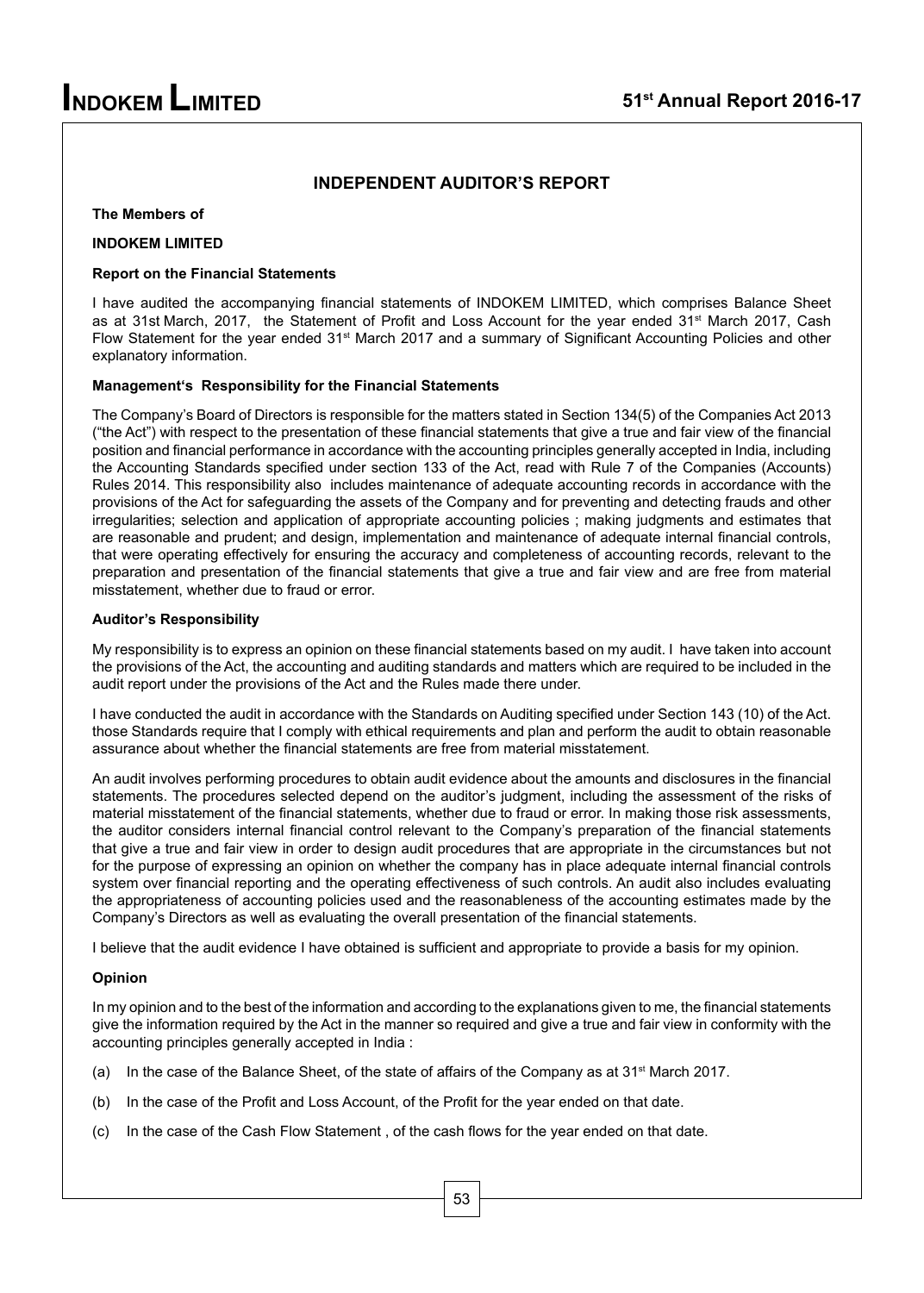#### **Emphasis of Matter**

Inventories includes inventories of Ankleshwar Plant amounting to ₹ 100 lakhs brought to Mumbai in earlier years and the same has been valued and certified by the management only. (Refer Para No 2 ( c ) of Note No 28 of Notes to Accounts)

## **Report on Other Legal and Regulatory Requirements**

- 1. As required by the Companies (Auditor's Report) order ,2016 ("The Order") issued by the Central Government in terms of sub section (11) of section 143 of the Act, we give in the Annexure A statement on the matters specified in the paragraphs 3 and 4 of the Order.
- 2. As required by Section 143(3) of the Act, we report that :
	- a. I have obtained all the information and explanations which to the best of my knowledge and belief were necessary for the purpose of audit .
	- b. In my opinion proper books of accounts as required by law have been kept by the Company so far as appears from my examination of those books .
	- c. The Balance Sheet, Statement of Profit and Loss and other notes thereon dealt with by this report are in agreement with the books of accounts.
	- d. In my opinion, the Balance Sheet and Statement of Profit and Loss comply with the accounting standards referred to in the Section 133 of the Companies Act, 2013 and read with Rule No 7 of the Companies Accounting Rules 2014.
	- e. On the basis of representations received from the directors as on March 31, 2017 and taken on record by the Board of Directors, none of the directors is disqualified as on March 31,2017 from being appointed as a director in terms of Section 164(2) of the Act.
	- f. With respect to the adequacy of the internal financial controls over financial reporting of the Company and the operating effectiveness of such controls, refer our separate report in "Annexure B".
	- g. Other matters to be included in the Auditor's Report in accordance with Rule 11 of the Companies (Audit and Auditors) Rules,2014:
		- i. As per the information and explanations given to me there are no pending litigations other than those disclosed in the financial statements.
		- ii. In the opinion of the Company, no provision is required under any law or accounting standards, for material foreseeable losses, if any, on long term contracts including derivative contracts;
		- iii. There are no amounts required to be transferred to Investor Education & Protection Fund during the year;
		- iv. The Company had provided requisite disclosures in its financial statements as to holdings as well as dealings in Specified Bank Notes during the period from 8<sup>th</sup> November 2016 to 30<sup>th</sup> December 2016 and are in accordance with the books of accounts maintained by the company.

**For Sheth Doctor and Associates** Chartered Accountants (Firm Regn. No. 124822W)

> **Paresh S Doctor** Proprietor Membership No. 36056

**Place : Mumbai. Date : 10th May 2017**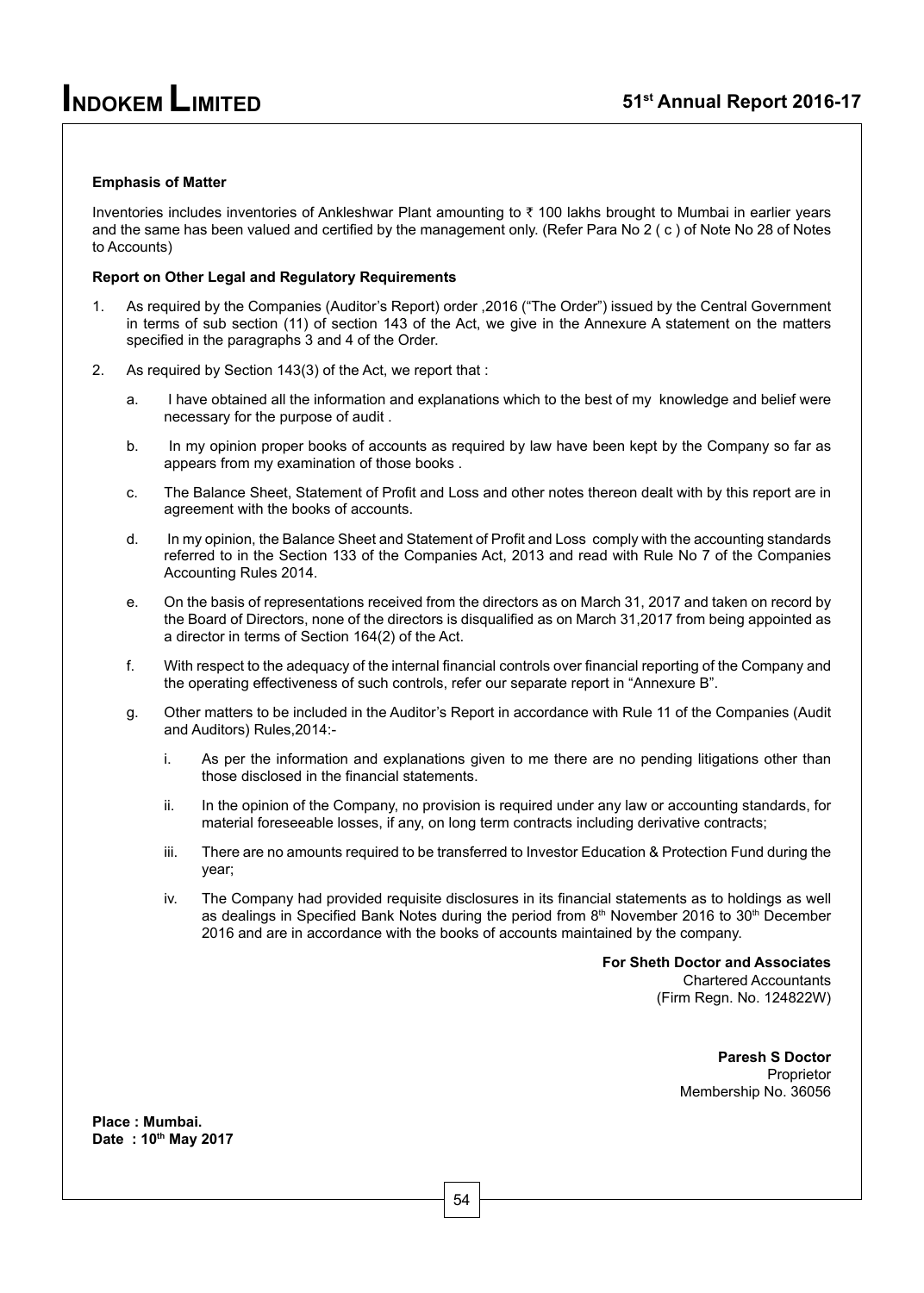# **ANNEXURE "A" TO THE AUDITOR'S REPORT**

*(REFERRED TO IN THE REPORT OF EVEN DATE OF THE AUDITORS TO THE MEMBERS OF INDOKEM LIMITED ON THE ACCOUNTS FOR THE PERIOD ENDED 31st March 2017)*

- 1. a) The Company has maintained proper records showing full particulars including quantitative details and situation of fixed assets.
	- b) As explained to me major portion of the fixed assets have been physically verified by the management at the year end, which in our opinion is reasonable having regard to the size of the Company and nature of its assets. No material discrepancies were noticed on such physical verification.
	- c) According to the information and explanations given to me and on the basis of examination of the records of the Company , the title deeds of immoveable properties are held in the name of the Company other than those disclosed in the table below:

| <b>Asset Class</b>                      | No of<br>cases | <b>Gross Block</b><br>$(7 \text{ In lakhs})$ | <b>Net Block</b><br>$(7$ in lakhs) | <b>Remarks</b>                                                                                                                                                                                                                               |
|-----------------------------------------|----------------|----------------------------------------------|------------------------------------|----------------------------------------------------------------------------------------------------------------------------------------------------------------------------------------------------------------------------------------------|
| Building at Essel House<br>Delhi Branch |                | 28.40                                        | 16.33                              | Pending completion of<br>the relevant formalities.<br>pursuant to the scheme<br>of amalgamation, the<br>title<br>remains<br>to<br>be l<br>vested in the Company.<br>Such assets continue<br>in the name of erstwhile<br>amalgamated Company. |

- 2. a) Inventories have been physically verified during the year by the Management at reasonable intervals. In my opinion, the frequency of verification is reasonable.
	- b) The discrepancies noticed on verification between physical stocks and book records are not material and have been adequately dealt with in books of the Company.
- 3. According to the information and explanations given to me, the Company has not granted any loans, secured or unsecured, to Companies, firms, limited liability partnerships or other parties covered in the Register maintained under Section 189 of the Companies Act, 2013 ('the Act"), except for unsecured loan to a Company amounting to  $\bar{\tau}$  271.63 lakhs for which no terms and conditions and repayments schedule is stipulated.
- 4. In my opinion and according to the information and explanations given to me, the Company has not granted any loans, or made any investments or provided any guarantees or security to the parties covered under Section 185 of the Act,
- 5. In my opinion and according to the information and explanations given to me, the Company has not accepted any deposits from the public within the meaning of provisions of sections 73 to 76 and the rules framed there under. Accordingly, paragraph 3(v) of the Order is not applicable to the Company.
- 6. As the turnover of the products to which the cost records, as per provisions of the Section 148 of the Companies Act 1956 are applicable, is below threshold limit, the Company is of opinion that provisions of maintenance of cost records as per the said section are not applicable to the Company.
- 7. a) According to the information and explanations given to me and on the basis of examination of the records of the Company, the amounts deducted/accrued in the books of account in respect of undisputed statutory dues including provident fund, investor education and protection fund, employee's state insurance, income tax, sales tax, service tax, value added tax, custom duty, excise duty, cess and other statutory dues, as applicable, have been generally regularly deposited during the year by the Company with the appropriate authorities except for delay in many cases. There are dues of  $\bar{\tau}$  91.28 lakhs towards property tax, provident fund damages, professional tax etc. outstanding for more than six months out of a sum of ` 66.90 lakhs is in the opinion of the management is of disputed nature and provided only as a prudent norms of accounting.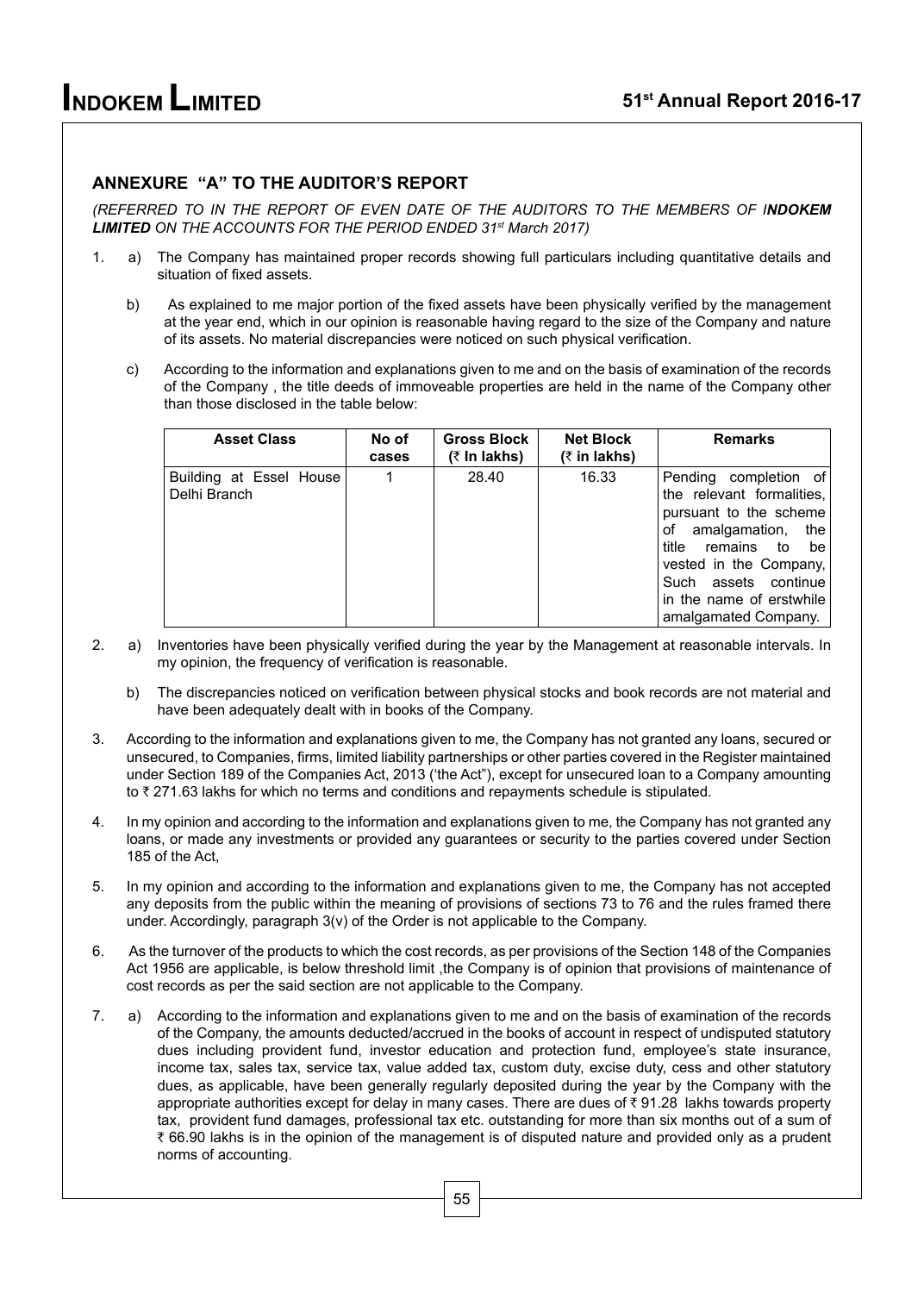# **INDOKEM LIMITED** 51st Annual Report 2016-17

| b) On the basis of my examination of the documents and records there are disputed statutory due which |
|-------------------------------------------------------------------------------------------------------|
| remains to be deposited with the appropriate authorities as at year end.                              |

| <b>Nature of Dues</b> | Amount<br>(₹ in lakhs) | <b>Period to which</b><br>amount relates | Forum where the dispute is pending   |
|-----------------------|------------------------|------------------------------------------|--------------------------------------|
| Income Tax            | 2.09                   | 2006-07                                  | Income Tax Appellant Tribunal        |
|                       | 32.76                  | 2009-10                                  | Commissioner of IncomeTax (Appeals)  |
|                       | 430.30                 | 2011-12                                  | Commissioner of Income Tax (Appeals) |
|                       | 36.25                  | 2013-14                                  | Commissioner of Income Tax (Appeals) |
| Income Tax            | 30.13                  | 2001-02                                  | Commissioner of Income Tax (Appeals  |
|                       | 28.06                  | 2002-03                                  | Commissioner of Income Tax (Appeals) |
|                       | 32.51                  | 2003-04                                  | Commissioner of Income Tax (Appeals) |
|                       | 30.60                  | 2004-05                                  | Commissioner of Income Tax (Appeals) |
|                       | 42.17                  | 2005-06                                  | Commissioner of Income Tax (Appeals) |
|                       | 41.68                  | 2006-07                                  | Commissioner of Income Tax (Appeals) |
|                       | 11.92                  | 2007-08                                  | Commissioner of Income Tax (Appeals) |
|                       | 22.18                  | 2008-09                                  | Commissioner of Income Tax (Appeals) |
|                       | 28.73                  | 2009-10                                  | Commissioner of Income Tax (Appeals) |
|                       | 8.59                   | 2010-11                                  | Commissioner of Income Tax (Appeals) |
| Sales Tax             | 9.92                   | 1990-91                                  | Sales Tax Tribunal                   |
|                       | 11.53                  | 1995-96                                  | Assistant Commissioner (Appeals)     |
|                       | 7.50                   | 2002-03                                  | Sales Tax Tribunal                   |
|                       | 1.54                   | 2004-05                                  | Assistant Commissioner (Appeals)     |
| Service Tax           | 2.78                   | 2004-05                                  | Service Tax and Excise Tribunal      |

- 8. According to the information and explanations given to me and on the basis of examination of the records, the Company, has not defaulted during the year in repayment of loans and borrowings from banks. The Company does not have any loans or borrowings from financial institutions or government or dues to debenture holders during the year except for vehicle loans from a bank where no default in repayment is found.
- 9. According to the information and explanations given to me and on the basis of examination of the records, the Company, has not raised any monies by way of initial public offers (including debt instruments) and has not obtained any term loans during the year. Accordingly Paragraph 3(ix) of the Order is not applicable to the Company.
- 10. During the course of my examination of the books and records of the Company, carried out in the accordance with the generally accepted audit practices in India, and according to the information and explanations given to me, I have neither come across any instance of material fraud by the Company or on the Company by its officers or employees, noticed or reported during the year, nor I have been informed of any such case by the management.
- 11. In my opinion and according to the information and explanations given to me, the managerial remuneration has been paid or provided in accordance with the requisite approvals mandated by the provisions of section 197 read with schedule V to the Act.
- 12. In my opinion and according to the information and explanations given to me, the Company is not a Nidhi Company and the Nidhi Rules 2014 are not applicable to it. Accordingly Paragraph 3(xii) of the Order is not applicable to the Company.
- 13. In my opinion and according to the information and explanations given to me, the Company has entered into transactions with related parties in compliance with the provisions of Sections 177 and 188 of the Act where applicable and the details of such related party transactions have been disclosed in the financial statements as required by Accounting Standard (AS) 18, Related Party Disclosures specified under Section 133 of the Act, read with Rule 7 of the Companies (Accounts) Rules 2014.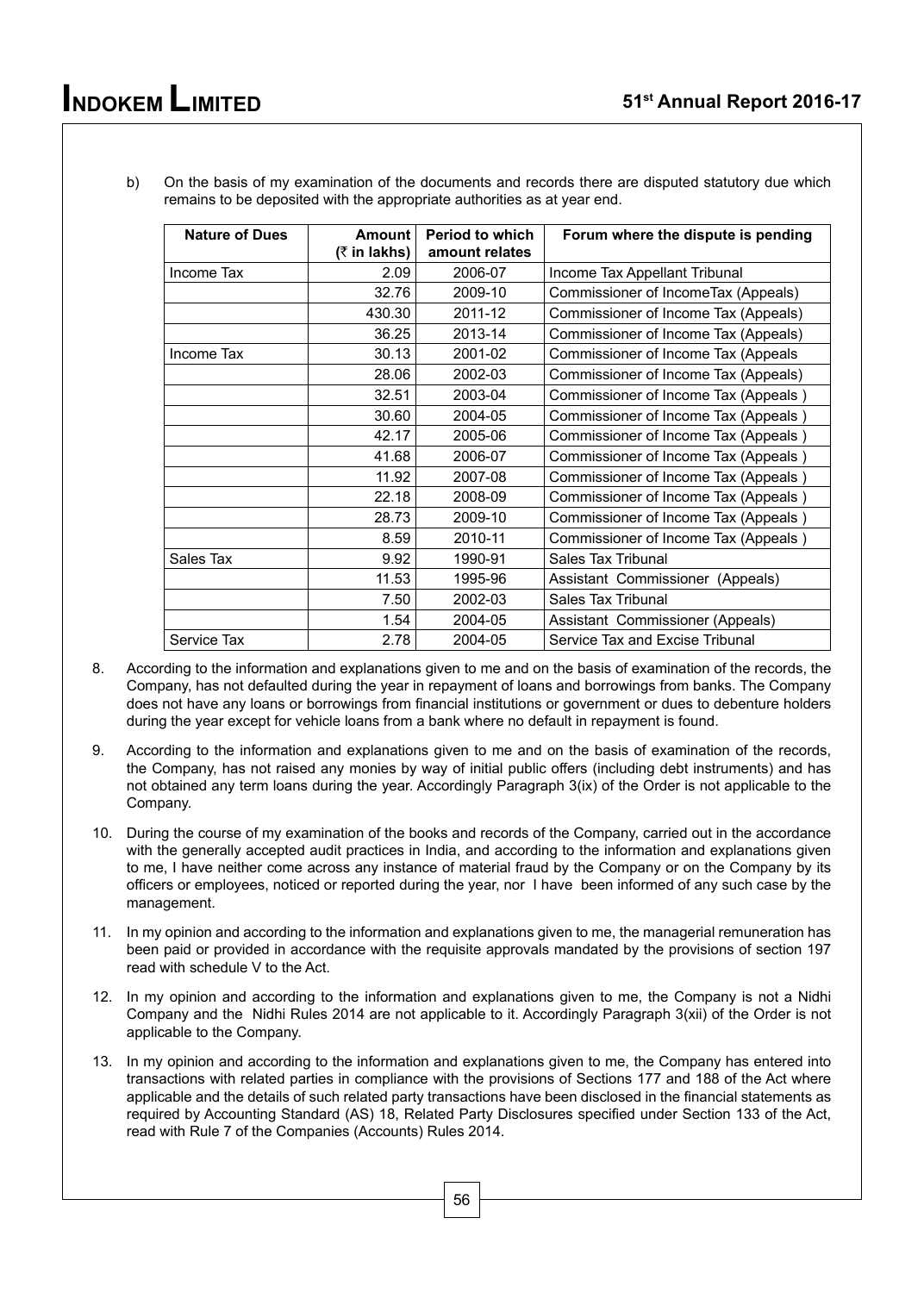# **INDOKEM LIMITED** 51<sup>st</sup> Annual Report 2016-17

- 14. According to the information and explanations given to me and based on the examination of the records of the Company, the Company has not made any preferential allotment or private placement of shares or fully or partly convertible debentures during the year. Accordingly Paragraph 3(xiv) of the Order is not applicable to the Company.
- 15. According to the information and explanations given to me and based on the examination of the records of the Company, the Company has not entered into non cash transactions with directors or persons connected with them. Accordingly Paragraph 3(xv) of the Order is not applicable to the Company.
- 16. In my opinion and according to the explanations given to me, the Company is not required to be registered under section 45-IA of the Reserve Bank of India Act 1934. Accordingly Paragraph 3(xvi) of the Order is not applicable to the Company.

**For Sheth Doctor and Associates** Chartered Accountants (Firm Regn. No. 124822W)

> **Paresh S Doctor** Proprietor Membership No. 36056

**Place : Mumbai. Date : 10th May 2017**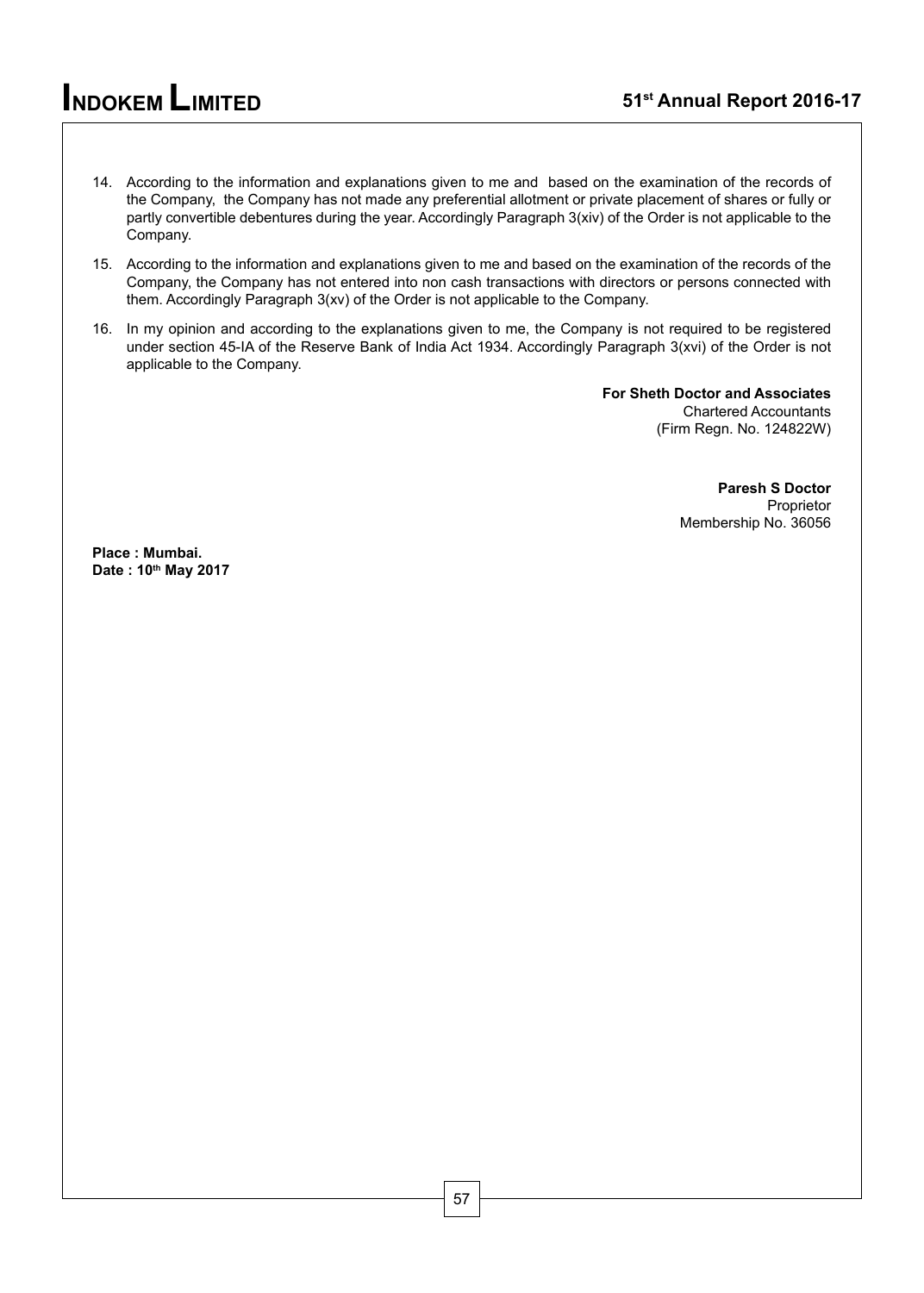# **ANNEXURE "B" TO THE INDEPENDENT AUDITOR'S REPORT OF EVEN DATE ON THE FINANCIAL STATEMENTS OF INDOKEM LIMITED**

*(Referredtoinparagraph 1(f) under 'Reporton Other Legaland Regulatory Requirements' of our report of even date)*

#### **Report on the Internal Financial Controls under Clause (i) of Sub-section 3 of Section 143 of the Companies Act, 2013 ("the Act")**

I have audited the internal financial controls over financial reporting of **Indokem Limited** ("the Company") as at March 31, 2017 in conjunction with my audit of the financial statements of the Company for the year ended on that date.

#### **Management's Responsibility for Internal Financial Controls**

The Company's management is responsible for establishing and maintaining internal financial controls over financial reporting criteria established by the Company considering the essential components of internal control stated in the Guidance Note on Audit of Internal Financial Controls Over Financial Reporting issued by the Institute of Chartered Accountants of India. These responsibilities include the design, implementation and maintenance of adequate internal financial controls that were operating effectively for ensuring the orderly and efficient conduct of its business, including adherence to Company's policies, the safeguarding of its assets, the prevention and detection of frauds and errors, the accuracy and completeness of the accounting records, and the timely preparation of reliable financial information, as required under the Companies Act, 2013.

#### **Auditors' Responsibility**

My responsibility is to express an opinion on the Company's internal financial controls over financial reporting based on our audit. I conducted our audit in accordance with the Guidance Note on Audit of Internal Financial Controls over Financial Reporting (the "Guidance Note") issued by the Institute of Chartered Accountants of India and the Standards on Auditing prescribed under Section 143(10) of the Companies Act 2013, to the extent applicable to an audit of internal financial controls. Those Standards and Guidance Note require that I comply with ethical requirements and to obtain reasonable assurance about whether adequate internal financial controls over financial reporting was established and maintained and if such controls operated effectively in all material respects.

My audit involves performing procedures to obtain audit evidence about the adequacy of internal financial controls system over financial reporting and their effectiveness. My audit of internal financial controls over financial reporting includes obtaining an understanding of internal financial controls over financial reporting, assessing the risk that a material weakness exists, and testing and evaluating the design and operating effectiveness of internal controls based on the assessed risk. The procedures selected depend upon the auditor's judgment , including the assessment of the risks of material misstatement of the financial statements, whether due to fraud or error.

I believe that the audit evidence I have obtained is sufficient and appropriate to provide a basis for my audit opinion on the Company's internal financial controls system over financial reporting system.

#### **Meaning of Internal Financial Controls Over Financial Reporting**

A Company's internal financial control over financial reporting is a process designed to provide reasonable assurance regarding the reliability of financial reporting and the preparation of financial statements for external purposes in accordance with generally accepted accounting principles. A Company's internal financial control over financial reporting includes those policies and procedures that

- (1) Pertain to the maintenance of records that, in reasonable detail, accurately and fairly reflect the transactions and dispositions of the assets of the Company;
- (2) Provide reasonable assurance that transactions are recorded as necessary to permit preparation of financial statements in accordance with generally accepted accounting principles, and that receipts and expenditures of the Company are being made only in accordance with authorizations of management and directors of the Company; and
- (3) Provide reasonable assurance regarding prevention or timely detection of unauthorized acquisition, use, or disposition of the Company's assets that could have a material effect on the financial statements.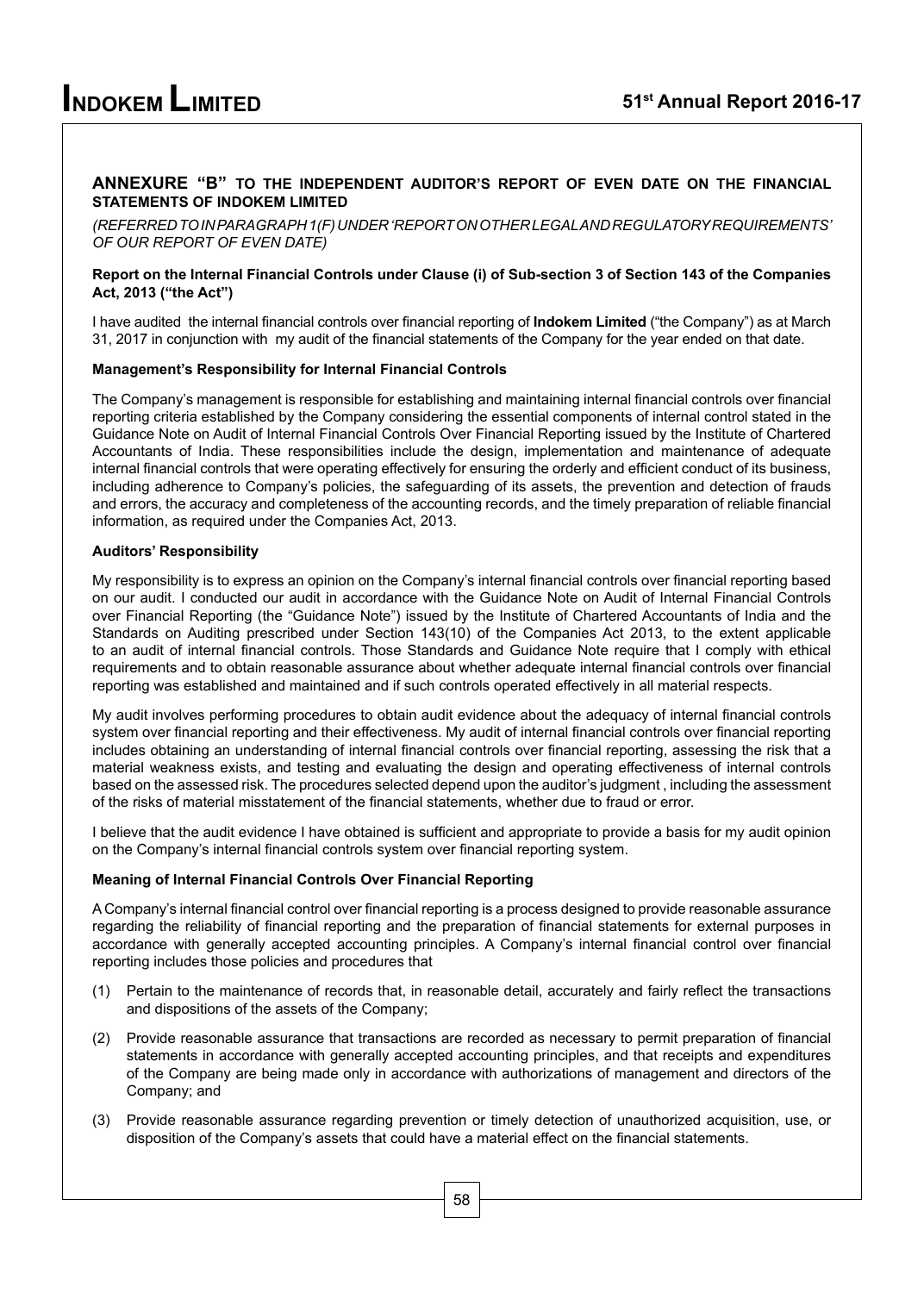#### **Inherent limitations of Internal Financial Controls over Financial Reporting**

Because of the inherent limitations of internal financial controls over financial reporting, including the possibility of collusion or improper management override of controls, material misstatements due to error or fraud may occur and may not be detected. Also projections of any evaluation of the internal financial controls over financial reporting to future periods are subject to the risk that the internal financial controls over financial reporting may become inadequate because of the changes in the conditions, or that the degree of compliance with the policies or procedures may deteriorate.

#### **Opinion**

Following weaknesses although not material are observed on checking of Internal Financial Controls and the controls needs to be strengthened:

- a) In case of Cash on hand, it is observed that entries of cash vouchers are not posted regularly and Cashier is also working as accountant for cash transactions and hence segregation of duties is required therein.
- b) In case of Sales, no formal price lists are followed and it is explained that as most of the products are tailormade and no uniform pricing is possible. It is also observed that Purchase Orders from customers are not obtained formally in many cases as the same is explained to have been obtained verbally. Proper controls to be placed on amendment in Delivery Orders while preparing delivery challans at the time of actual dispatches.
- c) In case of Purchases of Goods and Fixed Assets process of Selection of the vendors to be formalized and comparative evaluation process to be introduced except for purchases of items for which no alternative supplier is available.

With reference to my above comments, in my opinion and to the best of my information and according to the explanations given to me, the Company has, in all material respects, an adequate internal financial controls system over financial reporting and such internal financial controls over financial reporting were operating and such internal financial controls over financial reporting were operating effectively as at March 31, 2017, based on the internal financial controls over financial reporting criteria established by the Company considering the essential components of internal financial control stated in the Guidance Note on audit of Internal Financial Reporting issued by the Institute of Chartered Accountants of India.

I have considered the weaknesses identified and reported above in determining the nature, timing and extent of audit tests applied in our audit of the financial statements of the Company for the year ended on March 31, 2017 and the weakness does not affect our opinion on the said financial statements of the Company.

> **For Sheth Doctor and Associates** Chartered Accountants (Firm Regn. No. 124822W)

> > **Paresh S Doctor** Proprietor Membership No. 36056

**Place : Mumbai. Date : 10th May 2017**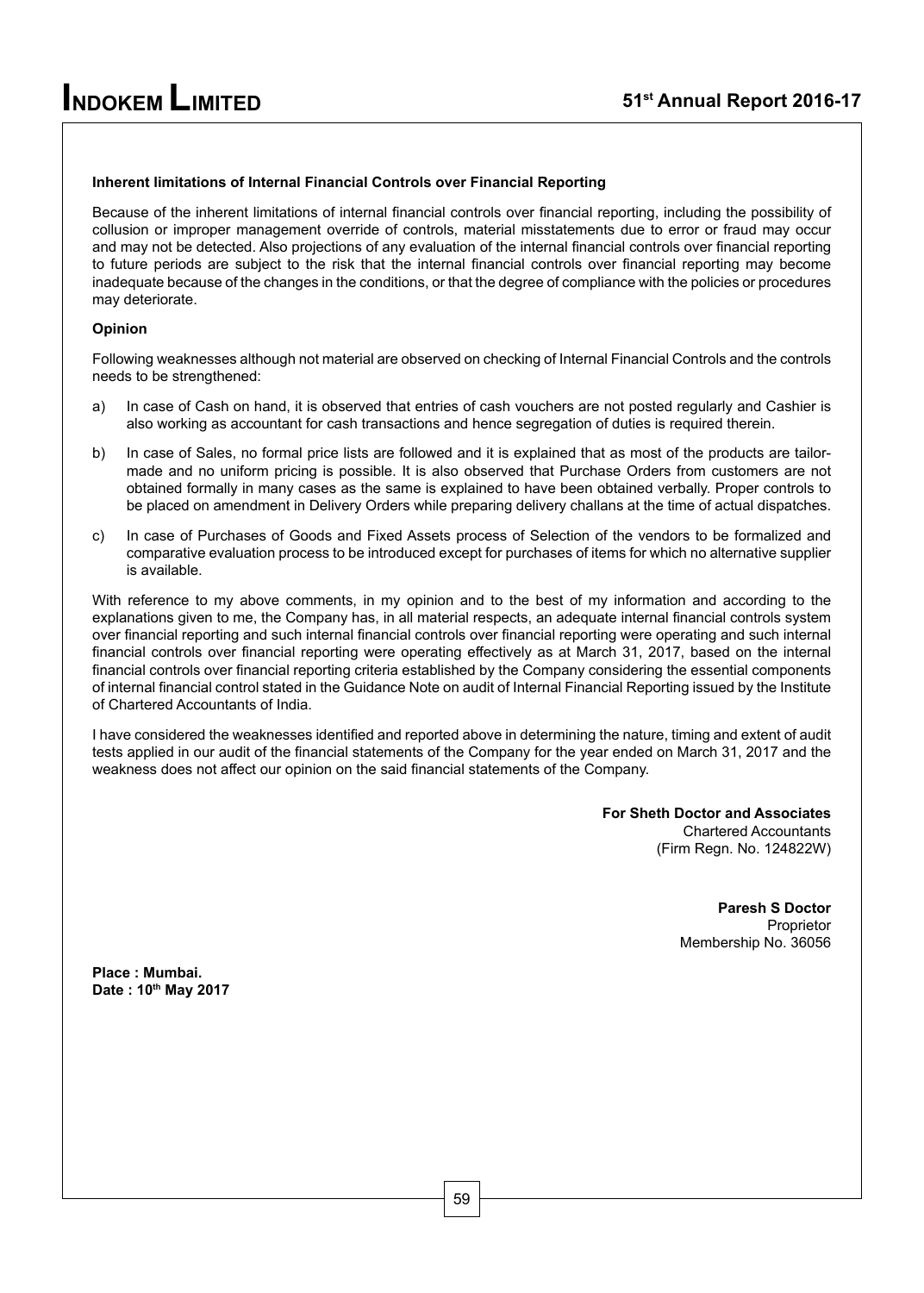# **Balance Sheet as at 31st March 2017**

|   |               |                                                                 |                    |                                      | ₹ in '000                            |
|---|---------------|-----------------------------------------------------------------|--------------------|--------------------------------------|--------------------------------------|
|   |               |                                                                 | <b>Note</b><br>No. | As at<br>31 <sup>st</sup> March 2017 | As at<br>31 <sup>st</sup> March 2016 |
| A |               | <b>EQUITY AND LIABILITIES</b>                                   |                    |                                      |                                      |
|   |               | 1 Shareholders' funds                                           |                    |                                      |                                      |
|   | (a)           | Share capital                                                   | $\overline{c}$     | 26,39,66                             | 26,39,66                             |
|   | (b)           | Reserves and surplus                                            | 3                  | 2,07,84                              | (11, 58, 59)                         |
|   |               |                                                                 |                    | 28,47,50                             | 14,81,07                             |
|   |               | 2 Non-current liabilities                                       |                    |                                      |                                      |
|   | (a)           | Long-term borrowings                                            | 4                  | 2,61,41                              | 5,09,29                              |
|   | (b)           | Other long-term liabilities                                     | 5                  | 1,91,43                              | 1,90,20                              |
|   | (c)           | Long-term provisions                                            | 6                  | 98,51                                | 84,00                                |
|   |               |                                                                 |                    | 5,51,35                              | 7,83,49                              |
|   |               | 3 Current liabilities                                           |                    |                                      |                                      |
|   | (a)           | Trade payables                                                  | 7                  | 20,59,91                             | 12,97,41                             |
|   | (b)           | Other current liabilities                                       | 8                  | 2,43,09                              | 26,65,54                             |
|   | (c)           | Short-term provisions                                           | 9                  | 23,10                                | 27,42                                |
|   |               |                                                                 |                    | 23,26,10                             | 39,90,37                             |
|   |               |                                                                 | <b>TOTAL</b>       | 57,24,95                             | 62,54,93                             |
| в | <b>ASSETS</b> |                                                                 |                    |                                      |                                      |
|   |               | 1 Non-current assets                                            |                    |                                      |                                      |
|   | (a)           | <b>Fixed assets</b>                                             |                    |                                      |                                      |
|   |               | Tangible assets<br>(i)                                          | 10                 | 12,74,56                             | 20,60,82                             |
|   |               | (ii)<br>Intangible assets                                       | 11                 | 54,85                                | 74,90                                |
|   |               | Capital work in progress<br>(iii)                               |                    | 45,29                                | 37,44                                |
|   |               | Non-current investments                                         | 12                 | 13,74,70                             | 21,73,16                             |
|   | (b)           | Long-term loans and advances                                    | 13                 | 1,07<br>4,62,65                      | 61,57<br>4,69,00                     |
|   | (c)<br>(d)    | Other non current assets                                        | 14                 | 2,23,59                              | 2,32,78                              |
|   |               |                                                                 |                    | 6,87,31                              | 7,63,35                              |
|   |               | 2 Current assets                                                |                    |                                      |                                      |
|   | (a)           | Inventories                                                     | 15                 | 10,04,20                             | 8,71,20                              |
|   | (b)           | <b>Current investments</b>                                      | 16                 |                                      | 78,32                                |
|   | (c)           | Trade receivables                                               | 17                 | 22,00,60                             | 19,14,67                             |
|   | (d)           | Cash and cash equivalents                                       | 18                 | 69,43                                | 74,28                                |
|   | (e)           | Short-term loans and advances                                   | 19                 | 3,88,60                              | 3,79,82                              |
|   | (f)           | Other current assets                                            | 20                 | 11                                   | 13                                   |
|   |               |                                                                 |                    | 36,62,94                             | 33,18,42                             |
|   |               |                                                                 |                    |                                      |                                      |
|   |               |                                                                 | <b>TOTAL</b>       | 57,24,95                             | 62,54,93                             |
|   |               | See accompanying notes forming part of the financial statements | 1 & 28             |                                      |                                      |

As per my report attached<br>For Sheth Doctor & Associates Chartered Accountants (Firm Regn. No 124822W)

Membership No 36056

**Date :10th May 2017**

# **For and on behalf of the Board of Directors**

**Paresh S. Doctor National Control of the Mahendra K.Khatau Manish M. Khatau Proprietor Director Director** Chairman & Managing Director

Place : Mumbai **Company Secretary** Company Secretary

**Bhavik B. Parekh Mukund R. Nagpurkar**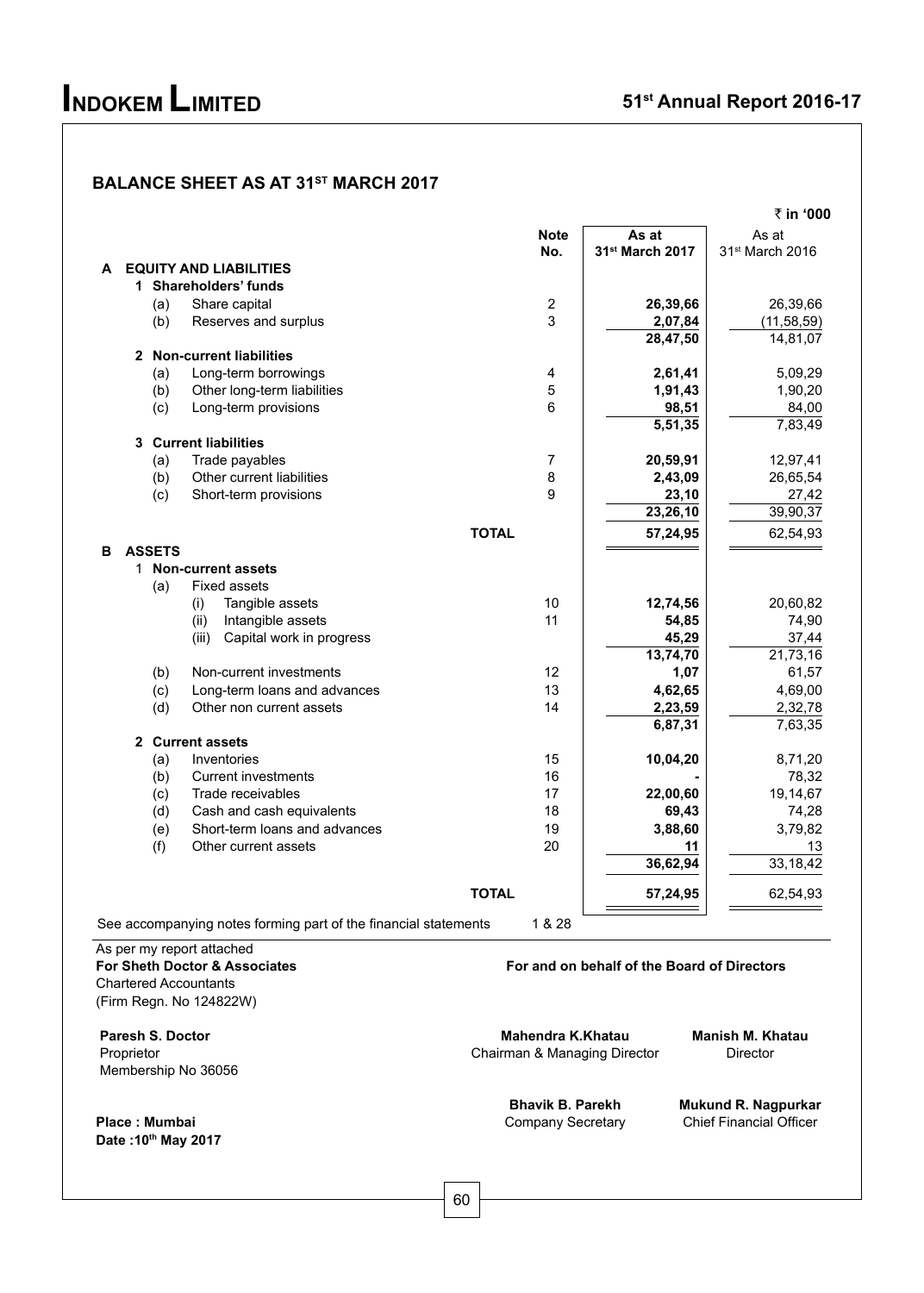# **Profit and Loss for the period 01/04/2016 to 31/03/2017**

|   |    |                                                                 |                    |                                               | ₹ in '000                                     |
|---|----|-----------------------------------------------------------------|--------------------|-----------------------------------------------|-----------------------------------------------|
|   |    |                                                                 | <b>Note</b><br>No. | For the period<br>01/04/2016 to<br>31/03/2017 | For the period<br>01/04/2015 to<br>31/03/2016 |
| A |    | <b>CONTINUING OPERATIONS</b>                                    |                    |                                               |                                               |
|   | 1  | Revenue from operations (gross)                                 | 21                 | 77,08,49                                      | 62,06,91                                      |
|   |    | Less: Excise duty                                               |                    | 4,88,24                                       | 3,30,88                                       |
|   |    | Revenue from operations (net)                                   |                    | 72,20,25                                      | 58,76,03                                      |
|   | 2  | Other income                                                    | 22                 | 58,07                                         | 1,27,60                                       |
|   | 3  | <b>Total revenue</b>                                            |                    | 72,78,32                                      | 60,03,63                                      |
|   | 4  | Expenses                                                        |                    |                                               |                                               |
|   |    | (a) Cost of materials consumed/cost of goods traded             | 23                 | 54,84,14                                      | 43,99,20                                      |
|   |    | (b) Employee benefits expense                                   | 24                 | 6,21,53                                       | 5,15,66                                       |
|   |    | (c) Finance costs                                               | 25                 | 72,46                                         | 3,03,22                                       |
|   |    | (d) Depreciation and amortisation expense                       |                    | 64,82                                         | 48,85                                         |
|   |    | (e) Other expenses                                              | 26                 | 9,88,38                                       | 7,17,49                                       |
|   |    | <b>Total expenses</b>                                           |                    | 72,31,34                                      | 59,84,42                                      |
|   | 5  | Profit/(Loss) before tax                                        |                    | 46,98                                         | 19,21                                         |
|   | 6  | Tax expense:                                                    |                    |                                               |                                               |
|   |    | (a) Current tax expense relating to prior years                 |                    |                                               | 41                                            |
|   |    | (b) Net current tax/deferred tax expense                        |                    |                                               | 5,72                                          |
|   |    |                                                                 |                    |                                               | 6,13                                          |
|   | 7  | Profit/(Loss) from continuing operations                        |                    | 46,98                                         | 13,08                                         |
| в |    | <b>DISCONTINUING OPERATIONS</b>                                 |                    |                                               |                                               |
|   | 8  | Profit/(Loss) from discontinuing operations (before tax)        | 27                 | 13,19,44                                      | (49, 19)                                      |
|   | 9  | Profit/(Loss) from discontinuing operations                     |                    | 13,19,44                                      | (49, 19)                                      |
| С |    | <b>TOTAL OPERATIONS</b>                                         |                    |                                               |                                               |
|   | 10 | Profit/(Loss) for the year                                      |                    | 13,66,44                                      | (36, 11)                                      |
|   | 11 | Earnings per share (of $\overline{\tau}$ 10/- each):            |                    |                                               |                                               |
|   |    | (a) Basic $(₹)$                                                 |                    | 5.62                                          | (0.15)                                        |
|   |    | (b) Diluted $(₹)$                                               |                    | 5.62                                          | (0.15)                                        |
|   |    | See accompanying notes forming part of the financial statements | 1 & 28             |                                               |                                               |

As per my report attached<br>For Sheth Doctor & Associates Chartered Accountants (Firm Regn. No 124822W)

Membership No 36056

**Date :10th May 2017**

**For and on behalf of the Board of Directors** 

**Paresh S. Doctor National Community Community Chairman A.Khatau Manish M. Khatau Proprietor Director Chairman A. Managing Director Director Director** Chairman & Managing Director

**Bhavik B. Parekh Mukund R. Nagpurkar** Place : Mumbai **Company Secretary** Company Secretary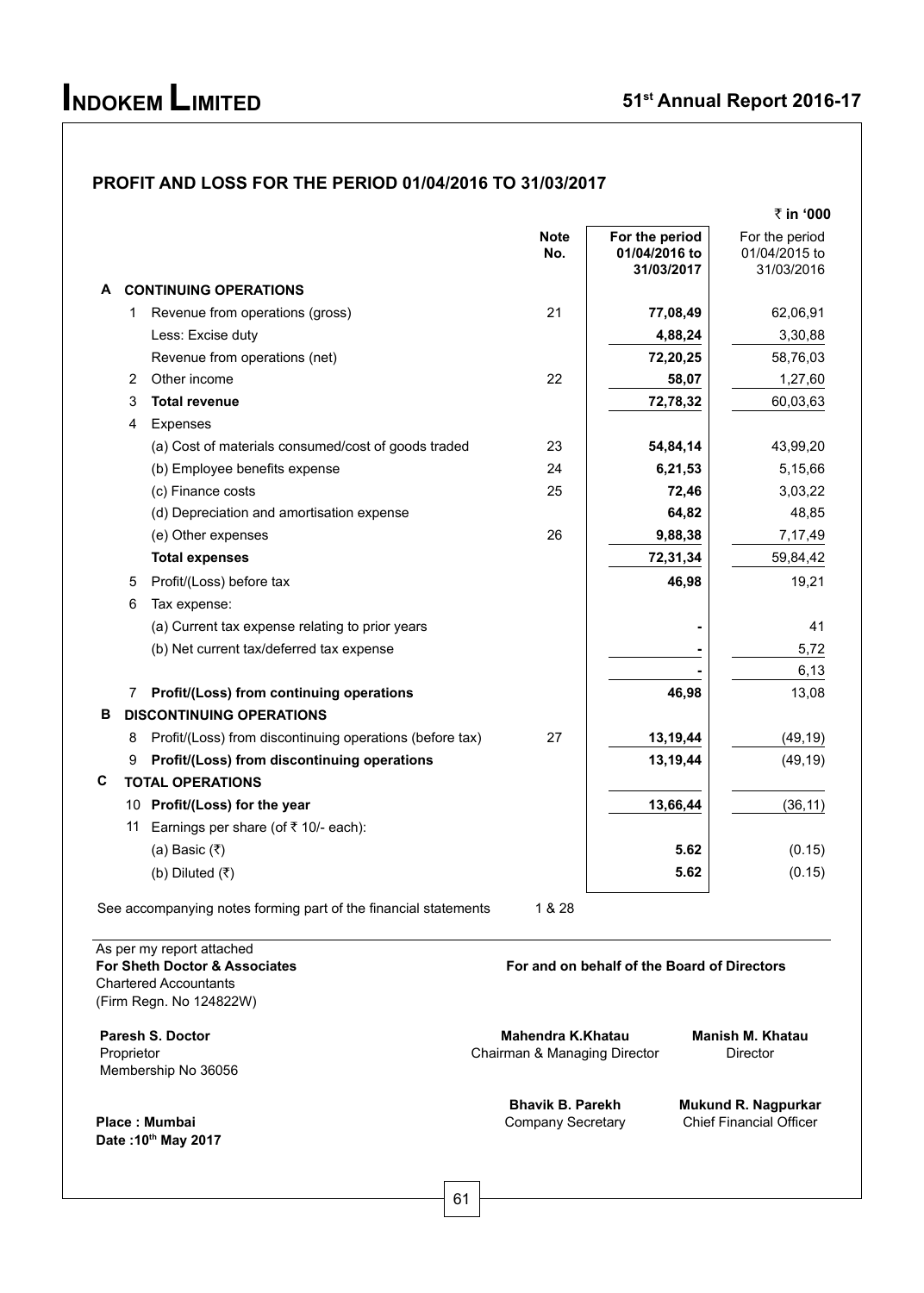# **INDOKEM LIMITED** 51<sup>st</sup> Annual Report 2016-17

# **CASH FLOW STATEMENT FOR THE YEAR ENDED 31ST MARCH 2017**

|                                                                                            |                                               | ₹ in '000                                     |
|--------------------------------------------------------------------------------------------|-----------------------------------------------|-----------------------------------------------|
|                                                                                            | For the period<br>01/04/2016 to<br>31/03/2017 | For the period<br>01/04/2015 to<br>31/03/2016 |
| <b>PART I: CASH FLOW FROM CONTINUING OPERATIONS</b>                                        |                                               |                                               |
| A. Cash flow from operating activities                                                     |                                               |                                               |
| Net Profit/ (Loss) before Tax                                                              | 13,66,44                                      | (36, 11)                                      |
| Adjustments for:                                                                           |                                               |                                               |
| Depreciation                                                                               | 64,82                                         | 48,85                                         |
| Finance cost                                                                               | 72,46                                         | 3,03,22                                       |
| (Profit)/Expenses on discontinuing operations                                              | (13, 19, 44)                                  | 49,19                                         |
| Amortization of goodwill                                                                   | 23,75                                         | 26,13                                         |
| Amalgamation expenses w/off                                                                | 9,19                                          | 10,23                                         |
| <b>Tax Expenses</b>                                                                        |                                               | 6,14                                          |
| Interest income<br>Provision and write-off of Debts and Advances                           | (7, 10)<br>73                                 | (5, 67)                                       |
| Gain on settlement of Term Loan                                                            |                                               | 27,10<br>(68, 15)                             |
| Provision written back                                                                     |                                               | (31, 78)                                      |
| Profit/(loss) on sale of Fixed Assets (Net)                                                |                                               | (2,57)                                        |
| Assets/Stocks/Investments written off                                                      |                                               |                                               |
| Profit/(loss) on sale of investments (Net)                                                 | (3,07)                                        | (3,66)                                        |
| Operating Income Before Working Capital changes                                            | 2,07,78                                       | 3,22,92                                       |
|                                                                                            |                                               |                                               |
| Changes in working capital                                                                 |                                               |                                               |
| Adjustment for increase / decrease in operating assets                                     |                                               |                                               |
| Inventories                                                                                | (1, 32, 99)                                   | 2,37,82                                       |
| <b>Trade Receivables</b>                                                                   | (5,93,18)                                     | (3,77,94)                                     |
| Short Term Loans and Advances                                                              | (8, 78)                                       | 86,36                                         |
| Long Term Loans and Advances                                                               | 35,27                                         | 26,09                                         |
| Taxes paid                                                                                 | (28, 92)                                      | (21, 49)                                      |
| Other current assets                                                                       | (1)                                           | 6,77                                          |
| Other non-current assets                                                                   |                                               | (1,76,06)                                     |
| Adjustment for increase / decrease in operating liabilities                                |                                               |                                               |
| Trade payables                                                                             | 7,62,50                                       | 1,17,26                                       |
| Other current liabilities                                                                  | (24, 06, 42)                                  | 22,70,52                                      |
| Other long term liabilities                                                                | 1,23                                          | (6, 69)                                       |
| Long - term provisions<br>Short-term provisions                                            | 14,51                                         | 8,81                                          |
| Changes in working capital                                                                 | (4, 32)<br>(23, 61, 11)                       | 4,27<br>21,75,72                              |
|                                                                                            |                                               |                                               |
| Net cash flow from operating activities (A)                                                | (21, 53, 33)                                  | 24,98,64                                      |
|                                                                                            |                                               |                                               |
| B. Cash flow from investing activities                                                     |                                               |                                               |
| Capital expenditure on fixed assets                                                        | (1, 82, 35)                                   | (2,09,29)                                     |
| Proceeds on sale of fixed assets                                                           |                                               | 6,18                                          |
| Proceeds from sale of non current investments                                              | 60,50                                         | 1,57,79                                       |
| (Increase)/Decrease in the current investment<br>Proceeds from sale of current investments | (1,90,00)                                     | (18, 62, 00)                                  |
| Interest received                                                                          | 2,71,39                                       | 17,88,00                                      |
| Net cash flow from invetsting activities (B)                                               | 7,10<br>(33, 36)                              | 5,67<br>(1, 13, 65)                           |
|                                                                                            |                                               |                                               |
|                                                                                            |                                               |                                               |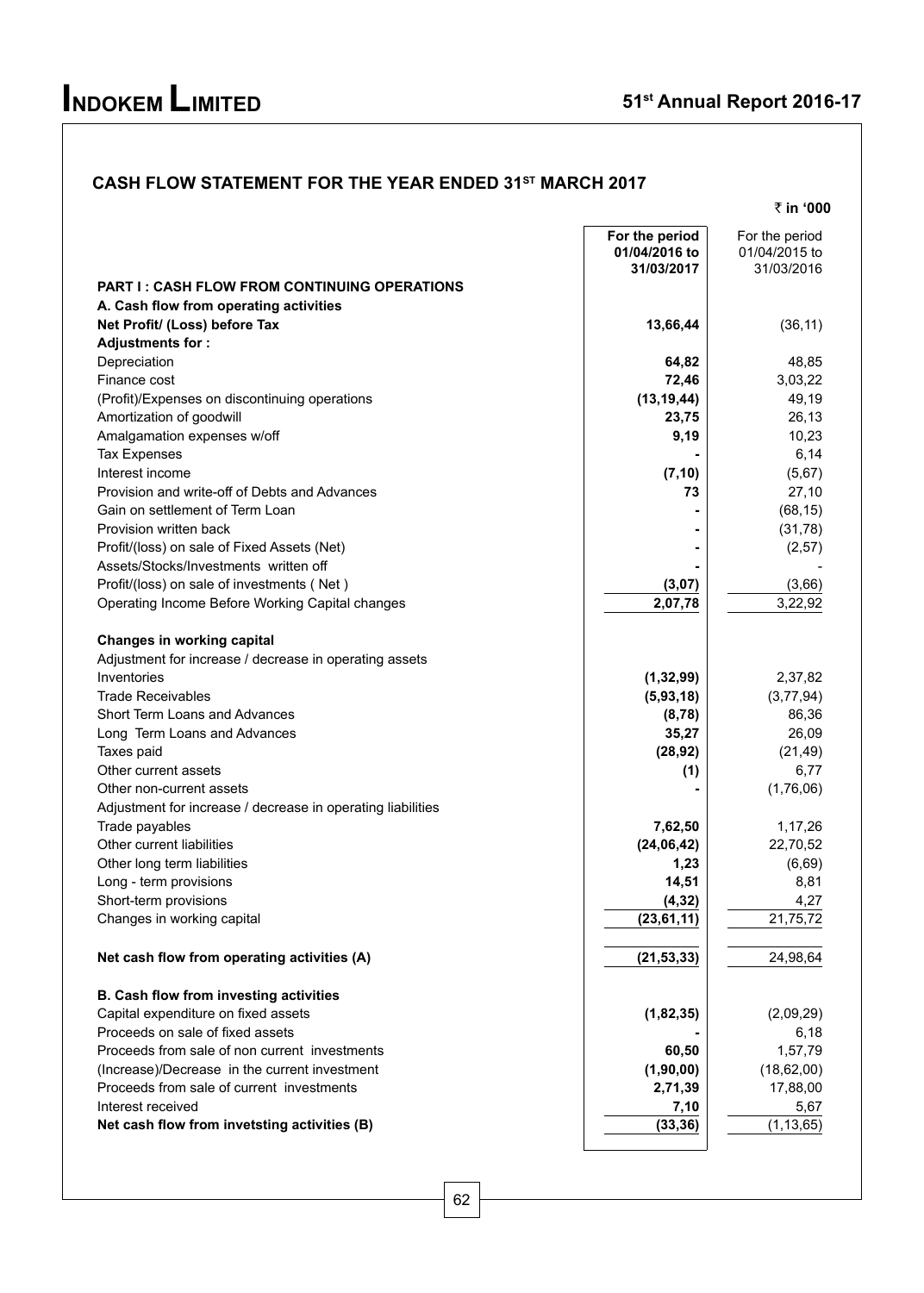# **INDOKEM LIMITED** 51<sup>st</sup> Annual Report 2016-17

# **CASH FLOW STATEMENT FOR THE YEAR ENDED 31ST MARCH 2017 (Contd.)**

|                                                                                |                                               | ₹ in '000                                     |
|--------------------------------------------------------------------------------|-----------------------------------------------|-----------------------------------------------|
|                                                                                | For the period<br>01/04/2016 to<br>31/03/2017 | For the period<br>01/04/2015 to<br>31/03/2016 |
| C. Cash flow from financing activities                                         |                                               |                                               |
| Proceeds from long term borrowings                                             | 1,62,88                                       | 5,53,31                                       |
| Repayment of long term borrowings                                              | (4,09,46)                                     | (8,64,96)                                     |
| Repayment of short term borrowings                                             |                                               | (17, 11, 98)                                  |
| Finance costs                                                                  | (75, 83)                                      | (3,09,47)                                     |
| Net cash flow from financing activities (C)                                    | (3, 22, 41)                                   | (23, 33, 10)                                  |
| Net cash flow from continuing operations                                       | (25,09,10)                                    | 51,89                                         |
| <b>PART II</b>                                                                 |                                               |                                               |
| <b>CASH FLOW FROM DISCONTINUING OPERATIONS</b>                                 |                                               |                                               |
| A. Cash flow from operating activities                                         |                                               |                                               |
| Net Profit/ (Loss) before Tax                                                  | 13,19,44                                      | (49, 19)                                      |
| Adjustments for:                                                               |                                               |                                               |
| Profit on sale of fixed asset                                                  | (16, 16, 74)                                  |                                               |
| Provision no longer required                                                   | (13,96)                                       |                                               |
| Bad Debts w/off                                                                | 6,84,06                                       |                                               |
| Provision for doubtful debts w/back                                            | (3, 77, 54)                                   |                                               |
| Operating Income Before Working Capital changes                                | (4, 74)                                       | (49, 19)                                      |
| B. Cash flow from investing activities                                         |                                               |                                               |
| Proceeds on sale of fixed assets (net of expenses in respect of sale of asset) | 25,08,99                                      | 0                                             |
| Net Cash flow from discontinuing operatons                                     | 25,04,25                                      | (4, 919)                                      |
| Net increase/(decrease) in cash and cash equivalent (Part I+ Part II)          | (4, 85)                                       | 2,70                                          |
| Cash and cash equivalent at the end of the year                                | 69,43                                         | 74,28                                         |
| Cash and cash equivalent at the beginning of the year                          | 74,28                                         | 71,58                                         |
| Cash and cash equivalent comprise of :                                         |                                               |                                               |
| (a) cash in hand                                                               | 2,72                                          | 3,84                                          |
| (b) balance with banks                                                         |                                               |                                               |
| (i) in curent accounts                                                         | 61,49                                         | 65,54                                         |
| (ii) in EEFC accounts                                                          | 1,03                                          | 1,04                                          |
| (III) in earmarked accounts                                                    | 4,14                                          | 3,81                                          |
| (c) Others                                                                     | 5                                             | 5                                             |
|                                                                                |                                               |                                               |

As per my report attached<br>For Sheth Doctor & Associates Chartered Accountants (Firm Regn. No 124822W)

Membership No 36056

**Date :10th May 2017**

# **For and on behalf of the Board of Directors**

**Paresh S. Doctor National Community Community Chairman A.Khatau Manish M. Khatau Proprietor Director Chairman A. Managing Director Director Director** Chairman & Managing Director

Place : Mumbai **Company Secretary** Company Secretary

**Bhavik B. Parekh Mukund R. Nagpurkar**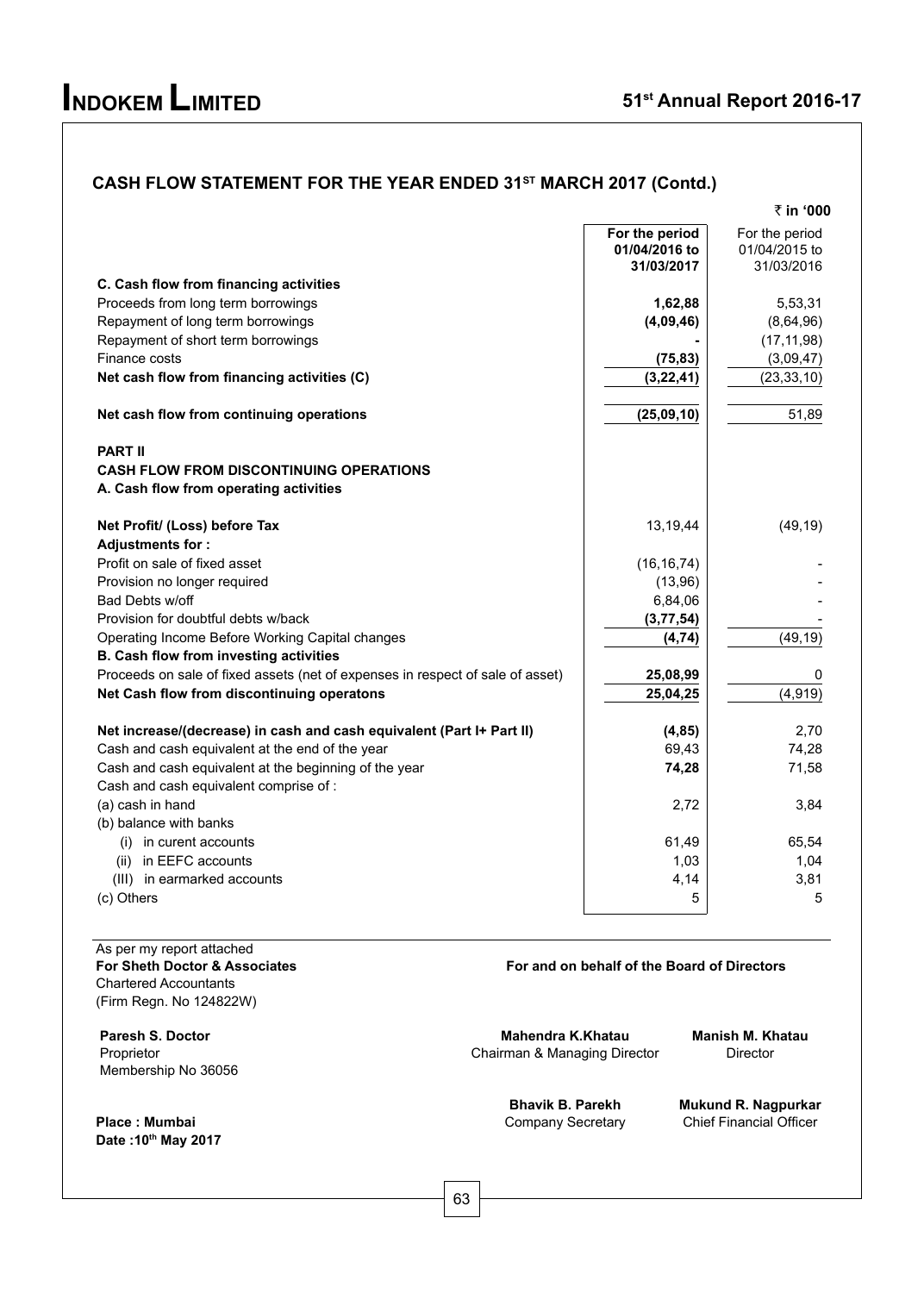# **NOTES TO THE FINANCIAL STATEMENTS.**

# **NOTE NO. 1**

#### **Corporate Information**

The Company deals in dyes, sizing chemicals and auxiliaries used in textile industry. The Company also deals in Electrical Capacitors. It has head office at Mahim, Mumbai and branch offices at Ahmedabad, Delhi and Coimbatore. It has manufacturing and warehouse facility at Dahisar Mori, Ambernath near Mumbai, Narol-Ahmedabad and warehouses at Ahmedabad and Coimbatore locations.

#### **Significant Accounting Policies**

#### **Basis of accounting and preparation of financial statements**

The financial statements of the Company have been prepared in accordance with the Generally Accepted Accounting Principles in India, to comply with the accounting standards specified under section 133 of the Companies Act 2013 read with Rule 7 of the Companies ( Accounts ) Rules 2014.

The accounting statements have been prepared on accrual basis under historical cost convention.

#### **Use of Estimates**

The preparation of financial statements in conformity with the Indian GAAP requires the management to make estimates and assumptions considered in the reported amounts of assets and liabilities and reported income and expenses. The management believes that the estimates used in preparation of financial statements are prudent and reasonable.

#### **Inventories**

Inventories of stock in trade are valued on FIFO basis, work-in-progress and finished goods are valued at material cost plus production overheads and inventories of Ankleshwar plant are valued on the estimated basis as certified by management.

#### **Cash and cash equivalent**

Cash comprises of cash on hand and demand deposits with banks. Cash equivalent are short term, highly liquid investments that are readily convertible into known amount of cash.

#### **Cash Flow statement**

Cash flows are reported using indirect method , whereby profit/(loss) before extraordinary items and tax is adjusted for effects of transactions of non-cash nature and any accruals of past and future cash receipts or payments. The cash flows from operating, investing and financing activities are segregated on the basis of available information.

#### **Depreciation**

The net carrying value of fixed assets is amortized in the manner prescribed in part "C" of Schedule II of the Companies Act 2013.

Leasehold land is amortized over the period of lease.

Depreciation on additions of assets during the year has been provided on pro-rata basis with reference to the date of addition.

#### **Revenue recognition**

#### **Sale of goods :**

Sales are recognized , net of returns and trade discounts on transfer of significant risks and rewards of the ownership to buyer. Sales include excise duty but exclude sales tax and Vat.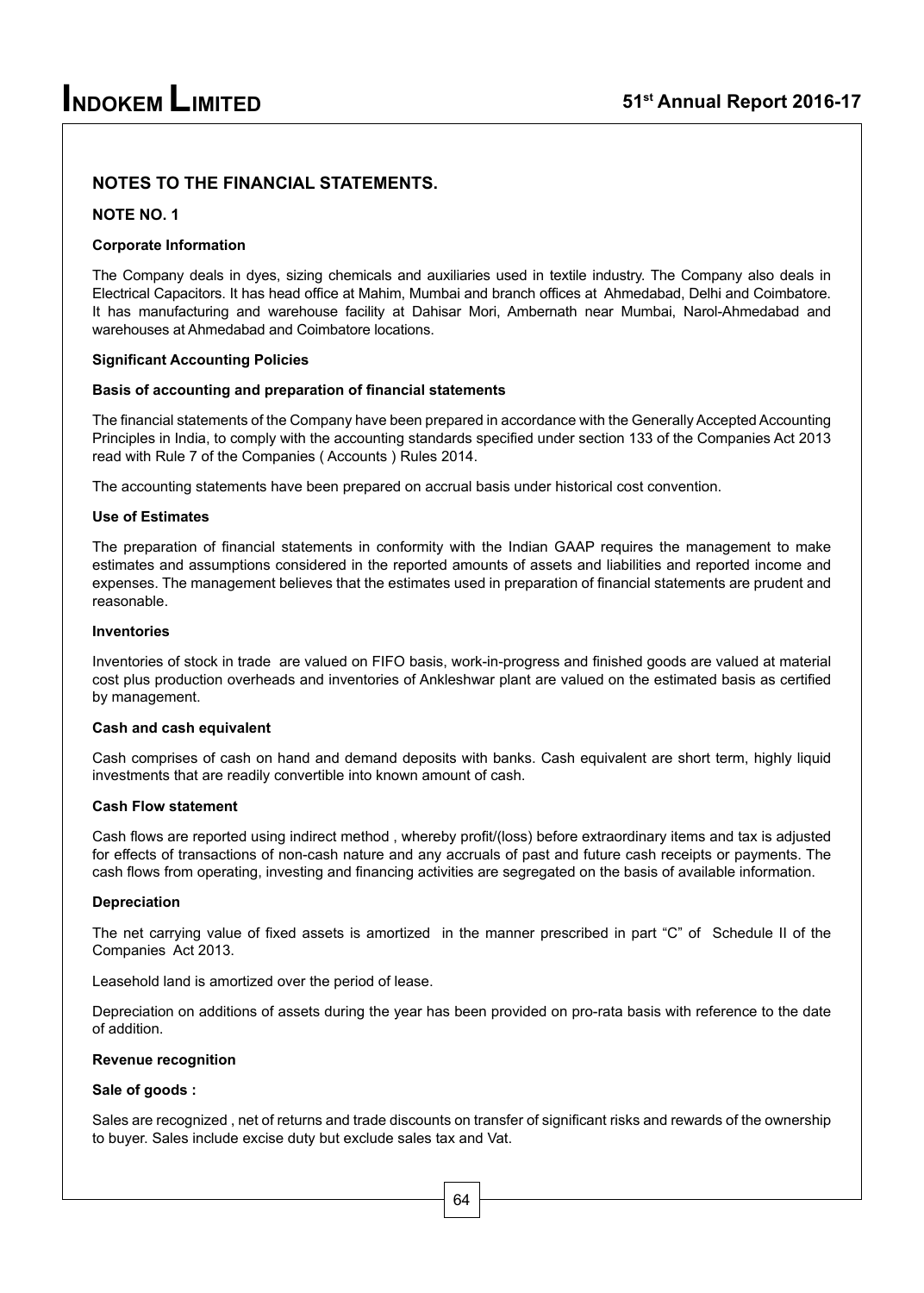# **INDOKEM LIMITED** 51st Annual Report 2016-17

### **Other Income**

Interest income is accounted on accrual basis.

#### **Tangible Fixed Assets**

The tangible fixed assets are stated at cost of acquisition ( net of Cenvat credit / Value added tax ). All costs relating to the acquisition and installation, up to the date of such assets are put to use, are capitalized as part of cost of the asset.

Fixed assets retired from use and held for sale are disclosed separately in the Balance Sheet.

#### **Intangible Assets**

Intangible assets are carried at cost.

#### **Foreign currency transactions**

All transactions in foreign currency are recorded at the rates of exchange prevailing on the dates when the transaction takes place.

Monetary assets and liabilities in foreign currency outstanding at the close of the year are converted in Indian currency at the appropriate rate of exchange prevailing on the date of Balance Sheet. The resultant gain/loss pertaining to revenue is recognized in the Statement of profit/loss for the year and that of pertaining to capital is adjusted to the cost of fixed asset.

#### **Borrowing costs**

Borrowing costs are recognized in the Statement of profit and loss in the year in which they are incurred.

#### **Investments**

Current and long term Investments are stated at cost .

#### **Employees' Retirement Benefits**

#### Short-term Employee Benefits

All Employee benefits payable within twelve months of rendering the service are recognized in the period in which the employee renders the related service.

#### Post Employment/Retirement Benefits

Contribution to Defined Contribution Plans such as Provident Funds etc. are charged to the Profit and Loss Account as incurred.

Defined Benefit Plans – The present value of the obligation under such plans is determined based on an actuarial valuation. Actuarial gains and losses arising on such valuation are recognized immediately in the Profit and Loss Account. In the absence of any plan assets, the present value obligation is recognized on gross basis.

#### Termination Benefits

Termination Benefits are recognized as and when incurred.

#### **Taxes on Income**

Provision for current tax is made based on the tax payable for the year under the Income Tax Act, 1961. Deferred tax is recognized for all timing differences between taxable income and accounting income that originate in one period and are capable of reversal in one or more subsequent periods.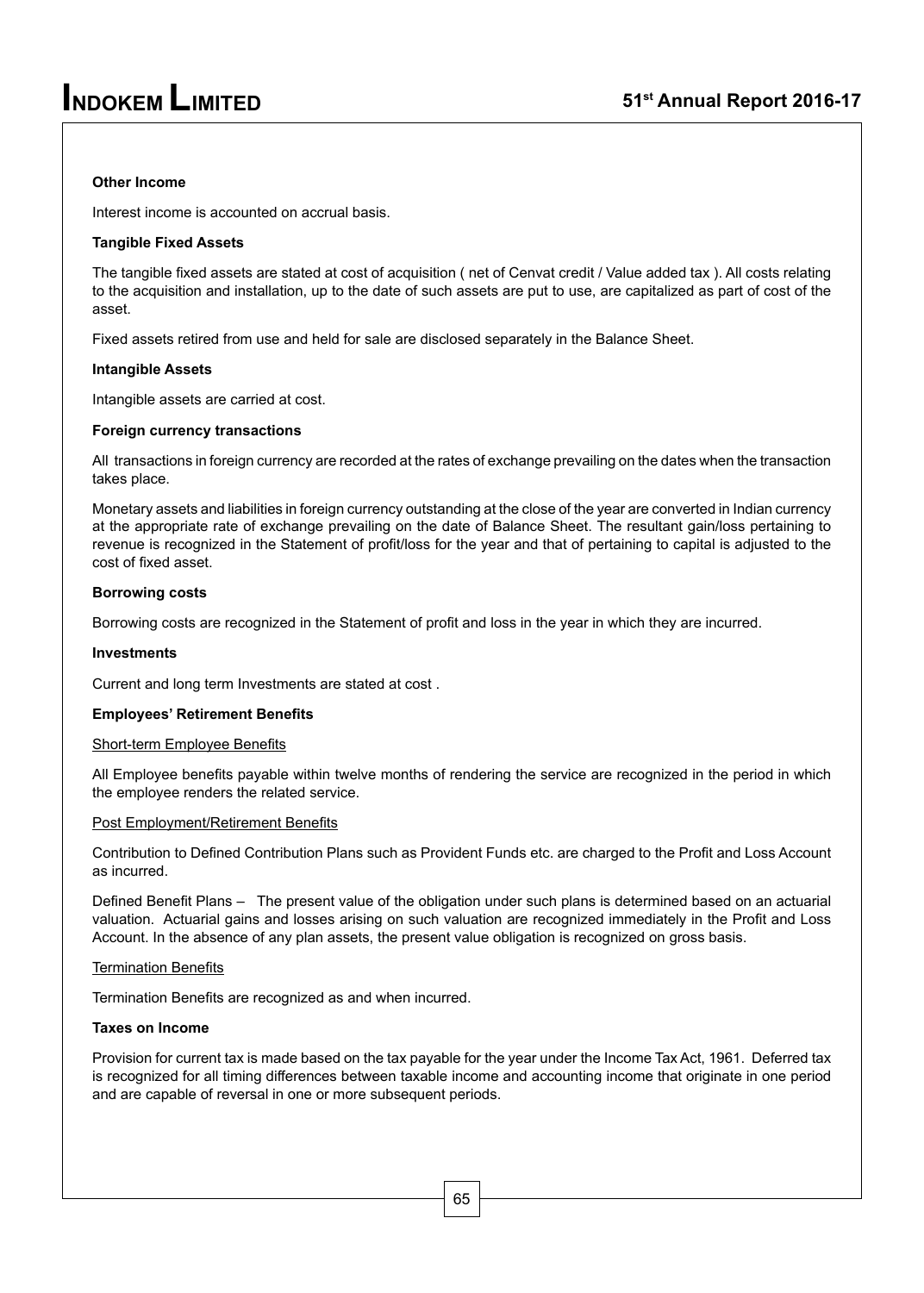# **INDOKEM LIMITED** 51<sup>st</sup> Annual Report 2016-17

#### **Provision for Contingencies**

In the opinion of the management provisions for contingencies in pursuance of AS 29 issued by the Institute of Chartered Accountants of India is not required as there exist no such liabilities unprovided for.

# **Goodwill**

The goodwill is amortized over a period of five years commencing from the year in which it arises.

#### **Amalgamation Expenses**

Amalgamation expenses incurred during the year are amortised over a period of five successive previous years commencing from the year in which the amalgamation expenses are incurred. The balance amount of amalgamation expenses is shown under the head Miscellaneous Expenditure to the extent not written off or adjusted.

#### **Earning per share**

The basic and diluted earnings per share is computed by dividing the net profit/loss attributable to equity shareholders for the year, by the weighted average number of equity shares outstanding during the year. The Company did not have any dilutive potential equity shares outstanding as at year end.

#### **Note 2 : Share capital**

|                                                                                                                                        |                     | As at 31 <sup>st</sup> March 2017 | As at 31 <sup>st</sup> March 2016 |           |  |
|----------------------------------------------------------------------------------------------------------------------------------------|---------------------|-----------------------------------|-----------------------------------|-----------|--|
| Particulars                                                                                                                            | Number of           | ₹ in '000                         | Number of                         | ₹ in '000 |  |
|                                                                                                                                        | shares              |                                   | shares                            |           |  |
| <b>Authorised</b>                                                                                                                      |                     |                                   |                                   |           |  |
| 2,43,25,600 (2,53,00,000) Equity Shares of ₹10/- each                                                                                  | 2,43,25,600         |                                   | 24,32,56   2,43,25,600            | 24,32,56  |  |
| 21,00,000 (Nil) Preference Shares of ₹10/- each                                                                                        | 21,00,000           | 2,10,00                           | 21,00,000                         | 2,10,00   |  |
| <b>Issued &amp; Subscribed and Fully Paid up</b><br><b>Equity Shares</b>                                                               |                     |                                   |                                   |           |  |
| <b>Opening Balance</b>                                                                                                                 | 2,43,25,600         |                                   | 24, 32, 56   2, 44, 97, 188       | 24,49,72  |  |
| Less: 1,71,588 shares cancelled out of shares held for<br>disposal on merger in previous year                                          |                     |                                   | (1,71,588)                        | (17, 16)  |  |
|                                                                                                                                        | 2,43,25,600         | 24,32,56                          | 2,43,25,600                       | 24,32,56  |  |
| Less:                                                                                                                                  |                     |                                   |                                   |           |  |
| Equity shares of the Company acquired during<br>amalgamation from one of the merging Company viz,<br>Khatau Capacitors Private Limited |                     |                                   |                                   |           |  |
| <b>Preference Shares</b>                                                                                                               |                     |                                   |                                   |           |  |
| 8% non cumulative Reedemable Preference Shares<br>20,70,975 Preference Shares of ₹10/- each issued during<br>the year                  | 20,70,975           | 2,07,10                           | 20,70,975                         | 2,07,10   |  |
|                                                                                                                                        | Total   2,63,96,575 |                                   | 26,39,66   2,63,96,575            | 26,39,66  |  |

1 (a) Rights etc. attached to Equity Shares :

Equity shares having face value of  $\overline{5}10/$ - per share. Each shareholder is eligible for one vote per share held.

(b) Details of shares held by the shareholders holding more than 5% of the aggregate shares in the Company: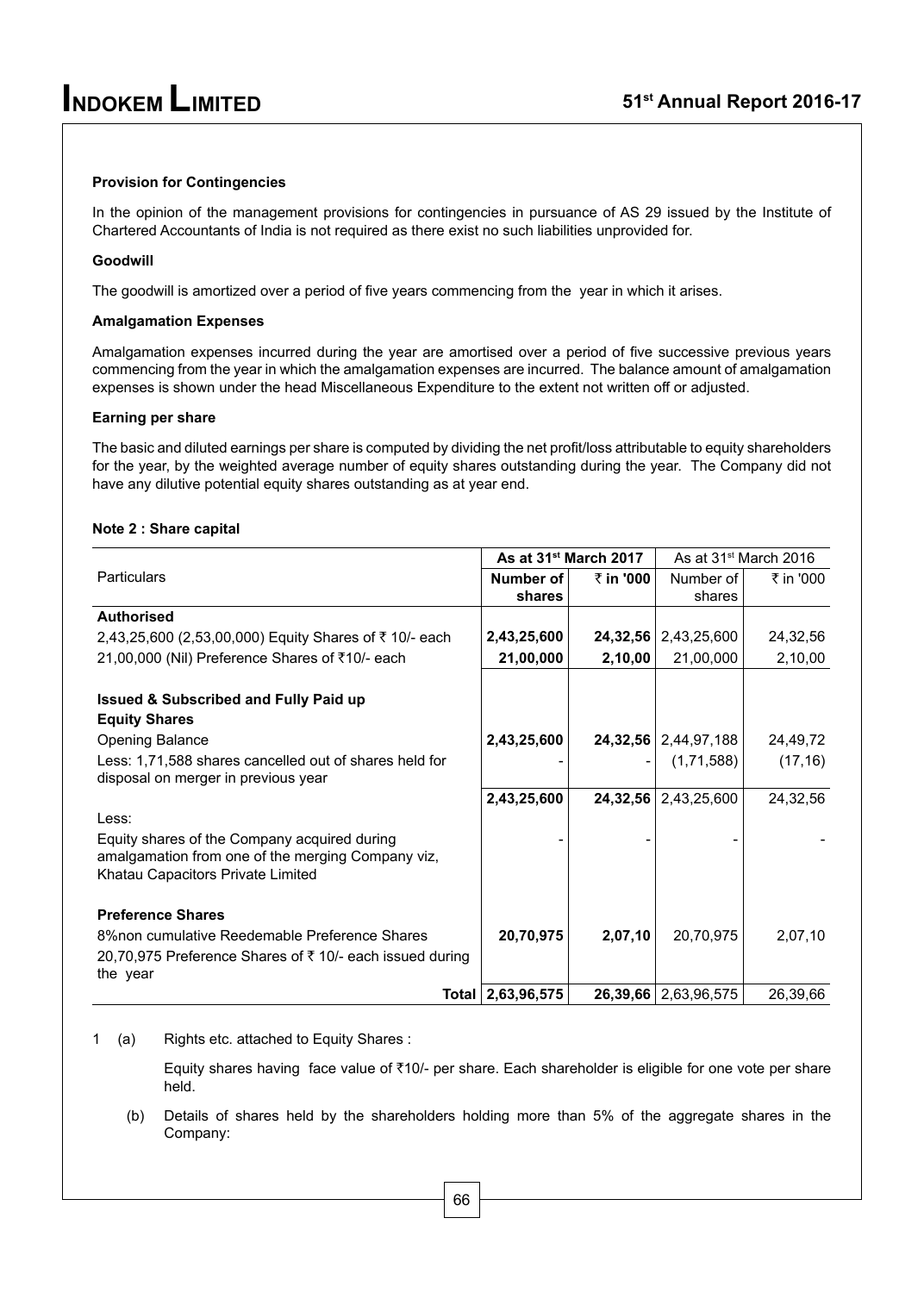` **in '000**

# **Note 2 : Share capital (Contd.)**

(i) Equity Shares

|                                                    |           | As at 31 <sup>st</sup> March 2017 | As at 31 <sup>st</sup> March 2016 |         |  |
|----------------------------------------------------|-----------|-----------------------------------|-----------------------------------|---------|--|
| Name of the Shareholder                            | Number of | $%$ of                            | Number of                         | $%$ of  |  |
|                                                    | shares    | <b>Holding</b>                    | shares                            | Holding |  |
| Priyamvada Holdings Limited                        |           | ٠                                 | 55,64,519                         | 22.88   |  |
| Vindhyapriya Holdings Private Limited              | 53,65,296 | 22.06                             | 32,94,588                         | 13.54   |  |
| Khatau Leasing and Finance Company Private Limited |           | ٠                                 | 38, 31, 215                       | 15.75   |  |
| Mahendra K. Khatau                                 | 16,58,310 | 6.82                              | 16,51,029                         | 6.79    |  |
| Priyanilgiri Holdings Private Limited              | 48,96,929 | 20.13                             |                                   |         |  |
| <b>MKK Holdings Private Limited</b>                | 37,77,877 | 15.53                             |                                   |         |  |

#### (ii) Preference Shares

|                                 | As at 31 <sup>st</sup> March 2017 |         | As at 31 <sup>st</sup> March 2016 |         |  |
|---------------------------------|-----------------------------------|---------|-----------------------------------|---------|--|
| Name of the Shareholder         | Number of                         | $%$ of  | Number of                         | $%$ of  |  |
|                                 | shares                            | Holdina | shares                            | Holding |  |
| Mahendra K. Khatau              | 11.98.450                         | 57.87   | 11.98.450                         | 57.87   |  |
| Samudra Dyechem Private Limited | 8.72.500                          | 42.13   | 8.72.500                          | 42.13   |  |

### **Note 3 : Reserves and surplus**

|     | <b>Particulars</b>                                                 | As at                       | As at                       |
|-----|--------------------------------------------------------------------|-----------------------------|-----------------------------|
|     |                                                                    | 31 <sup>st</sup> March 2017 | 31 <sup>st</sup> March 2016 |
| (a) | Capital reserve                                                    |                             |                             |
|     | Balance brought forward                                            | 79                          | 79                          |
|     |                                                                    | 79                          | 79                          |
| (b) | Securities premium account                                         |                             |                             |
|     | Balance brought forward                                            | 10,23,77                    | 10,23,77                    |
|     |                                                                    | 10,23,77                    | 10,23,77                    |
| (c) | Revaluation/capital reserve                                        |                             |                             |
|     | Opening balance                                                    | 4,60,29                     | 5,08,87                     |
|     | Less: Utilised/transferred during the year (refer note no.1 below) |                             | 48,58                       |
|     | Closing balance                                                    | 4,60,29                     | 4,60,29                     |
|     |                                                                    |                             |                             |
| (d) | General reserve                                                    |                             |                             |
|     | Balance brought forward                                            | 6,47,90                     | 6,47,90                     |
|     |                                                                    | 6,47,90                     | 6,47,90                     |
| (e) | Surplus/(deficit) in statement of profit and loss                  |                             |                             |
|     | Opening balance                                                    | (32, 91, 34)                | (32, 55, 23)                |
|     | Add: Profit/(loss) for the year                                    | 13,66,44                    | (36, 11)                    |
|     | Closing balance                                                    | (19, 24, 91)                | (32, 91, 34)                |
|     | <b>Total</b>                                                       | 2,07,84                     | (11,58,59)                  |
|     |                                                                    |                             |                             |

Note 1 : Deduction in Capital reserve amounting to  $\bar{\tau}$  Nil ( $\bar{\tau}$  48,58,058/-) is on account of disposal of investment of Khatau Capacitor Private Limited in the shares of Indokem Limited acquired during amalgamation of Indokem Limited, Khatau Capacitor Private Limited and Indokem Exports Limited during 2014-2015 as per the scheme of amalgamation and represents difference between cost and face value of the said investment.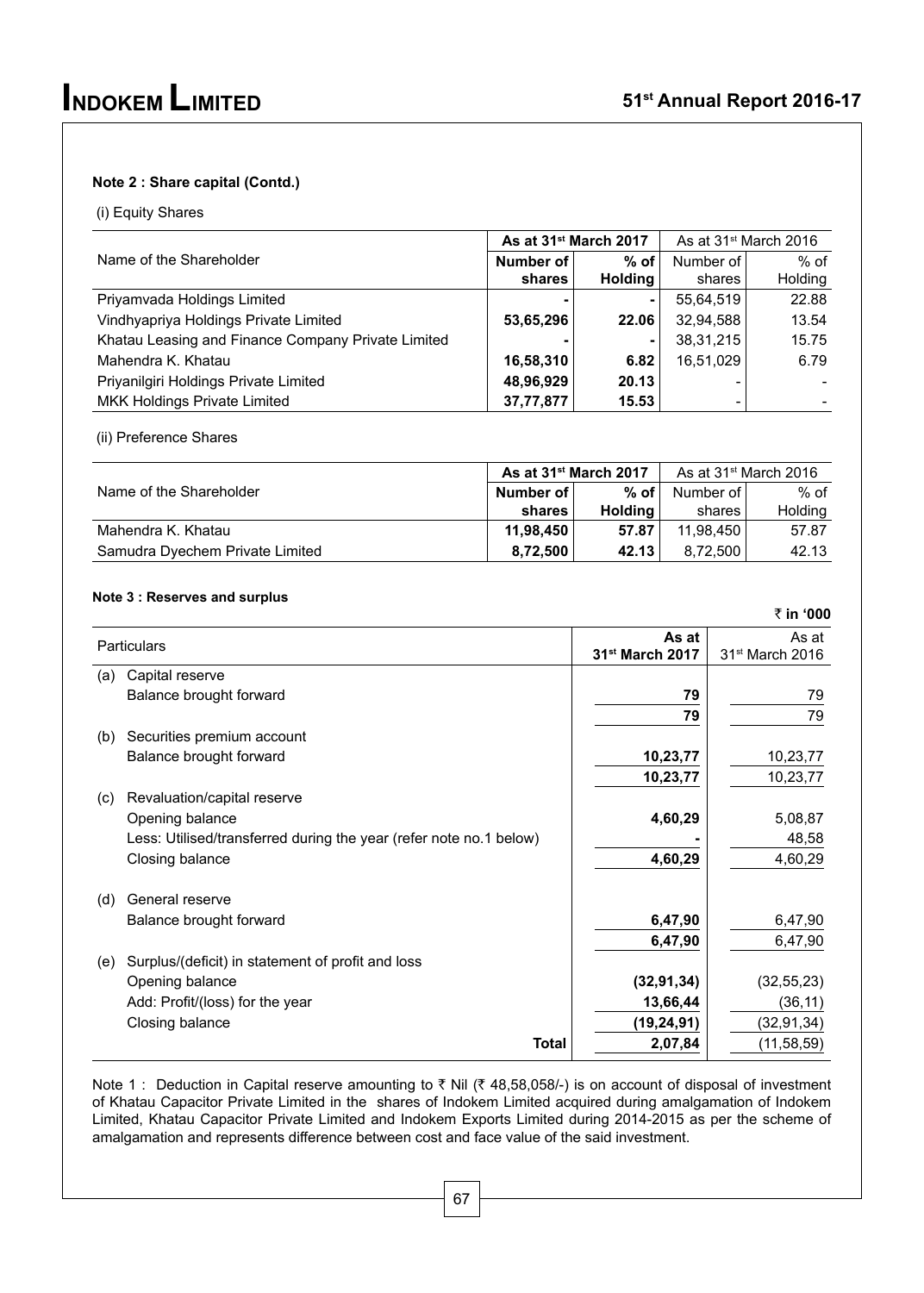$\mathbf{r}$  **i**  $\mathbf{r}$  in  $\mathbf{r}$ 

` **in '000**

#### **Note 4 : Long-term borrowings**

|     |                                         |              |                                      | $\langle$ in ouv                     |
|-----|-----------------------------------------|--------------|--------------------------------------|--------------------------------------|
|     | <b>Particulars</b>                      |              | As at<br>31 <sup>st</sup> March 2017 | As at<br>31 <sup>st</sup> March 2016 |
| (a) | Term Ioans<br>Secured - Vehicle Ioan    |              |                                      |                                      |
|     | From banks                              |              | 15,39                                | 14,96                                |
|     | From others                             |              | 64,51                                | 89,94                                |
| (b) | Loans and advances from related parties |              | 79,90                                | 1,04,90                              |
|     | Unsecured                               |              |                                      |                                      |
|     | Loan from promoter                      |              | 1,70,24                              | 3,44,69                              |
|     | Loan from directors                     |              | 11,27                                | 59,70                                |
|     |                                         |              | 1,81,51                              | 4,04,39                              |
|     |                                         | <b>Total</b> | 2,61,41                              | 5,09,29                              |

**Notes:** Details of Security & Terms of Repayment

- i) Vehicle loan amounting to  $\bar{\tau}$  Nil (March'16  $\bar{\tau}$  7.82 lakhs) repayable in monthly installments, last installment due on 10th November 2017 and is secured against specific vehicle
- ii) Vehicle loan amounting to  $\bar{\tau}$  64.51 lakhs (March'16  $\bar{\tau}$  82.11 lakhs) repayable in monthly installments, last installment due on 7th February 2021 and is secured against specific vehicle
- iii) Vehicle loan amounting to  $\bar{\tau}$  5.42 lakhs (March'16  $\bar{\tau}$  8.56 lakhs) repayable in monthly installments, last installment due on 5th September 2019 and is secured against specific vehicle
- iv) Vehicle loan amounting to  $\bar{x}$  4.04 lakhs (March'16  $\bar{x}$  6.40 lakhs) repayable in monthly installments, last installment due on 5th September 2019 and is secured against specific vehicle
- v) Vehicle loan amounting to  $\bar{\tau}$  5.93 lakhs (March'16  $\bar{\tau}$  Nil) repayable in monthly installments, last installment due on 5th June 2020 and is secured against specific vehicle
- vi) Loans from related parties are generally of long term nature, however no repayment schedule is specified

#### **Note 5 : Other long-term liabilities**

|     |                            |              |                             | . <b>. .</b>                |
|-----|----------------------------|--------------|-----------------------------|-----------------------------|
|     | Particulars                |              | As at                       | As at                       |
|     |                            |              | 31 <sup>st</sup> March 2017 | 31 <sup>st</sup> March 2016 |
| (a) | Others :                   |              |                             |                             |
|     | Security deposits received |              | 1,91,43                     | 1,90,20                     |
|     |                            | <b>Total</b> | 1,91,43                     | 1,90,20                     |

**Notes:** Considering the long term relation with customers all security deposits received from them are treated as long term, although Company has no right to defer the payment of the same beyond 1 year.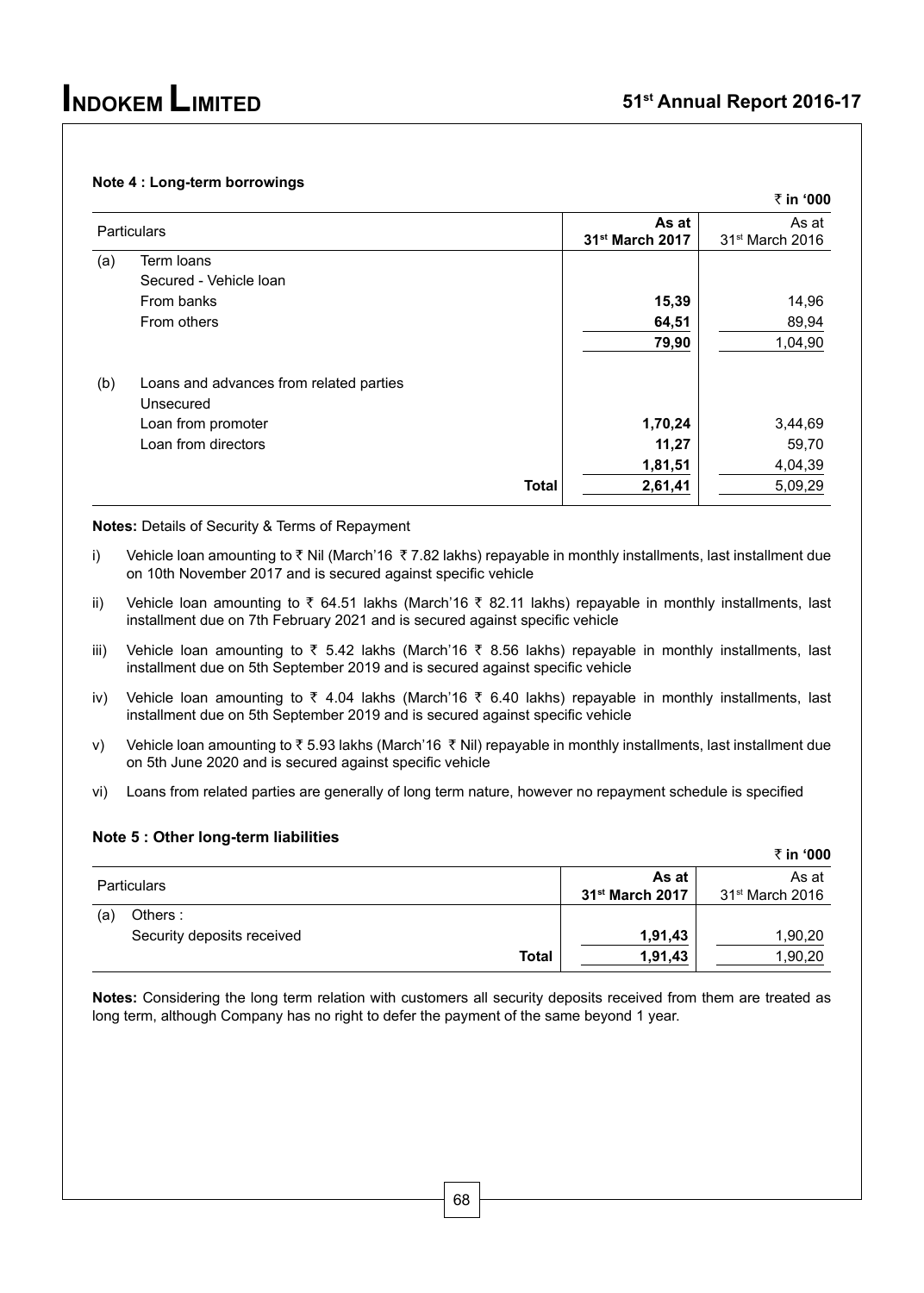` **in '000**

### **Note 6 : Long-term provisions**

|                                      |              |                                      | ₹ in '000                            |
|--------------------------------------|--------------|--------------------------------------|--------------------------------------|
| <b>Particulars</b>                   |              | As at<br>31 <sup>st</sup> March 2017 | As at<br>31 <sup>st</sup> March 2016 |
| Provision for employee benefits:     |              |                                      |                                      |
| Provision for gratuity               |              | 65,64                                | 55,80                                |
| Provision for leave salary           |              | 25,89                                | 21,22                                |
| Provision for super annuation scheme |              | 6,98                                 | 6,98                                 |
|                                      | <b>Total</b> | 98,51                                | 84,00                                |

# **Note 7 : Trade payables**

|                        |              |                             | ₹ in '000                   |
|------------------------|--------------|-----------------------------|-----------------------------|
| <b>Particulars</b>     |              | As at                       | As at                       |
|                        |              | 31 <sup>st</sup> March 2017 | 31 <sup>st</sup> March 2016 |
| Trade payables:        |              |                             |                             |
| Other than acceptances |              | 20,59,91                    | 12,97,41                    |
|                        | <b>Total</b> | 20,59,91                    | 12,97,41                    |

# **Note 8 : Other current liabilities**

|     |             |                                                                                                                 |                                      | ₹ in '000                            |
|-----|-------------|-----------------------------------------------------------------------------------------------------------------|--------------------------------------|--------------------------------------|
|     | Particulars |                                                                                                                 | As at<br>31 <sup>st</sup> March 2017 | As at<br>31 <sup>st</sup> March 2016 |
| (a) |             | Current maturities of long term debt (refer note 1 below)                                                       | 33,12                                | 31,82                                |
| (b) |             | Interest accrued and due on borrowings                                                                          | 2,22                                 | 5,59                                 |
| (c) |             | Other payables                                                                                                  |                                      |                                      |
|     | (i)         | Statutory remittances (Contributions to PF and ESIC,<br>Withholding Taxes, Excise Duty, VAT, Service Tax, etc.) | 1,24,41                              | 1,40,80                              |
|     | (ii)        | Trade/security deposits received                                                                                | 7,57                                 | 45.16                                |
|     | (iii)       | Advances from customers                                                                                         | 75,77                                | 67,16                                |
|     | (iv)        | Advance received against sale of land                                                                           |                                      | 23,75,00                             |
|     |             | Total                                                                                                           | 2,43,09                              | 26,65,54                             |

Note (1) : Current maturities of long-term debt (Refer Point (i) to (iv) in Note 4 for details of security and guarantee ` **in '000**

|     | Particulars                       |              | As at<br>31 <sup>st</sup> March 2017 | As at<br>31 <sup>st</sup> March 2016 |
|-----|-----------------------------------|--------------|--------------------------------------|--------------------------------------|
| (a) | Secured loans repayable on demand |              |                                      |                                      |
|     | <b>Banks</b>                      |              | 7.69                                 | 4.94                                 |
|     | <b>Others</b>                     |              | 25.44                                | 26,88                                |
|     |                                   | <b>Total</b> | 33,12                                | 31,82                                |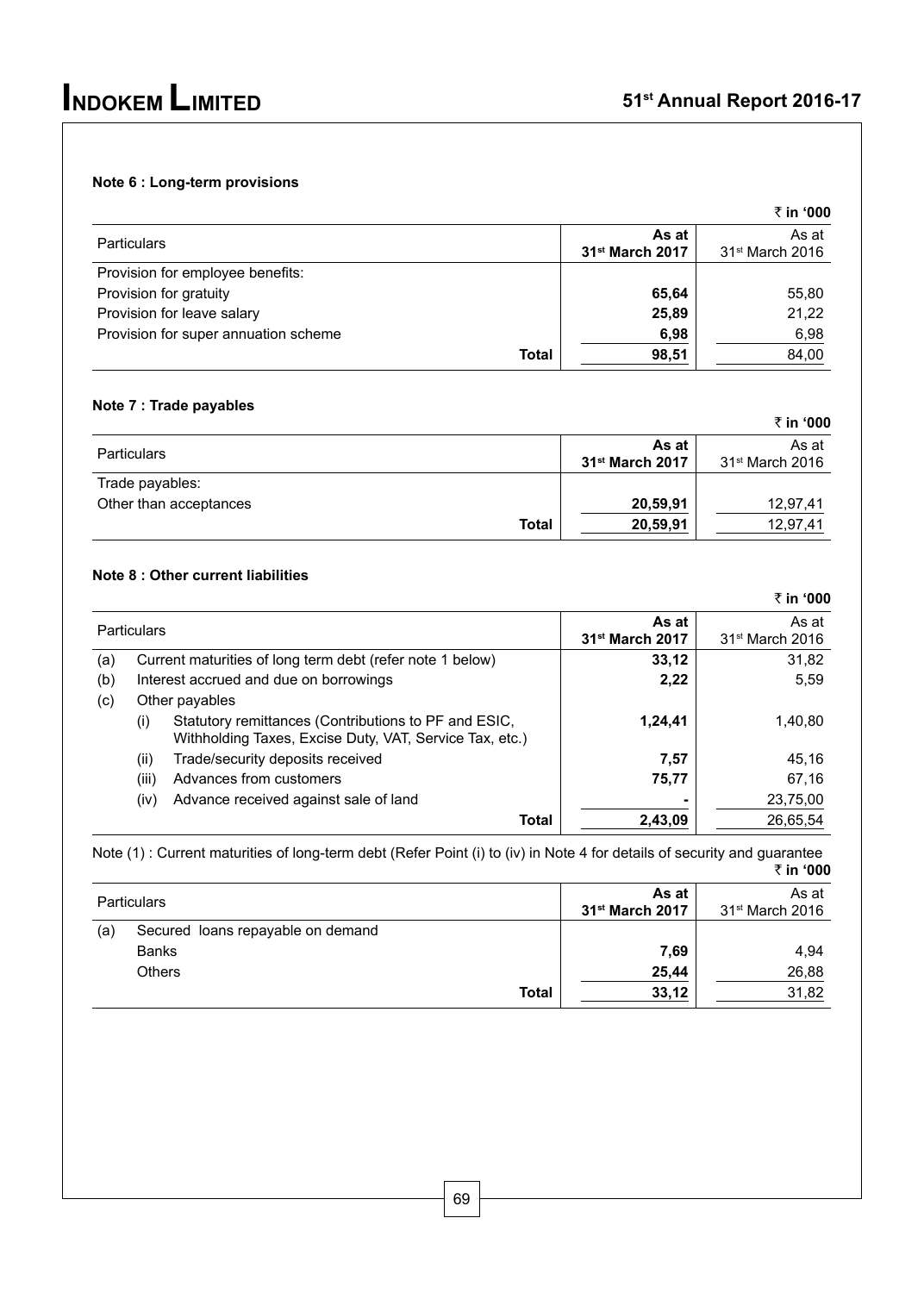#### **Note 9 : Short-term provisions**

|                                 |              |                                                            | ₹ in '000 |
|---------------------------------|--------------|------------------------------------------------------------|-----------|
| <b>Particulars</b>              |              | As at                                                      | As at     |
|                                 |              | 31 <sup>st</sup> March 2017<br>31 <sup>st</sup> March 2016 |           |
| Provision for employee benefits |              |                                                            |           |
| Provision for gratuity          |              | 15,83                                                      | 19,33     |
| Provision for leave salary      |              | 7,27                                                       | 8.09      |
|                                 | <b>Total</b> | 23,10                                                      | 27.42     |

# **Note 10 : Fixed assets - Tangible**

| \  UUV                 |                         |                          |                  |                          |                                         |                          |                                                          |                           |                                         |                                         |                                         |
|------------------------|-------------------------|--------------------------|------------------|--------------------------|-----------------------------------------|--------------------------|----------------------------------------------------------|---------------------------|-----------------------------------------|-----------------------------------------|-----------------------------------------|
|                        |                         |                          |                  | <b>Gross block</b>       |                                         |                          | <b>Depreciation/ Amortisation</b>                        |                           |                                         | Net block                               |                                         |
| <b>Tangible assets</b> |                         | As at<br>1 April<br>2016 | <b>Additions</b> | Disposal/<br>Adjustments | As at<br>31 <sup>st</sup> March<br>2017 | As at<br>1 April<br>2016 | Depreciation/<br>amortisation<br>expense for<br>the year | Disposals/<br>Adjustments | As at<br>31 <sup>st</sup> March<br>2017 | As at<br>31 <sup>st</sup> March<br>2017 | As at<br>31 <sup>st</sup> March<br>2016 |
| (a)                    | Land                    |                          |                  |                          |                                         |                          |                                                          |                           |                                         |                                         |                                         |
|                        | Freehold                | 1,26,37                  |                  |                          | 1,26,37                                 |                          |                                                          |                           |                                         | 1,26,37                                 | 1,26,37                                 |
|                        | Leasehold               | 14,82,55                 |                  | 10,19,04                 | 4,63,51                                 | 1,24,06                  | 2,73                                                     | 1,26,79                   |                                         | 4,63,51                                 | 13,58,50                                |
| (b)                    | <b>Buildings</b>        |                          |                  |                          |                                         |                          |                                                          |                           |                                         |                                         |                                         |
|                        | Own use                 | 3,01,20                  | 45,42            | ٠                        | 3,46,62                                 | 92,51                    | 6,93                                                     |                           | 99,44                                   | 2,47,18                                 | 2,08,68                                 |
| (c)                    | Plant and Equipment     | 1,60,52                  | 82,40            |                          | 2,42,92                                 | 26,43                    | 12,71                                                    |                           | 39,14                                   | 2,03,78                                 | 1,34,09                                 |
| (d)                    | Furniture and Fixtures  | 68,99                    | 15,31            |                          | 84,30                                   | 38,84                    | 6,45                                                     |                           | 45,29                                   | 39,01                                   | 30,15                                   |
| (e)                    | Vehicles                | 22,61                    | 9,98             |                          | 2,36,59                                 | 43,20                    | 24,40                                                    |                           | 67,60                                   | 1,68,99                                 | 1,83,40                                 |
| (f)                    | Office equipment        | 49,75                    | 9,68             |                          | 59,43                                   | 37,62                    | 6,07                                                     |                           | 43,69                                   | 15,74                                   | 12,14                                   |
| (g)                    | Electrical Installation | 13,78                    | 3,93             |                          | 17,71                                   | 6,29                     | 1,44                                                     |                           | 7,73                                    | 9,98                                    | 7,49                                    |
|                        | <b>Total</b>            | 24, 29, 77               | 1,66,72          | 10,19,04                 | 15,77,45                                | 3,68,95                  | 60,73                                                    | 1,26,79                   | 3,02,89                                 | 12,74,56                                | 20,60,82                                |
|                        | Previous year           | 22,63,10                 | 1,94,42          | 27,75                    | 24, 29, 77                              | 3,47,40                  | 45,70                                                    | 24,15                     | 3,68,95                                 | 20,60,82                                |                                         |

Note: In respect to previous year WDV of Ankleshwar land held for disposal ₹8,94,98,476/-

# **Note 11 : Fixed assets - Intangible**

| ₹ in '000       |                   |                                        |           |                          |                                         |                                        |                                                           |            |                                         |                                         |                                         |
|-----------------|-------------------|----------------------------------------|-----------|--------------------------|-----------------------------------------|----------------------------------------|-----------------------------------------------------------|------------|-----------------------------------------|-----------------------------------------|-----------------------------------------|
| Tangible assets |                   | <b>Gross block</b>                     |           |                          |                                         | Depreciation/Amortisation              |                                                           |            |                                         | Net block                               |                                         |
|                 |                   | As at<br>1 <sup>st</sup> April<br>2016 | Additions | Deductions               | As at<br>31 <sup>st</sup> March<br>2017 | As at<br>1 <sup>st</sup> April<br>2016 | Depreciation<br>/ amortisation<br>expense for<br>the year | Deductions | As at<br>31 <sup>st</sup> March<br>2017 | As at<br>31 <sup>st</sup> March<br>2017 | As at<br>31 <sup>st</sup> March<br>2016 |
| (a)             | Goodwill          | 2,61,66                                |           | ۰.                       | 2,61,66                                 | 1,90,42                                | 23,75                                                     |            | 2,14,17                                 | 47,49                                   | 71.24                                   |
| (b)             | Brands/trademarks | 77,25                                  |           | ۰.                       | 77.25                                   | 77.25                                  |                                                           |            | 77,25                                   |                                         |                                         |
| (c)             | Computer software | 18,52                                  | 7,78      | ۰                        | 26.30                                   | 14.86                                  | 4,08                                                      |            | 18.94                                   | 7,36                                    | 3,67                                    |
|                 | <b>Total</b>      | 3,57,43                                | 7,78      | ۰                        | 3,65,21                                 | 2,82,53                                | 27.83                                                     |            | 3,10,36                                 | 54,85                                   | 74,90                                   |
|                 | Previous year     | 3,66,08                                | ۰.        | $\overline{\phantom{a}}$ | 3,57,43                                 | 2,53,24                                | 29.29                                                     |            | 2,82,53                                 | 74,90                                   |                                         |

**Note :** In respect to previous year adjustments to Goodwill represents difference between cost of investment and corresponding face value of shares cancelled out of shares held by amalgamating Company viz Khatau Capacitors Private Limited in Indokem Limited.

` **in '000**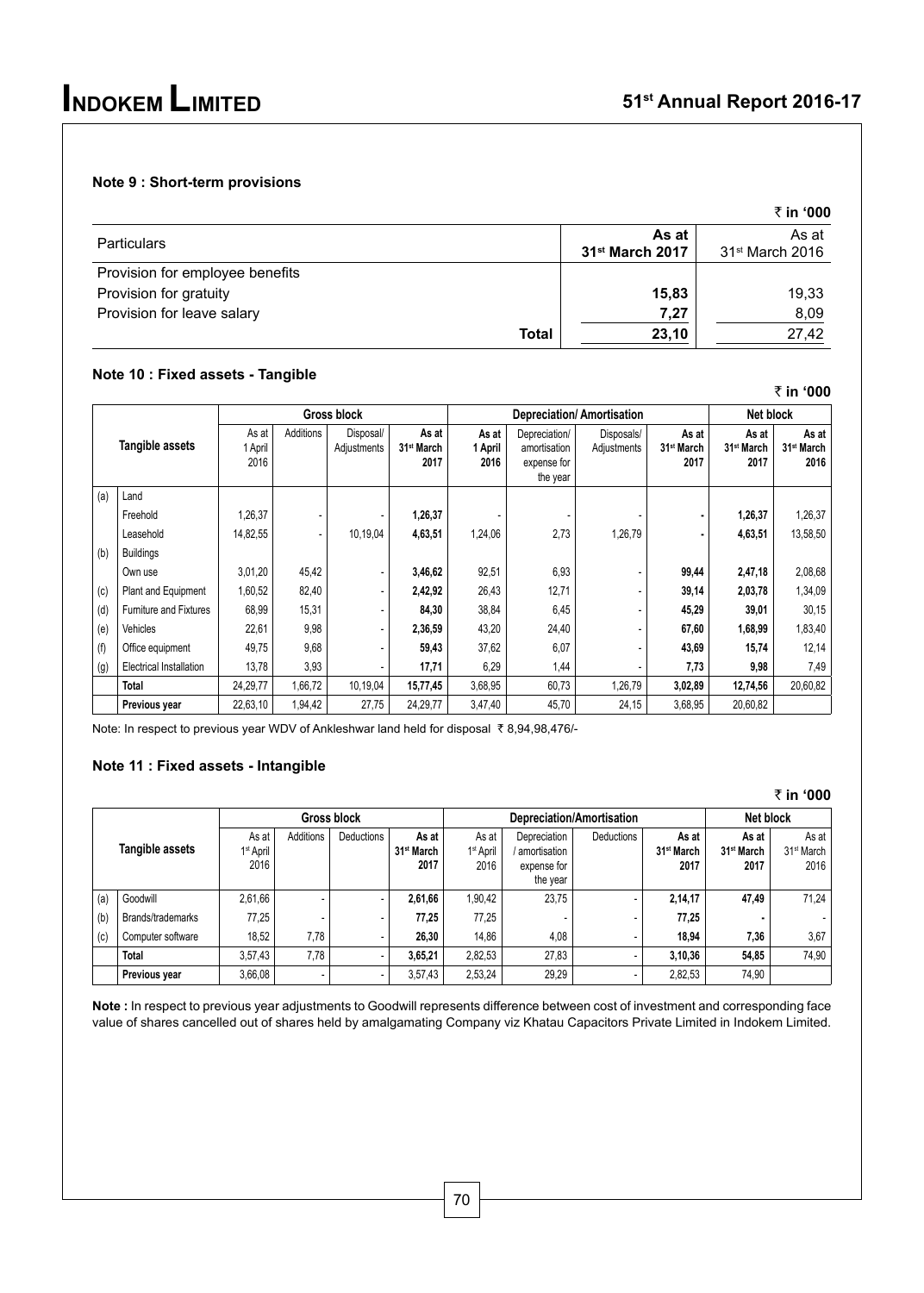#### **Note 12 : Non-current investments**

|    |             |                                                                                                                                   |                                      | ₹ in '000                            |
|----|-------------|-----------------------------------------------------------------------------------------------------------------------------------|--------------------------------------|--------------------------------------|
|    | Particulars |                                                                                                                                   | As At<br>31 <sup>st</sup> March 2017 | As At<br>31 <sup>st</sup> March 2016 |
|    |             | Investments (At cost):                                                                                                            |                                      |                                      |
|    | A. Trade    |                                                                                                                                   |                                      |                                      |
|    |             | <b>UnQuoted</b>                                                                                                                   |                                      |                                      |
|    |             | Investment in equity shares of other entities                                                                                     |                                      |                                      |
|    |             | Narmada Clean Tech (formerly known as<br>Narmada Clean Tech Limited)<br>6,05,000 equity shares of ₹ 10/- each (Prv. Yr. 6,05,000) |                                      | 60,50                                |
|    |             |                                                                                                                                   |                                      | 60,50                                |
|    |             | Total - Trade (A)<br><b>Other Investments</b>                                                                                     |                                      |                                      |
| В. |             |                                                                                                                                   |                                      |                                      |
|    |             | (a) Investment in equity shares of other entities<br><b>UnQuoted</b>                                                              |                                      |                                      |
|    |             | Surya Krupa Finance Limited<br>3,000 equity shares of ₹10/- each (Prv. Yr. 3,000)                                                 | 1                                    | 1                                    |
|    |             |                                                                                                                                   |                                      | 1                                    |
|    | (b)         | Investment in Government securities                                                                                               |                                      |                                      |
|    |             | <b>NSC</b>                                                                                                                        | 5                                    | 5                                    |
|    |             |                                                                                                                                   | 5                                    | 5                                    |
|    | (c)         | Investment in Debentures                                                                                                          |                                      |                                      |
|    |             | <b>UnQuoted</b>                                                                                                                   |                                      |                                      |
|    |             | Priyamvada Holdings Limited<br>2,00,000 optionally convertible debenture face value ₹100/-<br>each                                | 1,00                                 | 1,00                                 |
|    |             | Khatau Holding & Trading Company Private Limited<br>50,000 optionally convertible debenture face value ₹100/-<br>each             | 1                                    | 1                                    |
|    |             |                                                                                                                                   | 1,01                                 | 1,01                                 |
|    |             | Total - Other Investments (B)                                                                                                     | 1,07                                 | 1,07                                 |
|    |             | Total                                                                                                                             | 1,07                                 | 61,57                                |

#### **Note 13 : Long-term loans and advances**

|     |                                                          |                                      | \ III VVV                            |
|-----|----------------------------------------------------------|--------------------------------------|--------------------------------------|
|     | <b>Particulars</b>                                       | As At<br>31 <sup>st</sup> March 2017 | As At<br>31 <sup>st</sup> March 2016 |
|     | Unsecured Considered good otherwise stated               |                                      |                                      |
| (a) | Security deposits                                        | 83,72                                | 82,08                                |
| (b) | Loans and advances to related parties (refer note below) | 7,51                                 | 6,91                                 |
| (c) | Taxes paid in advance (net of provisions)                | 25,79                                | 24,33                                |
| (d) | Balances with government authorities                     |                                      |                                      |
|     | Sales tax paid                                           | 50,75                                | 23,28                                |
|     | Export incentive receivable                              |                                      | 5,59                                 |
|     |                                                          | 50,75                                | 28,87                                |
|     |                                                          |                                      |                                      |

71

` **in '000**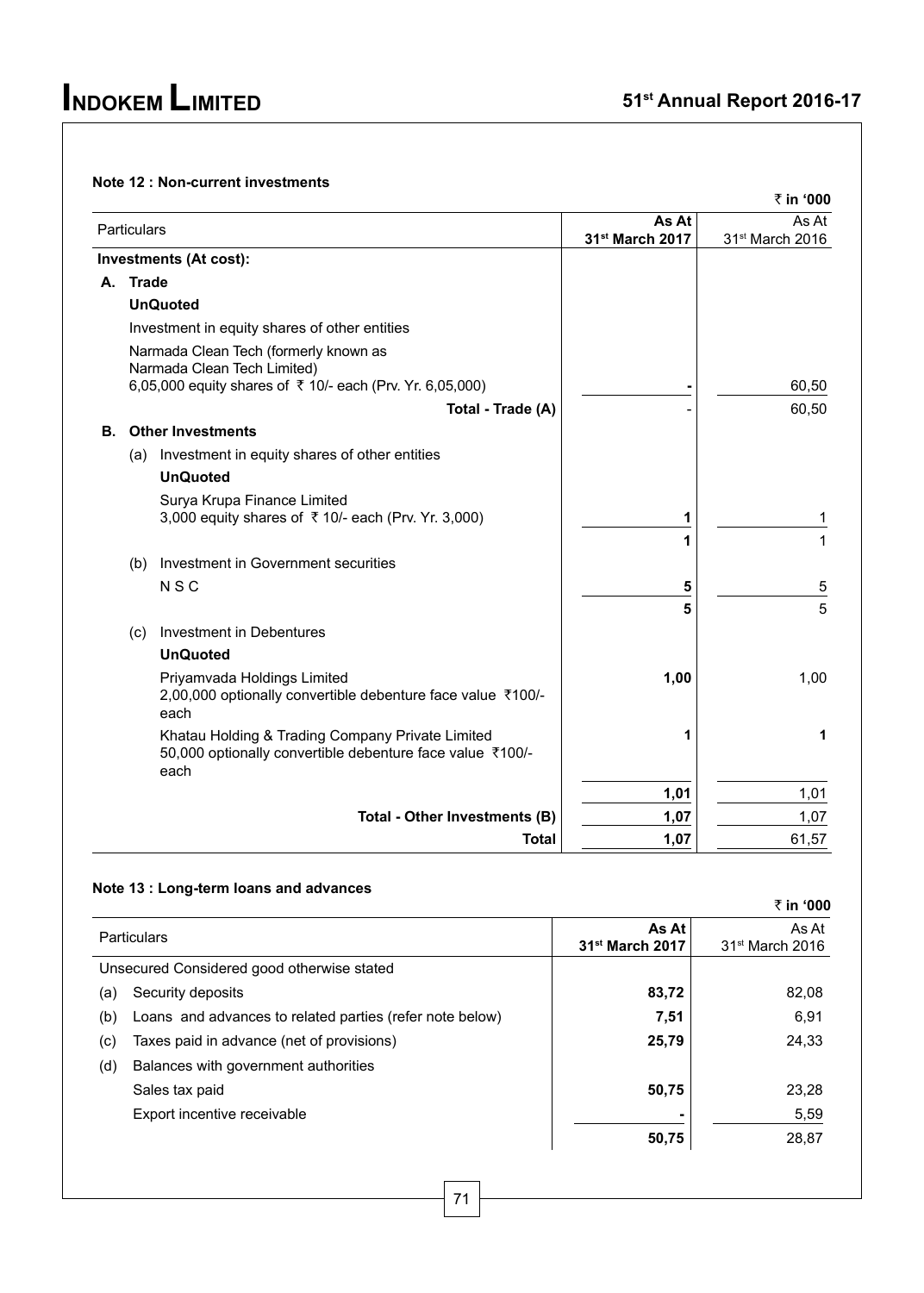#### **Note 13 : Long-term loans and advances (Contd.)**

|             |                                                   |       |                             | ₹ in '000                   |
|-------------|---------------------------------------------------|-------|-----------------------------|-----------------------------|
|             |                                                   |       | As At                       | As At                       |
| Particulars |                                                   |       | 31 <sup>st</sup> March 2017 | 31 <sup>st</sup> March 2016 |
| (e)         | Capital advance                                   |       | 15,00                       |                             |
| (f)         | Other loans and advances (refer note below)       |       |                             |                             |
|             | Advances receivable in cash or kind               |       | 2,79,88                     | 3,48,99                     |
|             | less: Provision for doubtful Loans and advances   |       |                             | (22, 18)                    |
|             |                                                   |       | 2,79,88                     | 3,26,81                     |
| (g)         | Advance to suppliers                              |       | 17,17                       | 17,17                       |
|             | Less: Provision for doubtful advance to suppliers |       | (17, 17)                    | (17, 17)                    |
|             |                                                   | Total | 4,62,65                     | 4,69,00                     |

**Note :** Loans & Advances to related parties refer Para No.10 of Note No 28.

#### **Note 14 : Other non current assets**

|                                               |                             | \ III VVV         |
|-----------------------------------------------|-----------------------------|-------------------|
| Particulars                                   | As At                       | As At             |
|                                               | 31 <sup>st</sup> March 2017 | $31st$ March 2016 |
| Unamortised expenses                          |                             |                   |
| Amalgamation expenses to the extent not w/off | 23,59                       | 32.78             |
| Advance against purchase of fixed assets      | 2,00,00                     | 2,00,00           |
| <b>Total</b>                                  | 2,23,59                     | 2,32,78           |

#### **Note 15 : Inventories**

|     | (As taken valued and certified by management) |              |                             | ₹ in '000                   |
|-----|-----------------------------------------------|--------------|-----------------------------|-----------------------------|
|     |                                               |              | As At                       | As At                       |
|     | Particulars                                   |              | 31 <sup>st</sup> March 2017 | 31 <sup>st</sup> March 2016 |
| (a) | Raw materials                                 |              | 4,36,49                     | 4.41.03                     |
|     | Goods-in-transit                              |              | 66,34                       | 11.94                       |
| (b) | Finished goods                                |              | 69.39                       | 29.45                       |
|     | Goods-in-transit                              |              | 53,90                       |                             |
| (c) | Traded goods                                  |              | 3,41,42                     | 3,64,11                     |
| (d) | Packing Material                              |              | 36,66                       | 24,67                       |
|     |                                               | <b>Total</b> | 10,04,20                    | 8,71,20                     |
|     |                                               |              |                             |                             |

#### **Note 16 : Current Investments**

|                                                            |              |                             | ₹ in '000                   |
|------------------------------------------------------------|--------------|-----------------------------|-----------------------------|
| Particulars                                                |              | As At                       | As At                       |
|                                                            |              | 31 <sup>st</sup> March 2017 | 31 <sup>st</sup> March 2016 |
| <b>Investments (At cost):</b>                              |              |                             |                             |
| <b>Other Investments</b>                                   |              |                             |                             |
| Quoted                                                     |              |                             |                             |
| ICICI prudential flexible income - regular plan growth     |              |                             | 43,27                       |
| 15,487.377 units @ ₹ 279.368                               |              |                             |                             |
| Birla sunlife savings fund - regular plan growth           |              |                             | 35.05                       |
| 12,305.916 units @ ₹ 284.827                               |              |                             |                             |
|                                                            | <b>Total</b> |                             | 78,32                       |
| Aggregate book value of quoted investment $(\bar{\tau})$   |              |                             | 78,31,739                   |
| Aggregate market value of quoted investment $(\bar{\tau})$ |              |                             | 80,36,756                   |
|                                                            |              |                             |                             |
|                                                            | 72           |                             |                             |

### ` **in '000**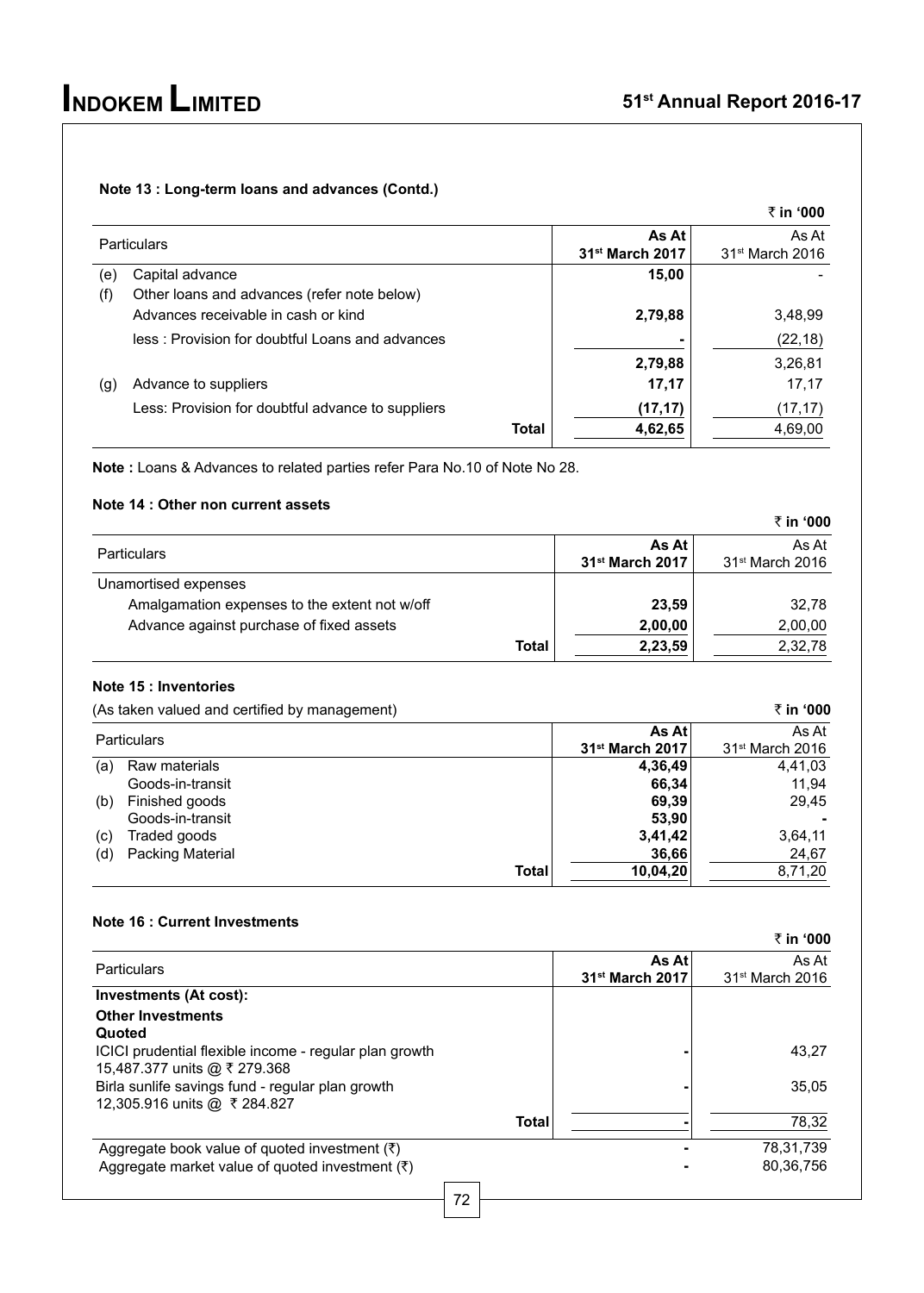#### **Note 17 : Trade receivables**

|                                                                                                            |                                      | ₹ in '000                            |
|------------------------------------------------------------------------------------------------------------|--------------------------------------|--------------------------------------|
| <b>Particulars</b>                                                                                         | As At<br>31 <sup>st</sup> March 2017 | As At<br>31 <sup>st</sup> March 2016 |
| Trade receivables outstanding for a period exceeding six months from<br>the date they were due for payment |                                      |                                      |
| Secured considered good                                                                                    | 33                                   | 65                                   |
| Unsecured                                                                                                  |                                      |                                      |
| Considered good                                                                                            | 7,08,64                              | 8,12,86                              |
| Considered doubtful                                                                                        | 73                                   | 3,77,54                              |
| Less: Provision for doubtful trade receivables                                                             | (73)                                 | (3, 77, 54)                          |
|                                                                                                            | 7,08,99                              | 8,13,52                              |
| Other trade receivables                                                                                    |                                      |                                      |
| Secured considered good                                                                                    | 58,26                                | 53,69                                |
| Unsecured considered good                                                                                  | 14,33,35                             | 10,47,46                             |
|                                                                                                            | 14,91,61                             | 11,01,15                             |
| <b>Total</b>                                                                                               | 22,00,60                             | 19,14,67                             |

#### **Note 18 : Cash and cash equivalents**

|                                                          |                                      | ₹ in '000                            |
|----------------------------------------------------------|--------------------------------------|--------------------------------------|
| <b>Particulars</b>                                       | As At<br>31 <sup>st</sup> March 2017 | As At<br>31 <sup>st</sup> March 2016 |
| Cash on hand<br>(a)                                      | 2,72                                 | 3,84                                 |
| Balances with banks<br>(b)                               |                                      |                                      |
| In current accounts<br>(i)                               | 61,49                                | 65,54                                |
| (iii)<br>In earmarked funds (margin money/foreign bills) | 4,14                                 | 3,81                                 |
| (iii)<br>In EEFC accounts                                | 1,03                                 | 1,04                                 |
| In deposit accounts<br>(iv)                              |                                      | 5                                    |
| <b>Total</b>                                             | 69,43                                | 74,28                                |

### **Note 19 : Short-term loans and advances**

|     |                                               |                                      | ₹ in '000                            |
|-----|-----------------------------------------------|--------------------------------------|--------------------------------------|
|     | <b>Particulars</b>                            | As At<br>31 <sup>st</sup> March 2017 | As At<br>31 <sup>st</sup> March 2016 |
|     | Unsecured, considered good                    |                                      |                                      |
| (a) | Loans and advances to employees               | 7,76                                 | 7,35                                 |
| (b) | Security deposits                             | 13,55                                | 10,05                                |
| (c) | Prepaid expenses                              | 22,58                                | 31,64                                |
| (d) | Balances with government authorities          |                                      |                                      |
|     | Cenvat credit receivable<br>(i)               | 8,81                                 | 11,07                                |
|     | (ii)<br>Export incentive receivable           | 9,95                                 | 2,96                                 |
|     | (iii)<br>IT refund receivable                 | 60                                   | 60                                   |
|     | Central excise duty refund receivable<br>(iv) | 38,90                                | 9,43                                 |
|     | Sales tax authorities<br>(v)                  |                                      | 14                                   |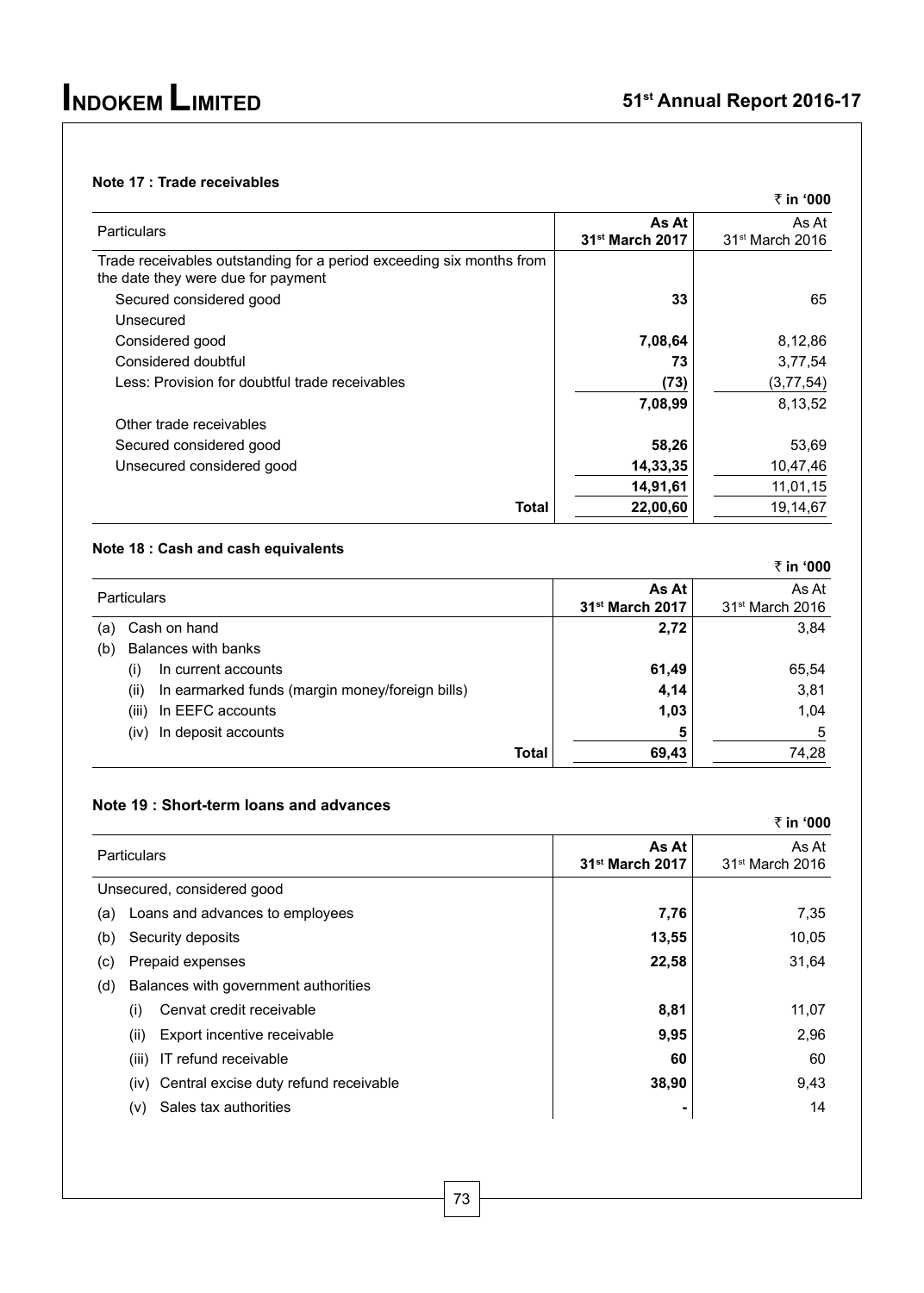### **Note 19 : Short-term loans and advances (Contd.)**

|                    |                                                                                                        |                             | ₹ in '000                   |
|--------------------|--------------------------------------------------------------------------------------------------------|-----------------------------|-----------------------------|
| <b>Particulars</b> |                                                                                                        | As At                       | As At                       |
|                    |                                                                                                        | 31 <sup>st</sup> March 2017 | 31 <sup>st</sup> March 2016 |
| (e)                | Advance to suppliers                                                                                   | 20,43                       | 39,62                       |
| (f)                | Loans and advances to related parties (Refer Para No. 10 of<br>Note no 28 of related party disclosure) | 2,64,77                     | 2,64,77                     |
| (g)                | Other loans and advances                                                                               | 1,26                        | 2,19                        |
|                    | <b>Total</b>                                                                                           | 3,88,60                     | 3,79,82                     |

#### **Note 20 : Other current assets**

|                                    |              |                                      | ₹ in '000                            |
|------------------------------------|--------------|--------------------------------------|--------------------------------------|
| <b>Particulars</b>                 |              | As At<br>31 <sup>st</sup> March 2017 | As At<br>31 <sup>st</sup> March 2016 |
| <b>Others</b>                      |              |                                      |                                      |
| Contractually reimbursable expense |              | 11                                   | 13                                   |
|                                    | <b>Total</b> | 11                                   | 13                                   |

### **Note 21 : Revenue from operations**

|     |                                                   |                                               | ₹ in '000                                     |
|-----|---------------------------------------------------|-----------------------------------------------|-----------------------------------------------|
|     | Particulars                                       | For the period<br>01/04/2016<br>to 31/03/2017 | For the period<br>01/04/2015<br>to 31/03/2016 |
| (a) | Sale of products (Refer Note (i) below)           | 76,50,25                                      | 61,54,21                                      |
| (b) | Sale of services (Refer Note (ii) below)          | 9,85                                          | 9,23                                          |
| (c) | Other operating revenues (Refer Note (iii) below) | 48,38                                         | 43,47                                         |
|     |                                                   | 77,08,49                                      | 62,06,91                                      |
|     | Less : Excise duty                                | 4,88,24                                       | 3,30,88                                       |
|     | <b>Total</b>                                      | 72,20,25                                      | 58,76,03                                      |

| Notes: |                                                         | ₹ in '000                    |                              |
|--------|---------------------------------------------------------|------------------------------|------------------------------|
|        | <b>Particulars</b>                                      | For the period<br>01/04/2016 | For the period<br>01/04/2015 |
|        |                                                         | to 31/03/2017                | to 31/03/2016                |
| (i)    | Sale of products comprises :                            |                              |                              |
|        | Synthetic organic dyestuff and textile chemicals        | 76,00,79                     | 60,03,92                     |
|        | Capacitors                                              | 49,46                        | 1,50,29                      |
|        | Total - Sale of products                                | 76,50,25                     | 61,54,21                     |
| (ii)   | Sale of services comprises:                             |                              |                              |
|        | Recovery of office expenses                             | 9,85                         | 9,23                         |
|        | Total - Sale of services                                | 9,85                         | 9,23                         |
| (iii)  | Other operating revenues comprises:                     |                              |                              |
|        | Freight, octroi, insurance & handling charges recovered | 11,58                        | 13,21                        |
|        | Duty drawback                                           | 20,70                        | 13,16                        |
|        | Profit on sale of Asset                                 |                              | 2,57                         |
|        | Income from job work done                               | 16,11                        | 14,52                        |
|        | Total - Other operating revenues                        | 48,38                        | 43,47                        |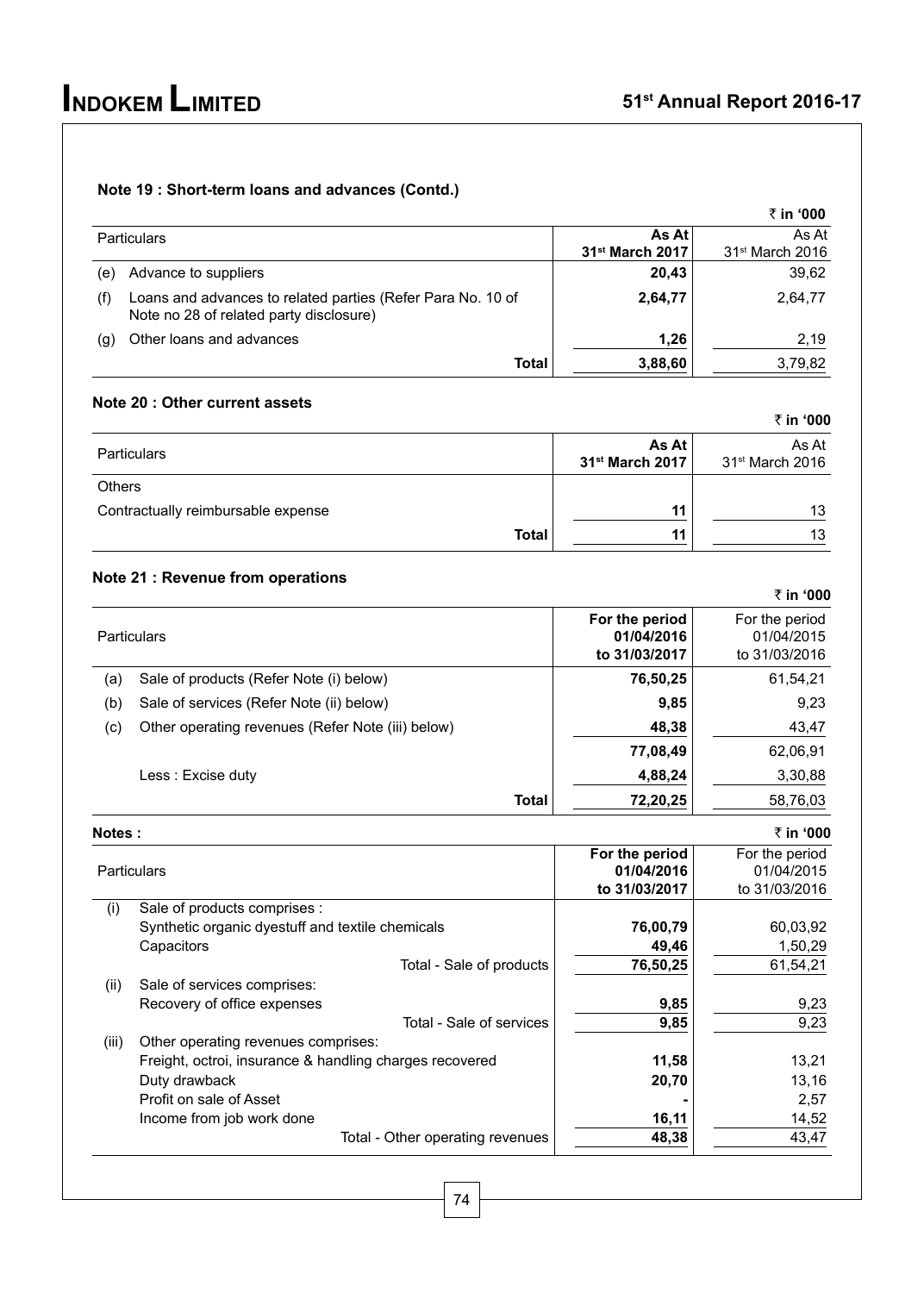#### **Note 22 : Other income**

|     |                                                                                                              |                                               | ₹ in '000                                     |
|-----|--------------------------------------------------------------------------------------------------------------|-----------------------------------------------|-----------------------------------------------|
|     | Particulars                                                                                                  | For the period<br>01/04/2016<br>to 31/03/2017 | For the period<br>01/04/2015<br>to 31/03/2016 |
| (a) | Interest income (Refer note no.(i) below)                                                                    | 7,10                                          | 5,67                                          |
| (b) | Gain on sale of investments                                                                                  |                                               |                                               |
|     | Long term investment (out of the shares held for disposal upon<br>merger)                                    |                                               | 2,98                                          |
|     | Short term investment                                                                                        | 3,07                                          | 4,32                                          |
| (c) | Other non-operating income (net of expenses directly<br>attributable to such income) (Refer Note (ii) below) | 47,91                                         | 1,14,63                                       |
|     | <b>Total</b>                                                                                                 | 58,07                                         | 1,27,60                                       |

#### **Notes:**

` **in '000**

|       | Particulars                                                       | For the period<br>01/04/2016<br>to 31/03/2017 | For the period<br>01/04/2015<br>to 31/03/2016 |
|-------|-------------------------------------------------------------------|-----------------------------------------------|-----------------------------------------------|
| (i)   | Interest income comprises:                                        |                                               |                                               |
|       | Interest from banks on:                                           |                                               |                                               |
|       | Deposits                                                          | 35                                            | 96                                            |
|       | Margin money                                                      |                                               | 26                                            |
|       | Interest -others                                                  | 6,75                                          | 4,45                                          |
|       | Total - Interest income                                           | 7,10                                          | 5,67                                          |
| (ii)  | Other non-operating income comprises:                             |                                               |                                               |
|       | Rental income from others                                         | 4,07                                          | 3,87                                          |
|       | Sundry balance writtenback (net)                                  | 29,98                                         | 6,82                                          |
|       | Provision no longer required                                      |                                               | 31,78                                         |
|       | Gain on settlement of term loan from bank                         |                                               | 68,15                                         |
|       | Vat refund                                                        | 78                                            |                                               |
|       | Staff deposit forfeited                                           | 3,71                                          | 1,00                                          |
|       | Prior period items (net) (Refer Note (iii) below)                 | 9,37                                          | 3,01                                          |
|       | Total - Other non-operating income                                | 47,91                                         | 1,14,63                                       |
| (iii) | Prior period items - debit (expense not accounted in prior years) | (3, 22)                                       | (4, 43)                                       |
|       | Prior period items - credit (income not accounted in prior years) | 12,59                                         | 7,44                                          |
|       |                                                                   | 9,37                                          | 3,01                                          |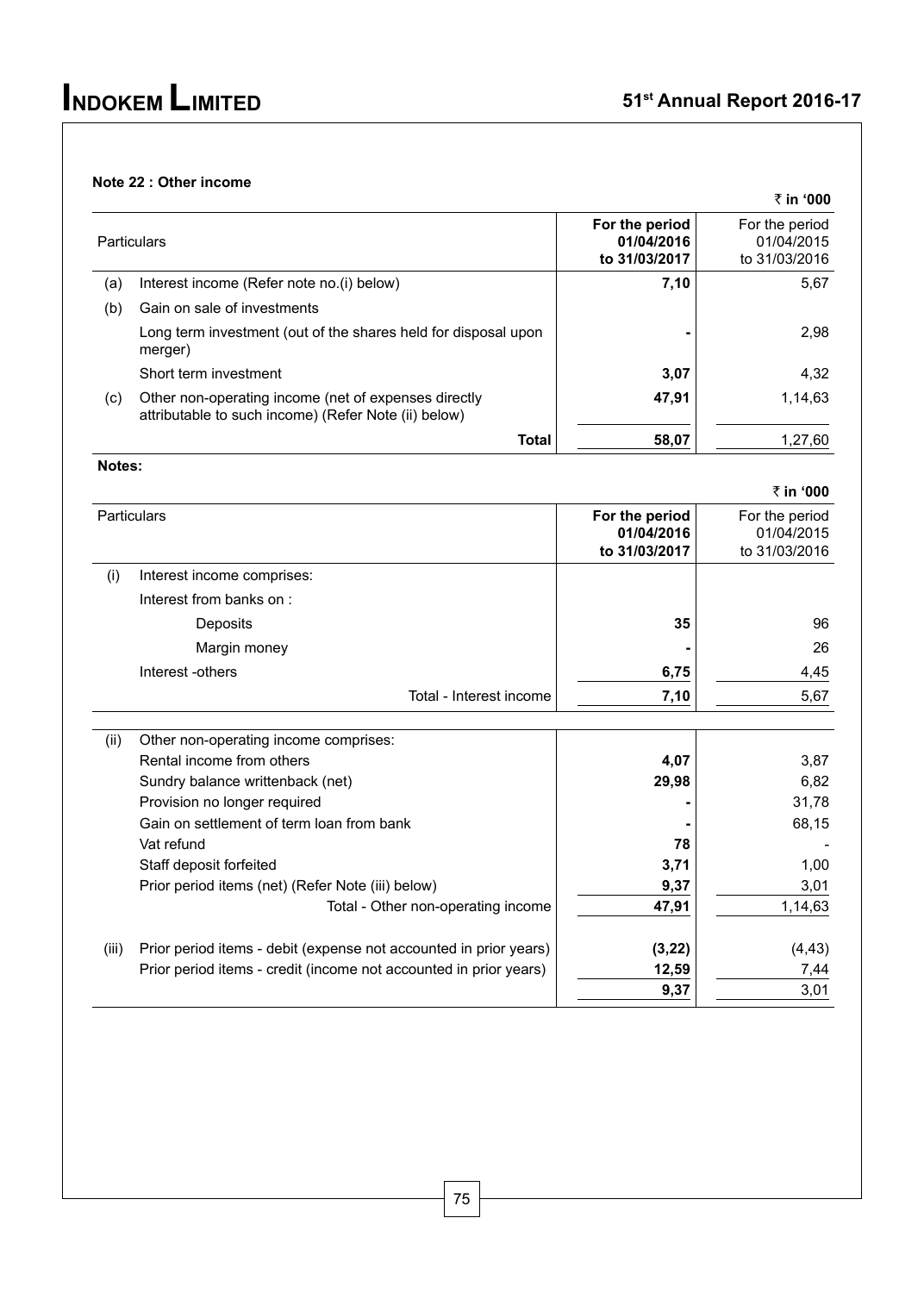#### **Note 23 : Material consumed**

|    |                                                 |                                               | ₹ in '000                                     |
|----|-------------------------------------------------|-----------------------------------------------|-----------------------------------------------|
|    | Particulars                                     | For the period<br>01/04/2016<br>to 31/03/2017 | For the period<br>01/04/2015<br>to 31/03/2016 |
| a) | Raw material consumed                           |                                               |                                               |
|    | Opening stock of raw material                   | 4,41,03                                       | 2,40,54                                       |
|    | Opening stock raw material in transit           | 11,94                                         | 30,98                                         |
|    | Add: Purchases                                  | 41,21,21                                      | 30,37,05                                      |
|    | Less: Closing Stock of raw material             | 4,36,48                                       | 4,41,03                                       |
|    | Closing Stock raw material in transit           | 66,34                                         | 11,94                                         |
|    | Raw material consumed                           | 40,71,36                                      | 28,55,60                                      |
| b) | Packing material consumed                       |                                               |                                               |
|    | Opening stock of packing material               | 24,67                                         | 30,31                                         |
|    | Add: Purchases                                  | 59,92                                         | 35,12                                         |
|    | Less: Closing stock of packing material         | 36,66                                         | 24,67                                         |
|    | Packing material consumed                       | 47,93                                         | 40,76                                         |
| C) | Purchase of traded goods                        | 14,36,00                                      | 10,89,21                                      |
| d) | Changes in F.G. W-I-P and stock in trade        |                                               |                                               |
|    | Opening stock                                   |                                               |                                               |
|    | Finished goods                                  | 29,45                                         | 47,50                                         |
|    | Work in progress                                |                                               | 2,81                                          |
|    | Traded goods                                    | 3,64,11                                       | 7,56,88                                       |
|    |                                                 | 3,93,56                                       | 8,07,19                                       |
|    | Closing stock                                   |                                               |                                               |
|    | Finished goods                                  | 1,23,29                                       | 29,45                                         |
|    | Traded goods                                    | 3,41,42                                       | 3,64,11                                       |
|    |                                                 | 4,64,71                                       | 3,93,56                                       |
|    | Total changes in F. G. W-I-P and stock in trade | (71, 15)                                      | 4,13,63                                       |
|    | Material cost                                   | 54,84,14                                      | 43,99,20                                      |
|    |                                                 |                                               |                                               |

#### **Note 24 : Employee benefit expense**

|                                                   |              |                              | ₹ in '000                    |
|---------------------------------------------------|--------------|------------------------------|------------------------------|
|                                                   |              | For the period<br>01/04/2016 | For the period<br>01/04/2015 |
| <b>Particulars</b>                                |              | to 31/03/2017                | to 31/03/2016                |
| Salaries, wages & bonus<br>(a)                    |              | 5,85,04                      | 4,70,75                      |
| Contributions to provident and other funds<br>(b) |              | 9,89                         | 9,66                         |
| Staff welfare expenses<br>(c)                     |              | 15,48                        | 20,02                        |
| <b>Gratuity expenses</b><br>(d)                   |              | 11,13                        | 15,22                        |
|                                                   | <b>Total</b> | 6,21,53                      | 5,15,66                      |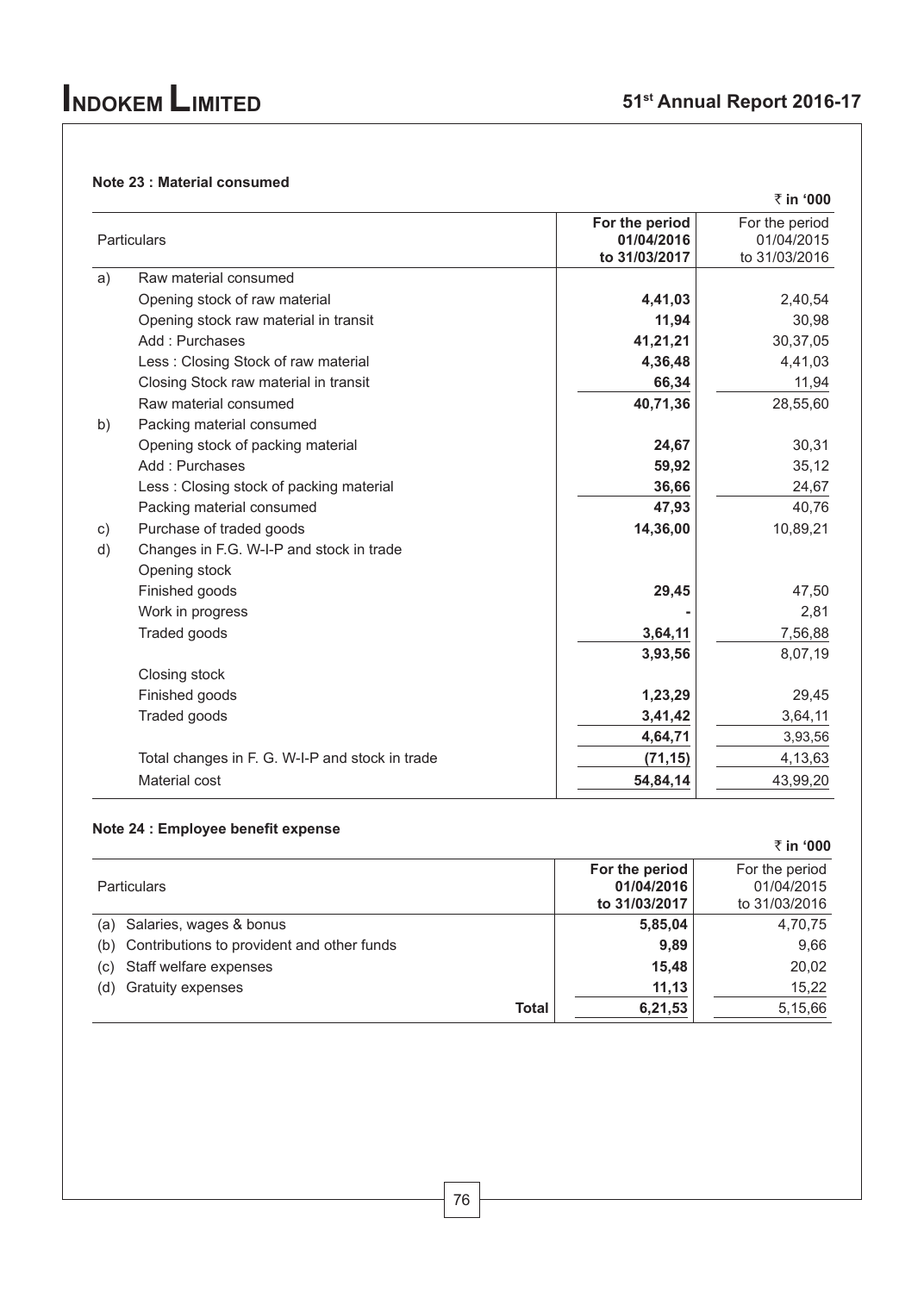#### **Note 25 : Finance costs**

|                                                                     |                                               | ₹ in '000                                     |
|---------------------------------------------------------------------|-----------------------------------------------|-----------------------------------------------|
| <b>Particulars</b>                                                  | For the period<br>01/04/2016<br>to 31/03/2017 | For the period<br>01/04/2015<br>to 31/03/2016 |
| (a)<br>Interest expense on:                                         |                                               |                                               |
| <b>Borrowings</b><br>(i)                                            | 32,73                                         | 2,77,53                                       |
| Trade payables<br>(ii)                                              | 1,31                                          |                                               |
| <b>Others</b><br>(iii)                                              |                                               |                                               |
| - Interest on delayed/deferred payment of income tax/tds            | 75                                            | 1,34                                          |
| - Interest on delayed/deferred payment of sales tax/service<br>tax/ | 1,19                                          | 1,08                                          |
| excise duty                                                         |                                               |                                               |
| - Interest on delayed payment of PF                                 | 1,14                                          |                                               |
| - Interest on custom duty paid                                      | 11,87                                         |                                               |
| - Interest on nsdl                                                  |                                               |                                               |
| - Interest on long term security deposit                            | 16,94                                         | 17,21                                         |
| Other borrowing costs<br>(b)                                        | 6,50                                          | 6,07                                          |
| Total                                                               | 72,46                                         | 3,03,22                                       |

#### **Note 26 : Other expenses**

|                                                   |                                               | ₹ in '000                                     |
|---------------------------------------------------|-----------------------------------------------|-----------------------------------------------|
| Particulars                                       | For the period<br>01/04/2016<br>to 31/03/2017 | For the period<br>01/04/2015<br>to 31/03/2016 |
| <b>MANUFACTURING EXPENSES</b>                     |                                               |                                               |
| Electricity, power and fuel                       | 62,10                                         | 50,62                                         |
| Water charges                                     | 4,20                                          | 3,04                                          |
| Repairs and maintenance - buildings               | 30,83                                         | 18,88                                         |
| Repairs and maintenance - machinery               | 20,23                                         | 9,23                                          |
| Repairs and maintenance - others                  | 33,27                                         | 13,41                                         |
| Security charges                                  | 6,95                                          | 6.03                                          |
| Excise duty on inventories                        | 4,40                                          | (2,52)                                        |
| <b>SELLING AND DISTRIBUTION EXPENSES</b>          |                                               |                                               |
| Freight and forwarding                            | 2,14,66                                       | 1,42,54                                       |
| Sales commission                                  | 24,39                                         | 30,93                                         |
| Sales discount and sales returns                  | 50,92                                         | 52,75                                         |
| Advertisement and sales promotion expenses        | 34,82                                         | 18,88                                         |
| <b>Export expenses</b>                            | 90                                            | 1,85                                          |
| <b>ESTABLISHMENT EXPENSES</b>                     |                                               |                                               |
| Rent including lease rentals                      | 70,88                                         | 34,20                                         |
| Insurance                                         | 13,81                                         | 8,62                                          |
| Rates and taxes                                   | 4,68                                          | 6,24                                          |
| Communication                                     | 29,35                                         | 24,19                                         |
| Travelling and conveyance                         | 75,04                                         | 70.48                                         |
| Printing and stationery                           | 22,45                                         | 14,16                                         |
| Motor car expenses<br>Donations and contributions | 6,96<br>1,06                                  | 4,37<br>6                                     |
| Legal and professional                            | 1,17,27                                       | 71,89                                         |
| Payments to auditors (Refer Note (i) below)       | 3,08                                          | 3,72                                          |
| Provision for doubtful advances                   | 73                                            | 27,10                                         |
| Amortisation of good will                         | 23,75                                         | 26,14                                         |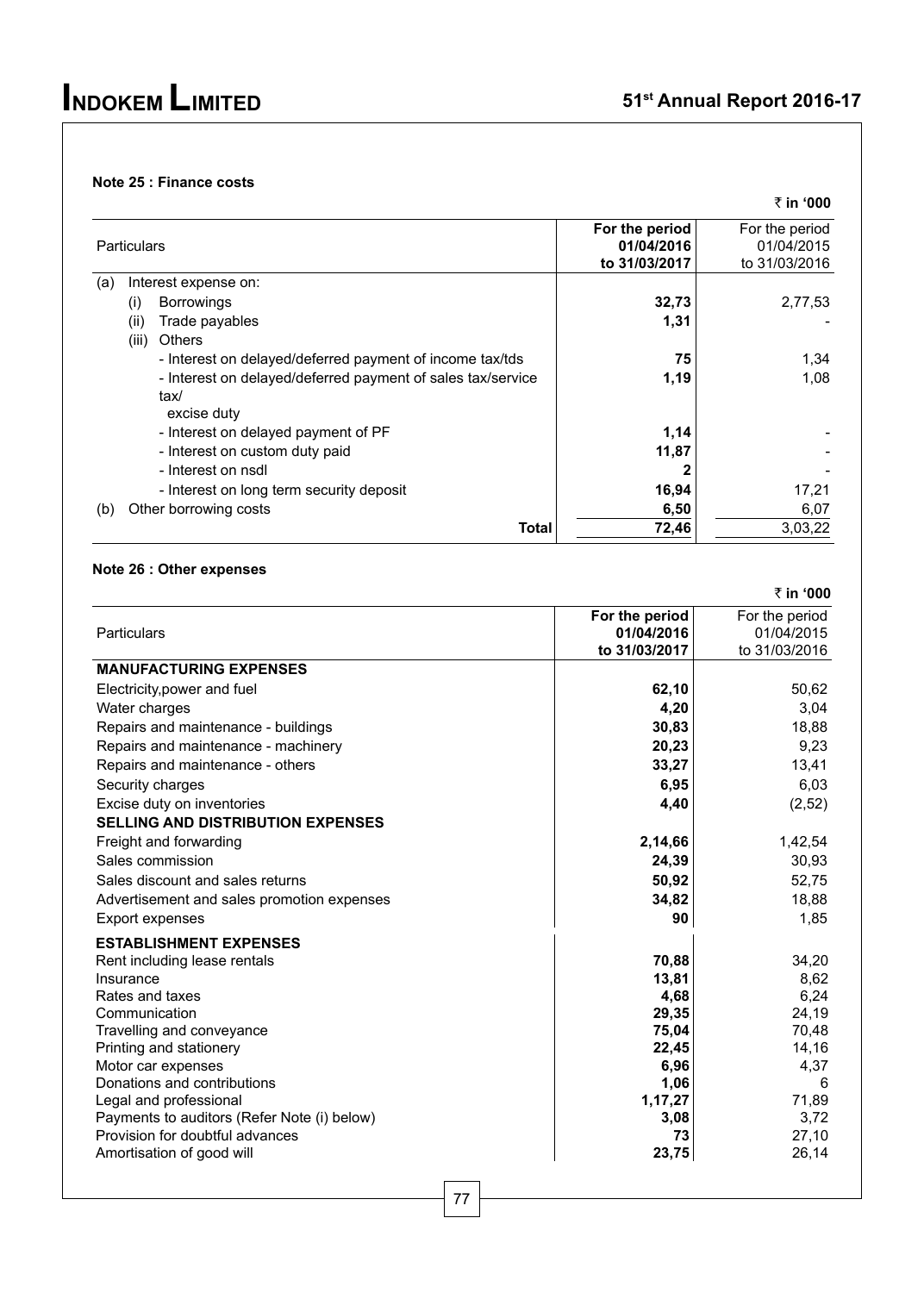#### **Note 26 : Other expenses (Contd.)**

|                                              |                | ₹ in '000      |
|----------------------------------------------|----------------|----------------|
|                                              | For the period | For the period |
|                                              | 01/04/2016     | 01/04/2015     |
|                                              | to 31/03/2017  | to 31/03/2016  |
| Amalgamation expenses                        | 9,19           | 10.23          |
| Advances written off                         | 22,18          |                |
| Provision for doubtful advances w/back       | (22, 18)       |                |
|                                              |                |                |
| Exchange rate difference (net)               | 14,79          | 16             |
| Sales tax paid                               | 70             | 34             |
| Debit/credit balance write off consent terms | 5,00           |                |
| Loss on sale of long term investments        |                | 3.64           |
| P F damages                                  | 2,62           |                |
| Miscellaneous expenses                       | 99,36          | 66,32          |
| <b>Total</b>                                 | 9,88,38        | 7,17,49        |

#### **Notes:**

` **in '000**

|     | <b>Particulars</b>                                                                          | For the period<br>01/04/2016 | For the period<br>01/04/2015 |
|-----|---------------------------------------------------------------------------------------------|------------------------------|------------------------------|
|     |                                                                                             |                              |                              |
|     |                                                                                             | to 31/03/2017                | to 31/03/2016                |
| (i) | Payments to the auditors comprises (net of service tax input)<br>credit, where applicable): |                              |                              |
|     | As auditors - For statutory audit                                                           | 2,00                         | 2.00                         |
|     | For tax audit                                                                               | 60                           | 60                           |
|     | For other services                                                                          | 48                           | 1,12                         |
|     | <b>Total</b>                                                                                | 3,08                         | 3,72                         |

### **Note 27 : Expenses on discontinuing operations**

|                                           |                                               | ₹ in '000                                     |
|-------------------------------------------|-----------------------------------------------|-----------------------------------------------|
| <b>Particulars</b>                        | For the period<br>01/04/2016 to<br>31/03/2017 | For the period<br>01/04/2015 to<br>31/03/2016 |
| Workers compensation A/c                  | 2,17                                          |                                               |
| Electricity charges                       |                                               | 68                                            |
| Property tax                              | 2,23                                          | 1,14                                          |
| Watch & ward                              | 34                                            | 4.09                                          |
| Interest cost                             |                                               | 39,91                                         |
| Repairs and maintenance - buildings       |                                               |                                               |
| Water charges                             |                                               | 3                                             |
| Bad debts written off                     | 6,84,06                                       |                                               |
| Provision for doubtful debts written back | (3, 77, 54)                                   |                                               |
|                                           | 3,06,52                                       |                                               |
| Profit on sale of land                    | (16 16, 74)                                   |                                               |
| Sundry balance written off                |                                               | 3,09                                          |
| Penalty fines & damages                   |                                               | 18                                            |
| Provision no longer required              | (13, 96)                                      |                                               |
| <b>Total</b>                              | (13,19,44)                                    | 49,19                                         |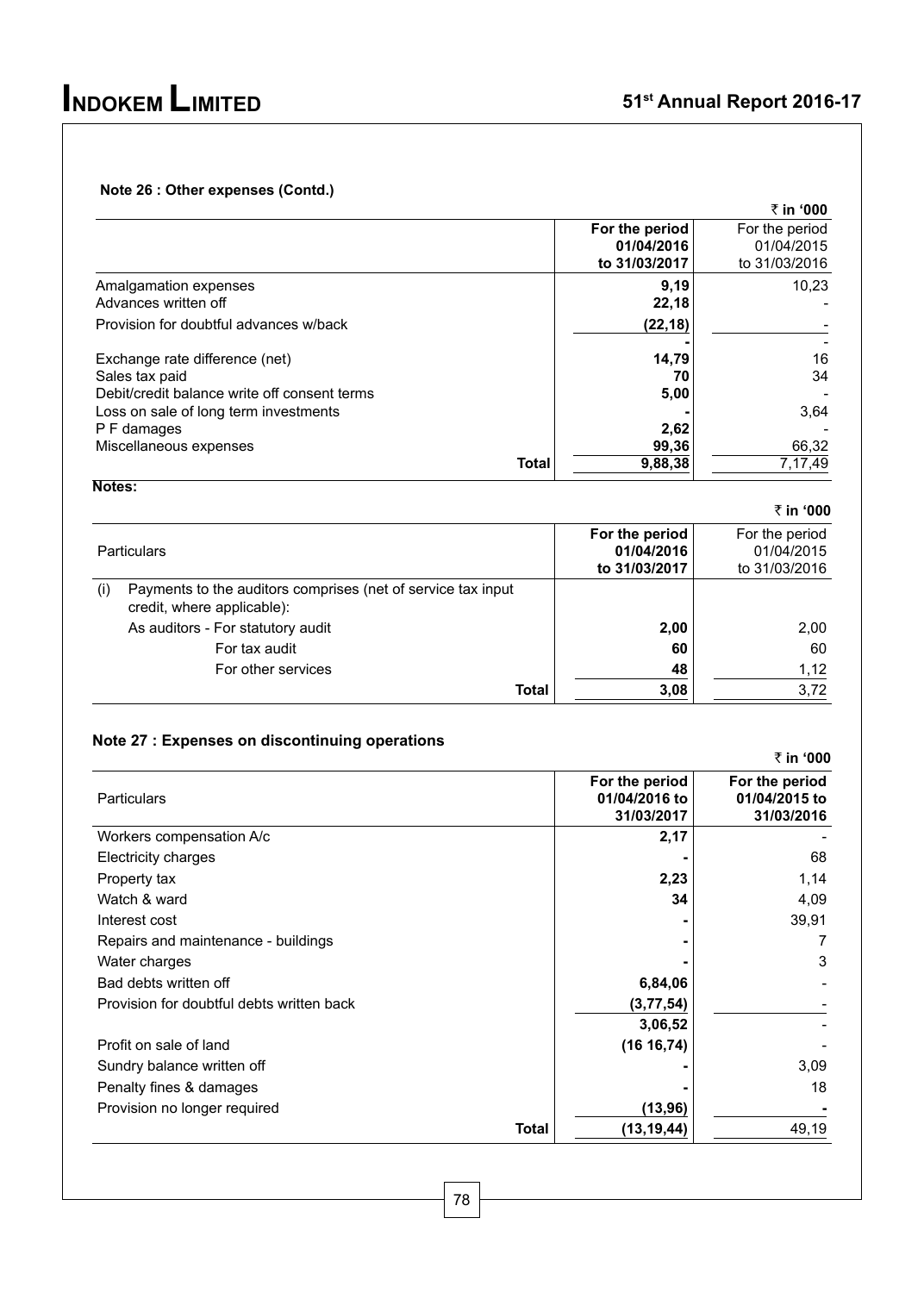**(**` **In Lakhs)**

#### **NOTE NO. 28**

- 1. Contingent Liabilities:
	- a) Disputed Income Tax demand in appeal  $\bar{\tau}$  777.97 lakhs ( $\bar{\tau}$  777.97 lakhs).
	- b) Sales Tax demand amounting to  $\bar{\tau}$  30.49 lakhs ( $\bar{\tau}$  30.49 lakhs), under appeal (Net of paid  $\bar{\tau}$  3.15 lakhs)
	- c) Interest demand on Service Tax ` 2.78 lakhs **(**` 2.78 lakhs)
	- d) Claims against the Company not acknowledged as debts  $\bar{\tau}$  74.25 lakhs ( $\bar{\tau}$  74.25 lakhs )
	- e) Custom duty, if any payable in the event of non-fulfillment of export obligations in respect of Advance License availed amounting to  $\bar{\tau}$  30.85 lakhs (  $\bar{\tau}$  26.46 lakhs ).
- 2. The inventories of Ankleshwar Plant brought to Mumbai has been valued at  $\bar{\tau}$  100.00 lakhs at the year end is as certified by the management only.
- 3. In the opinion of the Board, the current assets, loans and advances are approximately of the value stated, if realized in the ordinary course of business. The provision for depreciation, and all known liabilities are adequate and not in excess of the amounts considered reasonably necessary. No personal expenses have been charged to revenue accounts.
- 4. In the absence of necessary information relating to the suppliers registered as Micro, Small and Medium Enterprises under the Micro, Small and Medium Enterprises Development Act, 2006, the Company has not been able to identify such suppliers and disclose the information required under the said Act relating to them.
- 5. In view of continuous losses, no provision has been made for Deferred Tax Asset (Net) arising out of carry forward losses, depreciation etc. as per prudential norms for recognition as specified in Accounting Standard No 22 on Accounting for taxes on income as issued by the Institute of Chartered Accountants of India.

| 6. | Earnings Per Share                                           | $31st$ March 2017 | 31 <sup>st</sup> March 2016 |
|----|--------------------------------------------------------------|-------------------|-----------------------------|
|    | Net Profit /(Loss) for the year ( $\bar{\tau}$ in Lakhs)     | 13.66.44          | (36.11)                     |
|    | Weighted average number of equity shares for EPS computation | 2,43,25,600       | 2.44.75.622                 |
|    | Earnings per share $(\bar{x})$                               | 5.62              | (0.15)                      |

7. Directors' remuneration:

|                                                                                      |                             | K IN LAKNS)                 |
|--------------------------------------------------------------------------------------|-----------------------------|-----------------------------|
|                                                                                      | 31 <sup>st</sup> March 2017 | 31 <sup>st</sup> March 2016 |
| Remuneration paid to directors including Managing<br>Director and Executive Director |                             |                             |
| Salary                                                                               | 50.40                       | 30.05                       |
| Contribution to provident funds*                                                     | 3.67                        | 2.68                        |
| Perquisites                                                                          | 12.37                       | 11.05                       |
| Directors sitting fees                                                               | 1.30                        | 1.35                        |
|                                                                                      | 67.74                       | 45.13                       |

\*Excludes provision for Gratuity, where the actuarial valuation is done on overall Company basis:

8. Interest paid on Loans includes a sum of  $\bar{\tau}$  18.51 lakhs ( $\bar{\tau}$  93.47 lakhs) paid to Directors.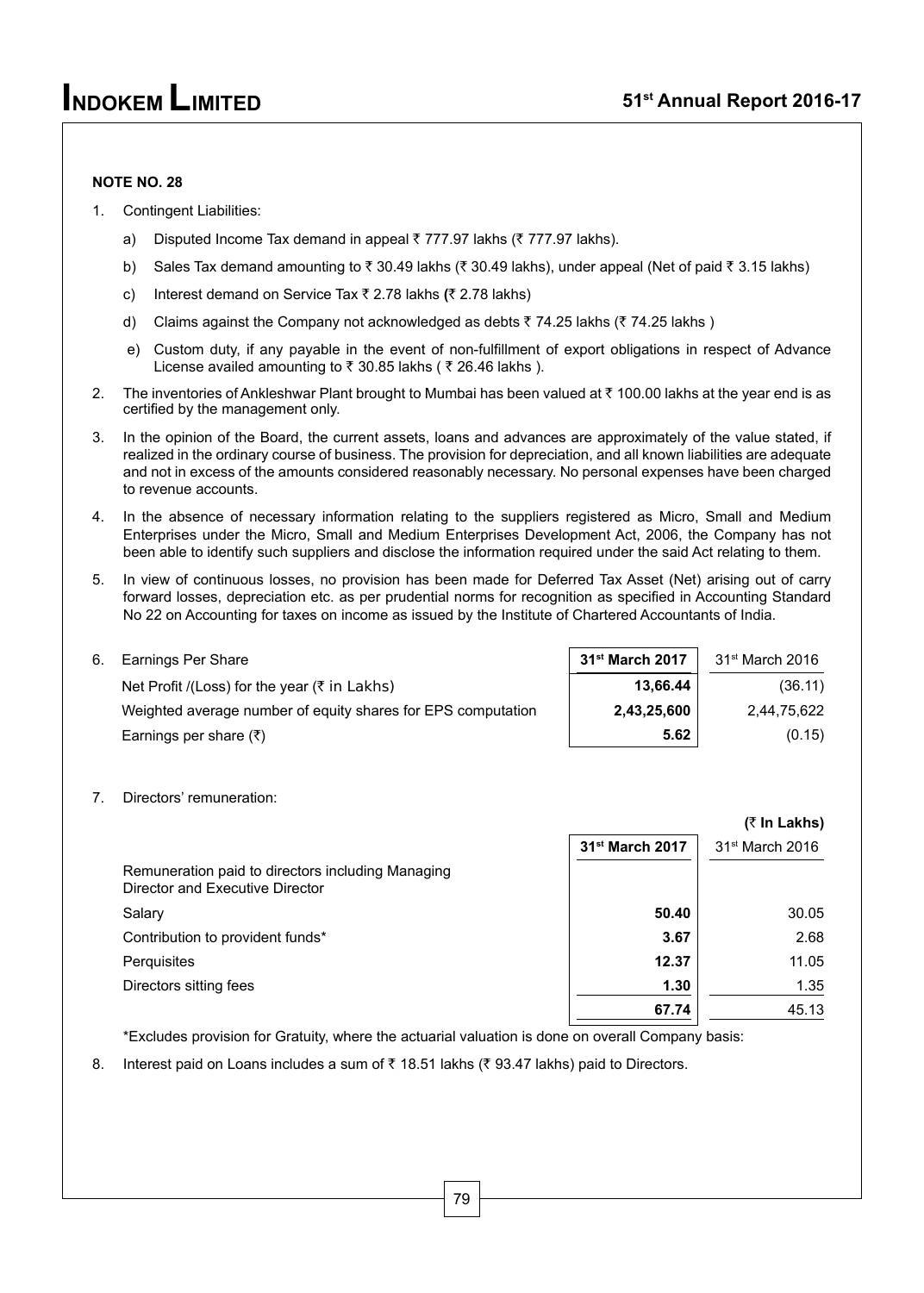$(F \ln L)$ 

### **INDOKEM LIMITED** 51st Annual Report 2016-17

9. Related Party Disclosure :

List of Related Parties :

- (A) Key Management Personnel and their relatives
	- 1. Mr. Mahendra K. Khatau Chairman and Managing Director
	- 2. Mrs. Asha M. Khatau Spouse of Mr. M. K. Khatau and Director of the Company
	- 3. Mr. Manish M. Khatau Son of Mr. M. K. Khatau and Director of the Company
- (B) Associates :
	- (i) Priyamvada Holdings Limited
	- (ii) Orchard Acres
- (C) Enterprises significantly influenced by the Key Management Personnel or their relatives
	- (i) Refnol Resins and Chemicals Limited
	- (ii) Spiweld Chemtrade Private Limited
	- (iii) Asha Marine Products Private Limited
	- (iv) Samudra Dyechem Private Limited
	- (v) Formost Chemicals Private Limited
	- (vi) Textomax Chemicals Private Limited
	- (vii) Chemron Texchem Private Limited
	- (viii) Khatau Leasing and Finance Company Private Limited
	- (ix) Emerald Capital Services Private Limited
	- (x) Vindhyapriya Hodlings Private Limited
	- (xi) MKK Holdings Private Limited
	- (xii) Priyanilgiri Holdings Private Limited
	- (xiii) Prerana Leasing and Finvest Private Limited
	- (xiv) Prism Plantations Private Limited
- (D) Transaction with Associates/Enterprises significantly influenced by Key Management personnel or their relatives

|                    |            |         |                          | 11 III LUNII 7 |
|--------------------|------------|---------|--------------------------|----------------|
| <b>Particulars</b> | Associates |         | Significantly Influenced |                |
|                    | 2016-17    | 2015-16 | 2016-17                  | 2015-16        |
| Sales of Goods     | 41.79      | 87.57   | 8.20                     | (1.42)         |
| Income             | 1.44       |         | 6.69                     | 1.79           |
| Purchase of Goods  | 493.33     | 332.10  | 337.23                   | 329.95         |
| Expense            | 1.18       |         |                          |                |
| <b>Debtors</b>     | 29.18      |         | 62.03                    | 66.39          |
| Creditors          | 218.05     | 132.45  | 277.36                   | 242.00         |
| Loan & Advances    | 271.48     | 271.63  | 0.66                     | 0.05           |
| Deposits Received  | ۰          |         | ۰                        | (35.00)        |
|                    |            |         |                          |                |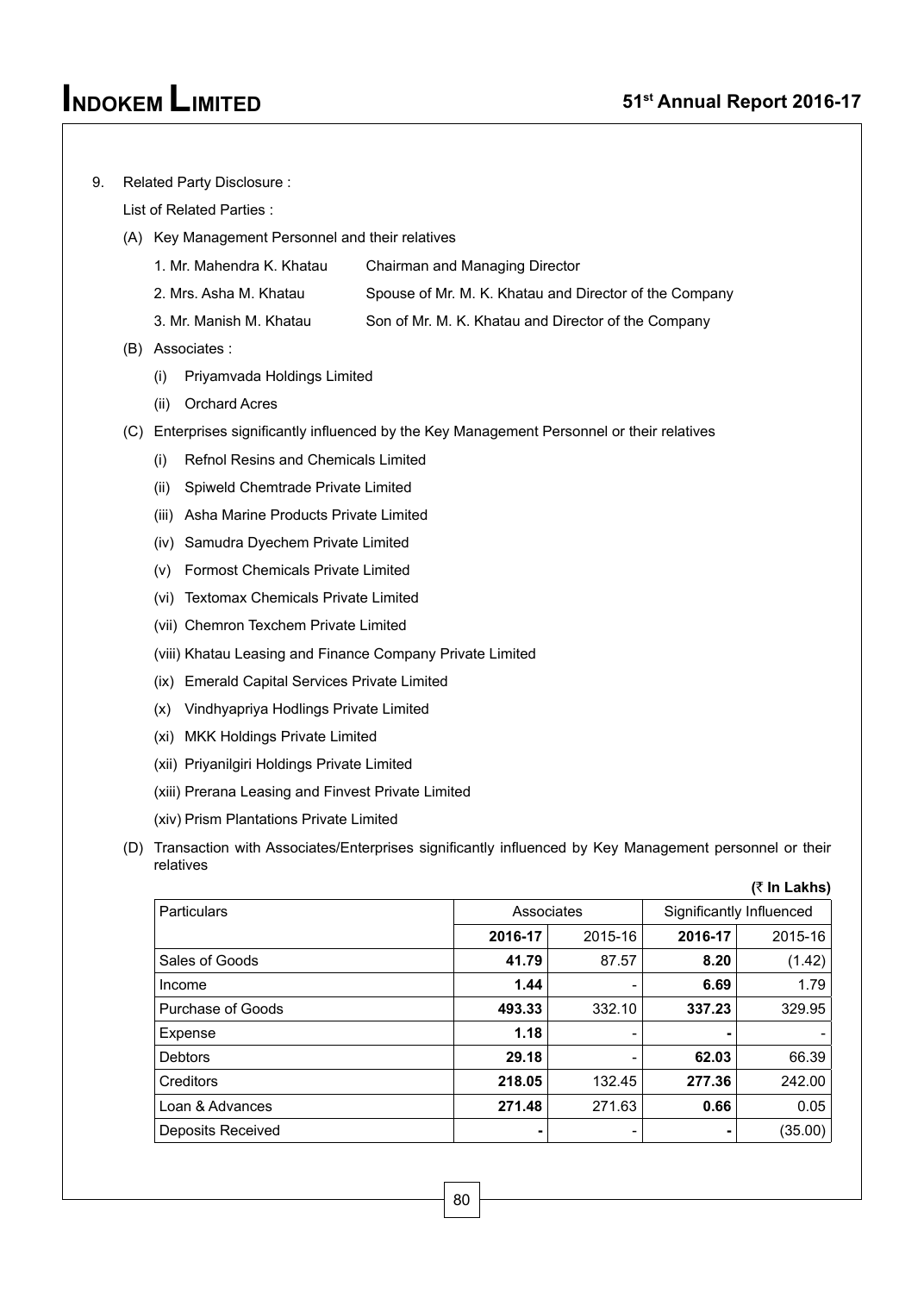## **INDOKEM LIMITED** 51st Annual Report 2016-17

(E) Details of Transactions Relating to the Key Management Personnel and their Relatives

|   |                                          |                             | (₹ In Lakhs)                |
|---|------------------------------------------|-----------------------------|-----------------------------|
|   |                                          | 31 <sup>st</sup> March 2017 | 31 <sup>st</sup> March 2016 |
|   | Managerial Remuneration *                | 66.44                       | 43.79                       |
| 2 | Remuneration *                           | -                           | 14.12                       |
| 3 | Reimbursement of expenses                | -                           | 1.98                        |
| 4 | Interest                                 | 18.51                       | 93.47                       |
| 5 | Loan taken (Outstanding at the year end) | 181.51                      | 404.38                      |
| 6 | Director sitting fees                    | 0.20                        | 0.25                        |

\*Excludes provision for Gratuity, where the actuarial valuation is done on overall Company basis.

10. Disclosure pursuant to Accounting Standard – 15 " Employee Benefits"

#### Defined Benefit Plan Disclosures

Note pursuant to Accounting Standard – 15 " Employee Benefits".

| Sr.<br>no.   |   | <b>PARTICULARS</b>                                                                             |            | <b>GRATUITY</b> | <b>LEAVE</b> |             |            | <b>TOTAL</b> |
|--------------|---|------------------------------------------------------------------------------------------------|------------|-----------------|--------------|-------------|------------|--------------|
|              |   |                                                                                                | 2016-17    | 2015-16         | 2016-17      | $2015 - 16$ | 2016-17    | 2015-16      |
| L            |   | Components to employer Expense                                                                 |            |                 |              |             |            |              |
|              | a | Current service cost                                                                           | 6.33       | 5.47            | 3.82         | 2.94        | 10.15      | 8.41         |
|              | b | Interest cost                                                                                  | 5.17       | 4.53            | 1.99         | 1.69        | 7.16       | 6.22         |
|              | C | Past service cost                                                                              |            |                 |              |             |            |              |
|              | d | Actuarial (gain)/loss                                                                          | (0.37)     | 5.22            | (0.78)       | 1.29        | (1.15)     | 6.51         |
|              | e | Total expense/(gain) recognized in<br>the profit & loss a/c                                    | 11.13      | 15.22           | 5.03         | 5.92        | 16.16      | 21.14        |
| $\mathbf{I}$ |   | Net Asset/(Liability) recognized in Balance Sheet as at 31 <sup>st</sup> March 2017            |            |                 |              |             |            |              |
|              | a | Present value of obligation as at<br>31.3.17(31.3.16)                                          | 81.47      | 75.13           | 33.15        | 29.31       | 114.62     | 104.44       |
|              | b | Fair value of plan Assets as at<br>31.3.17(31.3.16)                                            | <b>Nil</b> | Nil             | <b>Nil</b>   | Nil         | <b>Nil</b> | Nil          |
|              | C | (Asset)/Liability recognized in<br><b>Balance Sheet</b>                                        | 81.47      | 75.13           | 33.15        | 29.31       | 114.62     | 104.44       |
| III          |   | Change in Defined Benefit Obligation (DBO) during year ended as on 31 <sup>st</sup> March 2017 |            |                 |              |             |            |              |
|              | a | Present value of obligation as at<br>31.3.16(31.3.15)                                          | 75.13      | 66.11           | 29.31        | 25.25       | 104.44     | 91.36        |
|              | b | Current service cost                                                                           | 6.33       | 5.47            | 3.82         | 2.94        | 10.15      | 8.41         |
|              | C | Interest cost                                                                                  | 5.17       | 4.53            | 1.99         | 1.69        | 7.16       | 6.22         |
|              | d | Past service cost                                                                              |            |                 |              |             |            |              |
|              | e | Actuarial (gain)/loss                                                                          | (0.37)     | 5.22            | (0.78)       | 1.29        | (1.15)     | 6.51         |
|              | f | Benefits paid                                                                                  | (4.79)     | (6.20)          | (1.19)       | (1.86)      | (5.98)     | (8.06)       |
|              | g | Present value of obligation as at<br>31.3.17                                                   | 81.47      | 75.13           | 33.15        | 29.31       | 114.62     | 104.44       |

 **(**` **In Lakhs)**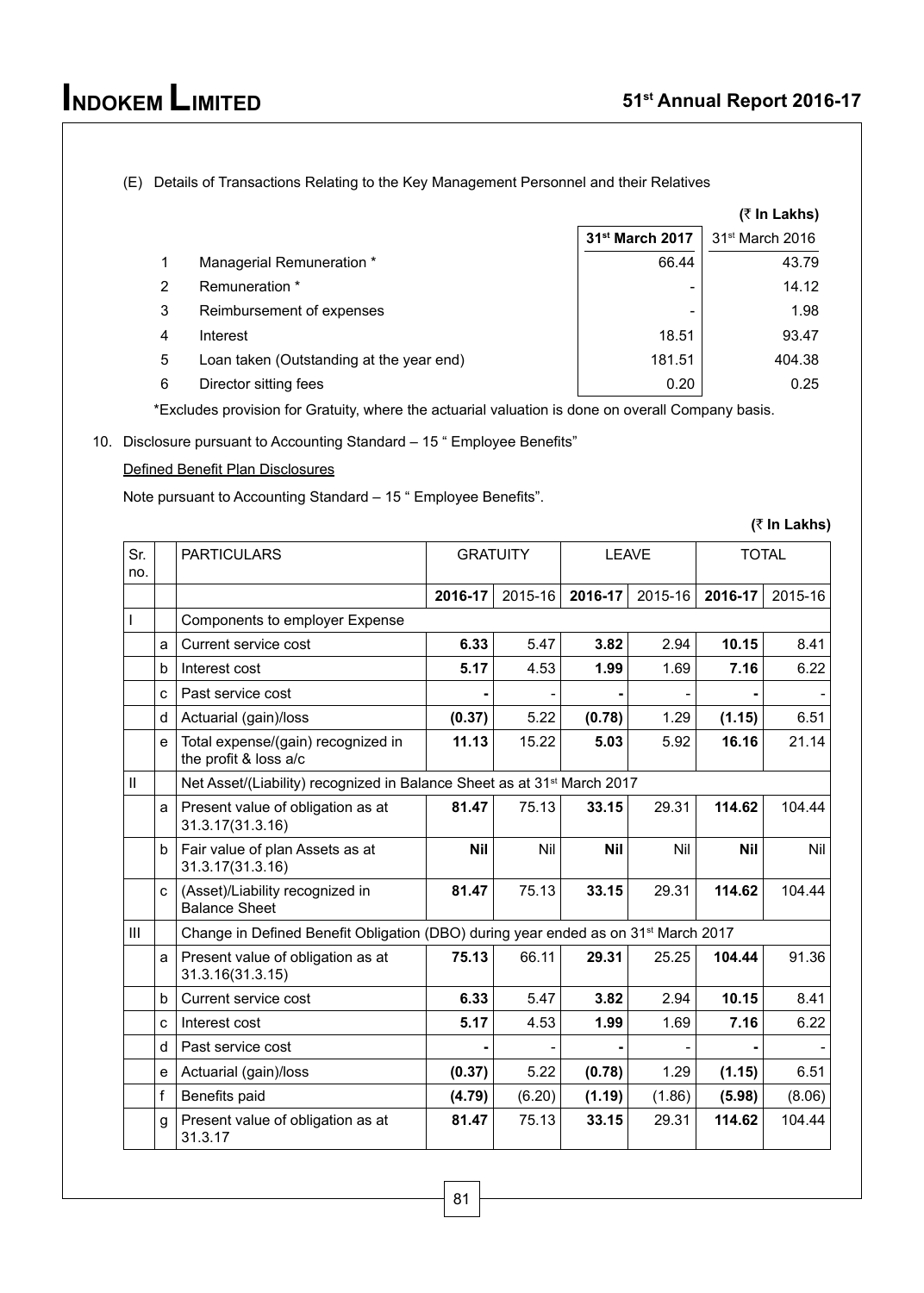**(**` **In Lakhs)**

 **(**` **In Lakhs)**

Principal actuarial assumptions

| A. LEAVE ENCASHMENT     | $31st$ March 2017 | $31st$ March 2016 |
|-------------------------|-------------------|-------------------|
| Discount rate           | 7.00%             | 7.90%             |
| Expected rate of return | N.A               | N.A               |
| Salary growth rate      | 7.00%             | 7.00%             |

| В.<br><b>GRATUITY</b>   | $31$ <sup>st</sup> March 2017 | $31st$ March 2016 |
|-------------------------|-------------------------------|-------------------|
| Discount rate           | 7.00%                         | 7.90%             |
| Expected rate of return | <b>N.A.</b>                   | N.A.              |
| Salary growth rate      | 7.00%                         | 7.00%             |

| PRESENTATION IN BALANCE SHEET<br>C. | 31 <sup>st</sup> March 2017 | 31 <sup>st</sup> March 2016 |
|-------------------------------------|-----------------------------|-----------------------------|
| <b>GRATUITY</b>                     |                             |                             |
| Current libaility                   | 15.83                       | 19.33                       |
| Non current libaility               | 65.64                       | 55.80                       |
| <b>TOTAL</b>                        | 81.47                       | 75.13                       |
| <b>LEAVE ENCASHMENT</b>             |                             |                             |
| Current liability                   | 7.27                        | 8.09                        |
| Non-current liability               | 25.89                       | 21.22                       |
| <b>TOTAL</b>                        | 33.16                       | 29.31                       |

#### 11. Foreign exchange earnings and outgo:

|                                      | 31 <sup>st</sup> March 2017 | 31 <sup>st</sup> March 2016 |
|--------------------------------------|-----------------------------|-----------------------------|
| Value of Imports on C.I.F. basis     | 21.50                       | 55.10                       |
| Expenditure in foreign exchange      |                             |                             |
| Travelling expenses                  | 10.95                       | 12.54                       |
| Foreign bank charges                 | 1.06                        | 1.89                        |
| Consultancy charges                  | 1.32                        | 4.06                        |
| Earnings in foreign exchange         |                             |                             |
| F.O.B. value of exports in aggregate | 1253.69                     | 798.31                      |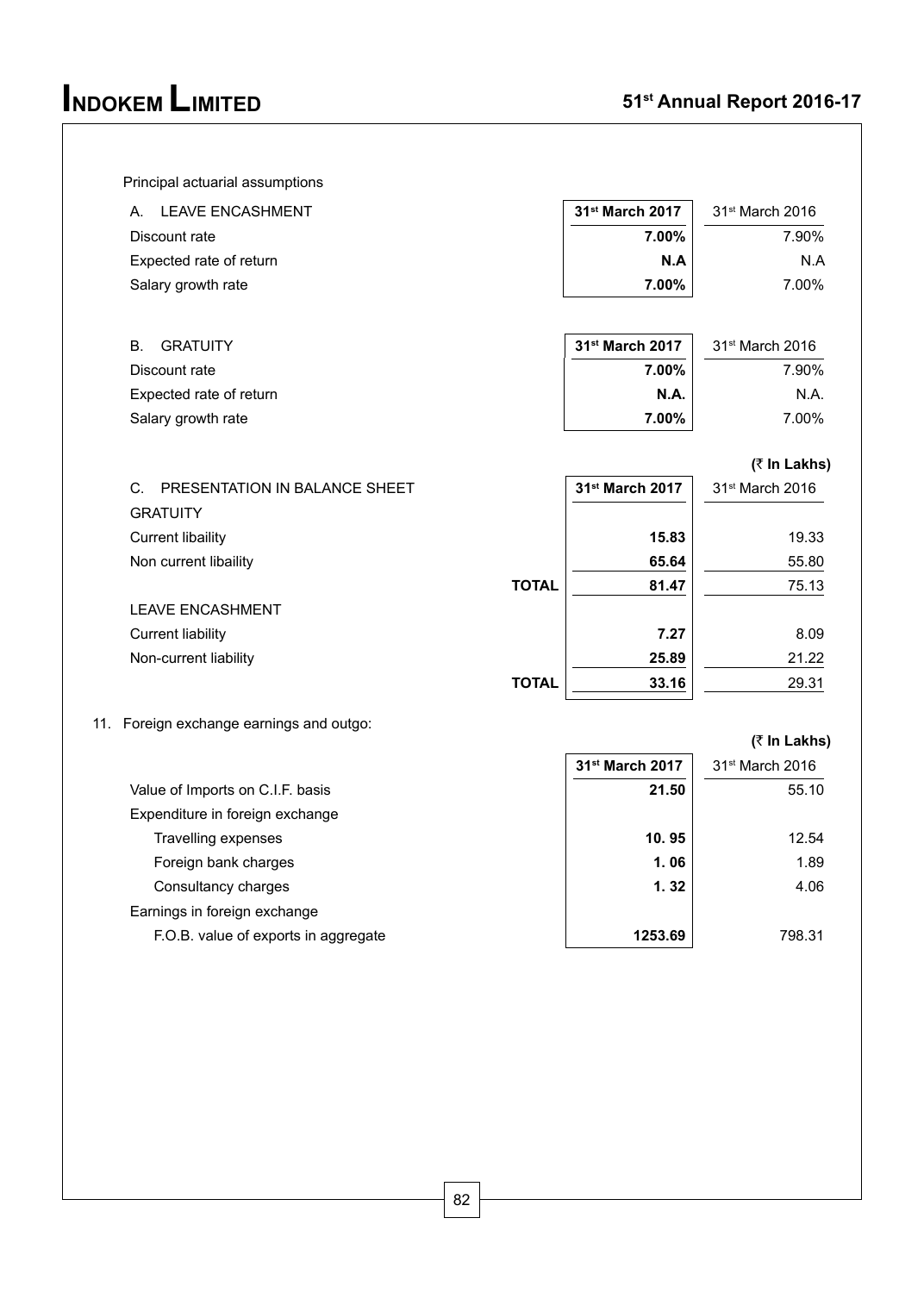12. Statement of Carrying values of Assets and Liabilities of discontinued operations.

|                                             |                             | (₹ In Lakhs)                |
|---------------------------------------------|-----------------------------|-----------------------------|
| Assets                                      | 31 <sup>st</sup> March 2017 | 31 <sup>st</sup> March 2016 |
| Fixed Assets (Net)<br>i)                    | <b>Nil</b>                  | 894.98                      |
| ii) Other current assets                    | 37.10                       | 41.94                       |
| iii) Miscellaneous expenses not written off | Nil                         | 13.68                       |
| <b>Total Assets</b>                         | 37.10                       | 950.60                      |
| Liabilities                                 |                             |                             |
| <b>Sundry Creditors</b><br>i)               | (15.48)                     | (15.48)                     |
| ii) Statutory Liabilities                   | (23.34)                     | (33.96)                     |
| iii) Other Liabilities                      | (11.33)                     | (2375.00)                   |
| <b>Total Liabilities</b>                    | (50.15)                     | (2424.44)                   |
|                                             |                             |                             |

#### 13. Disclosure for specified Bank Notes :

|                                                           | Specified Bank<br><b>Notes</b> | Other<br>Denomination | Total    |
|-----------------------------------------------------------|--------------------------------|-----------------------|----------|
|                                                           | (₹ 1000 and ₹ 500)             | <b>Notes</b>          |          |
| Closing cash in hand as at $8th$ November 2016            | 108.85                         | 7.80                  | 116.65   |
| (+) Permitted receipts                                    |                                | 20.96                 | 20.96    |
| (-) Permitted payments                                    |                                | (19.50)               | (19.50)  |
| (-) Amount deposited in Banks                             | (108.85)                       |                       | (108.85) |
| Closing cash in hand as at 30 <sup>th</sup> December 2016 |                                | 9.26                  | 9.26     |

14. Previous period's figures have been regrouped/rearranged wherever necessary.

As per my report attached Chartered Accountants (Firm Regn. No 124822W)

Membership No 36056

Date : 10<sup>th</sup> May 2017

**For Sheth Doctor & Associates For and on behalf of the Board of Directors** 

**Paresh S. Doctor National Control of the Mahendra K.Khatau Manish M. Khatau Proprietor Director Chairman & Managing Director Director Director** Chairman & Managing Director

**(**` **In lakhs)**

**Place : Mumbai** Company Secretary

**Bhavik B. Parekh Mukund R. Nagpurkar**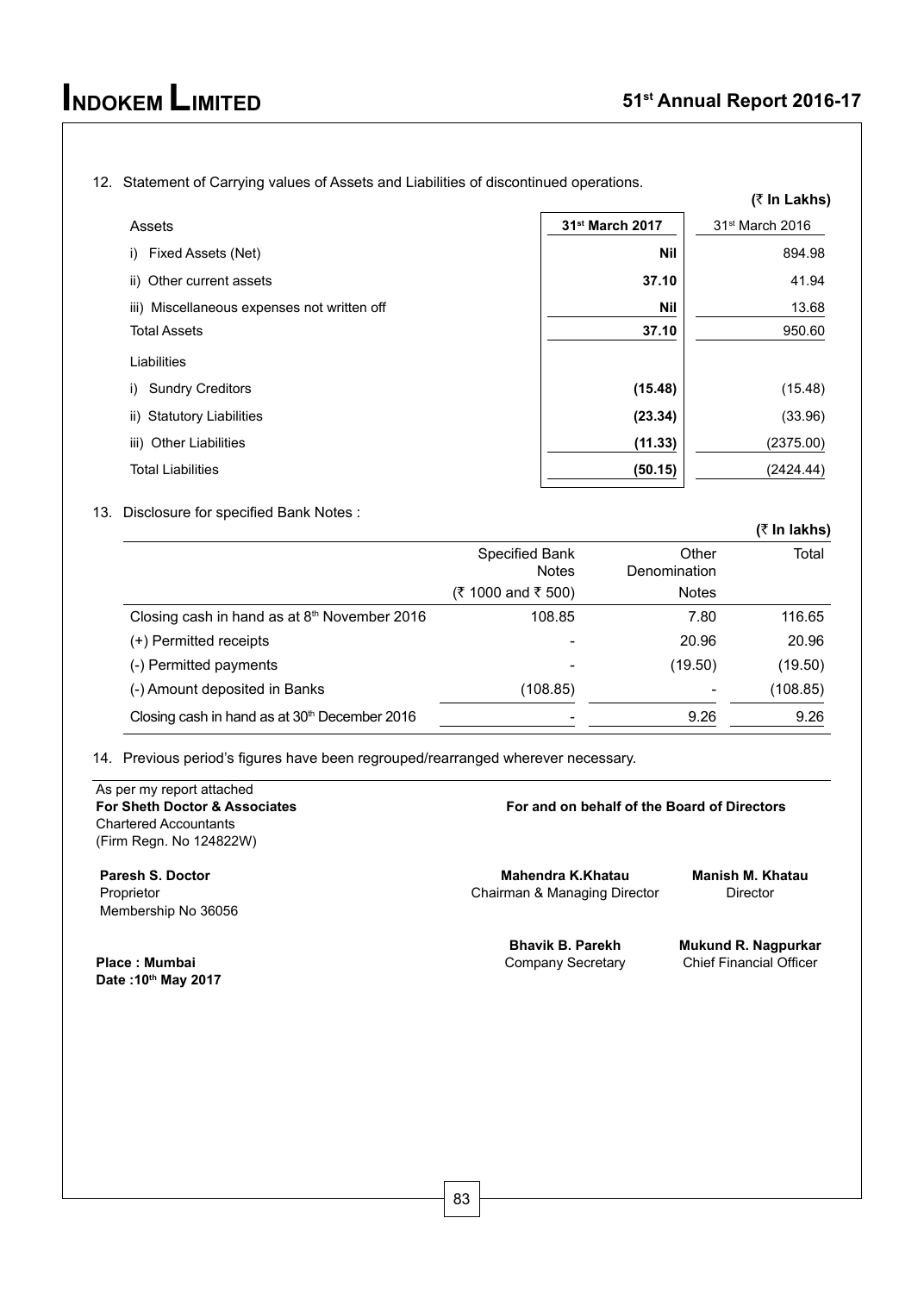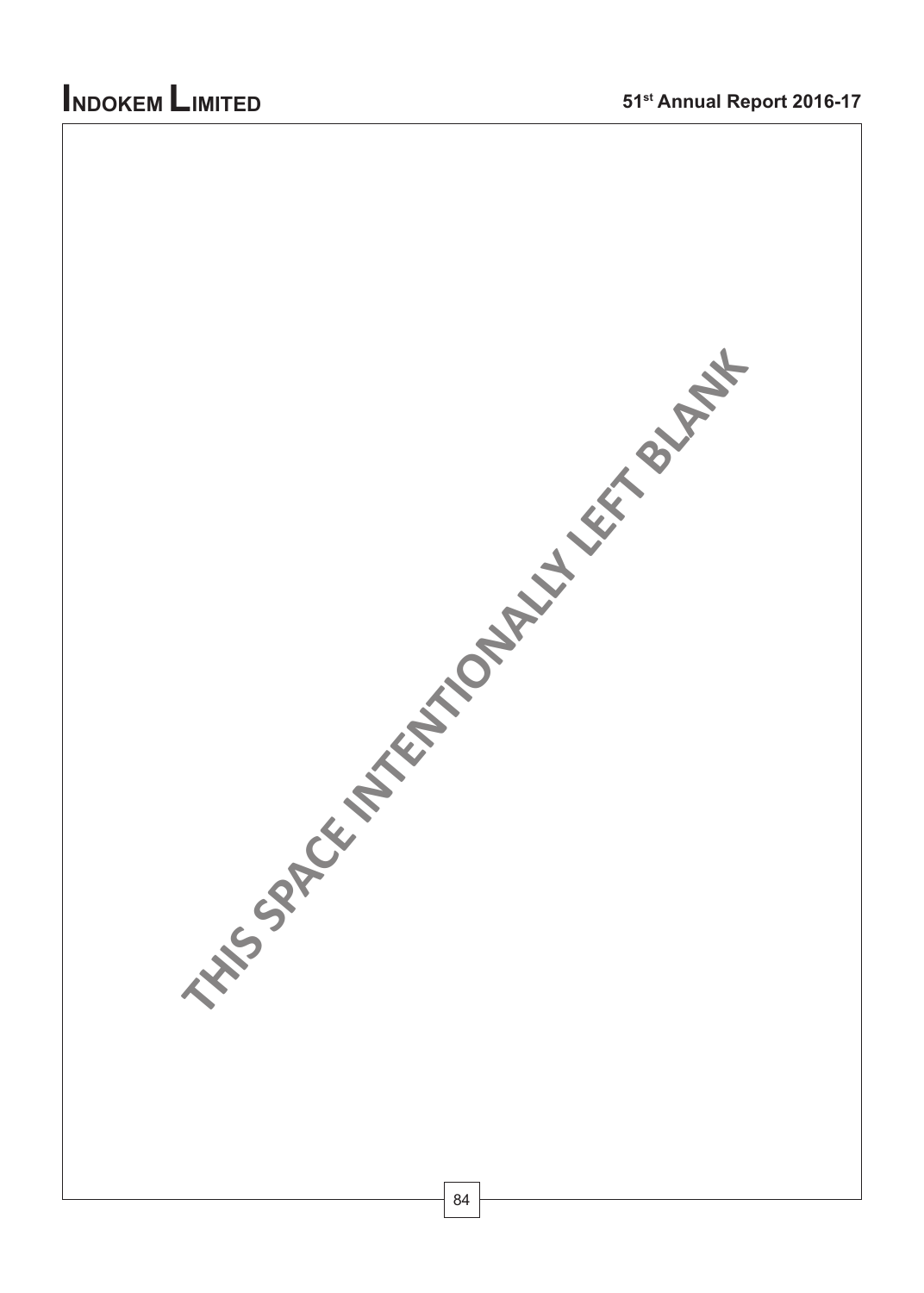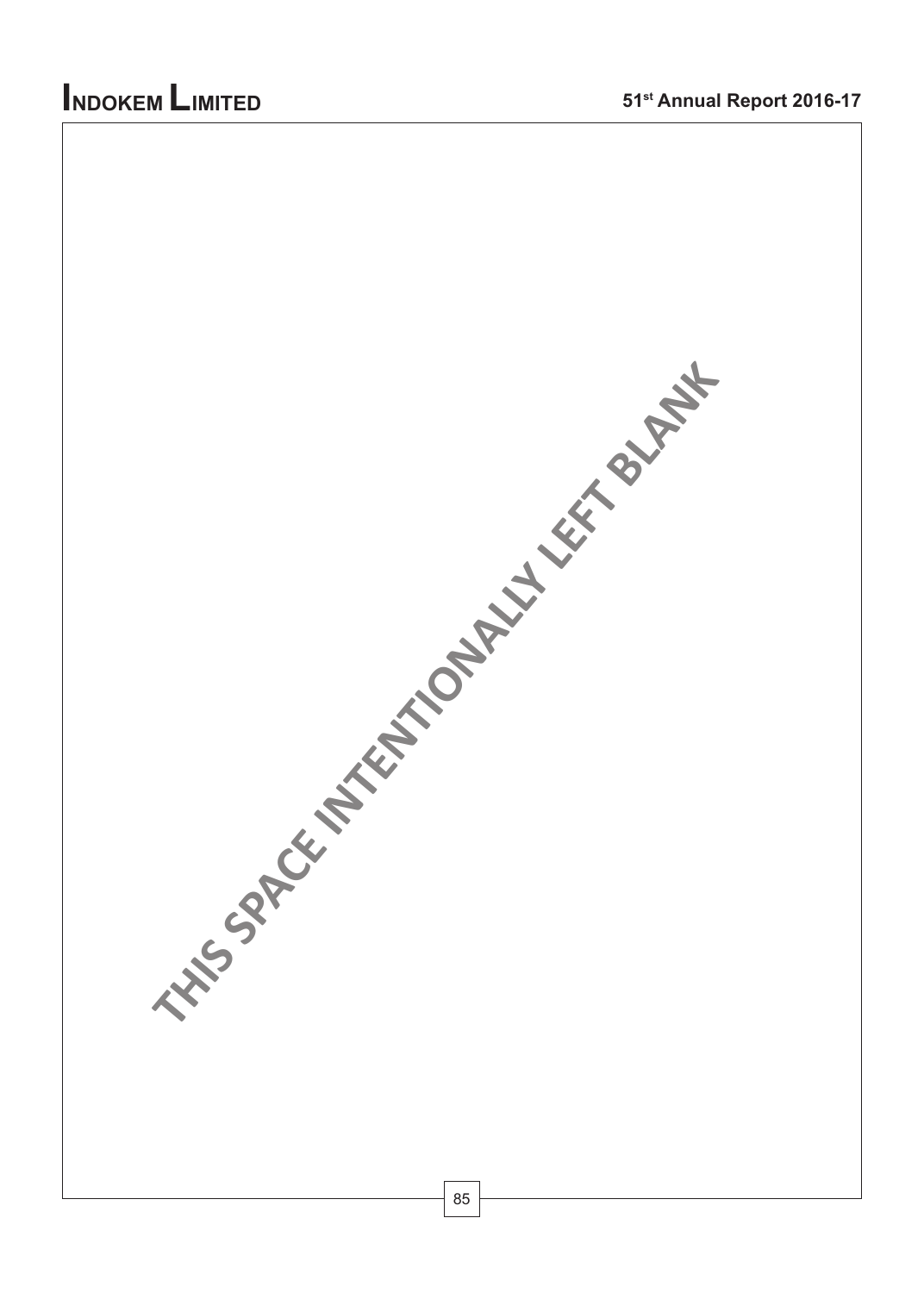#### **FORM NO. MGT-11**

#### **PROXY FORM**

#### **[Pursuant to Section 105(6) of the Companies Act, 2013 and Rule 19(3) of the Companies (Management and Administration Act) Rules, 2014]**

| <b>CIN</b>                                                                                          | L31300MH1964PLC013088                                                                     |                            |
|-----------------------------------------------------------------------------------------------------|-------------------------------------------------------------------------------------------|----------------------------|
| Indokem Limited<br>Name of the Company                                                              |                                                                                           |                            |
| Plot No. 410/411, Khatau House, Mogul Lane, Mahim (W), Mumbai - 400 016<br><b>Registered office</b> |                                                                                           |                            |
|                                                                                                     |                                                                                           |                            |
| Name of the Members(s)                                                                              |                                                                                           |                            |
| <b>Registered Address</b>                                                                           |                                                                                           |                            |
| E-mail ID                                                                                           |                                                                                           |                            |
| Folio No./ *Client ID No.                                                                           |                                                                                           |                            |
| *DP ID. No. (*Applicable for Members<br>holding Shares in electronic form)                          |                                                                                           |                            |
|                                                                                                     | I/We, being the holder(s) of ______ Share of the above mentioned Company, hereby appoint: |                            |
|                                                                                                     |                                                                                           |                            |
|                                                                                                     |                                                                                           |                            |
|                                                                                                     |                                                                                           |                            |
|                                                                                                     |                                                                                           | Address: National Address: |
|                                                                                                     |                                                                                           |                            |
| Signature: ___________________________________ or failing him/her.                                  |                                                                                           |                            |
|                                                                                                     |                                                                                           | Address: 2004              |
|                                                                                                     |                                                                                           |                            |
| Signature:                                                                                          | or failing him/her.                                                                       |                            |

As my/our proxy to attend and vote (on a poll) for me/us and on my/our behalf at the 51<sup>st</sup> Annual General Meeting of the Company, to be held on Friday, 29<sup>th</sup> September, 2017 at 4.00 P.M. at Citylight Banquets Hall, 4<sup>th</sup> Floor, Ashford Chambers, Citylight Cinema, L. J. Road, Mahim (West), Mumbai – 400 016 and at any adjournment thereof in respect of such resolution as is indicated below:

| Resolution<br>No. | Matter of                                                                                                                                                                                                      |
|-------------------|----------------------------------------------------------------------------------------------------------------------------------------------------------------------------------------------------------------|
| 1.                | To receive, consider and adopt the Audited Financial Statements of the Company for the financial year ended<br>31st March, 2017, together with the Reports of the Board of Directors and the Auditors thereon. |
| 2 <sub>1</sub>    | To appoint a Director in place of Smt. Asha Mahendra Khatau (DIN: 00063944), who retires by rotation at this<br>Annual General Meeting and being eligible and has offered herself for re-appointment.          |
| 3.                | To appoint M/s. CNK & Associates LLP, Chartered Accountants, Mumbai as Statutory Auditors of the Company<br>and fixing their remuneration.                                                                     |
| 4.                | Approval for revision in remuneration of Shri. Mahendra K. Khatau, Chairman and Managing Director of the<br>Company.                                                                                           |
| 5.                | Approval for entering into Related Party Transactions.                                                                                                                                                         |

Affix Revenue Stamp of Rs.  $1/-$ 

Signed this \_\_\_\_\_\_\_\_\_\_\_ day of \_\_\_\_\_\_\_\_\_\_, 2017

Signature of Shareholder(s): \_\_\_\_\_\_\_\_\_\_\_\_\_\_\_\_\_\_\_\_\_\_\_\_\_\_\_\_

Signature of Proxy Holder(s): \_\_\_\_\_\_\_\_\_\_\_\_\_\_\_\_\_\_\_\_\_\_\_\_\_\_\_\_

*Note: This form of proxy in order to be effective should be duly completed and deposited at the Registered office of the Company, not less than 48 hours before the commencement of the meeting.*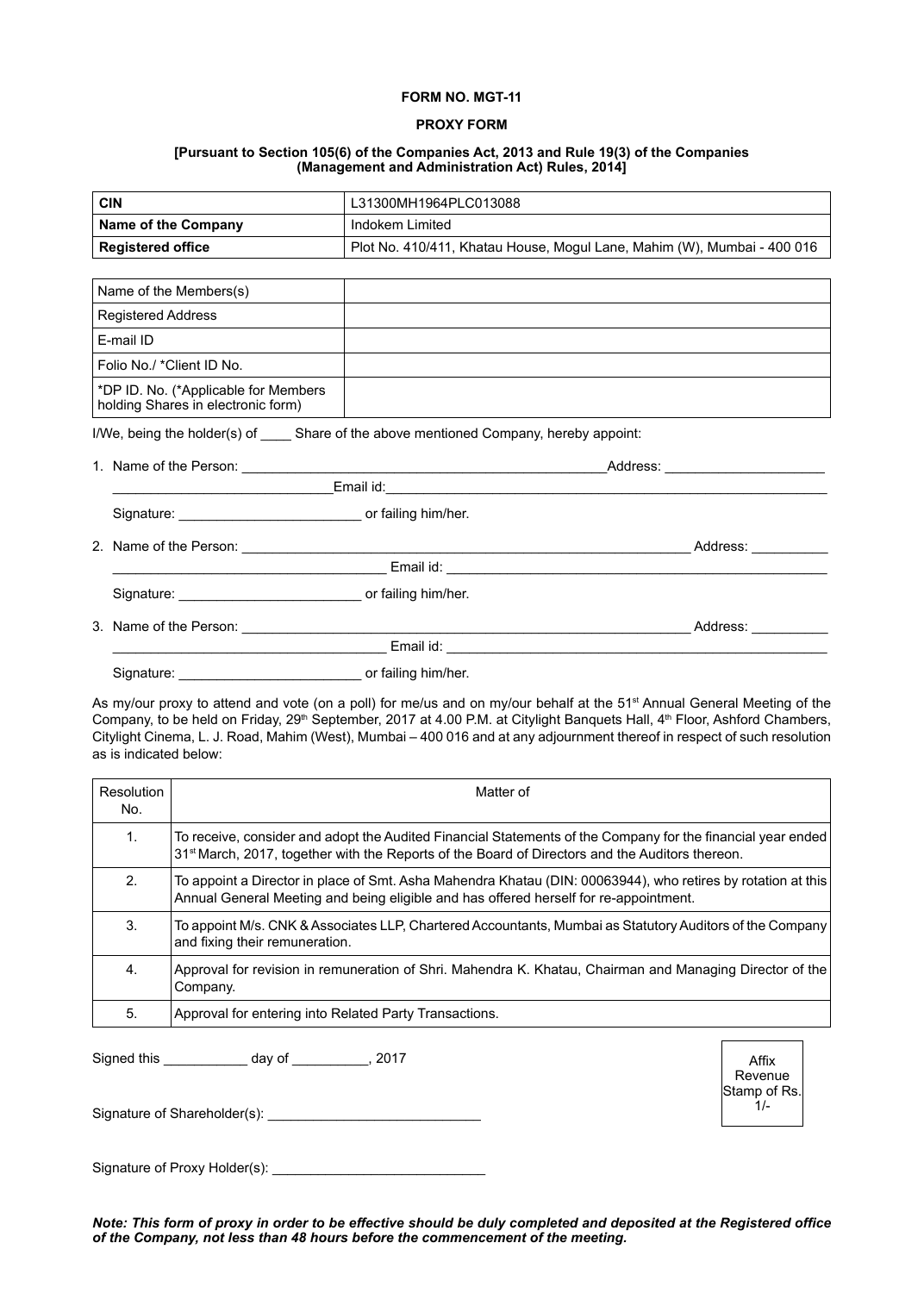